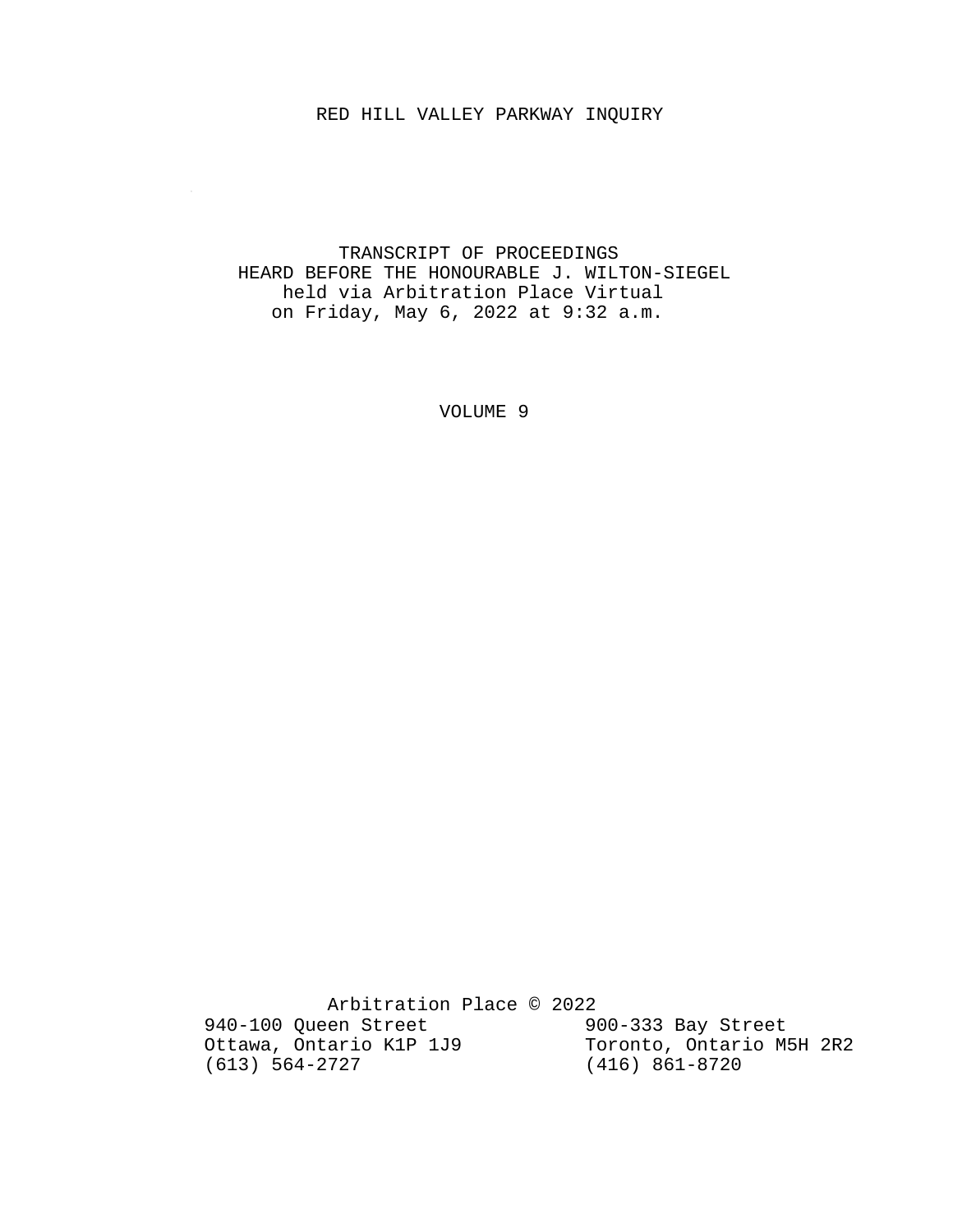### APPEARANCES:

| Robert A. Centa<br>Emily C. Lawrence<br>Shawna Leclair                                                                                             | For Red Hill Valley<br>Parkway |
|----------------------------------------------------------------------------------------------------------------------------------------------------|--------------------------------|
| Eli Lederman<br>Delna Contractor<br>Jenene Roberts<br>Laura Macintyre<br>Christina Shiels-Singh<br>Sahar Talebi<br>Samantha Hale<br>Vinayak Mishra | For City of Hamilton           |
| Heather McIvor<br>Colin Bourrier                                                                                                                   | For Province of Ontario        |
| Rachel Laurion                                                                                                                                     | For Dufferin Construction      |
| Jennifer Roberts<br>Fabiola Bassong                                                                                                                | For Golder Associates<br>Inc.  |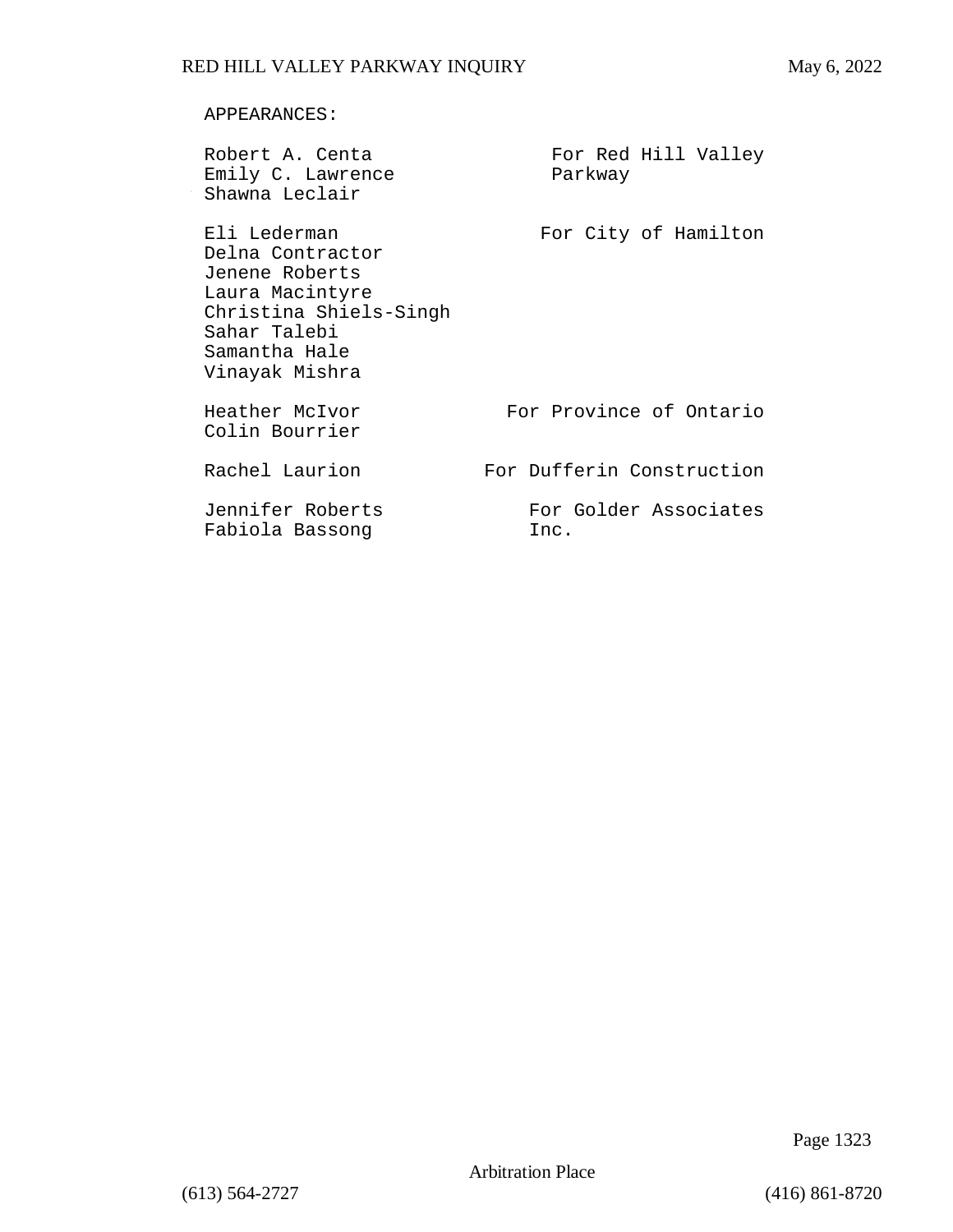$\sim$ 

### INDEX

**PAGE** 

| CHRIS MURRAY; AFFIRMED            |  | 1326 |
|-----------------------------------|--|------|
| EXAMINATION BY MR. CENTA          |  | 1326 |
| EXAMINATION BY MS. MCIVOR         |  | 1413 |
| EXAMINATION BY MS. JENENE ROBERTS |  | 1420 |

Page 1324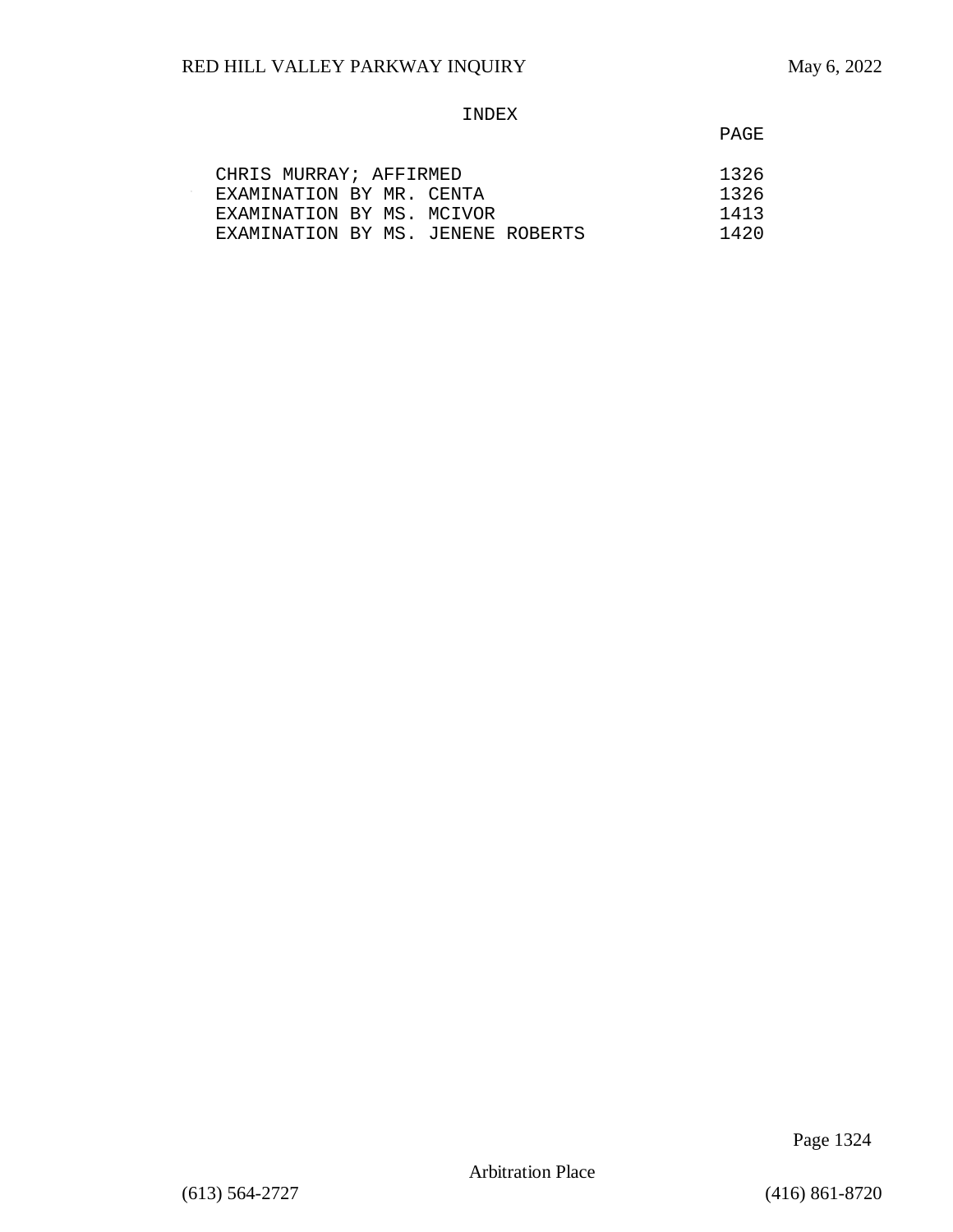### LIST OF EXHIBITS

| NO. | DESCRIPTION                     | PAGE |
|-----|---------------------------------|------|
| 34  | Organizational chart dated      | 1330 |
|     | November 2002, HAM58525.        |      |
| 35  | Organizational chart dated      | 1332 |
|     | February 19, 2004, HAM58527.    |      |
|     |                                 |      |
| 36  | E-mail chain between Mr. Murray | 1384 |

and Darlene Barber, HAM58622.

Page 1325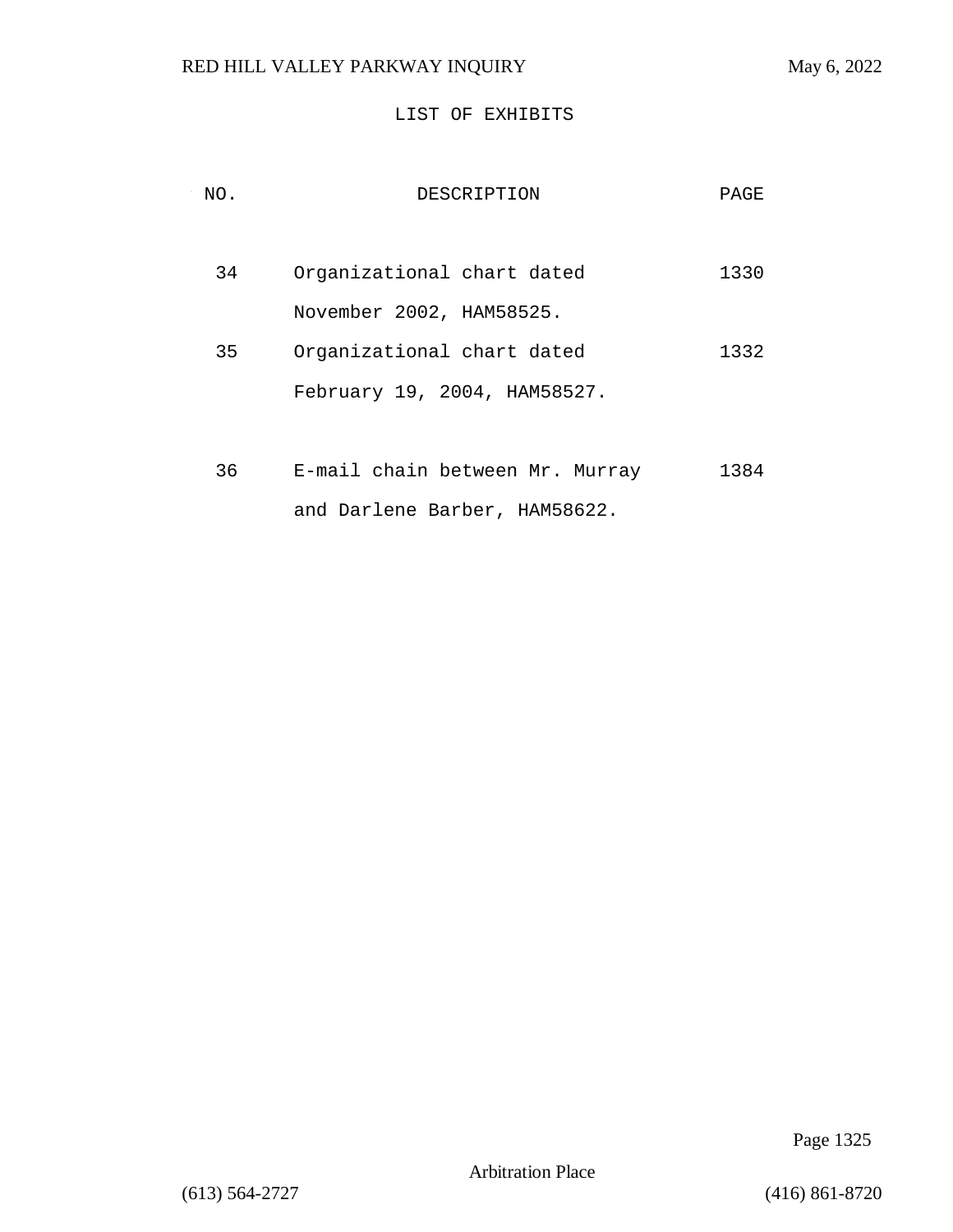| 1  | Arbitration Place Virtual                         |
|----|---------------------------------------------------|
| 2  | --- Upon resuming on Friday, May 6, 2022          |
| 3  | at 9:32 a.m.                                      |
| 4  | MR. CENTA: Good morning,                          |
| 5  | Commissioner. My name is Robert Centa. I will be  |
| 6  | leading the evidence today and I'm pleased to     |
| 7  | present Mr. Chris Murray. Has Mr. Murray already  |
| 8  | been sworn?                                       |
| 9  | CHRIS MURRAY; AFFIRMED                            |
| 10 | EXAMINATION BY MR. CENTA:                         |
| 11 | Thank you very much,<br>Q.                        |
| 12 | Mr. Murray. As I said, my name is Robert Centa.   |
| 13 | I'll be asking you some questions today on behalf |
| 14 | of the Red Hill Valley Parkway Inquiry. After     |
| 15 | that, counsel for the participants, including     |
| 16 | counsel for the City of Hamilton, may also have   |
| 17 | some questions for you. Hopefully the technology  |
| 18 | works, but if at any point you can't hear me or   |
| 19 | can't see me, please signal and let us know and   |
| 20 | we'll try and fix that for you right away.        |
| 21 | In addition, I have a number                      |
| 22 | of monitors in front of me and my eyes may be     |
| 23 | darting around as I'm trying to find the next     |
| 24 | document, so please understand that I'm not not   |
| 25 | looking at you. I'm just trying to figure out     |

Page 1326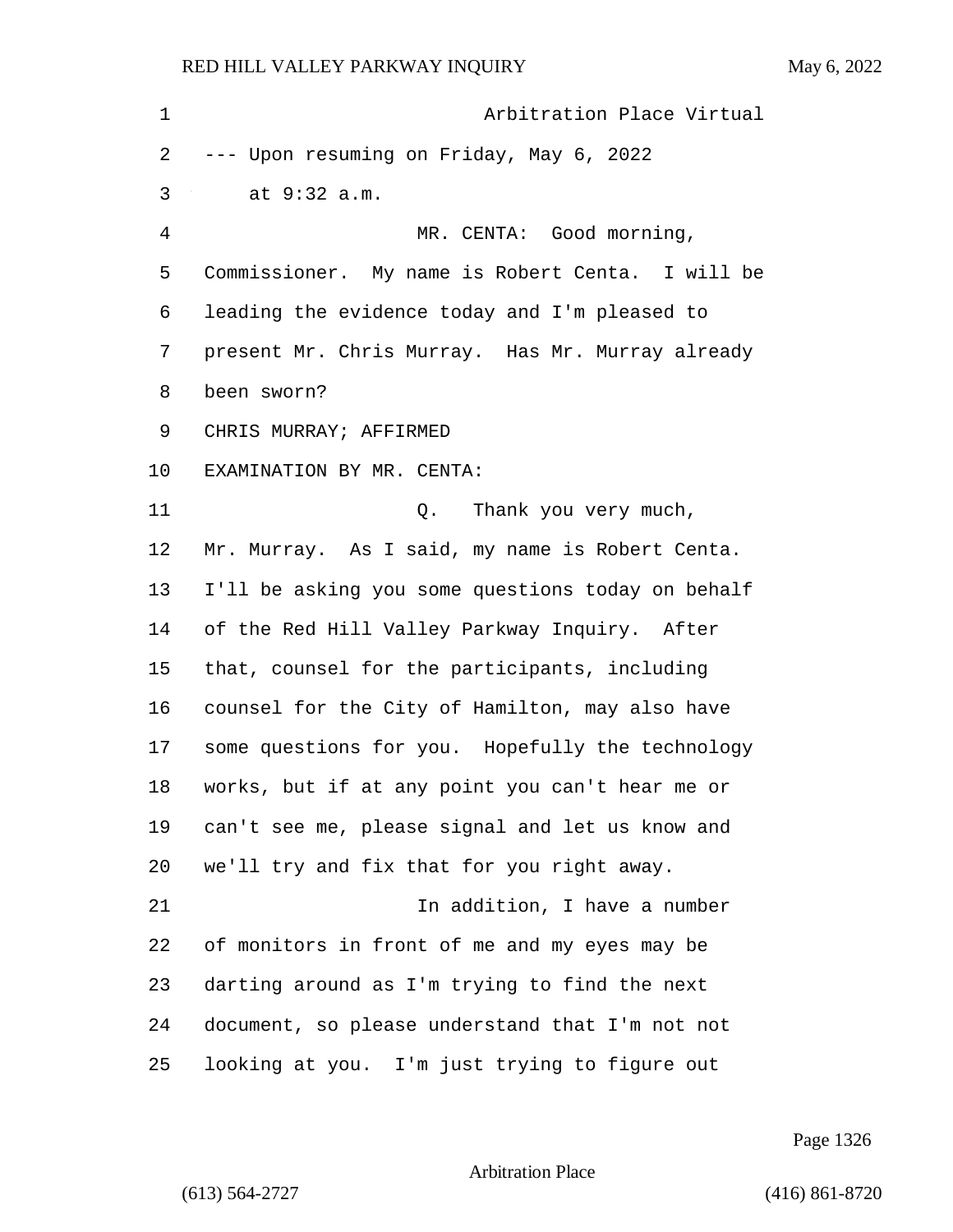1 where we're going next. 2 A. Not a problem. 3 Q. Okay. You can hear me 4 okay? 5 A. Perfectly. 6 Q. Great. Mr. Murray, since 7 2018 I understand that you have been the city 8 manager for the City of Toronto? 9 A. That's correct. 10 Q. And before that you 11 worked at the City of Hamilton? 12 A. Yes. 13 Q. Okay. I'm going to ask 14 you some questions about the positions that you 15 held at the City of Hamilton. I understand you 16 worked there from 1995 to around 2018? 17 A. Correct. 18 Q. From 1995 to 2002, you 19 were an environmental planner in the special 20 projects office? 21 A. That's correct. 22 Q. From July 2002 to 23 June 15, 2007, you were the acting director of the 24 Red Hill Valley project? 25 A. Yes, acting project

Page 1327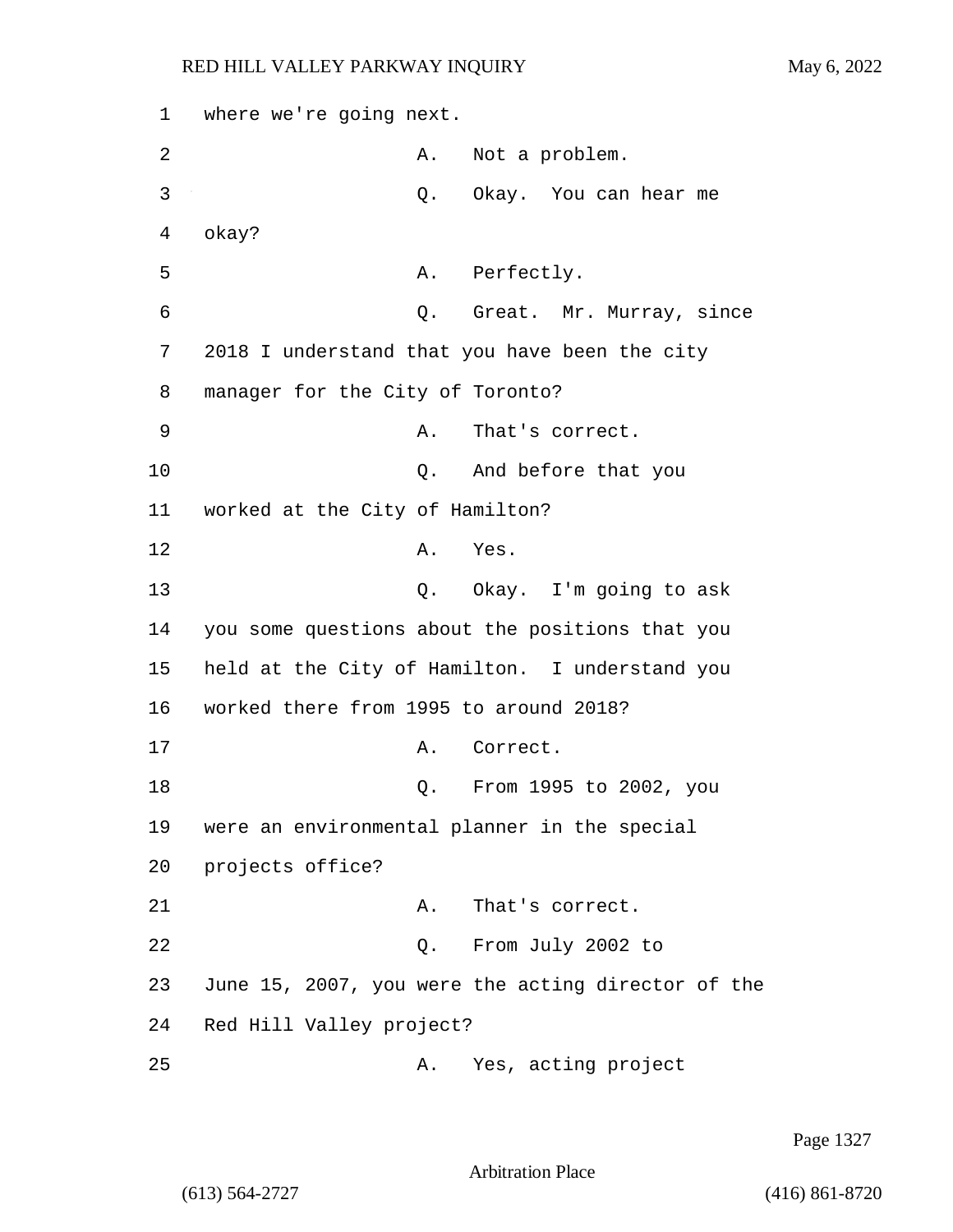1 director. Correct. 2 Q. And then you left that 3 position and you became the director of housing at 4 City of Hamilton and you held that position until 5 January 1, 2009? 6 A. Correct. 7 Q. And from 2009 to 8 August 13, 2018, you were the city manager for the 9 City of Hamilton? 10 A. That's correct. 11 Q. Okay. I'm going to ask 12 you some questions about your time as the acting 13 director of the Red Hill Valley project, which 14 spanned, as we just mentioned, from 2002 to 15 June 15 of 2007. 16 And I note in the documents 17 you are frequently referred to as the acting 18 director of the Red Hill Valley project. Why 19 acting? 20 A. It's a great question. 21 There was, I don't think, a decision made by upper 22 management to change the title, nor did it concern 23 me. 24 Q. Okay. Did it matter in 25 any way for your day-to-day functioning in the

Page 1328

Arbitration Place

(613) 564-2727 (416) 861-8720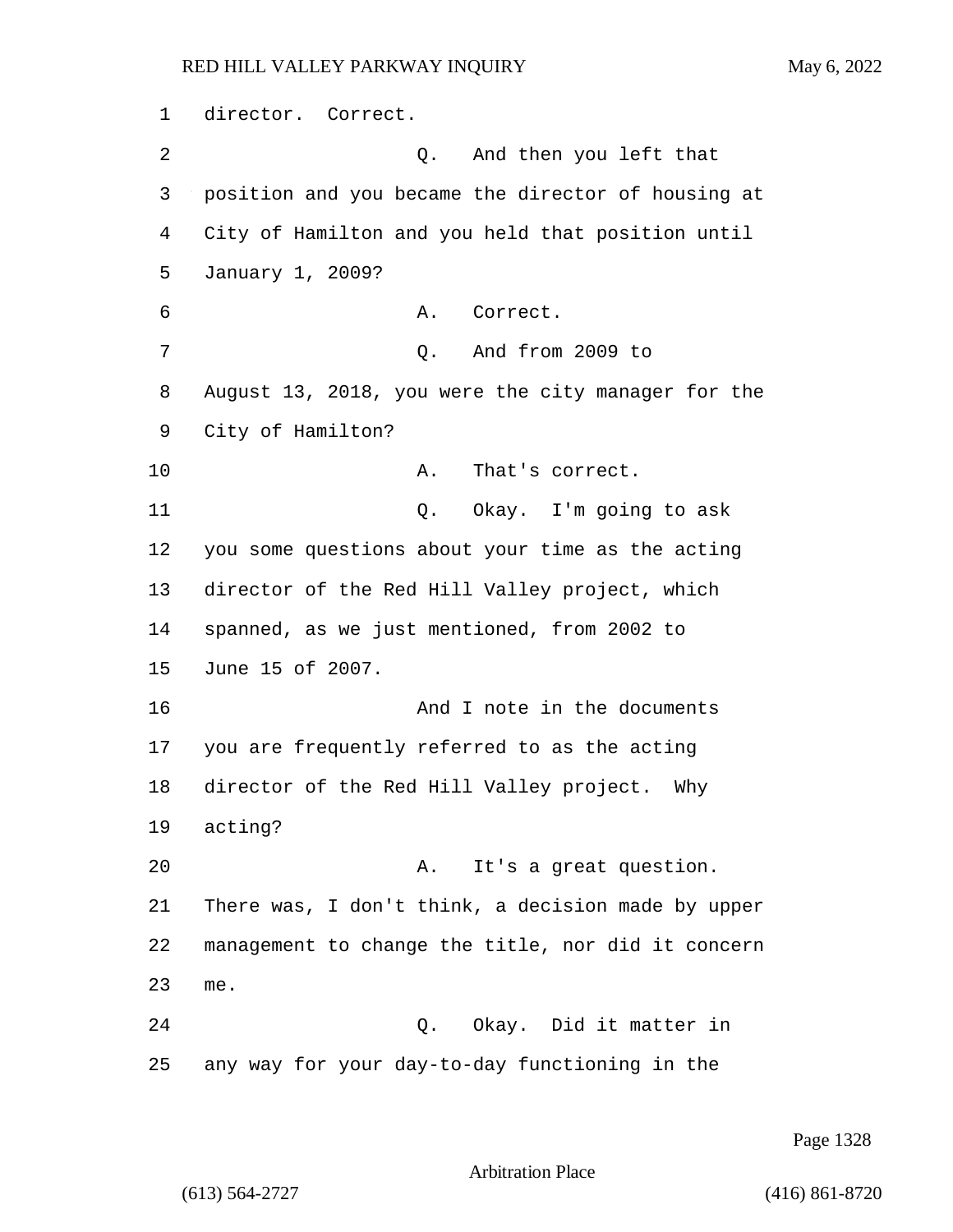1 role? 2 A. Mr. Centa, no. 3 Q. As acting director of the Red Hill Valley project, you reported to Peter Crockett, the general manager of transportation, operations and environment? 7 A. Initially, yes, and then later to Scott Stewart. 9 Q. Okay. Registrar, if you could, please, call up HAM58525. And, Mr. Murray, we see here an org chart as of November 2002, and at that time it shows that you were one of the direct reports to Peter Crockett, who was then the general manager. And that accords with what you just told me? 16 A. That's correct. 17 and 17 Q. If I could ask that that document, HAM58525, be marked as the next exhibit. Mr. Murray -- 20 JUSTICE WILTON-SIEGEL: Let's just make sure we've got the registrar on board and he can tell us all what the number is so we don't get lost in this. 24 THE REGISTRAR: Noted, counsel. It should be Exhibit 34.

Page 1329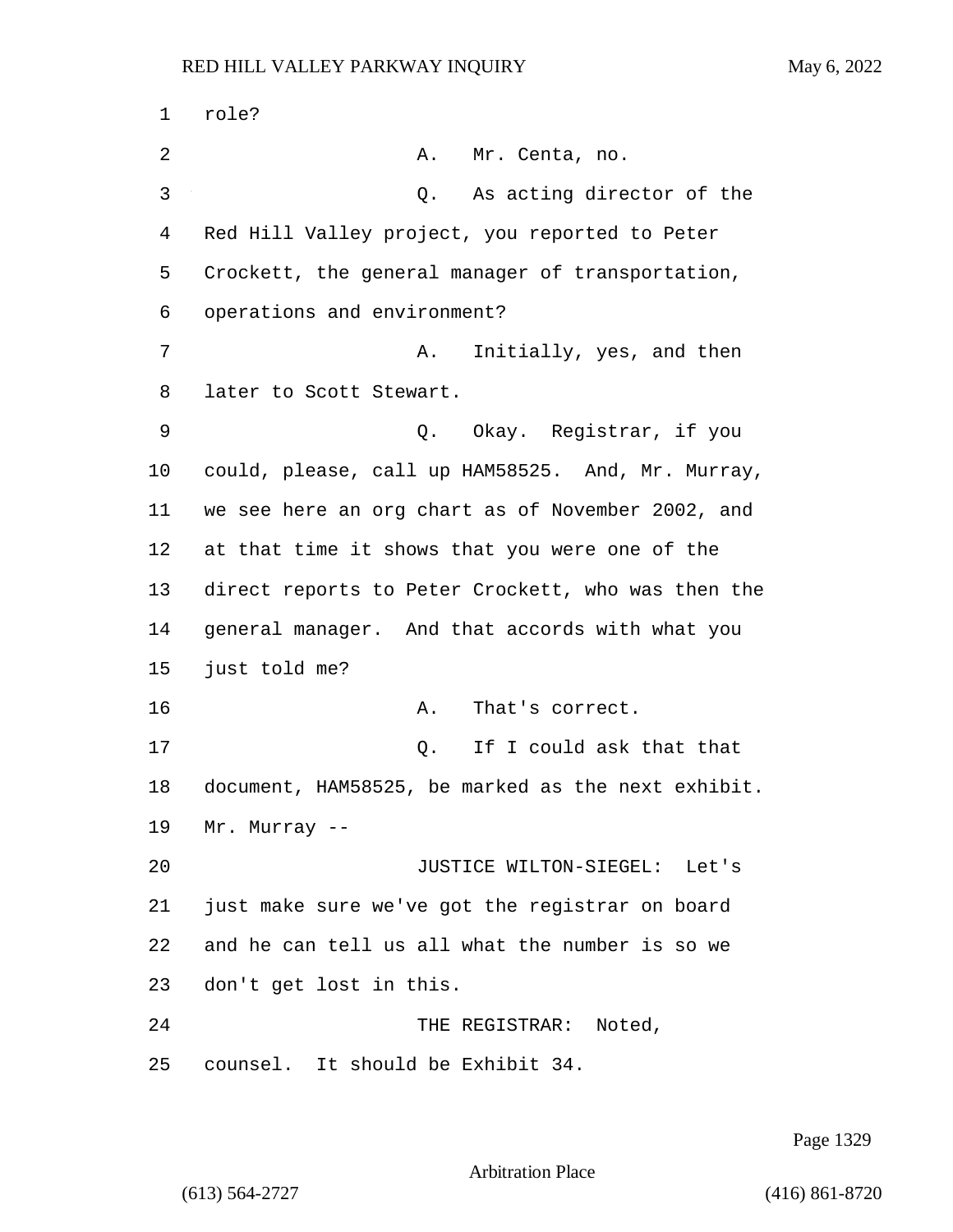| 1  | JUSTICE WILTON-SIEGEL: Thank                       |
|----|----------------------------------------------------|
| 2  | you.                                               |
| 3  | EXHIBIT NO. 34:                                    |
| 4  | Organizational chart                               |
| 5  | dated November 2002,                               |
| 6  | HAM58525.                                          |
| 7  | BY MR. CENTA:                                      |
| 8  | Mr. Murray, the Red Hill<br>Q.                     |
| 9  | project had a long history that predated your      |
| 10 | involvement as acting director of the project?     |
| 11 | That's correct.<br>Α.                              |
| 12 | Q. Did you have any                                |
| 13 | involvement with the design or the construction of |
| 14 | the Lincoln Alexander Parkway?                     |
| 15 | No.<br>Α.                                          |
| 16 | Q. If I could ask Registrar                        |
| 17 | to call up HAM31690.  Mr. Murray, this is a        |
| 18 | project update that you provided to the mayor and  |
| 19 | members of the council in September of 2002, I     |
| 20 | guess. Actually, I'm not sure what the date --     |
| 21 | this would have been a 2002 project update?        |
| 22 | So, Mr. Centa, yes, it's<br>A.                     |
| 23 | definitely 2002, but whether it was September or   |
| 24 | February, I'm not entirely sure.                   |
| 25 | That's fine. Is this a<br>Q.                       |

Page 1330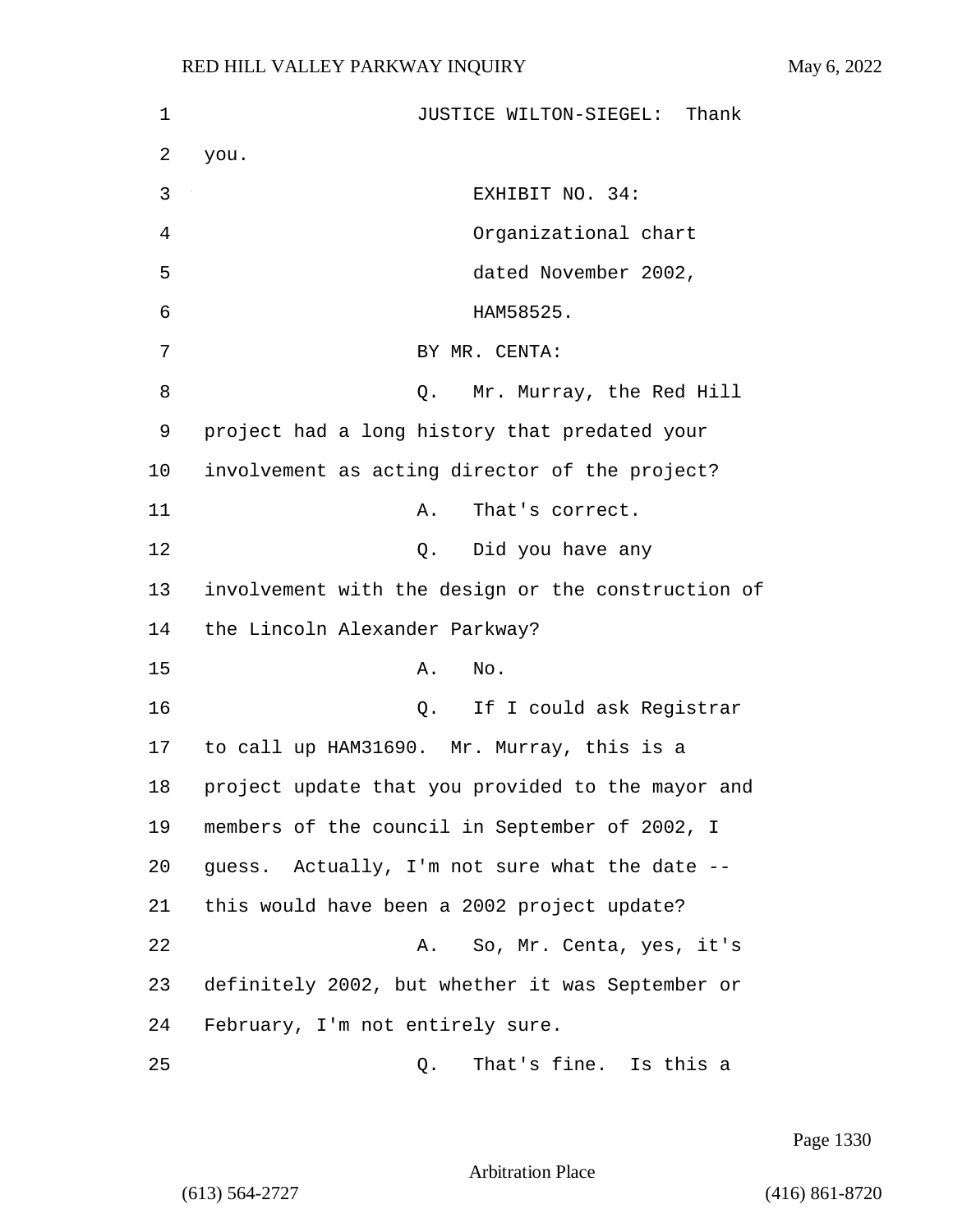document that you prepared for the members of council? 3 A. That's correct. 4 Q. Registrar, could we go to image 5 of this document. On image 5, we see a fairly lengthy history of the Red Hill Valley project that indicates in the first bullet that the planning goes all the way back to the 1950s. And is that an accurate description, at broad strokes, of the history of the project? 11 A. That's correct. 12 and 12 Q. Now, as project director, you had a number of people working with you. Registrar, if I could ask you to please pull up HAM58527. And if we could just zoom, thank you. This is an organizational chart dated February 19, 2004 and it shows that you had a number of people reporting to you, including on the far left side, Gary Moore, the manager of design and reporting to him, Marco Oddi, senior project manager? 21 A. That's correct. 22 Q. Does this accord with your recollection of at least the direct reports to you in the Red Hill Valley project as of February 19, 2004?

Page 1331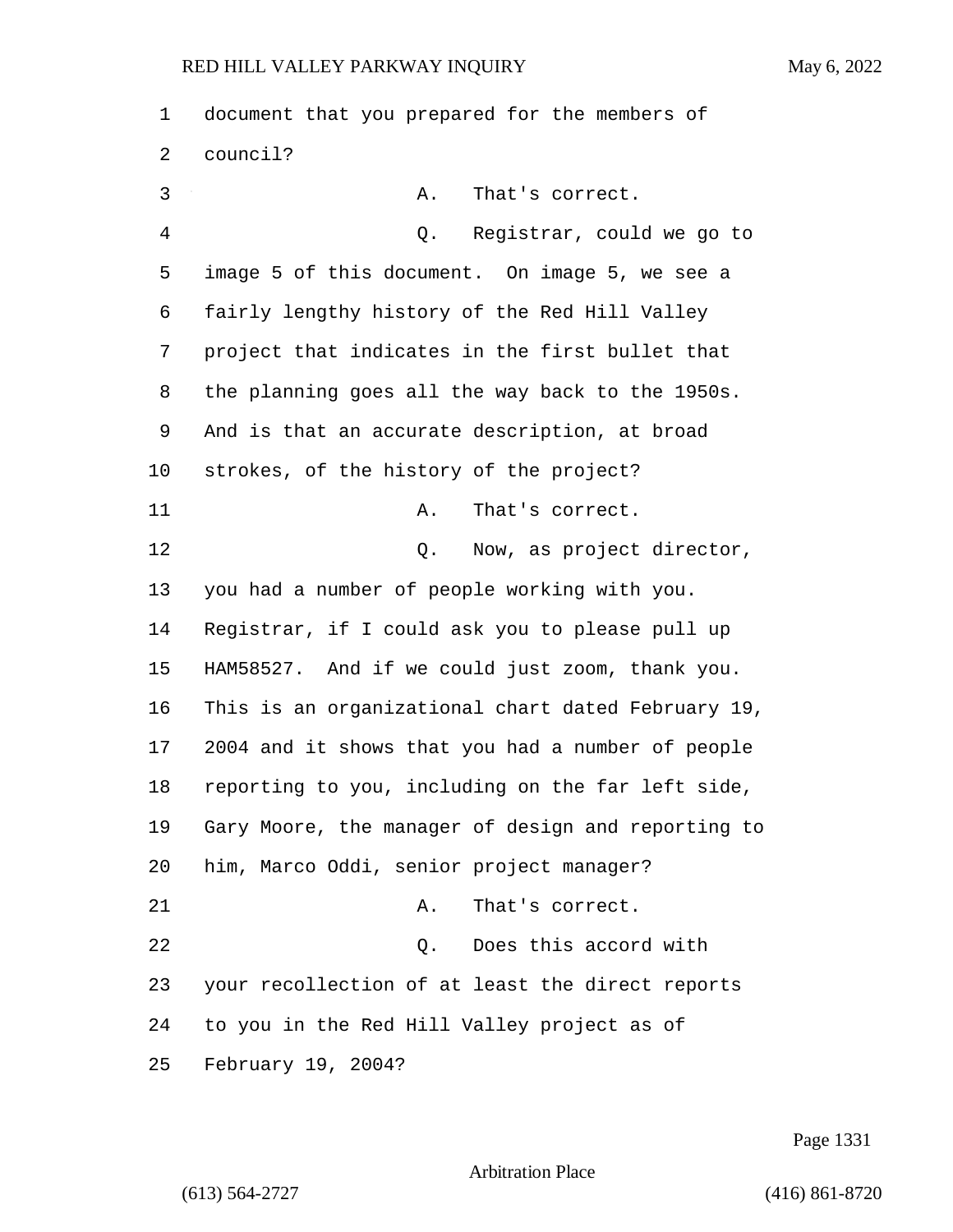| 1  | That's correct.<br>Α.                              |
|----|----------------------------------------------------|
| 2  | Q. Registrar, if I could                           |
| 3  | have that document marked as the next exhibit,     |
| 4  | please?                                            |
| 5  | THE REGISTRAR: Noted,                              |
| 6  | counsel, so Exhibit 35.                            |
| 7  | EXHIBIT NO. 35:                                    |
| 8  | Organizational chart                               |
| 9  | dated February 19, 2004,                           |
| 10 | HAM58527.                                          |
| 11 | MR. CENTA: Thank you.                              |
| 12 | JUSTICE WILTON-SIEGEL: Can I                       |
| 13 | just ask, it's not normally my role to get         |
| 14 | involved in these technical details, Mr. Centa,    |
| 15 | but should the previous document, the one which    |
| 16 | set out the history on page 5, should that also be |
| 17 | treated as an exhibit?                             |
| 18 | MR. CENTA: That document is                        |
| 19 | already included in an overview document, so it    |
| 20 | already forms part of the evidence of the inquiry, |
| 21 | Commissioner.                                      |
| 22 | JUSTICE WILTON-SIEGEL:<br>Good.                    |
| 23 | Thank you.                                         |
| 24 | MR. CENTA: And I think that,                       |
| 25 | just to foreshadow, will be the case for all but   |

Page 1332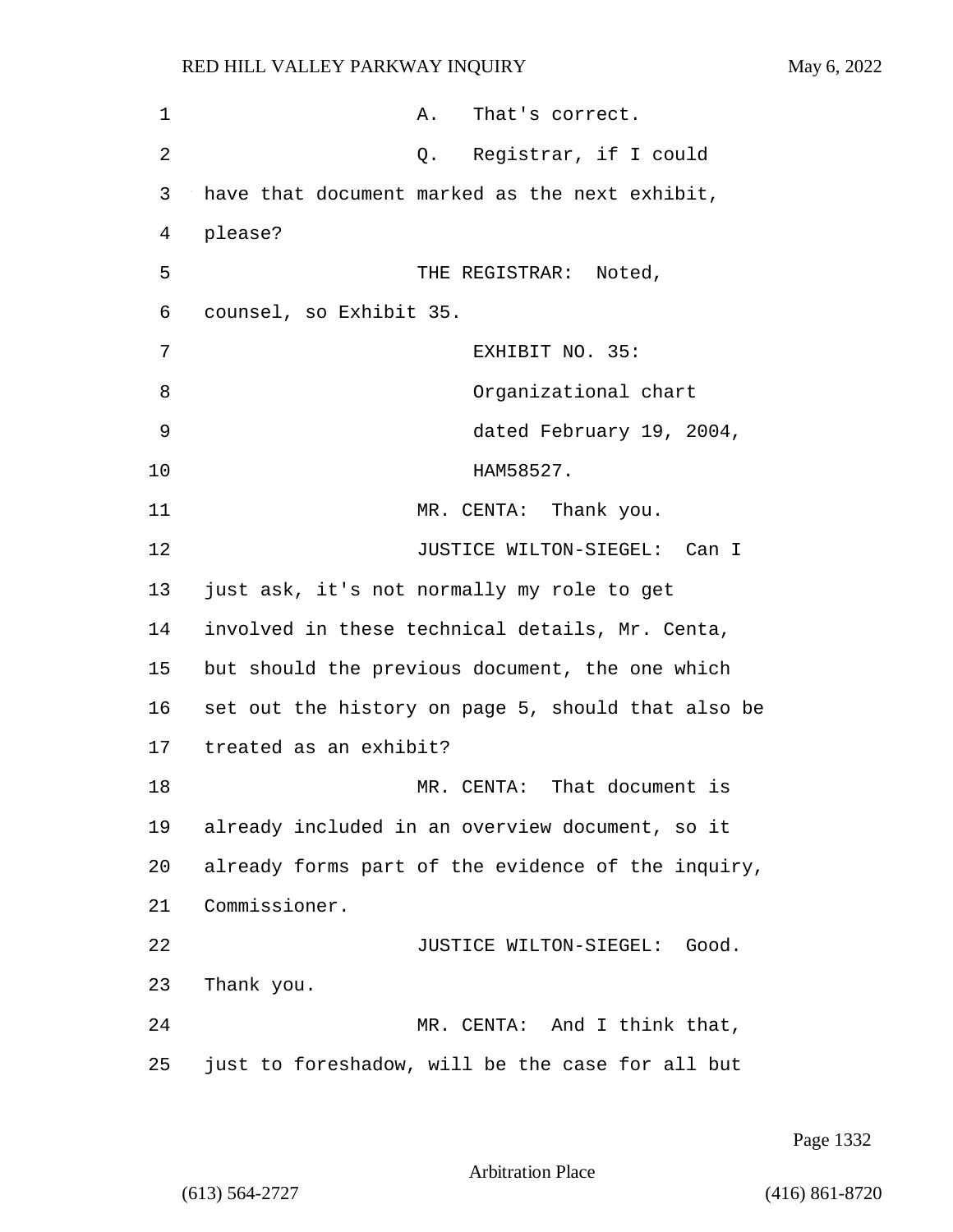one of the remaining documents. All of them already appear in an overview document. 3 JUSTICE WILTON-SIEGEL: Good. Okay. 5 BY MR. CENTA: 6 Q. Registrar, if I could have you call up overview document 3, page 10. At paragraph 17, Mr. Murray, it describes that the first version of the project charter was dated March 25, 2003 and it sets out a number of the roles and responsibilities for the members of the team. 13 And if I could ask you, Registrar, to please turn to the next image, image 11, and call out the text under 8.2, Project Director. 17 Mr. Murray, did this description of your role as project director accurately describe your role in practice? 20 A. Could I get you to shrink that just a little bit, Mr. Centa? There we go. Thank you. Generally, yes. 23 Q. Is there anything that you would add to make it a more complete or accurate description of your role on the project?

Page 1333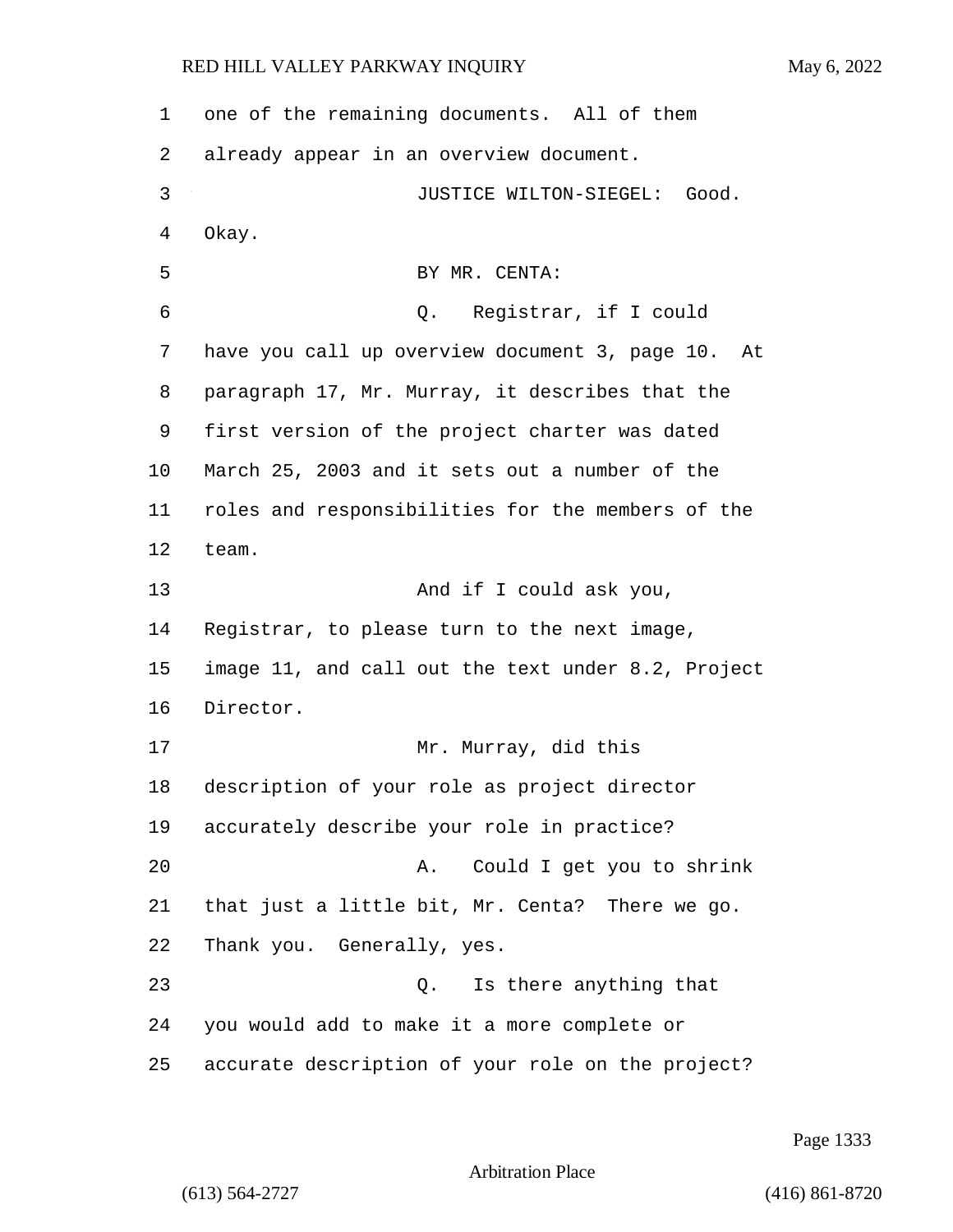| 1  | It appears to me to be<br>Α.                       |
|----|----------------------------------------------------|
| 2  | consistent with document 10101 or, sorry, 10101.   |
| 3  | I'm just trying to compare this information to the |
| 4  | information of the project charter dated           |
| 5  | February 2003. So, the wording looks pretty much   |
| 6  | similar, so I don't know if I have anything else   |
| 7  | to add to it.                                      |
| 8  | Okay.  Would you prefer<br>Q.                      |
| 9  | if I pulled up, if we pulled up, that document or  |
| 10 | does it matter? For broad strokes, roughly it's a  |
| 11 | fair enough description of what you were doing?    |
| 12 | It's fair enough.<br>Α.                            |
| 13 | Okay. You yourself are<br>Q.                       |
| 14 | not an engineer?                                   |
| 15 | That is correct.<br>Α.                             |
| 16 | What skills and<br>Q.                              |
| 17 | experiences did you bring to your role as project  |
| 18 | director?                                          |
| 19 | My background, as pointed<br>Α.                    |
| 20 | out at the very outset of this session, is that of |
| 21 | an environmental planner, so my background is      |
| 22 | urban planning, specifically related to            |
| 23 | environmental planning and, therefore, a           |
| 24 | background in environmental assessment, which this |
| 25 | project, as you noted in its history, has gone     |

Page 1334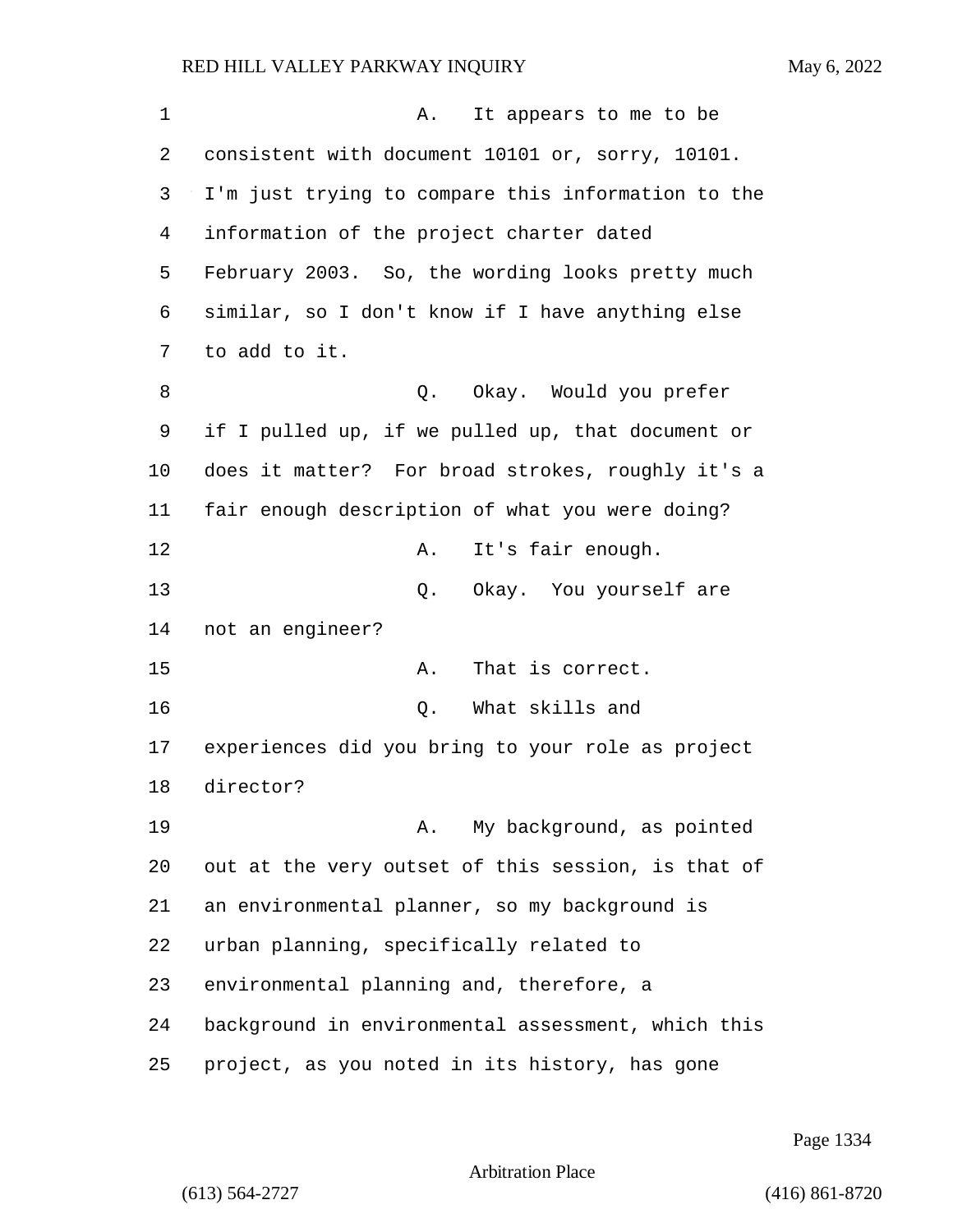| 1  | through provincial EA and then was subject to      |
|----|----------------------------------------------------|
| 2  | federal EA. So, I have reasonable knowledge about  |
| 3  | environmental planning overall as it's carried out |
| 4  | certainly in this province at that time, and so I  |
| 5  | was very familiar with the project itself in terms |
| 6  | of all the diverse skills that are necessary to    |
| 7  | complete a project like this, including engagement |
| 8  | with stakeholders in the community, et cetera.     |
| 9  | So, I had a broad understanding prior to taking    |
| 10 | this role, so certainly that and other experience  |
| 11 | that I had before joining the City of Hamilton and |
| 12 | its predecessor, the Region of Hamilton-Wentworth. |
| 13 | Q. Just to reassure you,                           |
| 14 | Mr. Murray, the text that we've called out in the  |
| 15 | overview document, pages 10 and 11, is reproduced  |
| 16 | from HAM10101, so it's same text, just in a        |
| 17 | different format.                                  |
| 18 | Thanks, Mr. Centa.<br>Α.                           |
| 19 | Q. Thank you. Registrar, if                        |
| 20 | I could ask you to now call out the text under     |
| 21 | paragraph 8.3.1, Gary Moore, and, again, if you    |
| 22 | could size it for Mr. Murray like the last text    |
| 23 | Thank you.<br>box.                                 |
| 24 | Mr. Murray, in practice, was                       |
| 25 | this an accurate description of Mr. Moore's role   |

Page 1335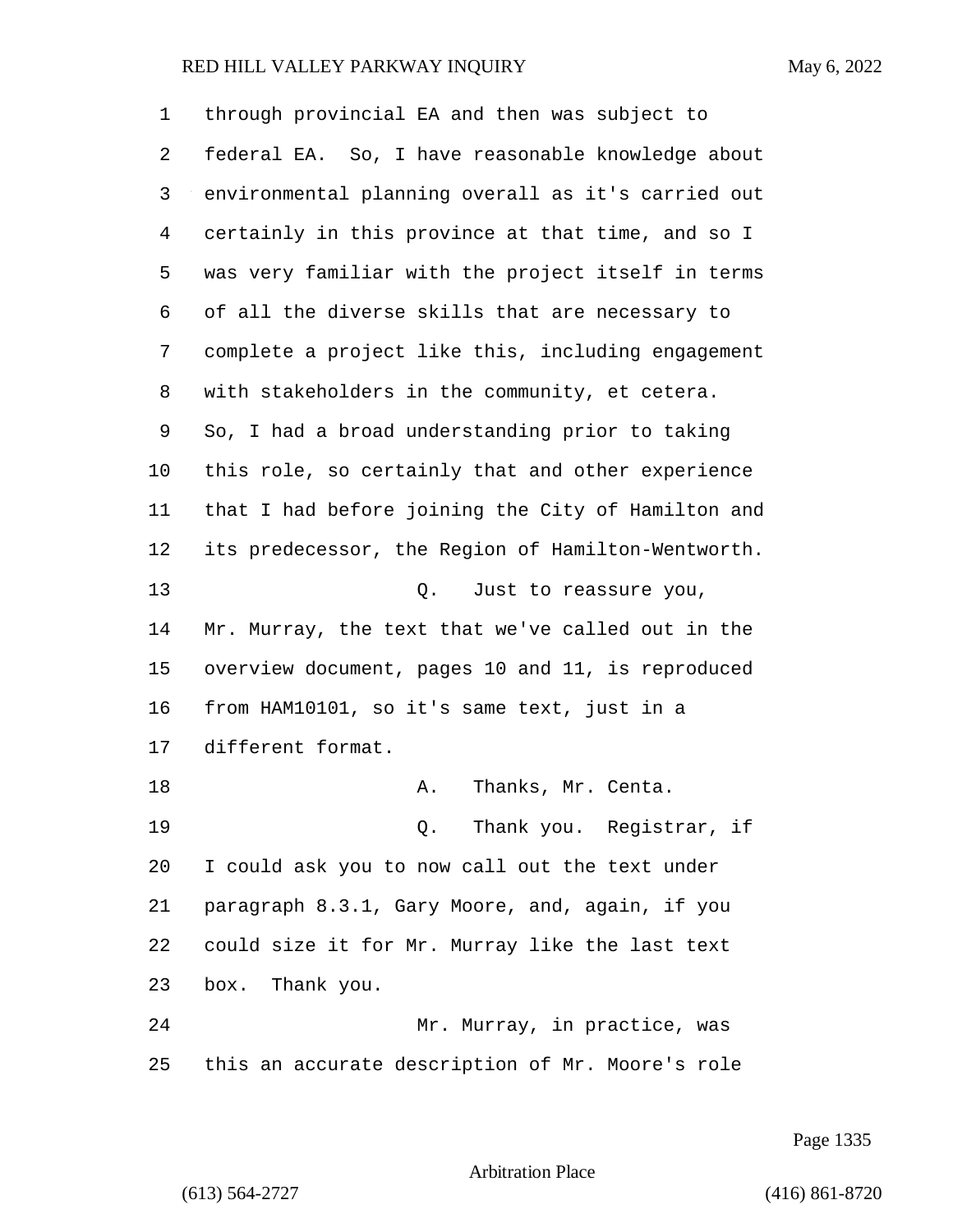1 on the Red Hill Valley project? 2 A. I'm assuming here, 3 Mr. Centa, that it's taken from the same document 4 we just talked about? 5 Q. Yes. 6 A. So, I would agree it's -- 7 it captures his responsibility. 8 and is there anything you 9 would add to make this description more complete, 10 as a more complete description, of how it worked 11 on a day-to-day basis? 12 A. I think, as you had said 13 earlier, from a broad strokes perspective, I think 14 it captures. 15 C. Who made the pavement 16 design and specification decisions for the Red 17 Hill Valley project? 18 A. Could you be more 19 specific? In terms of the project office or  $20$  just  $-$ 21 Q. Who at the City was 22 charged with making those decisions? 23 A. I would rely on Gary for 24 those decisions. 25 Q. Okay. And did Mr. Moore

Page 1336

Arbitration Place

(613) 564-2727 (416) 861-8720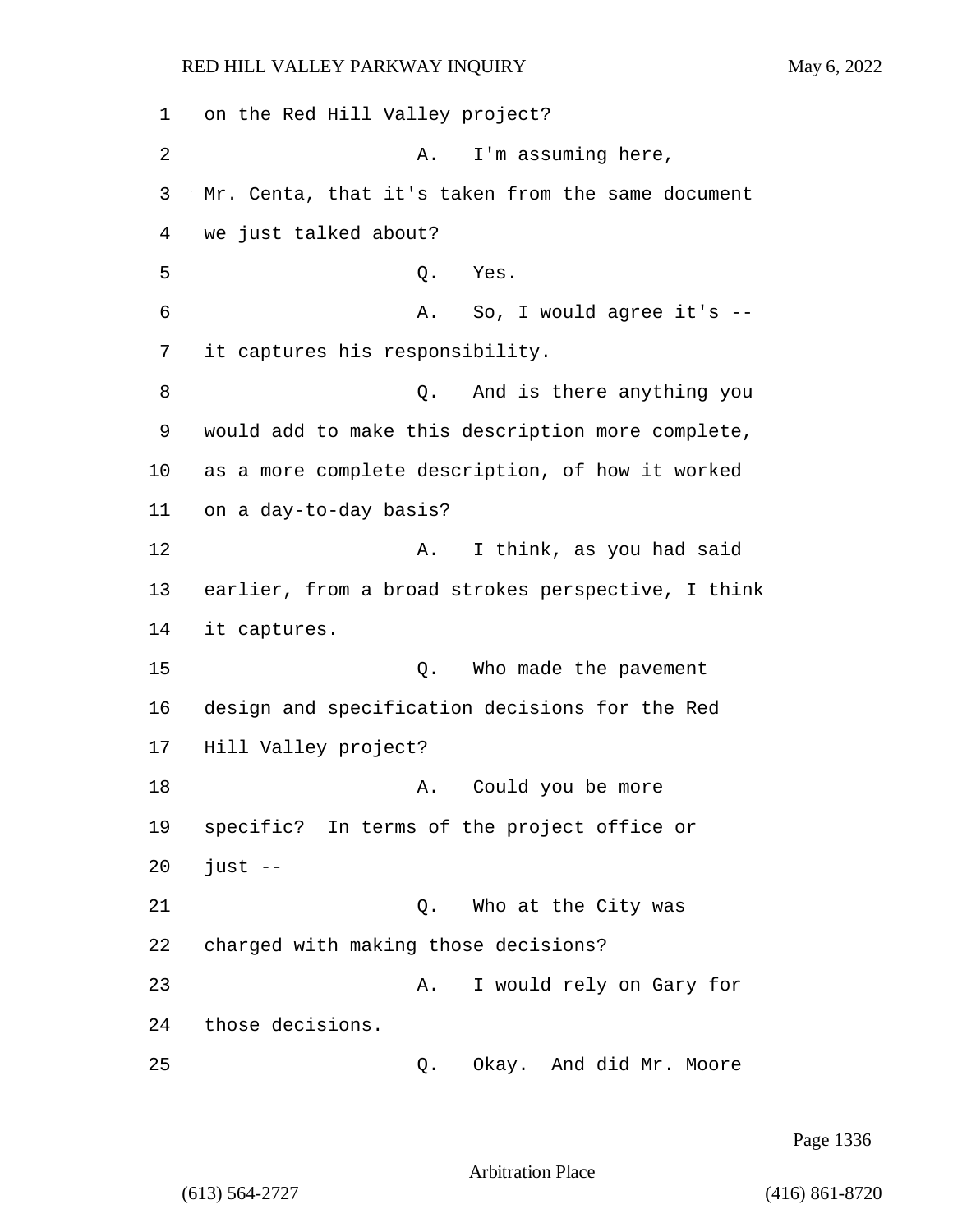| $\mathbf 1$    | have to seek your approval for engineering         |
|----------------|----------------------------------------------------|
| 2              | decisions or did he make them and then relay the   |
| 3              | information to you?                                |
| $\overline{4}$ | He would make those<br>Α.                          |
| 5              | decisions and I would be informed of them, yes.    |
| 6              | Who was responsible for<br>Q.                      |
| 7              | supervising the work of the engineering            |
| 8              | consultants during the construction of the Red     |
| 9              | Hill Valley project?                               |
| 10             | I think it's worthwhile<br>Α.                      |
| 11             | to provide a bit of context here. There were two   |
| 12             | individuals within the project office, both        |
| 13             | professional engineers with considerable           |
| 14             | experience in roadway design and construction,     |
| 15             | together with consultants who were hired to assist |
| 16             | with design elements, including pavement. So,      |
| 17             | there was a very large group of people and         |
| 18             | professionals that were assembled to work through  |
| 19             | the details of this project from a civil           |
| 20             | engineering standpoint.                            |
| 21             | So, there was obviously                            |
| 22             | anything that would be brought to market that      |
| 23             | would be tendered would be subject to professional |
| 24             | engineering standards. So, there was certainly, I  |
| 25             | think, a number of not just internal staff but     |

Page 1337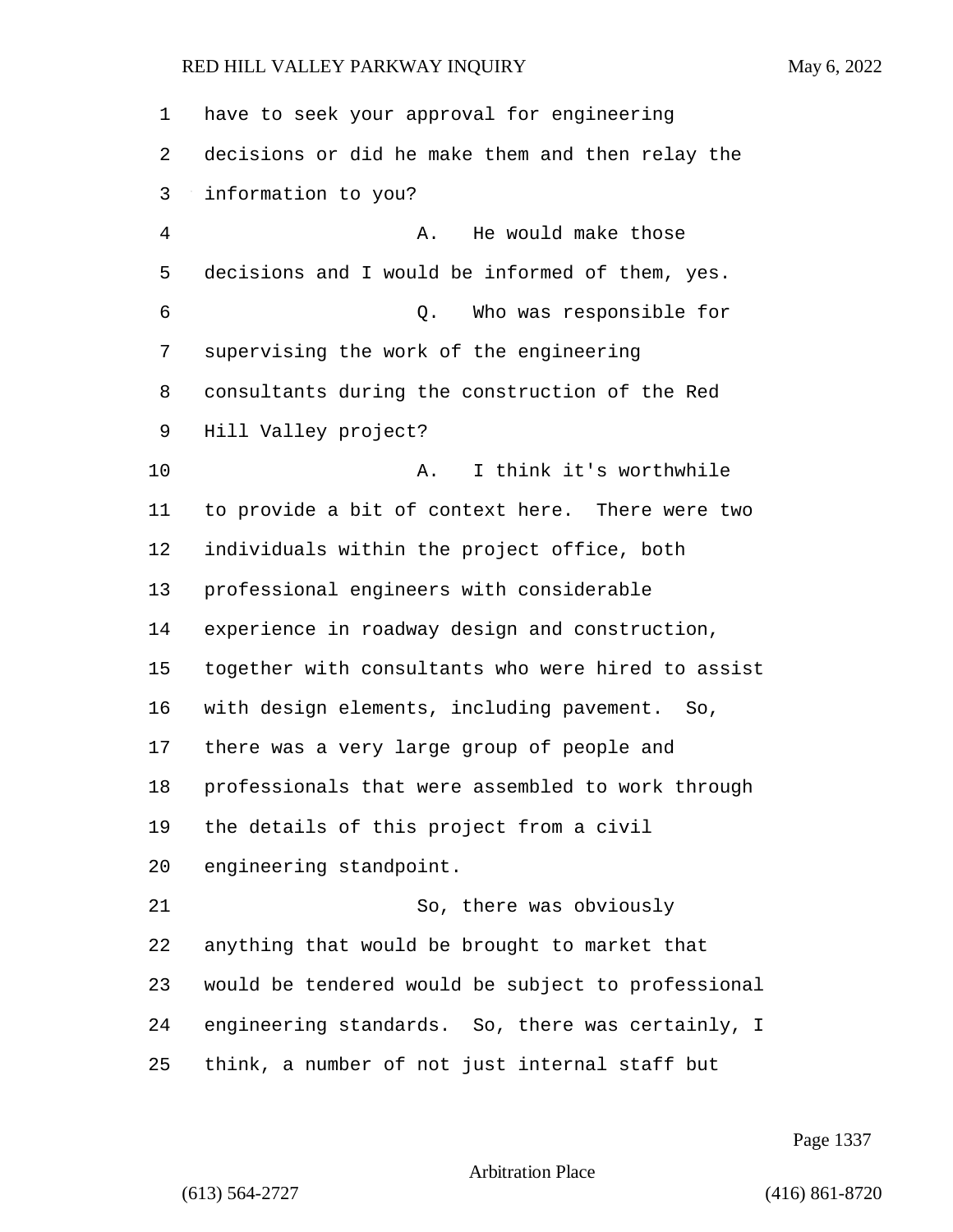| 1  | external staff or external parties that were       |
|----|----------------------------------------------------|
| 2  | heavily involved in arriving at a final design.    |
| 3  | Sure. And the external<br>Q.                       |
| 4  | consultants would give advice about various design |
| 5  | features and I think you said in the project       |
| 6  | office there were two people responsible. Is that  |
| 7  | Mr. Moore and Mr. Oddi?                            |
| 8  | That's correct.<br>Α.                              |
| 9  | And from the City's<br>Q.                          |
| 10 | perspective, then, having received the advice from |
| 11 | the external consultants, it would be for          |
| 12 | Mr. Moore and Mr. Oddi to receive that advice and  |
| 13 | to make the decisions on behalf of the City?       |
| 14 | That's correct.<br>Α.                              |
| 15 | Thank you. If you could<br>Q.                      |
| 16 | end that call-out box and, staying in overview     |
| 17 | document 3, Registrar, if we could move, please,   |
| 18 | to image 13. And in paragraph 20, Mr. Murray,      |
| 19 | Mr. Moore provided you with a document called the  |
| 20 | Latest Version of the Preliminary Design Report.   |
| 21 | And at pages 14 and 15 of the preliminary design   |
| 22 | report, there was discussion of the possibility of |
| 23 | using SMA for the Red Hill Valley Parkway surface  |
| 24 | layer.                                             |
| 25 | And can you read the indented                      |

Page 1338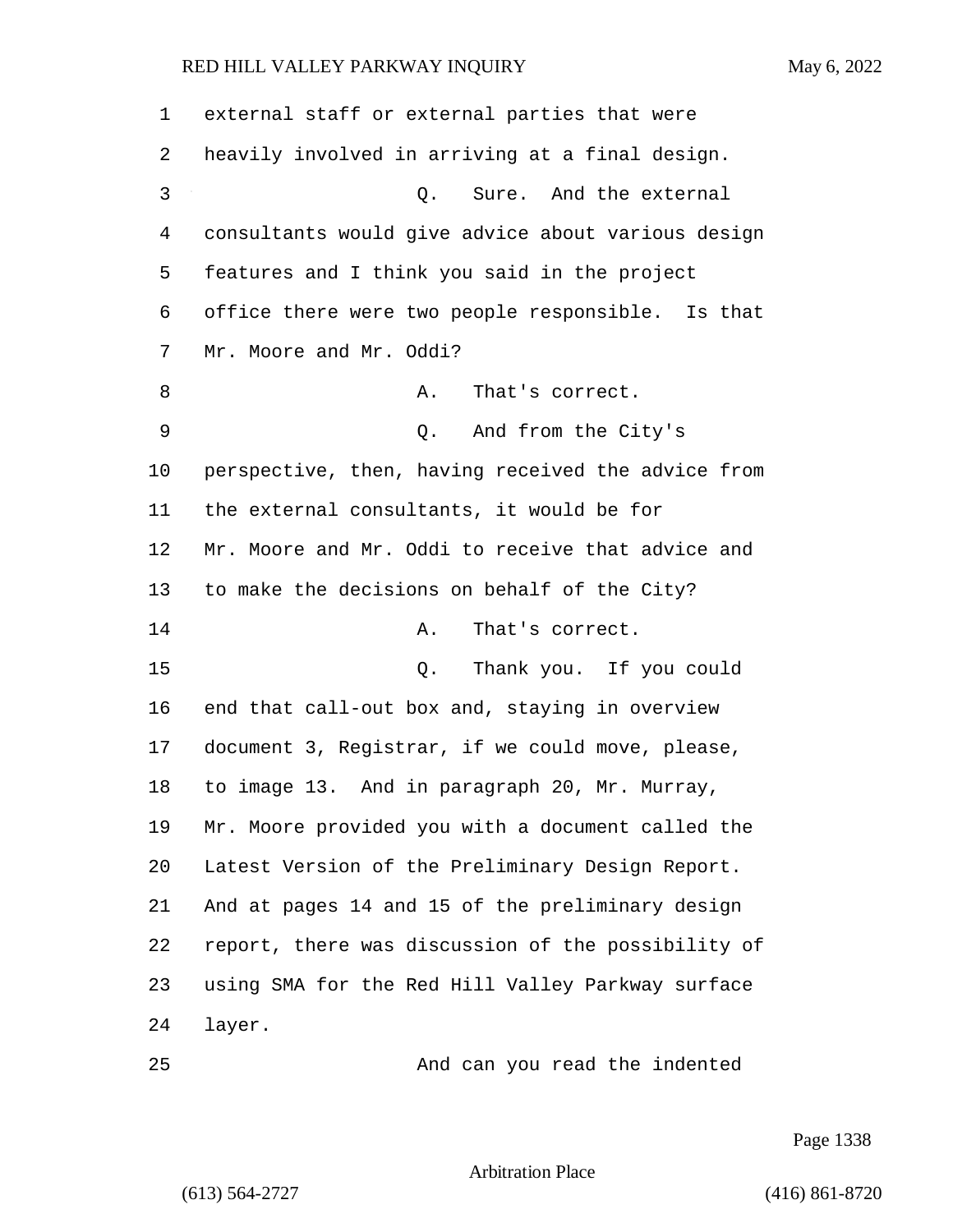1 text below paragraph 20 or would you like us to 2 call that out for you? 3 A. Could you call that out 4 for me, please? 5 Q. Sure. 6 A. Can I just see the last 7 part? 8 absolutely, yes. 9 A. Thank you. Okay. 10 Q. So, this is the 11 preliminary design report that was circulated on 12 February 25, 2003. Do you remember when you first 13 learned that the City was considering using stone 14 mastic asphalt as the surface course on the Red 15 Hill Valley Parkway? 16 A. I don't remember exactly, 17 no. 18 and 18 Q. Would this have been one 19 of the first times that you had heard about it, in 20 this version of the preliminary design report? 21 A. The idea of an SMA being 22 used? 23 Q. Mm-hmm. 24 A. I don't have the, you 25 know --

Page 1339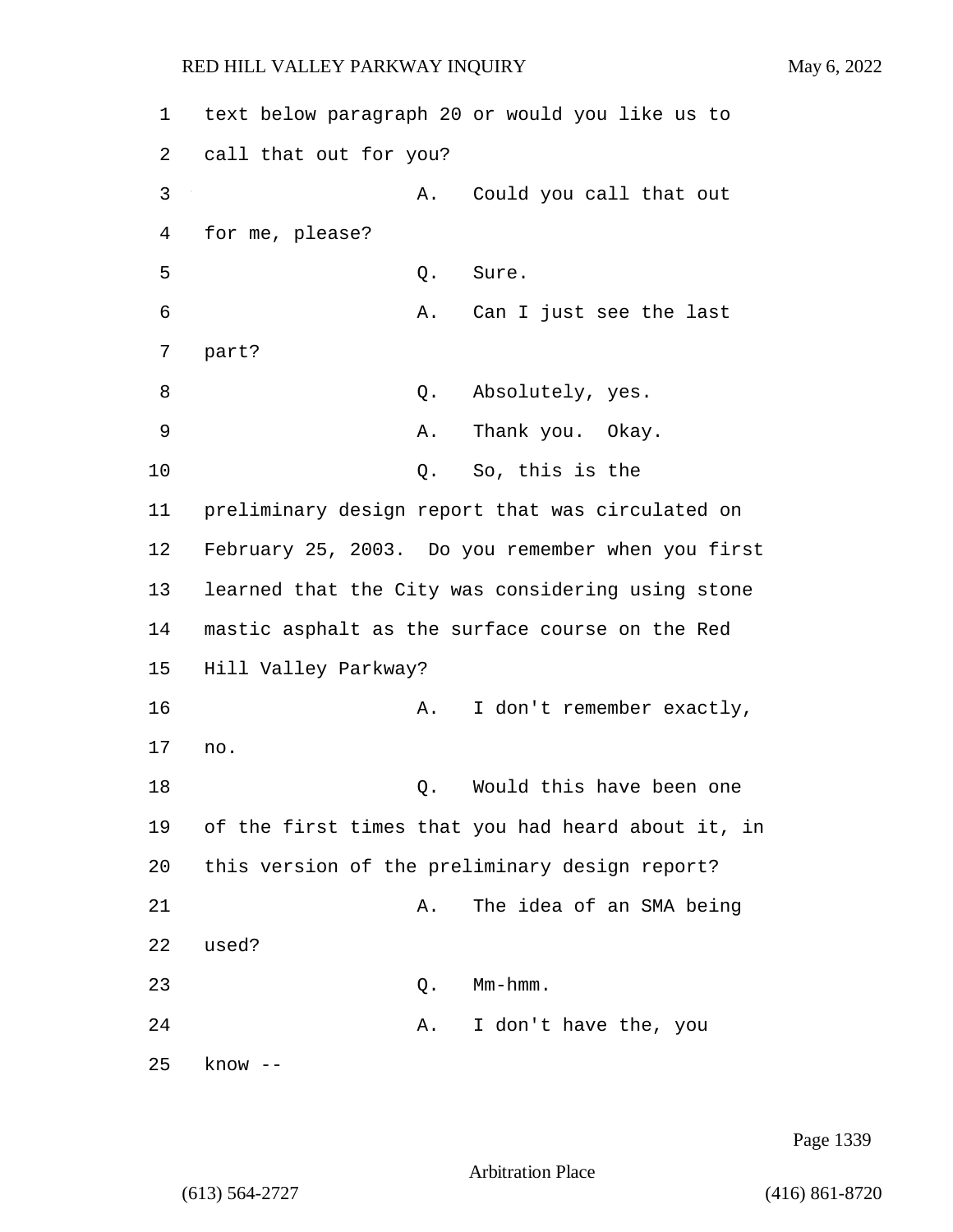1 0. Okay. 2 A. I don't have the recall 3 of exactly what I would have read and remembered 4 in 2003. 5 Q. If you can situate 6 yourself back in February 2003, did you know much 7 more about SMA than what is contained in the 8 preliminary design report? 9 A. Sorry, there's just some 10 noise outside the room here. Could you repeat 11 that question? Sorry about that. 12 O. Of course. If you can 13 situate yourself back in February of 2003, did you 14 know much more about stone mastic asphalt than the 15 text that's set out in the preliminary design 16 report? 17 A. No. I would not have 18 known much more than what is in front of us right 19 now. 20 Q. Do you recall any 21 conversations with Mr. Moore or Mr. Oddi about 22 what they saw as the benefits of using stone 23 mastic asphalt? 24 A. In 2003? 25 Q. Yes.

Page 1340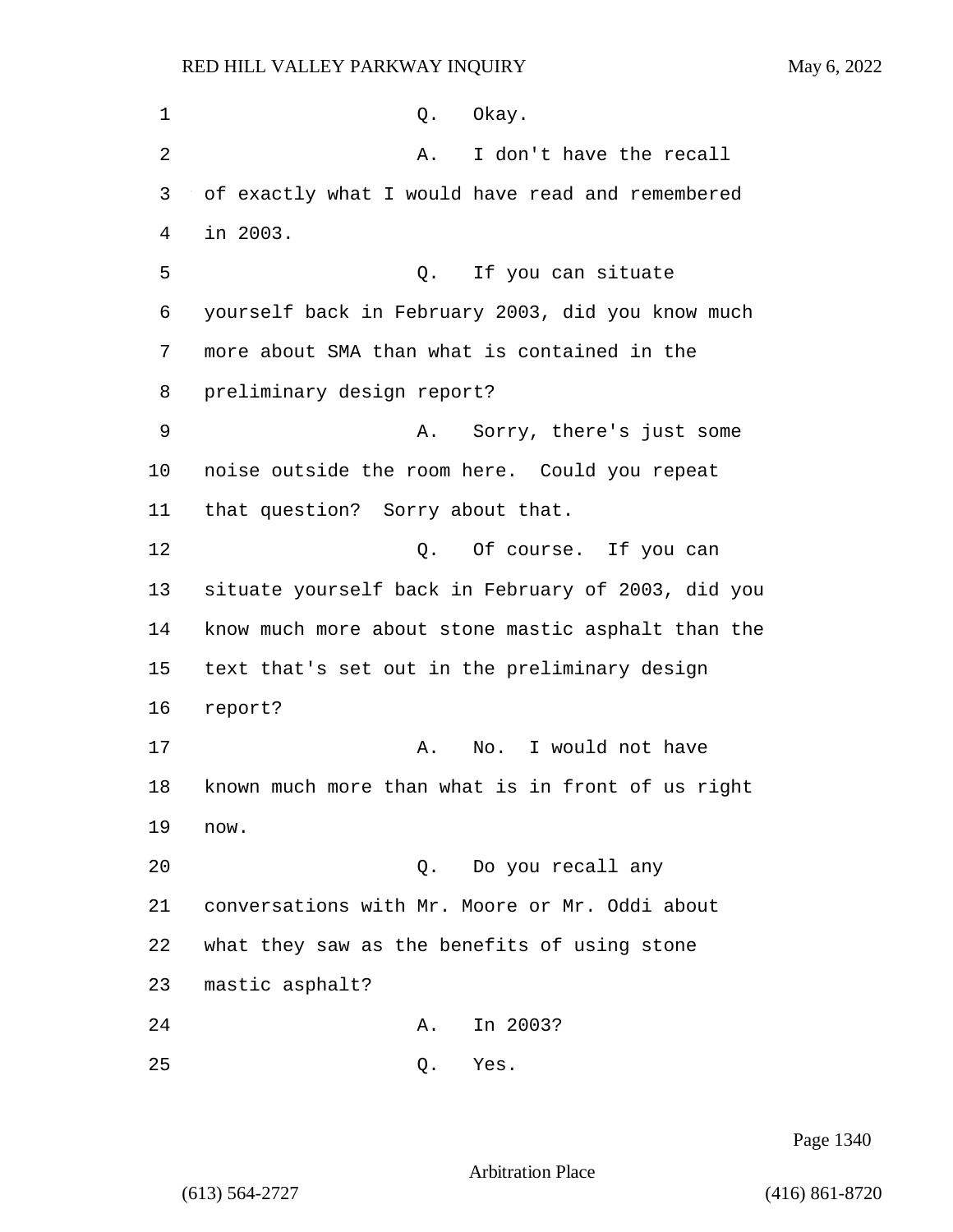| 1              | I don't recall.<br>Α.                              |
|----------------|----------------------------------------------------|
| $\overline{2}$ | Okay. There are a number<br>Q.                     |
| 3              | of benefits described in the preliminary design    |
| 4              | report. In 2003, did you find any of those         |
| 5              | features particularly attractive in your role?     |
| 6              | If I may, just generally,<br>Α.                    |
| 7              | the -- and I can't attribute it to 2003            |
| 8              | specifically and, again, I go back to the history  |
| 9              | of the project and the efforts that were being     |
| $10 \,$        | made to try and mitigate some of the environmental |
| 11             | consequences of the project. And when I say        |
| 12             | environmental, I don't mean just strictly natural. |
| 13             | The socioeconomic, particularly noise.             |
| 14             | So, in reading what we have in                     |
| 15             | front of us here and any discussion that would     |
| 16             | have taken place potentially then or later, you    |
| 17             | know, obviously the noise attenuation would be     |
| 18             | certainly helpful in the overall project and what  |
| 19             | we were trying to accomplish, along with obviously |
| 20             | maintaining a well designed civil engineering      |
| 21             | project.                                           |
| 22             | Was one of your roles as<br>Q.                     |
| 23             | project director to talk about the project to      |
| 24             | citizen groups and homeowners that were near the   |
| 25             | planned route of the expressway?                   |

Page 1341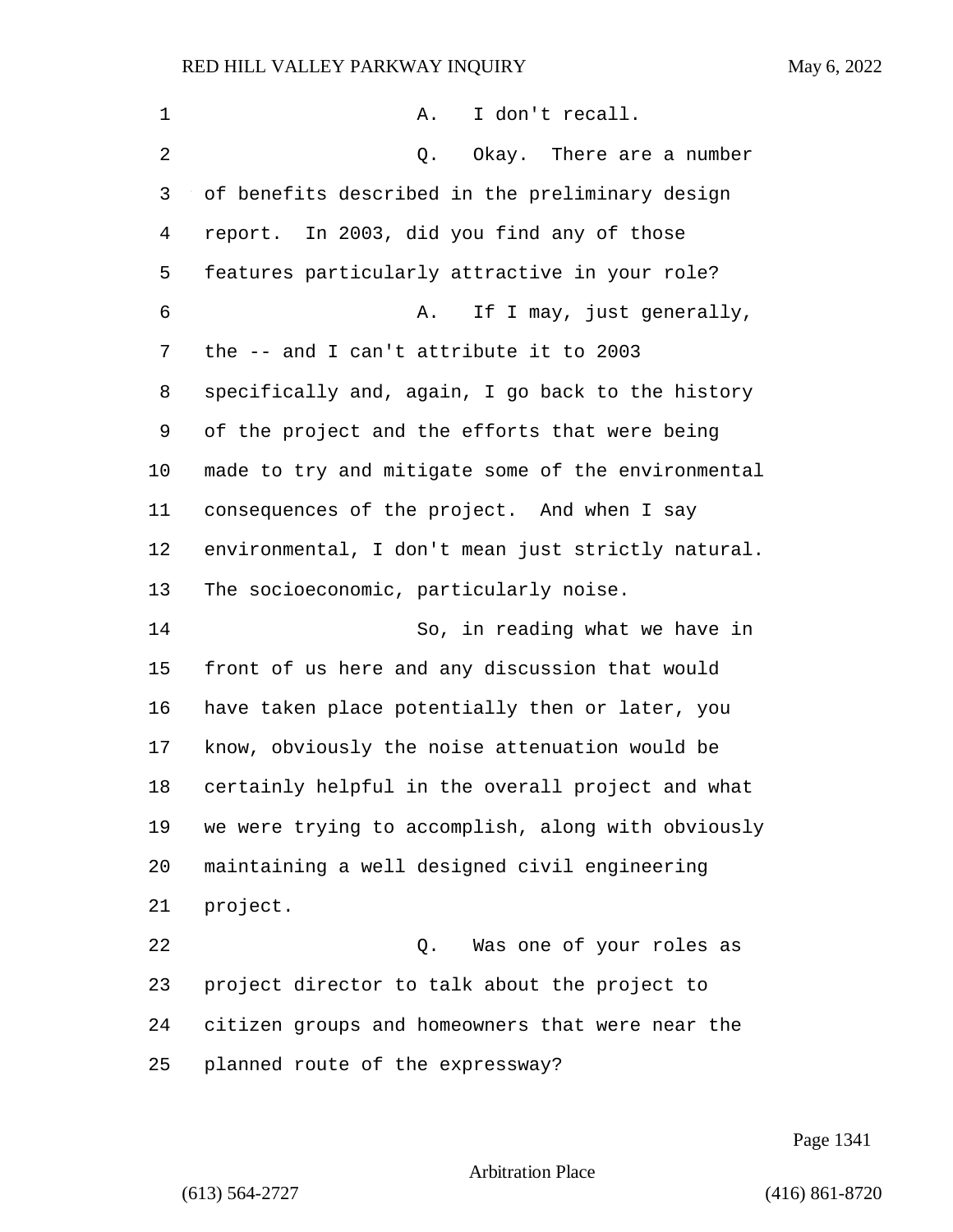| 1  | Yes, myself and many<br>Α.                         |
|----|----------------------------------------------------|
| 2  | others.                                            |
| 3  | And was the noise<br>Q.                            |
| 4  | mitigation from the expressway a topic of concern  |
| 5  | in those conversations?                            |
| 6  | Yes.<br>Α.                                         |
| 7  | Are you able to help us<br>Q.                      |
| 8  | pin down the date when the City decided that it    |
| 9  | would be proceeding to use stone mastic asphalt as |
| 10 | the surface course?                                |
| 11 | There's certainly<br>Α.                            |
| 12 | reference to a -- I think it was an award,         |
| 13 | application for an award, I believe, in July 2005, |
| 14 | and so that -- there was a submission being made   |
| 15 | where there was mention of SMA as the preferred    |
| 16 | asphalt treatment.                                 |
| 17 | And then there was a more                          |
| 18 | direct e-mail, I believe, in 2006 from Mr. Moore   |
| 19 | to myself and others within the organization where |
| 20 | it's probably even more declarative in terms of    |
| 21 | SMA being the preferred asphalt treatment.         |
| 22 | Q. So, to take it one step                         |
| 23 | at a time, Registrar, if you could first turn up   |
| 24 | HAM20576. Mr. Murray, I believe this will be the   |
| 25 | e-mail regarding the application for the award     |

Page 1342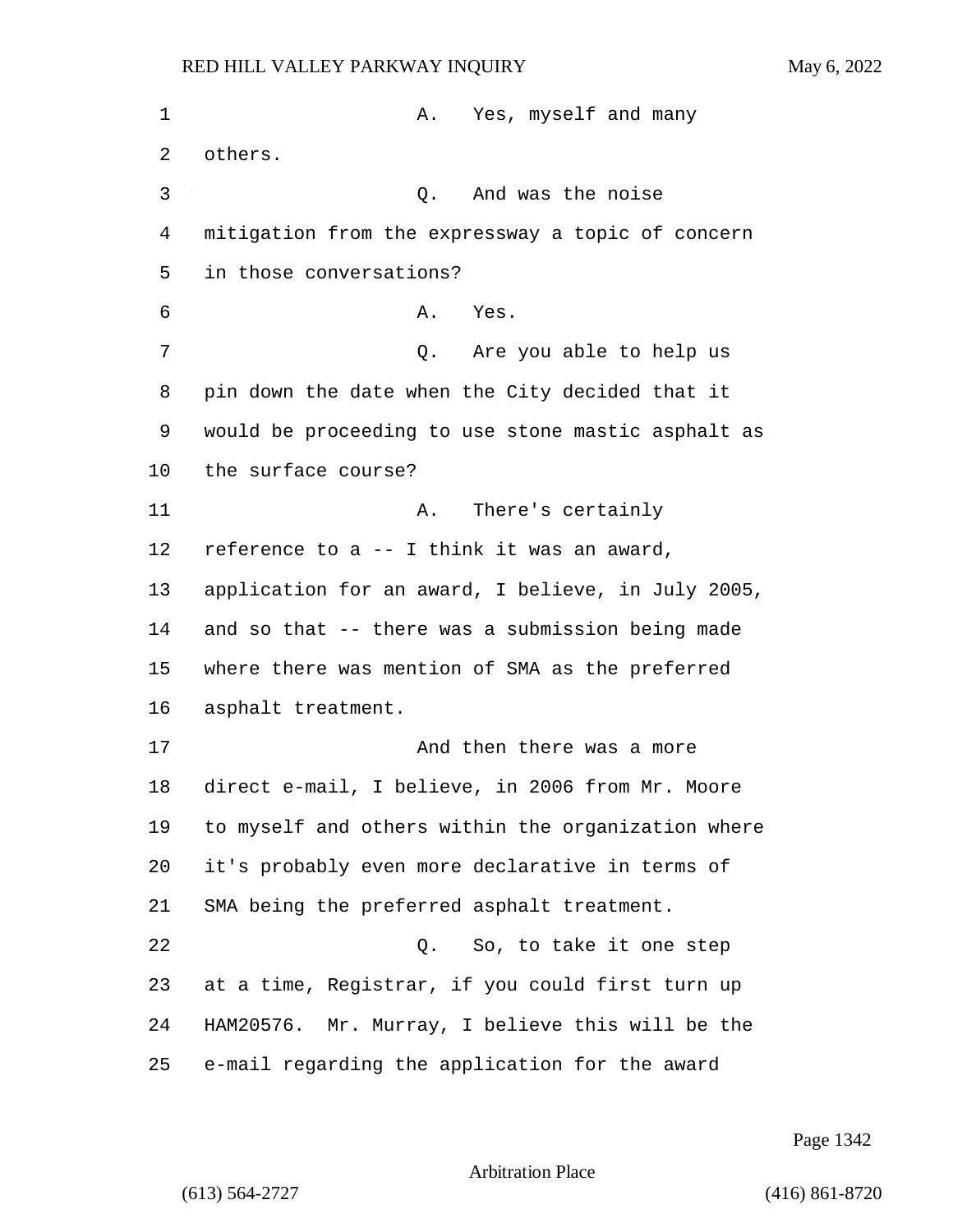| 1  | that you just mentioned in your answer?            |
|----|----------------------------------------------------|
| 2  | THE REGISTRAR: Sorry,                              |
| 3  | counsel, do you mind repeating the call-out for    |
| 4  | that?                                              |
| 5  | MR. CENTA: Sure. HAM20576.                         |
| 6  | BY MR. CENTA:                                      |
| 7  | This is an e-mail from<br>Q.                       |
| 8  | Stewart Scott dated July 21, 2005. The text is:    |
| 9  | "Michelle, can you print                           |
| 10 | this for Chris and let                             |
| 11 | him know his mailbox is                            |
| 12 | full?"                                             |
| 13 | The dreaded e-mail that your                       |
| 14 | mailbox is full. And if we could, Registrar,       |
| 15 | please turn to image 3.                            |
| 16 | THE REGISTRAR: Sorry,                              |
| 17 | counsel, there only appears to be two.             |
| 18 | MR. CENTA: So, the attachment                      |
| 19 | is different.                                      |
| 20 | BY MR. CENTA:                                      |
| 21 | Can we please go to<br>О.                          |
| 22 | HAM20577. This is the application for the award    |
| 23 | and, Registrar, if we could please highlight the   |
| 24 | fifth line of text that starts with Pavement Type. |
| 25 | You see there, Mr. Murray, I think that's the      |

Page 1343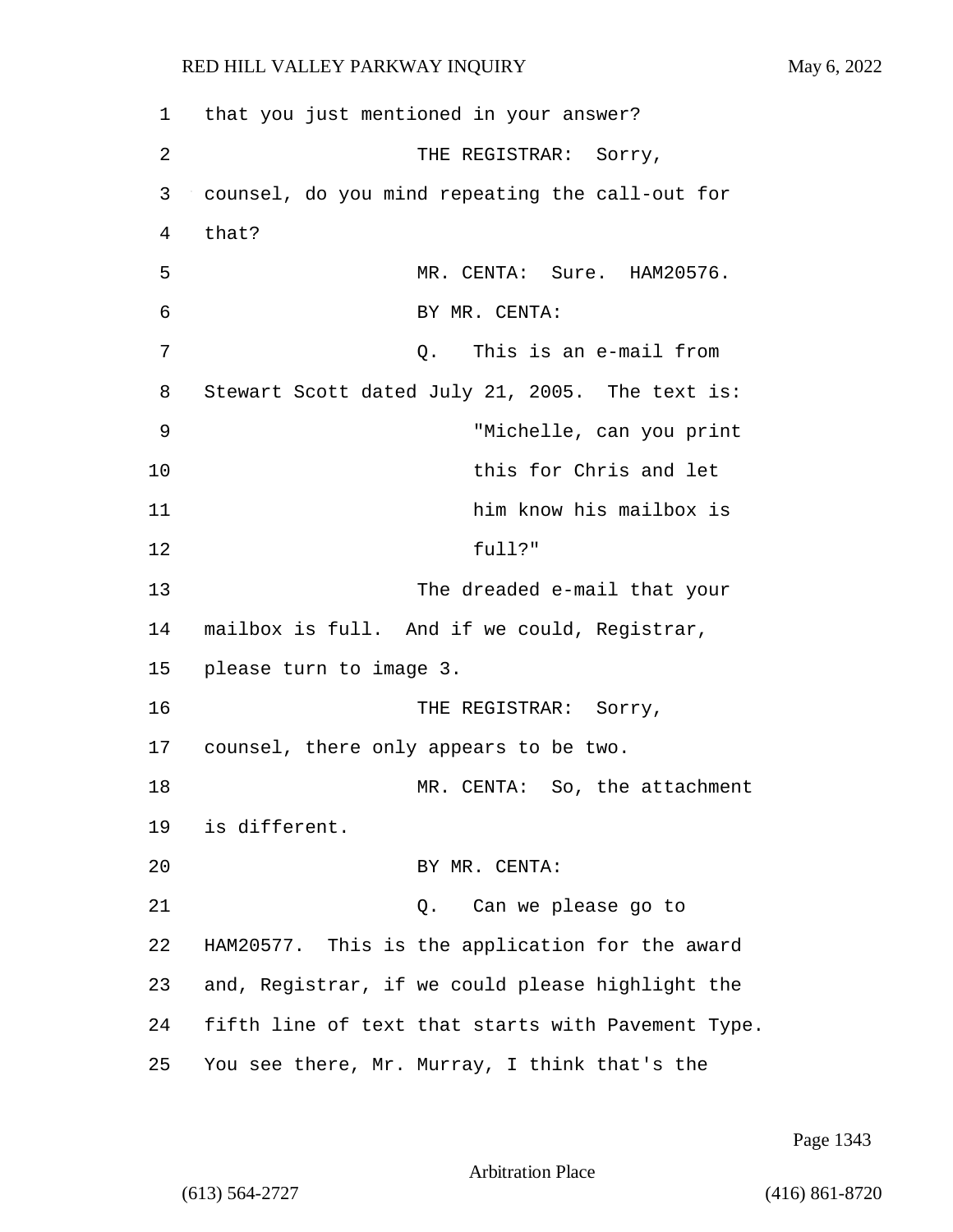| 1  | reference that you were saying in the award        |  |  |  |
|----|----------------------------------------------------|--|--|--|
| 2  | application to the type of pavement that was being |  |  |  |
| 3  | used. And I think we'll come in a couple of        |  |  |  |
| 4  | minutes to the e-mail that you were describing,    |  |  |  |
| 5  | which I think is dated March 7, 2006, so about six |  |  |  |
| 6  | or seven -- nine months later, I guess, after the  |  |  |  |
| 7  | award application.                                 |  |  |  |
| 8  | So, without being -- and we're                     |  |  |  |
| 9  | coming down to, sort of, a range of dates in which |  |  |  |
| 10 | the decision would have been made that the City    |  |  |  |
| 11 | would go forward with an SMA surface course for    |  |  |  |
| 12 | the Red Hill Valley Parkway. From your             |  |  |  |
| 13 | perspective, regardless of the actual date the     |  |  |  |
| 14 | decision was made, who made the decision to use    |  |  |  |
| 15 | the SMA as surface course?                         |  |  |  |
| 16 | Within our office, Gary<br>Α.                      |  |  |  |
| 17 | Moore.                                             |  |  |  |
| 18 | In your role as acting<br>Q.                       |  |  |  |
| 19 | project director, on a day-to-day basis were you   |  |  |  |
| 20 | reviewing engineering reports or reports, for      |  |  |  |
| 21 | example, from Golder Associates about design       |  |  |  |
| 22 | features or the pavement mix, or was that -- let   |  |  |  |
| 23 | me stop there. Did you review those reports in     |  |  |  |
| 24 | your role?                                         |  |  |  |
| 25 | No.<br>Α.                                          |  |  |  |

Page 1344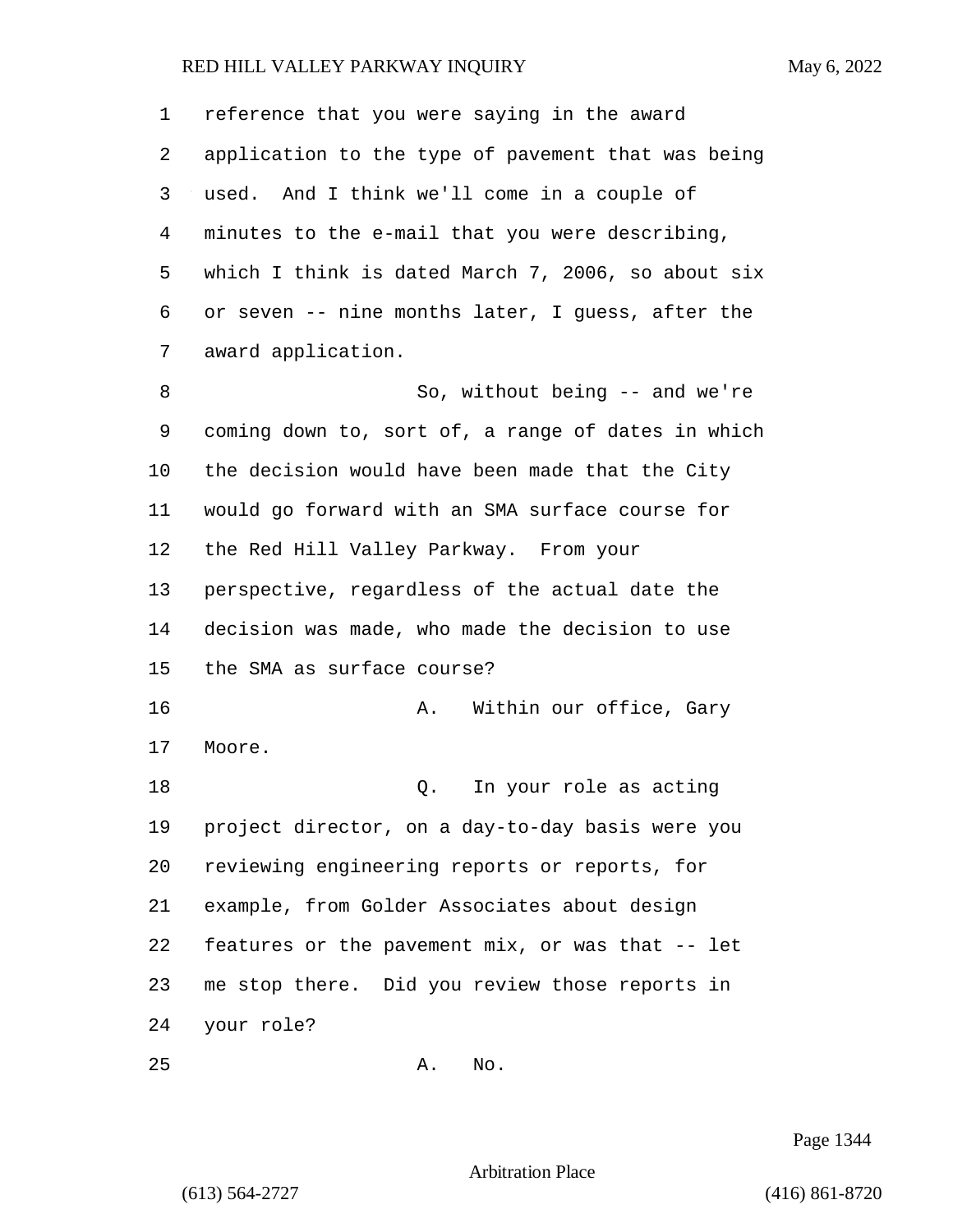1 0. Okay. If you received any information about those kinds of reports, how did it come to you? 4 A. I would rely on Mr. Moore. 6 Q. And would he communicate that through e-mail or in meetings or both? 8 A. By both generally. 9 Q. Thank you. Registrar, if we could stop that call-out and turn, please, to overview document number 3, image 9. In addition to the Red Hill Valley project team, which consisted of City staff, I understand there was also a group called the expressway implementation committee that was later renamed the parkway implementation committee. Is that right? 17 A. This is a -- could you just expand on that? 19 Q. Sure. 20 A. This is reference to exactly what? Sorry. 22 Q. So, it's my understanding that in 2002 a committee of councillors was established that went by two different names at two different times, either the expressway

Page 1345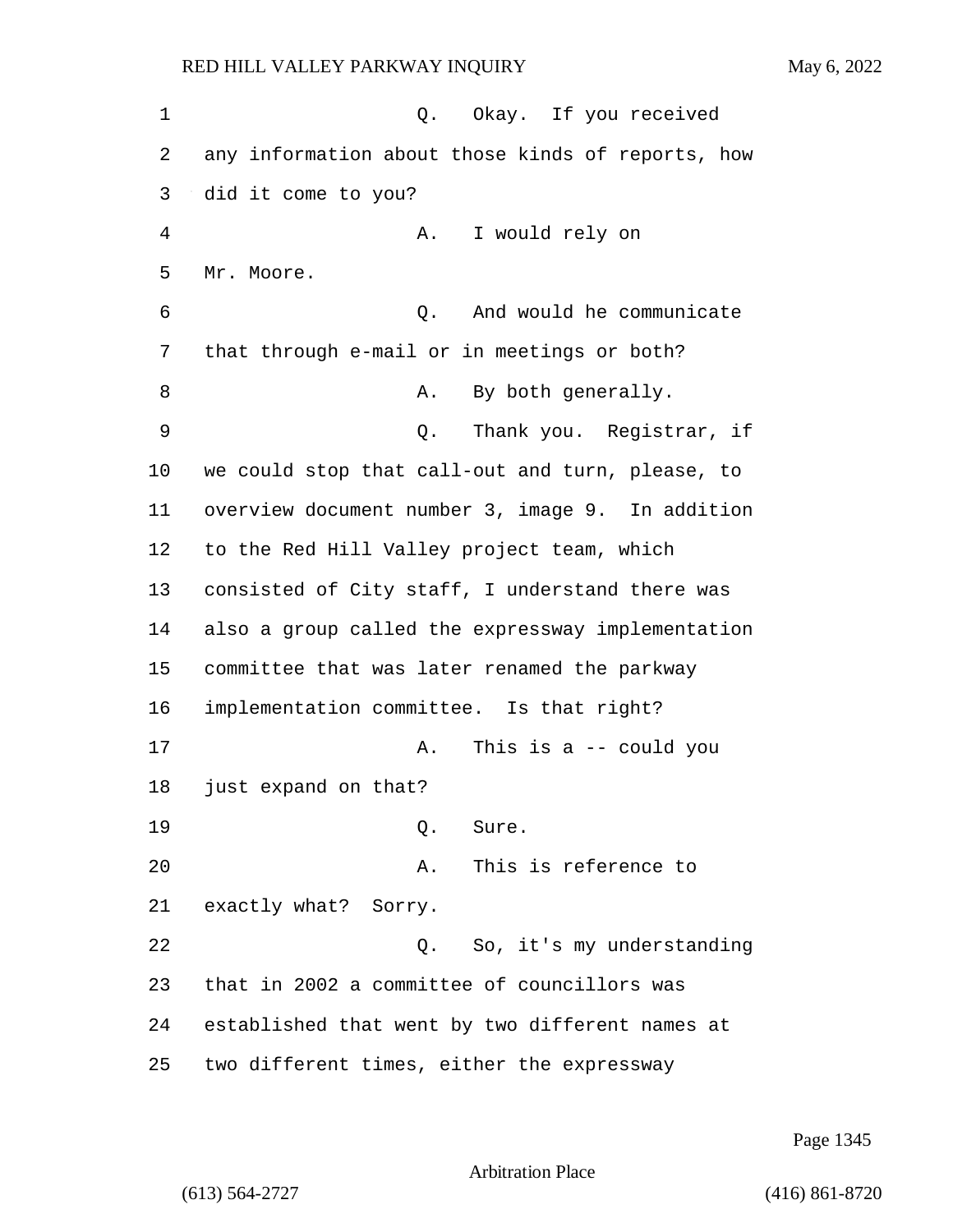| 1  | implementation committee or the parkway           |  |  |  |
|----|---------------------------------------------------|--|--|--|
| 2  | implementation committee. And, initially, in      |  |  |  |
| 3  | April of 2002, as set out in paragraph 15 of the  |  |  |  |
| 4  | overview document, City council established the   |  |  |  |
| 5  | expressway implementation committee and appointed |  |  |  |
| 6  | seven councillors initially to sit on that        |  |  |  |
| 7  | committee.                                        |  |  |  |
| 8  | And my first question for you                     |  |  |  |
| 9  | is: Do you recall why these councillors from      |  |  |  |
| 10 | these wards served on the expressway              |  |  |  |
| 11 | implementation committee?                         |  |  |  |
| 12 | If you could just --<br>Α.                        |  |  |  |
| 13 | because I just want to look at all the names      |  |  |  |
| 14 | first.                                            |  |  |  |
| 15 | Sure. Could we call that<br>Q.                    |  |  |  |
| 16 | out, paragraph 15, please?                        |  |  |  |
| 17 | So, generally speaking,<br>Α.                     |  |  |  |
| 18 | the individuals that are listed here were ones    |  |  |  |
| 19 | whose wards were either directly or indirectly    |  |  |  |
| 20 | impacted by the project, the Red Hill Valley      |  |  |  |
| 21 | project. That is meaning that it traversed        |  |  |  |
| 22 | through wards.                                    |  |  |  |
| 23 | There are, though, included                       |  |  |  |
| 24 | here is Larry Di Ianni, who I believe at the time |  |  |  |
| 25 | would have been mayor, but -- and then I want to  |  |  |  |

Page 1346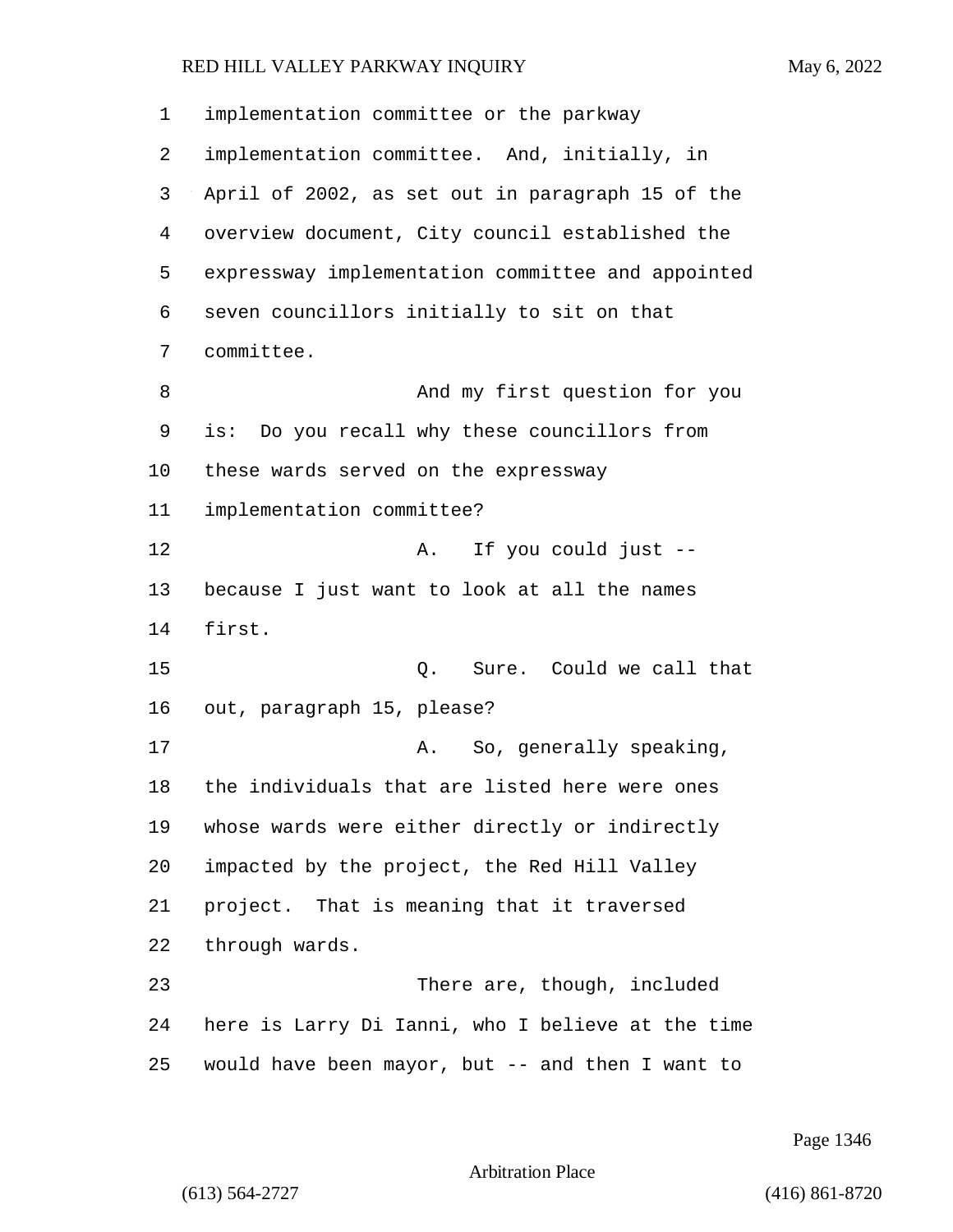point out that Councillor Braden, whose ward was removed from the immediate project area, was a long-time outspoken critic of the project and was part of the committee, I believe, for that reason. 5 Q. I believe that Councillor Di Ianni was elected mayor and served as mayor in the 2003 to 2006 term. 8 A. Okay. 9 Q. So, I think this would have been just prior to his election as mayor when he was still serving as councillor for ward 10. 12 A. Okay. 13 C. From your perspective as the project director on the Red Hill Valley project, the staff site, how did you interact with the expressway implementation committee? 17 A. Largely to provide information, updates, as to, now that the project was continuing, ensure that they were clear on its progression, afforded the project office an opportunity to understand any specific issues or concerns that individuals had based on conversations that were being held with the constituents.

25 So, really, more than anything

Page 1347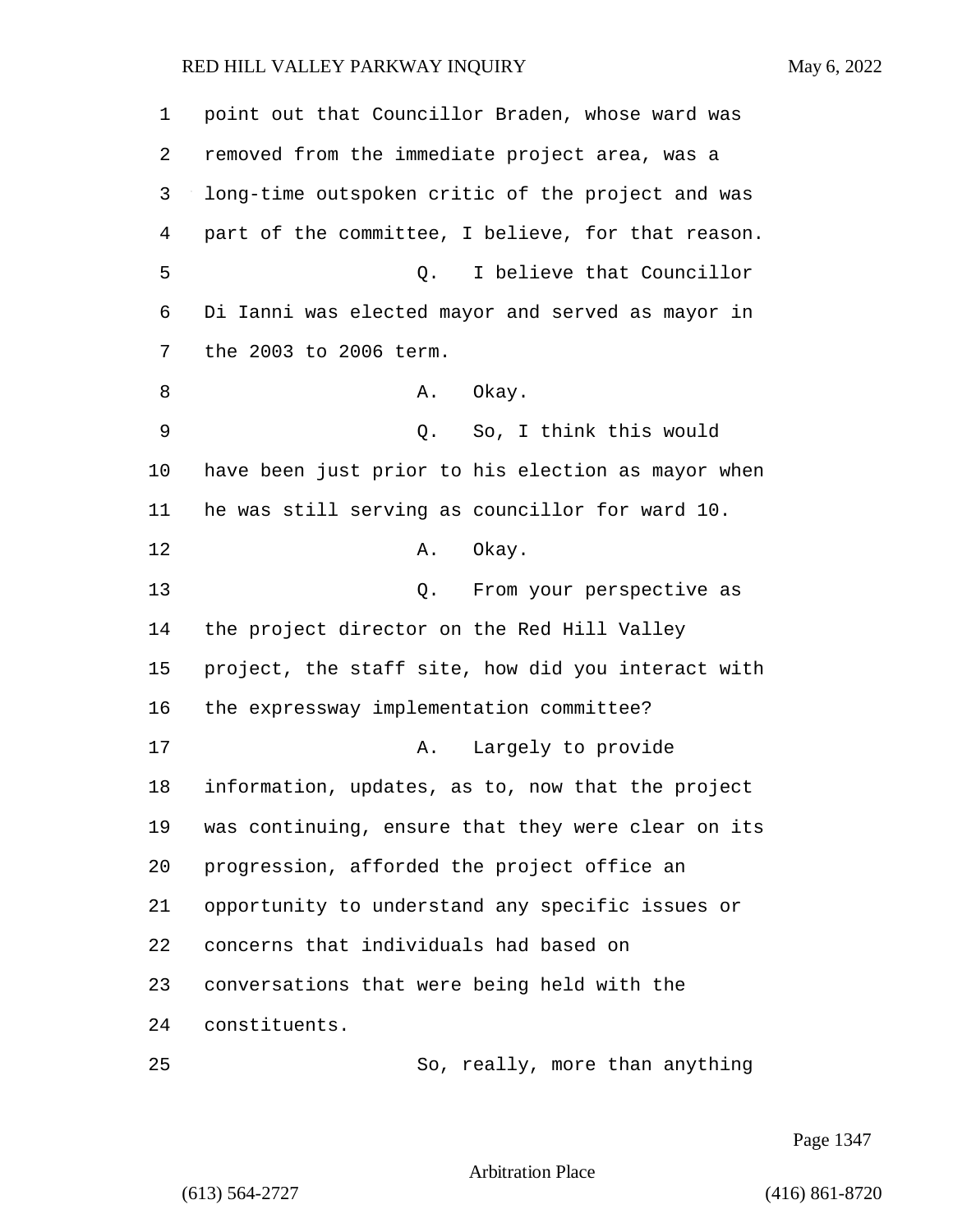| 1  | else, it was an effective way to communicate with  |  |  |  |  |
|----|----------------------------------------------------|--|--|--|--|
| 2  | those, as I say, directly and somewhat indirectly  |  |  |  |  |
| 3  | affected by the project.                           |  |  |  |  |
| 4  | Did this committee have a<br>Q.                    |  |  |  |  |
| 5  | decision-making role with respect to the project?  |  |  |  |  |
| 6  | It did not.<br>Α.                                  |  |  |  |  |
| 7  | Okay. So, where<br>Q.                              |  |  |  |  |
| 8  | decisions needed to be made, those were still made |  |  |  |  |
| 9  | at the standing committee or council level?        |  |  |  |  |
| 10 | That is correct.<br>Α.                             |  |  |  |  |
| 11 | What level of detail was<br>Q.                     |  |  |  |  |
| 12 | provided to the members of the expressway          |  |  |  |  |
| 13 | implementation committee around engineering issues |  |  |  |  |
| 14 | and the technical side of the project as opposed   |  |  |  |  |
| 15 | to concerns being raised by the public or other    |  |  |  |  |
| 16 | stakeholders who had an interest in the project?   |  |  |  |  |
| 17 | Do you recall the balance?                         |  |  |  |  |
| 18 | I couldn't tell you<br>Α.                          |  |  |  |  |
| 19 | exactly the proportion of engineering-related      |  |  |  |  |
| 20 | information versus non-engineering would be, but   |  |  |  |  |
| 21 | both were communicated.                            |  |  |  |  |
| 22 | Registrar, if I could ask<br>0.                    |  |  |  |  |
| 23 | you to end that call and, staying in overview      |  |  |  |  |
| 24 | document 3, please turn to image 21, and if you    |  |  |  |  |
| 25 | could call up both image 21 and 22 at the same     |  |  |  |  |

Page 1348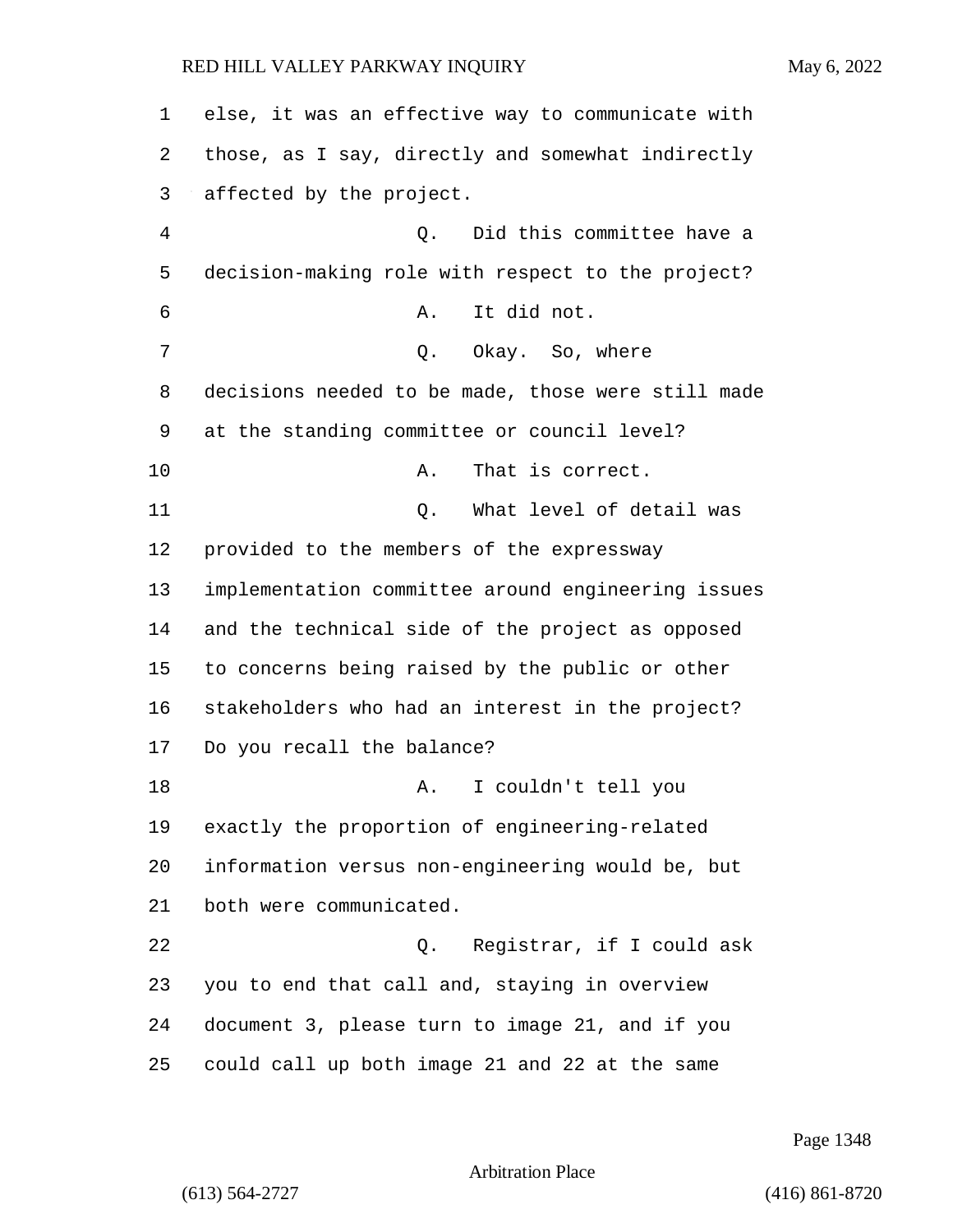1 time, that would be great.

| $\overline{2}$ | And I think, Mr. Murray, this                      |  |  |  |  |
|----------------|----------------------------------------------------|--|--|--|--|
| 3              | is the e-mail that you were referring to earlier   |  |  |  |  |
| 4              | when I was asking you the questions about pinning  |  |  |  |  |
| 5              | down the time that the decision to use SMA was     |  |  |  |  |
| 6              | made. This is now January of 2006 and Councillor   |  |  |  |  |
| 7              | Braden is raising some questions about the asphalt |  |  |  |  |
| 8              | conditions on the LINC, and in response,           |  |  |  |  |
| 9              | Mr. Murray, on February 6, 2006 -- sorry,          |  |  |  |  |
| 10             | Mr. Moore. You copied in Mr. Moore and Mr. Moore   |  |  |  |  |
| 11             | drafted the response that appears as the indented  |  |  |  |  |
| 12             | text on image 22. If I could ask the registrar to  |  |  |  |  |
| 13             | call out that text. Thank you.                     |  |  |  |  |
| 14             | First, am I right that this is                     |  |  |  |  |
| 15             | the e-mail you were thinking about earlier when we |  |  |  |  |
| 16             | were trying to pin down the date of the decision?  |  |  |  |  |
| 17             | Α.<br>Yes.                                         |  |  |  |  |
| 18             | And it seems that by<br>Q.                         |  |  |  |  |
| 19             | January of 2006, as you said, there's a            |  |  |  |  |
| 20             | declarative statement:                             |  |  |  |  |
| 21             | "We will be using SMA mix                          |  |  |  |  |
| 22             | on the north-south                                 |  |  |  |  |
| 23             | expressway surface."                               |  |  |  |  |
| 24             | Did you have a chance to                           |  |  |  |  |
| 25             | review that?                                       |  |  |  |  |

Page 1349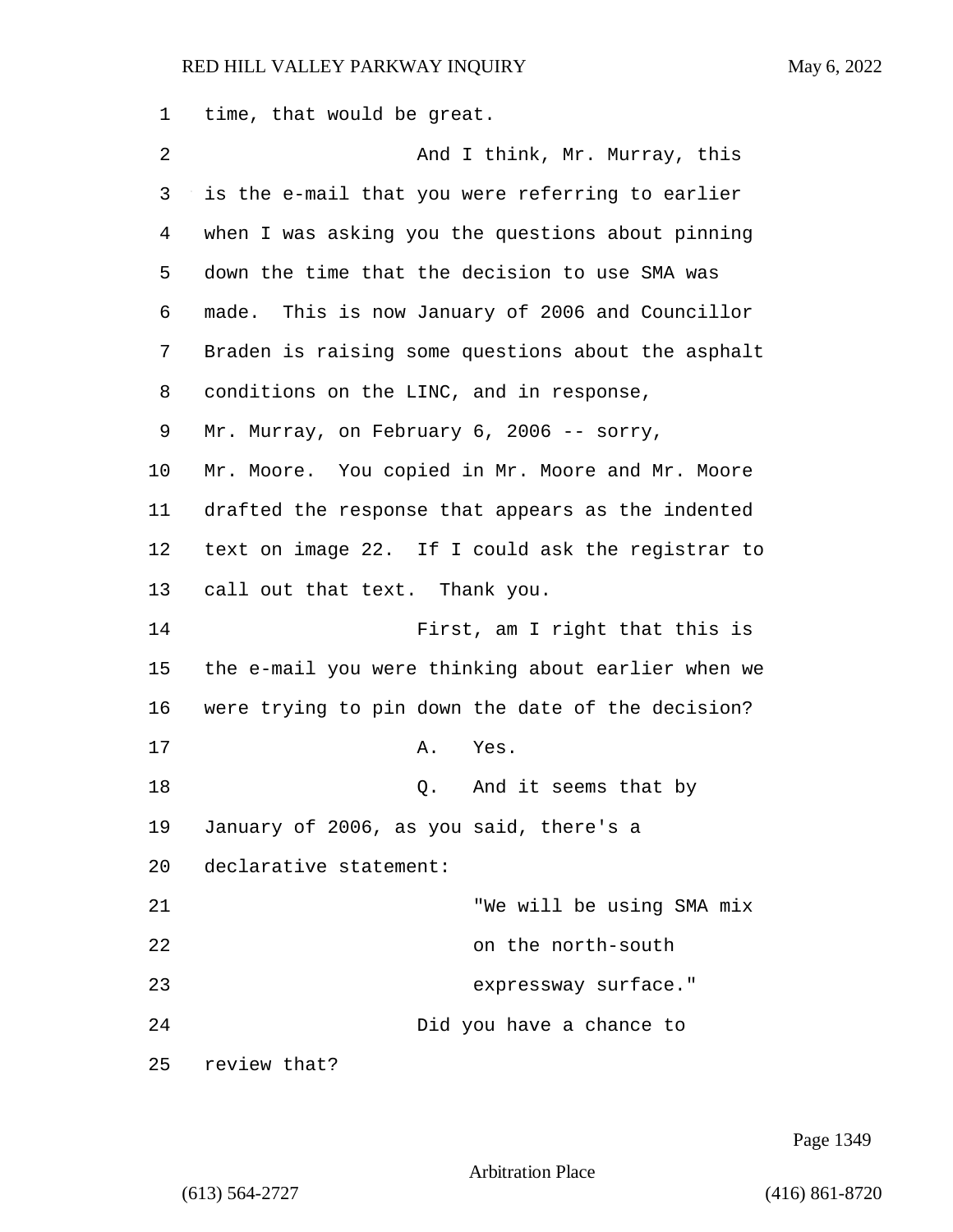1 A. Yeah. I thought I answered your question. 3 Q. No, you did. I was going to end the call-out but I didn't want to do it while you were still reading. 6 A. We're good. 7 C. Thank you. Reqistrar, please end the call-out. If I could ask, Registrar, to please turn to HAM32478. Mr. Murray, this is an information update to the mayor and members of council from you. Who would have drafted this information update? 13 A. As with most of these kinds of documents, I mean, there would be a variety of people. I don't think you could pin it down to one in particular, so I would suspect this one would have come from various members of the project team. 19 Q. And you would have played a role in coordinating that input, integrating it and editing? 22 A. I think that's a fair statement, yeah. 24 Q. Okay. Registrar, if I could ask you to call out the second paragraph

Page 1350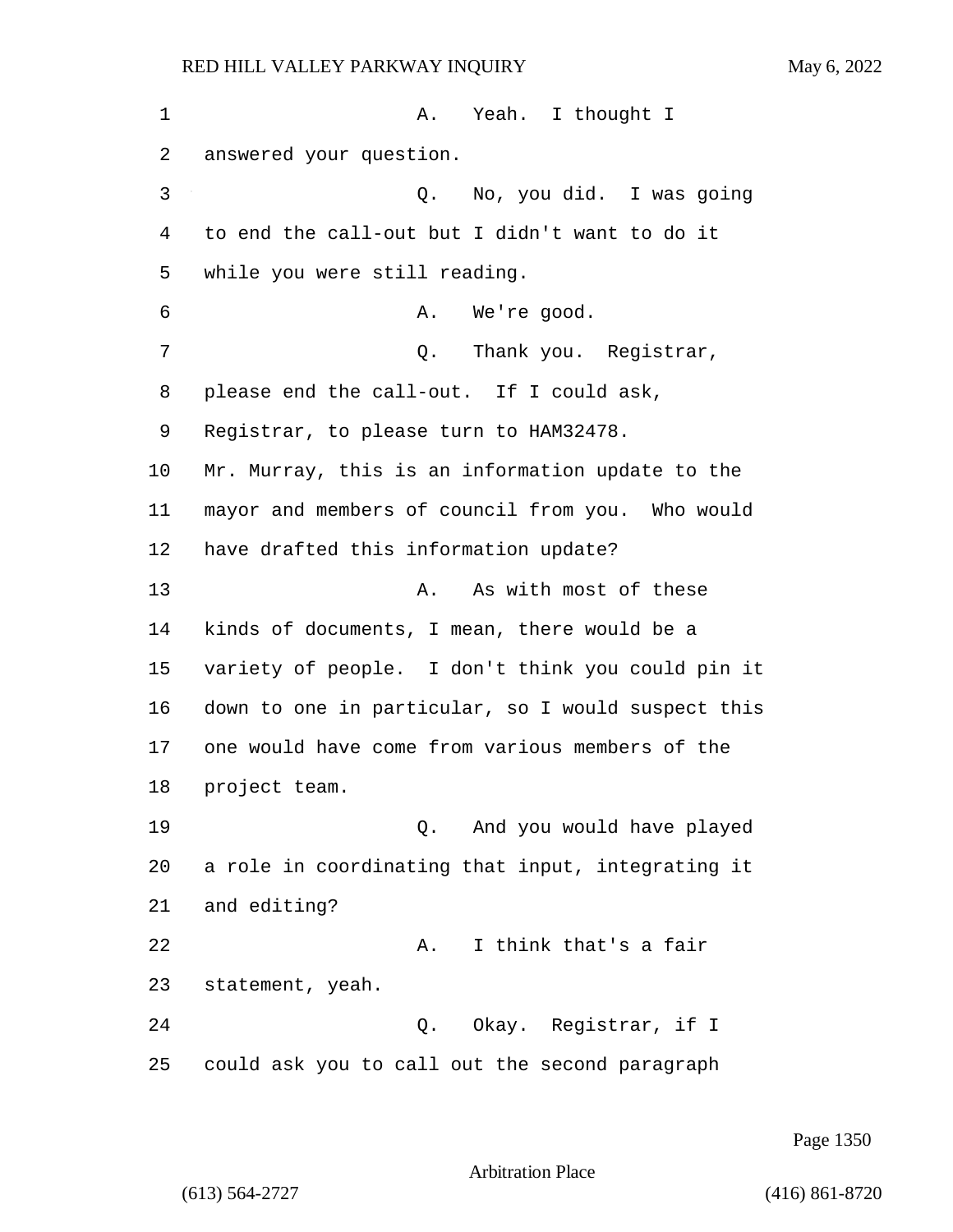that begins "paving." Take a moment to read that, Mr. Murray. 3 One general question. This memo is in the form of something called an information update to the mayor and members of council. What is an information update and does it differ from other kinds of reports that go to council? 9 A. This is a -- it is as it's intended. It is an opportunity to ensure that, as we had committed to communicating as much as we could, as often as we could information about the project, this was a, if you will, an informal way of keeping members of council aware of progress that's being made. And so, it differs from a formal report that would go to a standing committee and ultimately council, with the powers that do vest in municipalities, for them to give direction to staff or to approve direction that is being requested. 21 Q. Is one of the differences that an information update does not contain a request for council or a committee to take a particular action?

25 A. I believe council would

Page 1351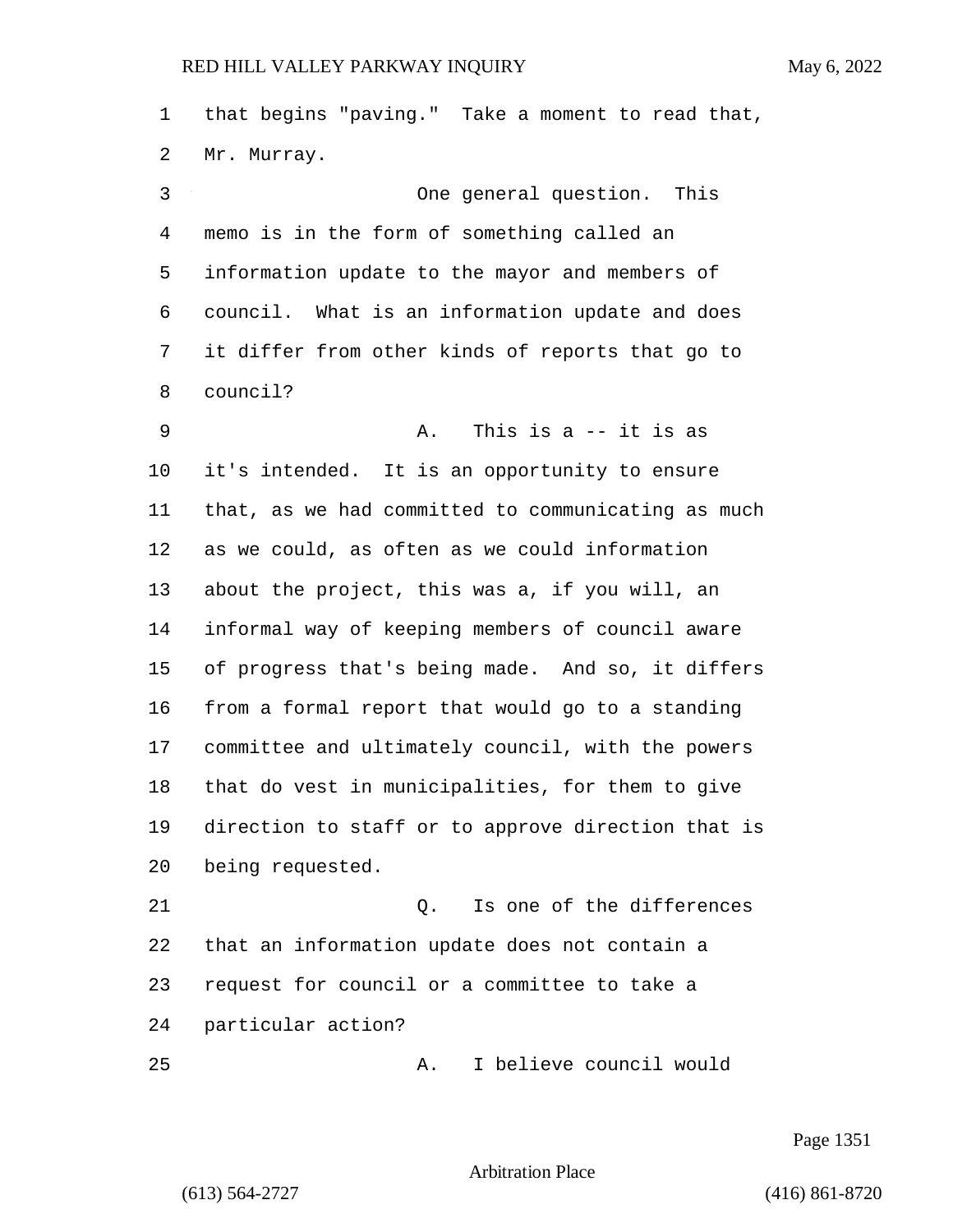| $\mathbf{1}$ | rely on professionals within the organization to   |
|--------------|----------------------------------------------------|
| 2            | advise or make those kinds of recommendations, so  |
| 3            | we're not expecting council to be experts in       |
| 4            | asphalt.                                           |
| 5            | Q. No, sorry. A different                          |
| 6            | question. I was speaking more generally about      |
| 7            | what goes in an information update versus a report |
| 8            | through a committee, and I was asking if one of    |
| 9            | the differences is that if there's a request for   |
| 10           | council to do something, to take a step, to        |
| 11           | approve something, to enact a by-law, whatever,    |
| 12           | that is a report that goes through the committee   |
| 13           | and council process.                               |
| 14           | An information update, I'm                         |
| 15           | asking you if you would agree with this            |
| 16           | characterization, is a more informal way of        |
| 17           | updating council about the progress or             |
| 18           | developments in a project, but the information     |
| 19           | update itself does not contain a request for       |
| 20           | council to take a step?                            |
| 21           | A. Correct.                                        |
| 22           | Q. Okay. And this update is                        |
| 23           | in June of 2007 and in the called-out section it   |
| 24           | contains an explanation both of perpetual pavement |
| 25           | and the use of stone mastic asphalt on the surface |

Page 1352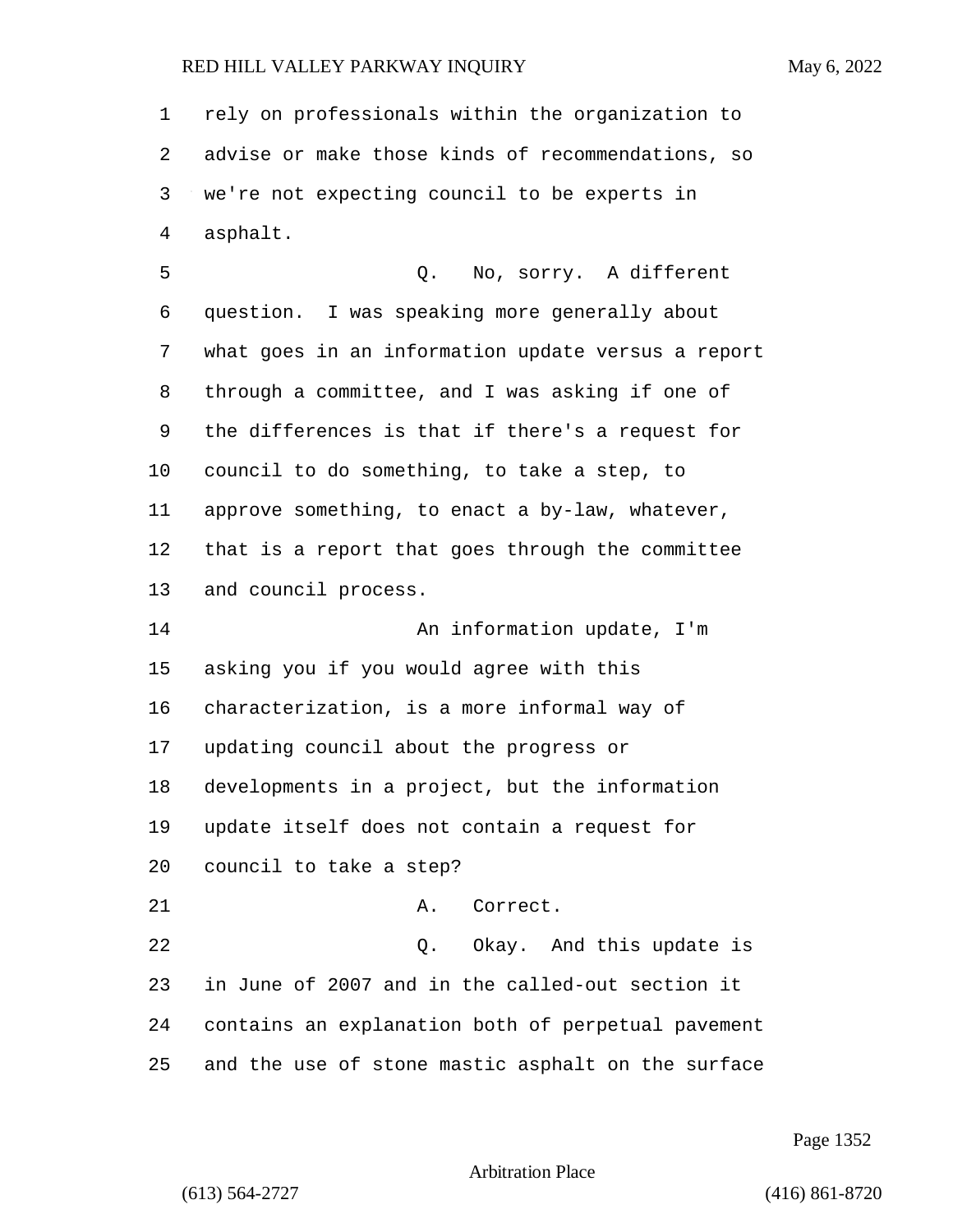| $\mathbf 1$ | course and lists a couple of the benefits that     |
|-------------|----------------------------------------------------|
| 2           | come along with the use of stone mastic asphalt.   |
| 3           | Do you know if this 2007                           |
| 4           | information update was the first time council was  |
| 5           | made aware that SMA would be used on the Red Hill? |
| 6           | I can't say for certain.<br>Α.                     |
| 7           | Just it's difficult with, you know, recalling, you |
| 8           | know, 15 years of history. But, yeah, I can't say  |
| 9           | for certain.                                       |
| 10          | Okay. The information<br>Q.                        |
| 11          | report highlights two features of the SMA,         |
| 12          | improved skid resistance and lower noise           |
| 13          | generation. At this time, we're now 2007, what do  |
| 14          | you remember about what you knew about stone       |
| 15          | mastic asphalt's ability to improve skid           |
| 16          | resistance?                                        |
| 17          | I would not -- it's not<br>Α.                      |
| 18          | my -- it's obviously not my profession, it's not   |
| 19          | my background, it's not my expertise, so that      |
| 20          | would be my answer.                                |
| 21          | Do you remember that<br>Q.                         |
| 22          | being a topic out of much discussion between you   |
| 23          | and others in the project?                         |
| 24          | No, it wasn't of much<br>Α.                        |
| 25          | discussion. My interest, I think as I had          |

Page 1353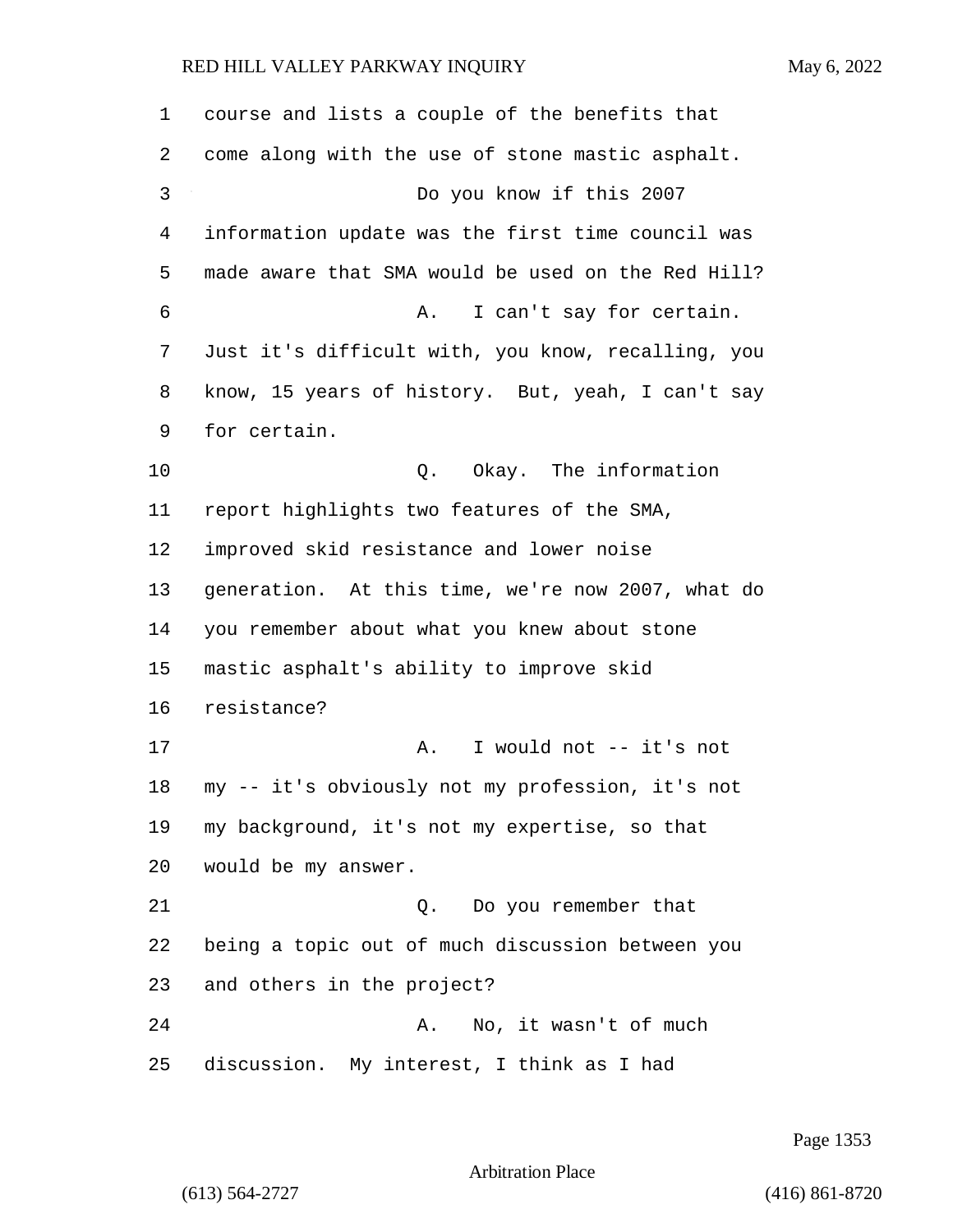indicated, in trying to find ways to lessen the consequences of this project environmentally and broadly defined, you know, the lower noise generation was certainly of interest to me in particular. 6 Q. Given your role, was the lower noise generation more important to you than the skid resistance features of SMA? 9 A. No. You know, I wouldn't want to contrast one against the other. You know, we're obviously designing and building a road that, you know, meets engineering requirements, but also at the same time trying to address some of the environmental consequences of building a road in the valley, so we were trying to accomplish basically two fundamental objectives. 17 Q. Do you remember in the discussion of -- let me take a step back. Do you recall discussion of any problems with early age friction levels on stone mastic asphalt in 2007? 21 A. No. 22 Q. Over time -- let me take a step back. We know that the history of the project was quite long and there were a number of delays to the planned execution of the

Page 1354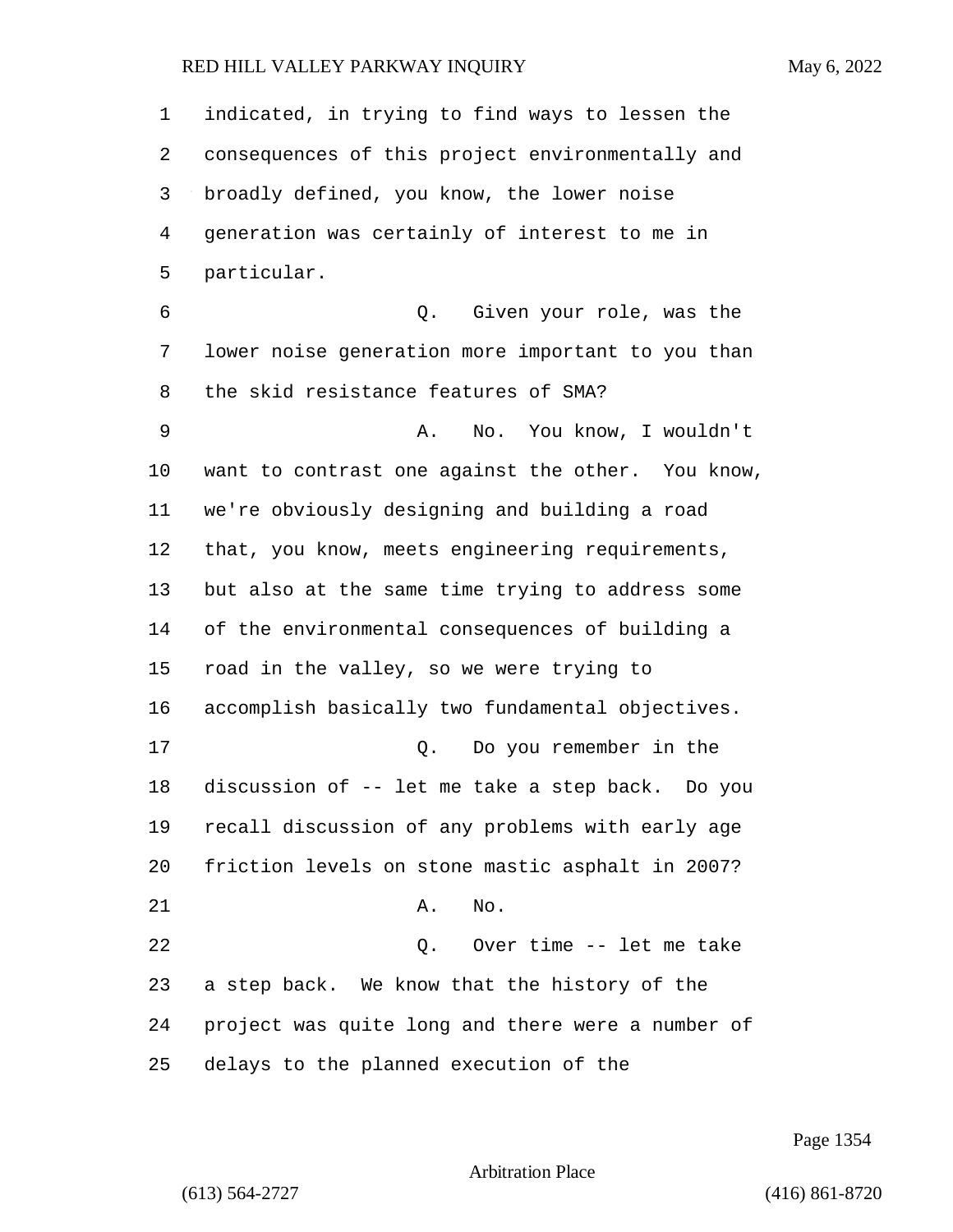construction schedule and the overview document summarizes a number of cost increases that happened over time, that work was bid, but by the time it was executed, cost had increased, input costs, steel costs, asphalt, a bunch of construction costs had increased. And over time, you had to explain that the budget of Red Hill Valley Parkway project needed to be increased in order to meet -- in order to build it at that time as opposed to when some of the other plans were made. 12 Do you recall whether or not councillors expressed significant concerns to you about the increased budget for construction? 15 A. They didn't. 16 Q. Registrar, if I could ask you to turn up overview document 3, image 65. On October 16, 2007, the MTO conducted friction testing on the Red Hill Valley Parkway. By this time, you have left your role as the acting project director and you're now the director of housing. 23 Did you know in 2007, at any time in 2007, that the MTO had conducted friction testing on the Red Hill Valley Parkway?

Page 1355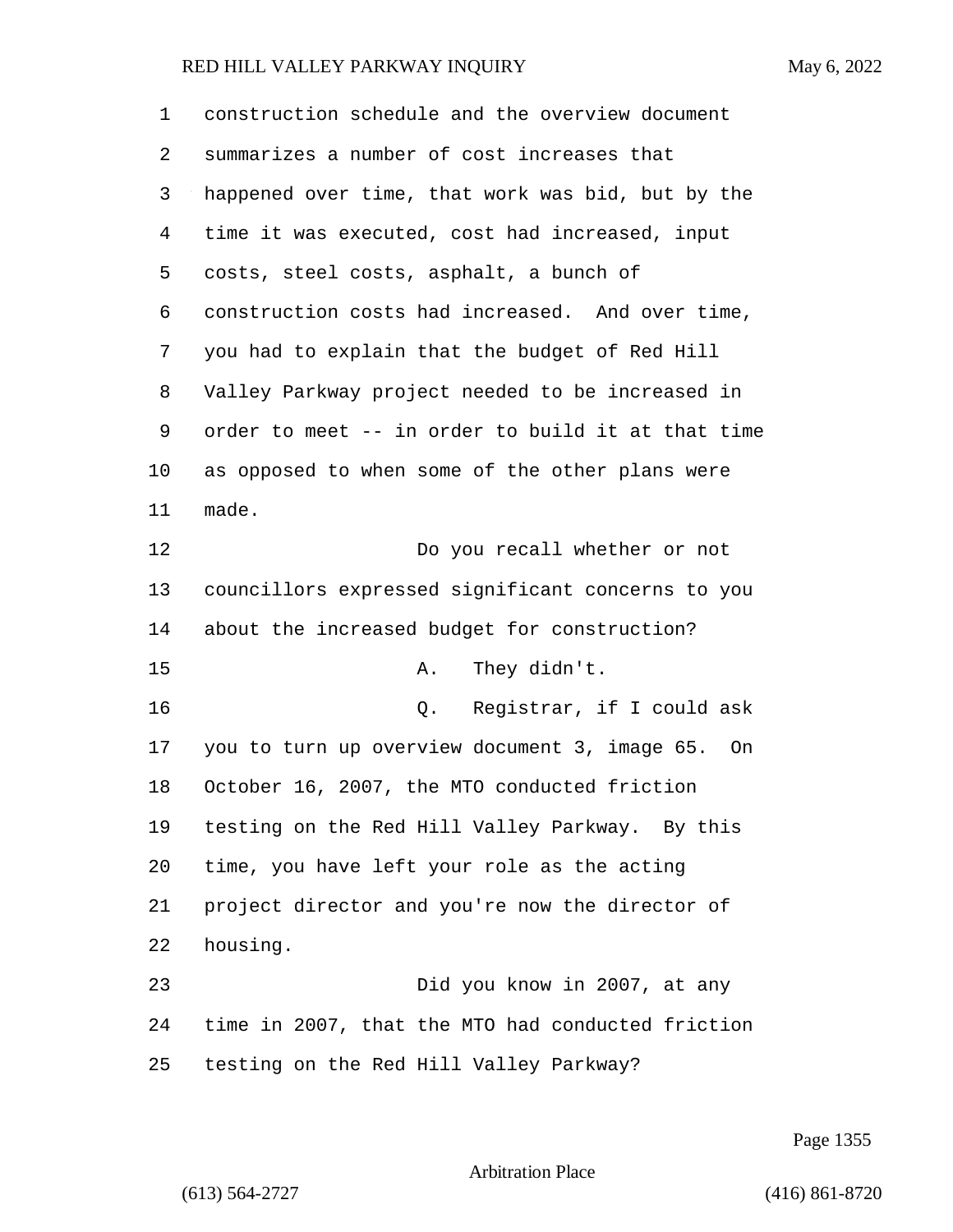| 1              |                                           | Α. | I don't recall, no.                                |
|----------------|-------------------------------------------|----|----------------------------------------------------|
| $\overline{2}$ |                                           | Q. | Do you recall when you                             |
| 3              |                                           |    | first learned that the MTO had conducted friction  |
| 4              | testing on the Red Hill?                  |    |                                                    |
| 5              |                                           | Α. | I mean, it's been more of                          |
| 6              |                                           |    | a recent understanding, which is subject of this   |
| 7              | whole process that we're in.              |    |                                                    |
| 8              |                                           | Q. | So, after your departure                           |
| 9              | from the City?                            |    |                                                    |
| 10             |                                           | Α. | Correct.                                           |
| 11             |                                           |    | Q. Prior to your exit from                         |
| 12             |                                           |    | the role as acting project director, did you ever  |
| 13             |                                           |    | discuss with Mr. Moore or Mr. Oddi the idea of     |
| 14             |                                           |    | conducting friction testing on the Red Hill Valley |
| 15             | Parkway?                                  |    |                                                    |
| 16             |                                           | Α. | I can't be 100 percent                             |
| 17             | confident in saying one way or another.   |    |                                                    |
| 18             |                                           | Q. | Do you recall any such                             |
| 19             | conversation, though?                     |    |                                                    |
| 20             |                                           | Α. | Again, time period before                          |
| 21             | I left?                                   |    |                                                    |
| 22             |                                           | Q. | Before you left the                                |
| 23             | acting project director role.             |    |                                                    |
| 24             |                                           | Α. | I mean, there was a                                |
| 25             | document that spoke to the operations and |    |                                                    |

Page 1356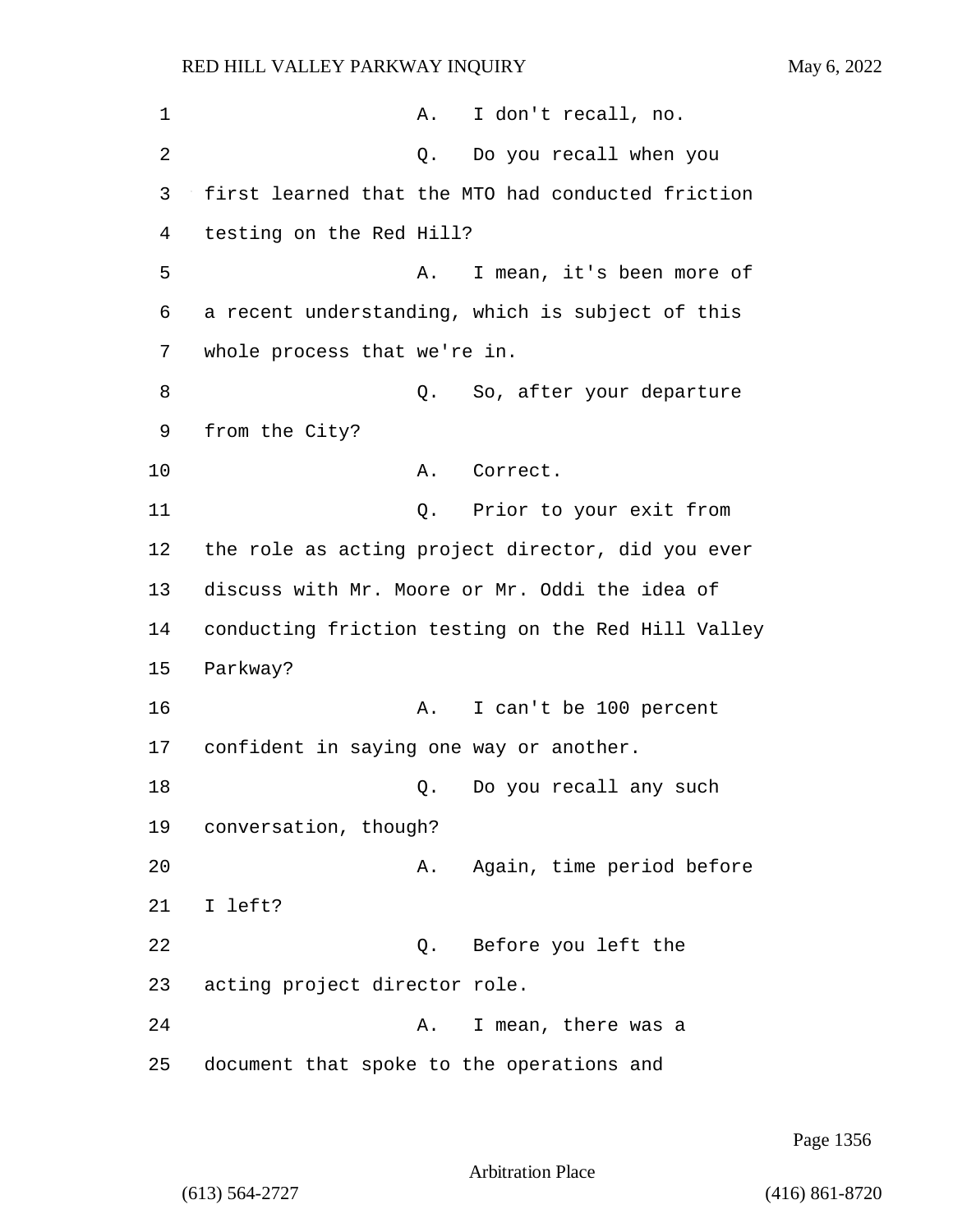maintenance of the project. Whether that contained information about friction testing or not, I do not have a specific recollection of that, but I do of wanting to make sure that, you know, as this project left the construction and became a project that was going to be, you know, the subject of operations and maintenance requirements, that there was, you know, some guidelines that were going to be provided to other parties in the organization to look after. 11 Q. And that, am I right -- are you referring to the scan test? 13 A. No. 14 O. No. I've got that -- we'll come back to that. It comes a little bit later in time. 17 In your role as acting project director, did you have any direct discussions with Dr. Ludomir Uzarowski from Golder Associates? 20 A. About SMA or any --21 Q. Taking one step. More generally, did you have any direct conversations with him? 24 A. I don't recall. 25 Q. Okay. Do you recall

Page 1357

Arbitration Place

(613) 564-2727 (416) 861-8720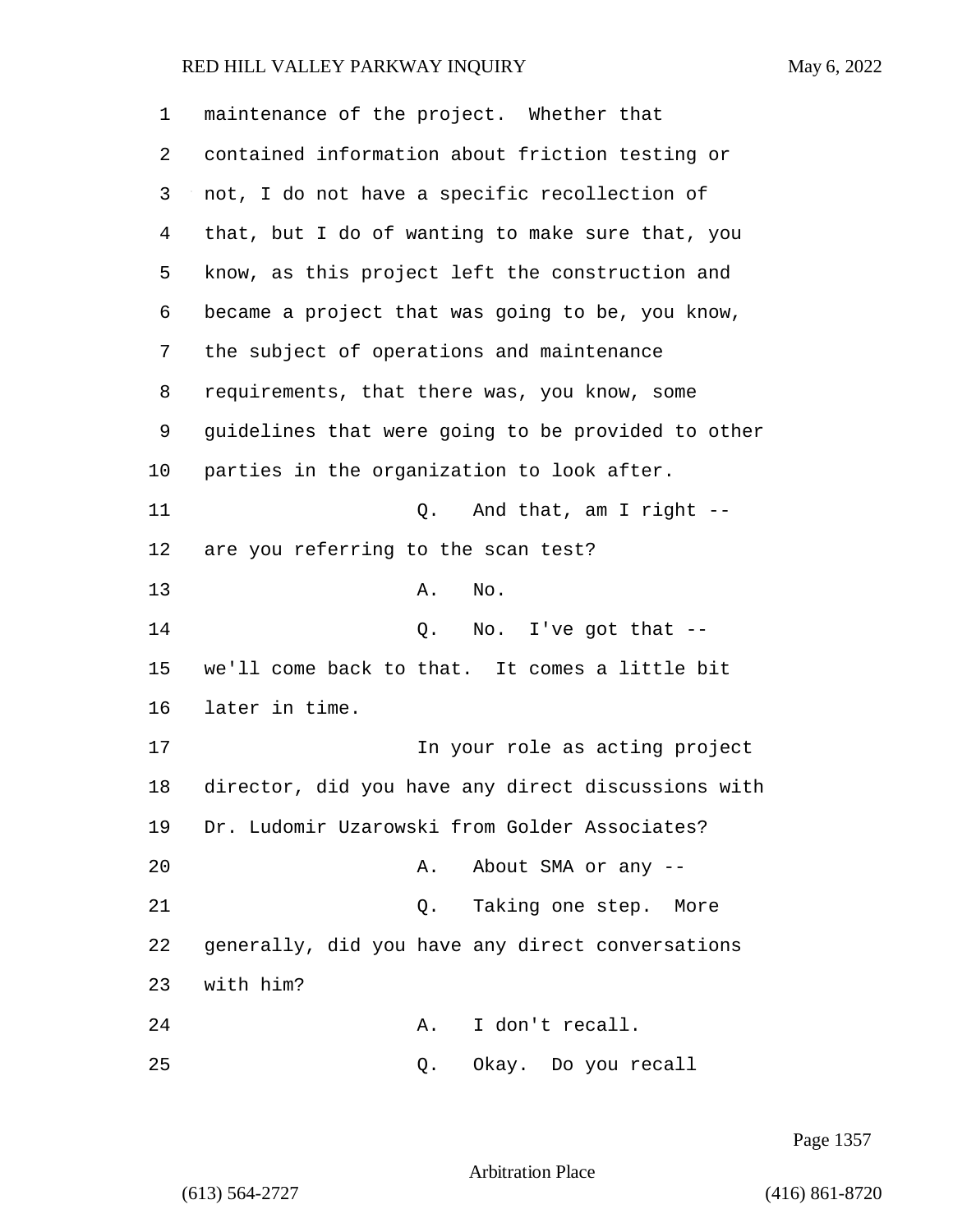1 whether you ever discussed with Dr. Uzarowski the 2 MTO or anyone else conducting friction testing on 3 the Red Hill?

4 A. No. 5 Q. Registrar, if I could ask 6 you to turn up overview document 4, page 50, and 7 if I could ask you to please call out paragraph 11 8 and the text below it. And, Mr. Murray, this is 9 an e-mail chain that does not involve you. It 10 originates within the Ministry of Transportation 11 of Ontario discussing potential of upcoming 12 friction testing at the MTO. And in the second 13 and third line of the e-mail, it says: 14 "He mentioned that there 15 were very limited City of 16 Hamilton staff around 17 this week, including the 18 **project manager, so we** 19 may not get the result 20 for a few days." 21 By this time, you're no longer 22 the acting project director. You've moved on to 23 become the director of housing. Did anyone ever 24 discuss with you the possibility of the MTO 25 conducting friction testing on the Red Hill

Page 1358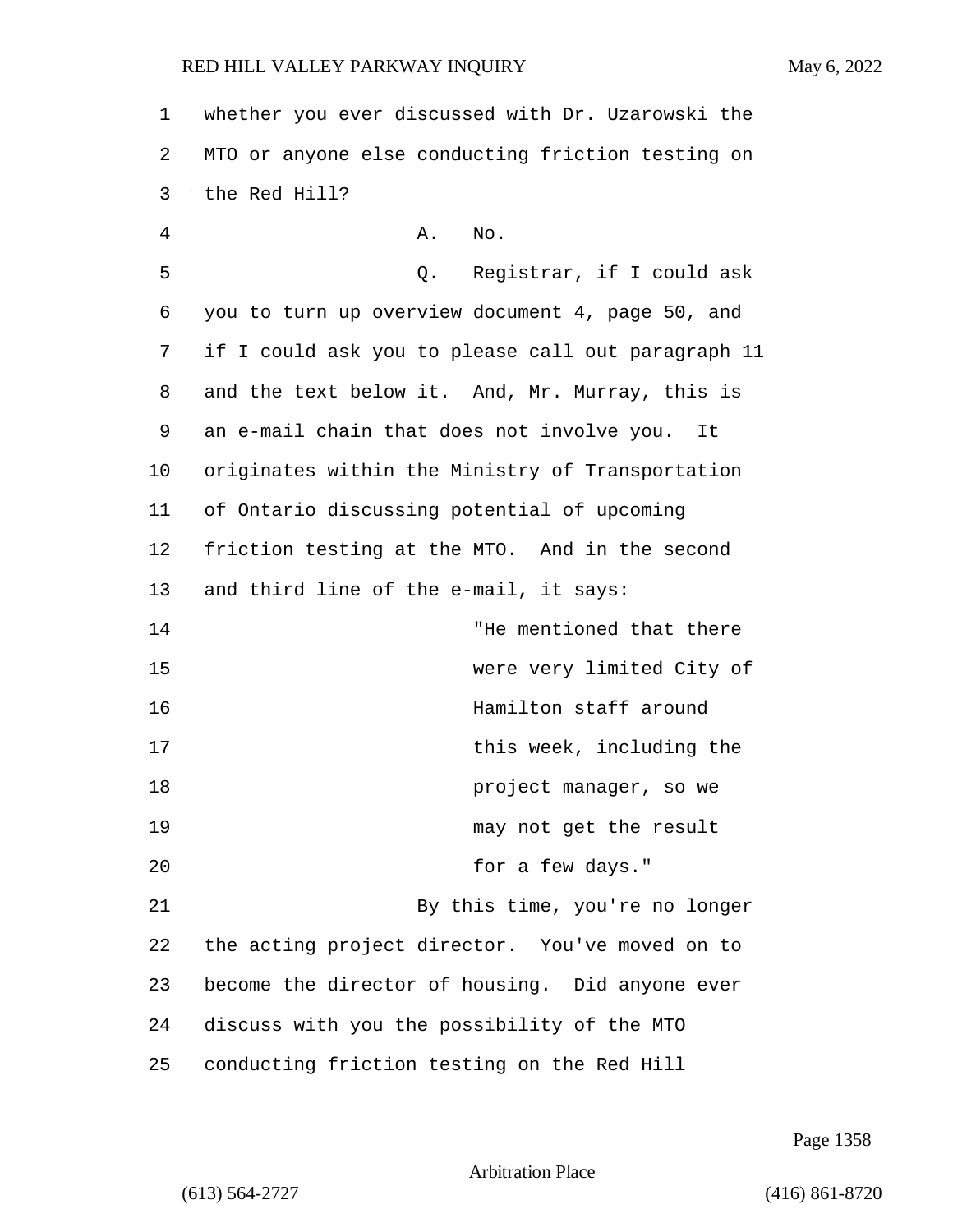1 Valley? 2 A. No, I don't recall. 3 Q. Okay. Before you left 4 the City of Hamilton, did you ever see any 5 friction test results from the Red Hill Valley 6 Parkway? 7 A. No. 8 and 0. I understand that from 9 time to time there were periodic meetings with 10 representatives of the Ministry of Transportation 11 of Ontario to do things like coordinate the 12 construction and discuss the interchange between 13 the Red Hill Valley Parkway and the QEW. Did you 14 attend those meetings? 15 A. Those high level 16 meetings, yes. 17 Q. Okay. And at those high 18 level meetings, do you recall the topic of 19 friction testing, the Red Hill Valley in 2007, 20 ever coming up? 21 A. I don't recall that, no. 22 Q. You left to become the 23 director of housing on June 18, 2007 and I believe 24 that that was after paving had just started on the 25 Red Hill but before the SMA surface layer had been

Page 1359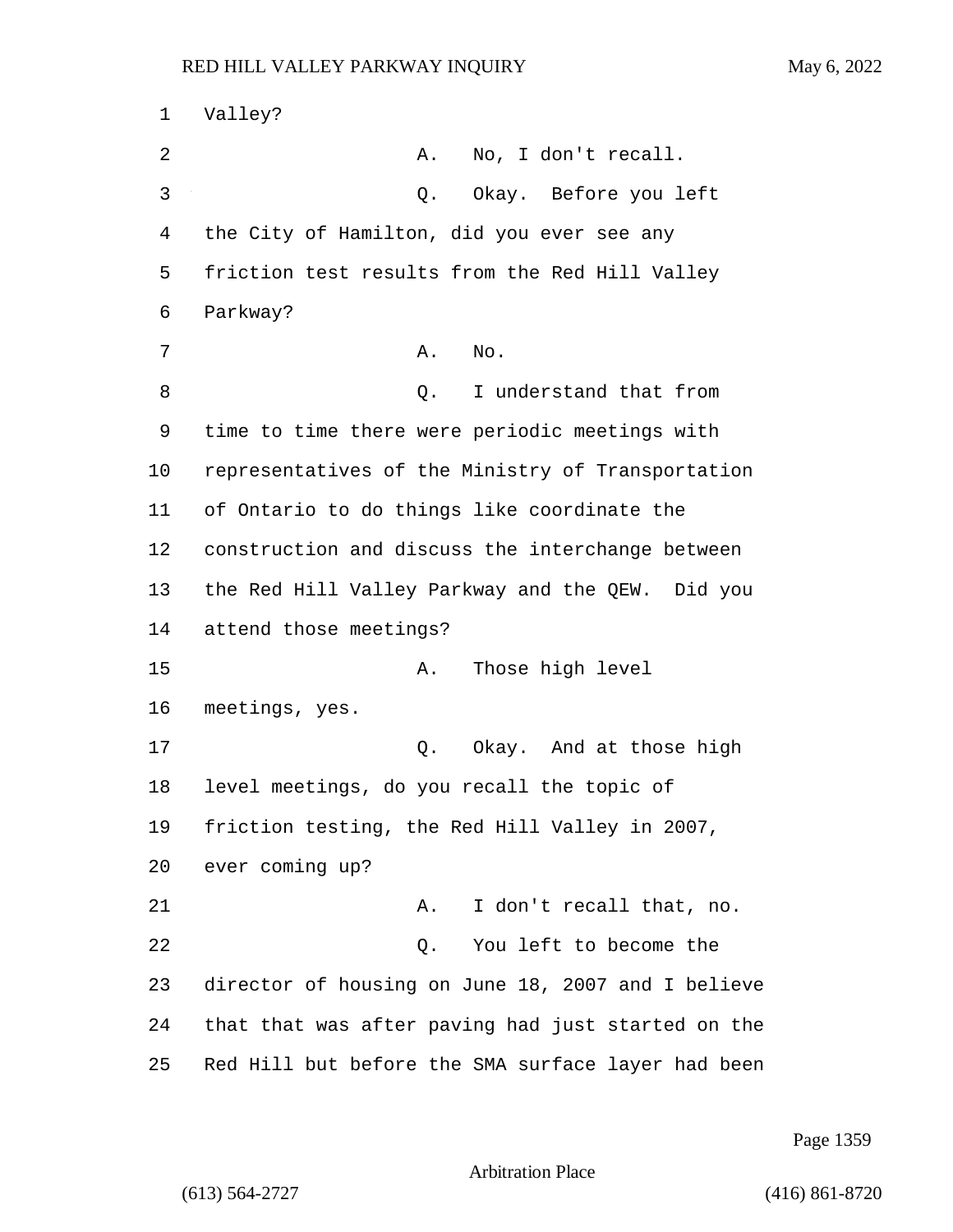| 1  | placed. Does that accord with your recollection?   |
|----|----------------------------------------------------|
| 2  | I don't have it -- I<br>Α.                         |
| 3  | don't have those specific dates in mind. So, I     |
| 4  | had certainly had left the project director role   |
| 5  | and, as you point out, became housing director in  |
| 6  | June, and so I think my understanding is that the  |
| 7  | paving had started, but I certainly wasn't in my   |
| 8  | former role to see it through completion.          |
| 9  | Q. After you became director                       |
| 10 | of housing, did you have any residual ongoing role |
| 11 | with the Red Hill Valley project?                  |
| 12 | I did attend an event<br>Α.                        |
| 13 | when the road was eventually opened and I think I  |
| 14 | MC'd it, and that would have been my last official |
| 15 | or semi-official anything to do with the project.  |
| 16 | And any ongoing<br>0.                              |
| 17 | day-to-day responsibilities from June when you     |
| 18 | stepped into your new role as director of housing  |
| 19 | until you MC'd and cut the ribbon on the opening   |
| 20 | of the roadway?                                    |
| 21 | A. So, okay. Sorry.<br>Is                          |
| 22 | there a question there or are you just --          |
| 23 | There was. So, no<br>Q.                            |
| 24 | day-to-day responsibilities between the time you   |
| 25 | became the director of housing and the MC'ing of   |

Page 1360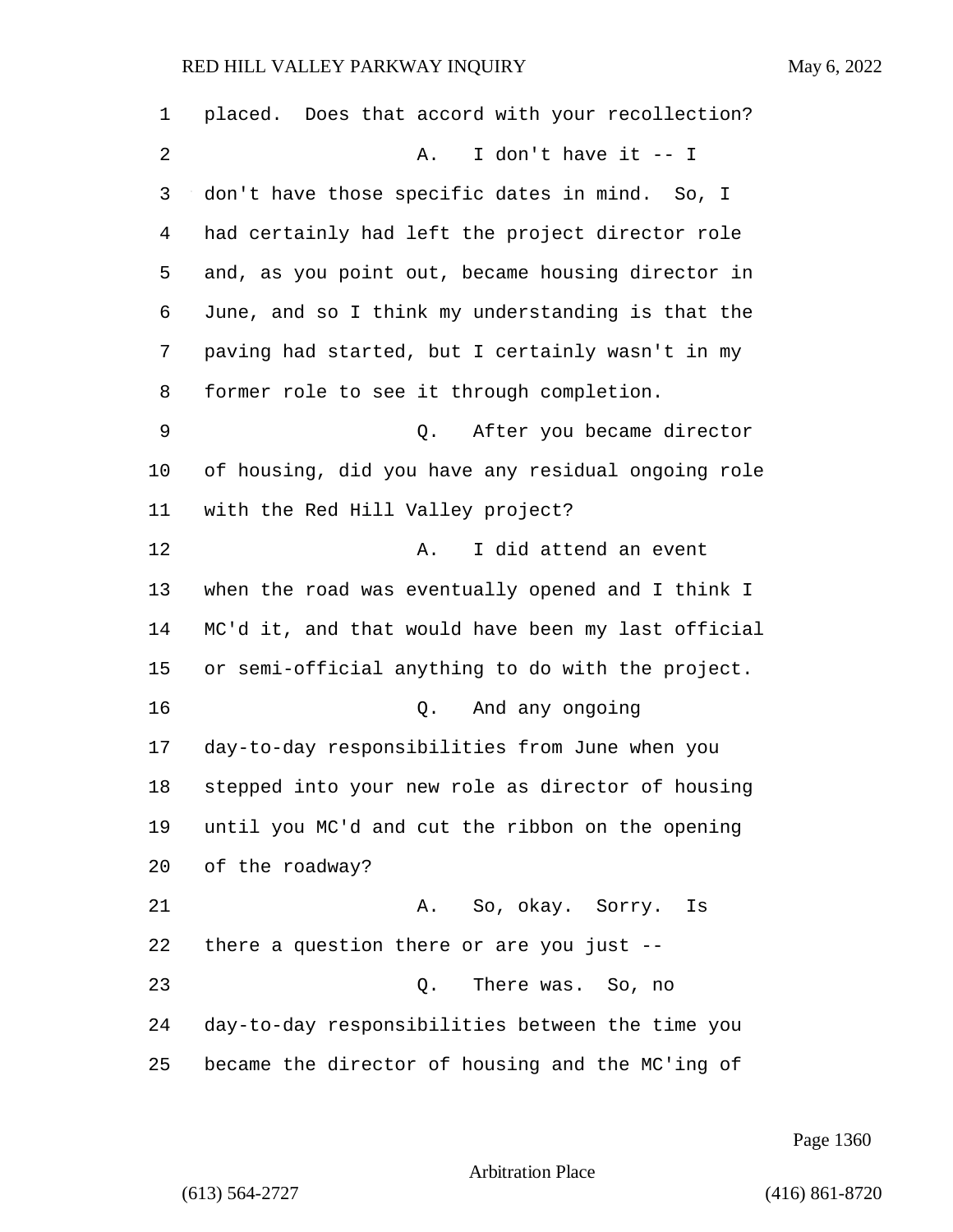1 the opening? 2 A. Correct. 3 Q. As director of housing, 4 did you have any ongoing interactions with 5 Mr. Moore or Mr. Oddi? 6 A. No. As it relates to 7 this project? 8 as it relates to the control of the Yes, as it relates to 9 this project. 10 A. No. 11 C. You became city manager 12 in January of 2009? 13 A. Correct. 14 Q. In your time as project 15 director, were you aware that Golder Associates 16 was one of the consulting engineers on the Red 17 Hill Valley project? Did that name -- was that a 18 meaningful name to you? 19 A. Could you repeat that? 20 I'm sorry. 21 Q. Sure. When you were 22 acting project director, did you know that a 23 company called Golder Associates was one of the 24 consulting engineers on the project? 25 A. Yes.

Page 1361

Arbitration Place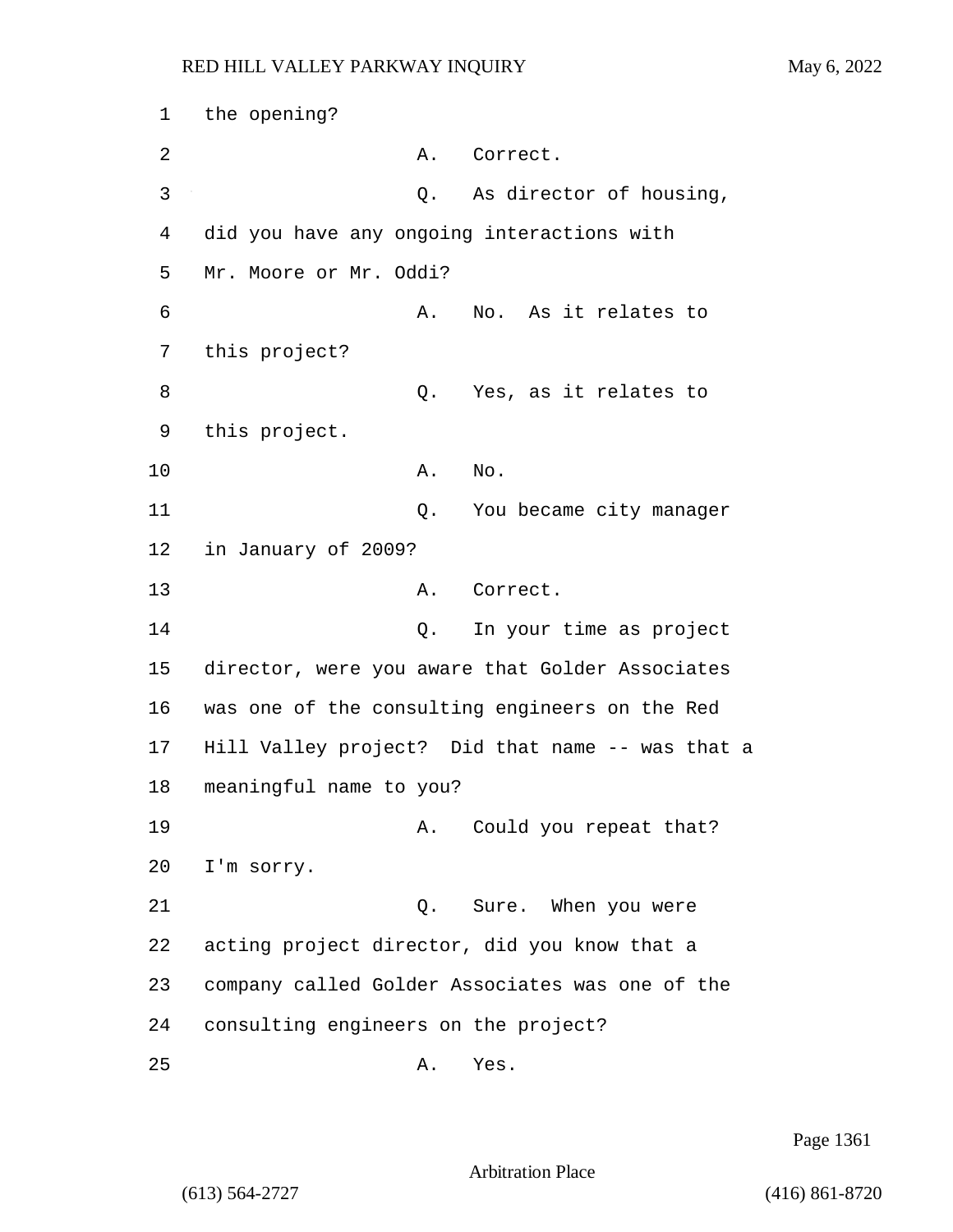1 Q. In 2009, did you know that Golder was preparing for the City of Hamilton phase 1 of the pavement and materials technology review and that report was delivered to the City in November of 2009? Did you have any insight into that project? 7 A. No. 8 Q. Okay. Registrar, if I could ask you to call up overview document 3, page 77, and call out paragraph (e). In 2009, did you know that Golder Associates received the 2009 Ontario Consulting Engineers Award for its work on perpetual pavement on the Red Hill Valley Parkway? 14 A. I don't recall, no. 15 Q. That award was presented to Golder Associates on June 2, 2009 in Ottawa. Did you know that Mr. Moore attended that ceremony? 19 A. I wouldn't have known at that time, no. 21 Q. Did you know at that time that Golder Associates paid for Mr. Moore and his wife to fly from Toronto to Ottawa and back to attend the ceremony? 25 A. No.

Page 1362

Arbitration Place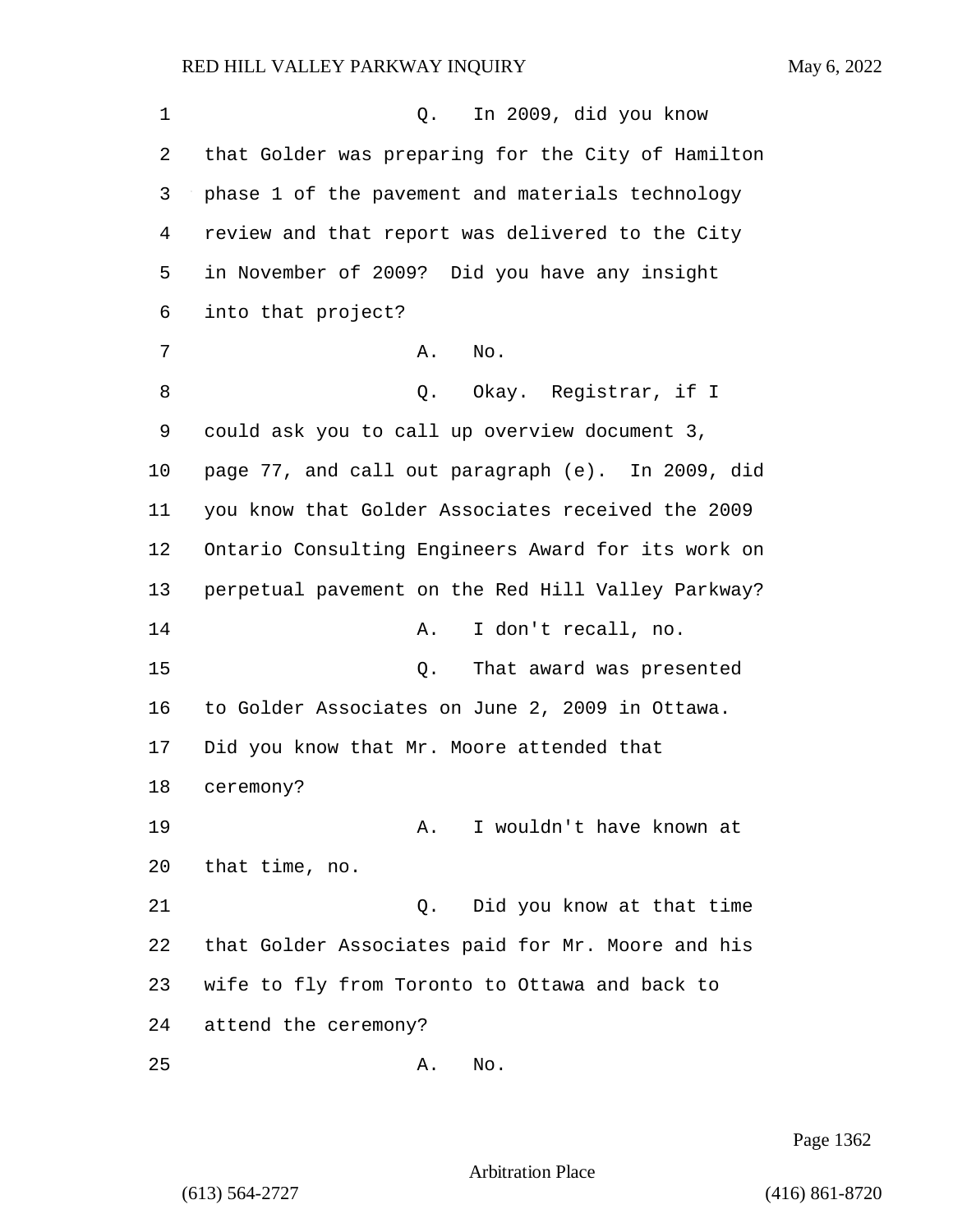1 C. Did you know that Golder 2 Associates paid for Mr. Moore and his wife to stay 3 two nights at the Château Laurier? 4 A. No. 5 Q. In 2009, did Mr. Moore 6 ever discuss with you the fact that Golder offered 7 this trip to him? 8 A. No. I don't recall that 9 at all. 10 Q. Do you recall anyone 11 raising this issue with you? 12 A. No. 13 Q. Registrar, if you could 14 please turn up HAM58896. As city manager, 15 Mr. Murray, you were familiar with the City's Code 16 of Conduct policy that applied to all of its 17 employees? 18 A. Correct. 19 Q. And this policy was first 20 approved in 1995 and at the top it says, 21 "Eligibility: All employees." Am I correct that 22 all employees were expected to comply with this 23 policy? That's what eligibility means in this 24 context? 25 A. I agree.

Page 1363

Arbitration Place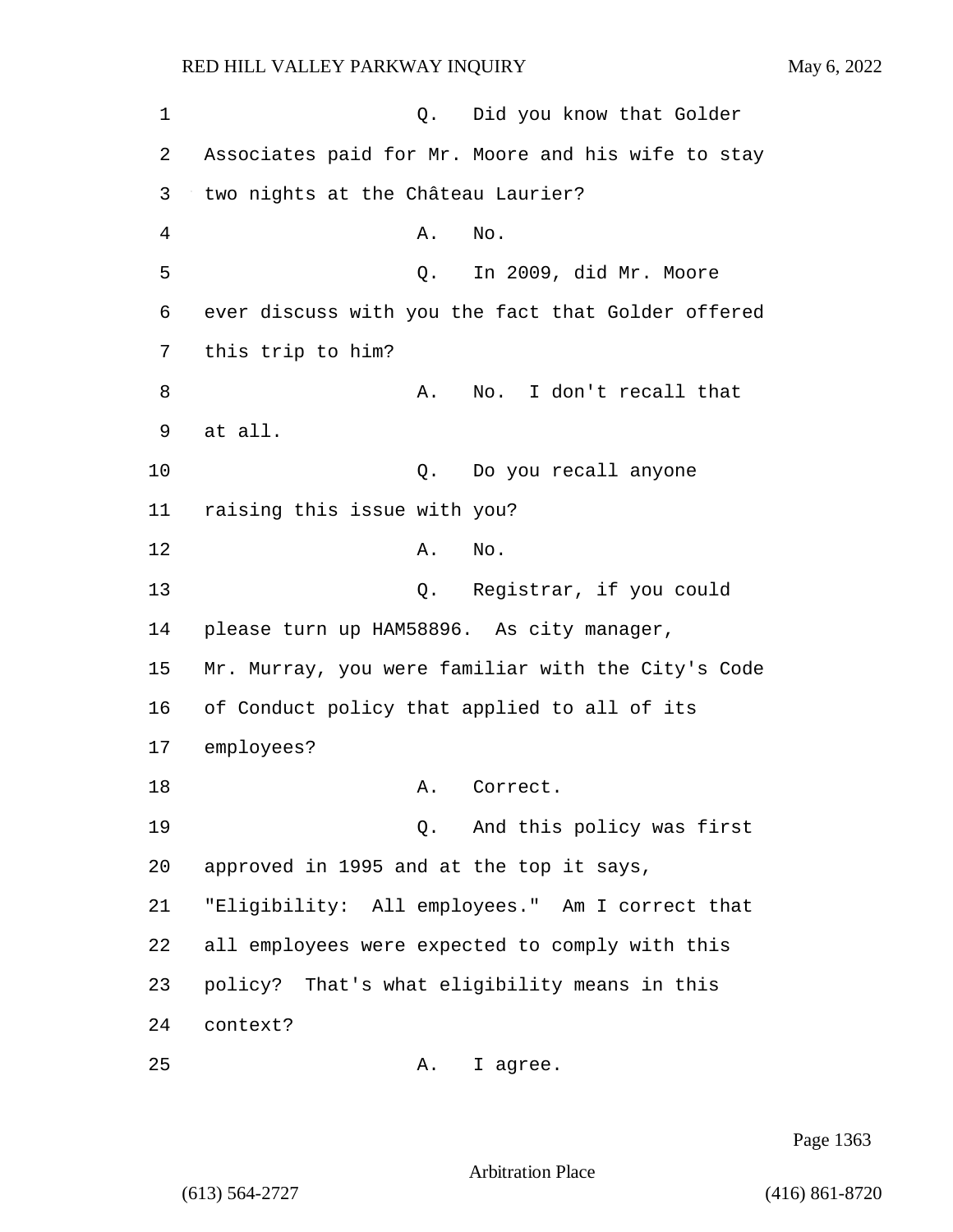| 1  | Q. Okay. Registrar, if you                        |
|----|---------------------------------------------------|
| 2  | could please highlight the first sentence of the  |
| 3  | text in the box beginning, "The City expects."    |
| 4  | The policy begins with the sentence:              |
| 5  | "The City expects every                           |
| 6  | employee to conduct                               |
| 7  | themselves with the                               |
| 8  | highest degree of                                 |
| 9  | personal integrity and                            |
| 10 | ethics."                                          |
| 11 | And, Registrar, if you could                      |
| 12 | also highlight the leading text of paragraph 4    |
| 13 | that begins "Conflicts of interest" and stops     |
| 14 | before the indented text. One paragraph down.     |
| 15 | Thank you.                                        |
| 16 | So, you agree with me,                            |
| 17 | Mr. Murray, that the policy starts out by stating |
| 18 | an expectation that employees will conduct        |
| 19 | themselves with the highest degree of integrity   |
| 20 | and ethics and then explains that:                |
| 21 | "Conflicts of interest                            |
| 22 | and breaches of trust can                         |
| 23 | take many forms. It is                            |
| 24 | impossible to list them                           |
| 25 | What follows is a<br>all.                         |

Page 1364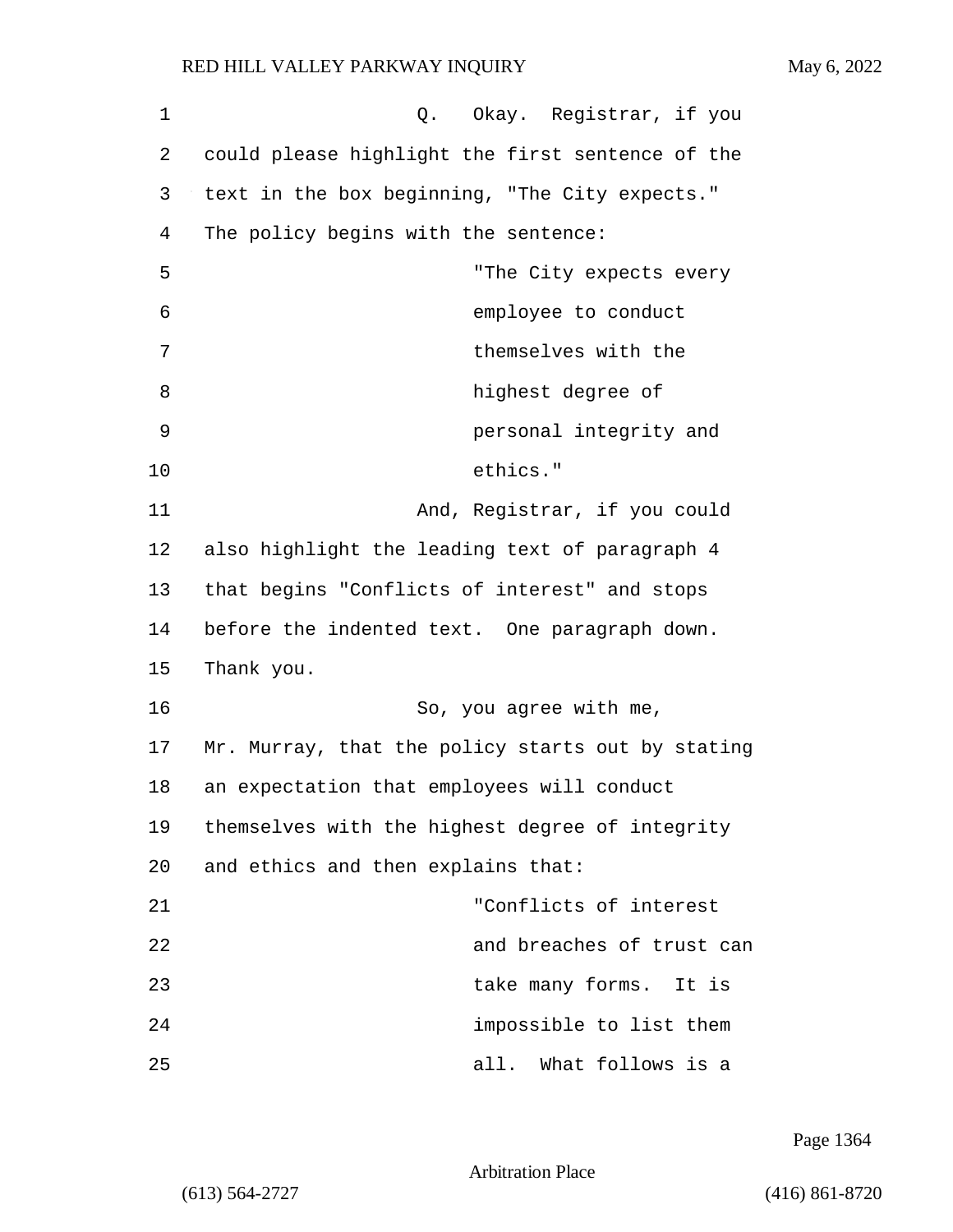| 1  | list of some of the more                          |
|----|---------------------------------------------------|
| 2  | obvious examples."                                |
| 3  | If I could ask you, Registrar,                    |
| 4  | to call up image 2, leave image 1 up and call up  |
| 5  | image 2, and if I could ask you to highlight      |
| 6  | paragraph 2. Mr. Murray, do you agree this is a   |
| 7  | broad prohibition on accepting benefits from any  |
| 8  | business that has a contract with the region to   |
| 9  | supply goods or services unless that benefit is   |
| 10 | available to all persons?                         |
| 11 | I apologize --<br>А.                              |
| 12 | Take your time.<br>Q.                             |
| 13 | I want to make sure I<br>Α.                       |
| 14 | read --                                           |
| 15 | Please highlight that<br>Q.                       |
| 16 | paragraph and call it out so it's easier to read. |
| 17 | Thank you.                                        |
| 18 | A. I think your summation,                        |
| 19 | Mr. Centa, is correct.                            |
| 20 | Thank you. And, to be<br>О.                       |
| 21 | fair, in paragraph 4 there is an exclusion from   |
| 22 | the policy for gifts and benefits of nominal      |
| 23 | value. So, it's not all gifts and benefits.       |
| 24 | There's an explicit exclusion for gifts and       |
| 25 | benefits of nominal value. In this case, it       |

Page 1365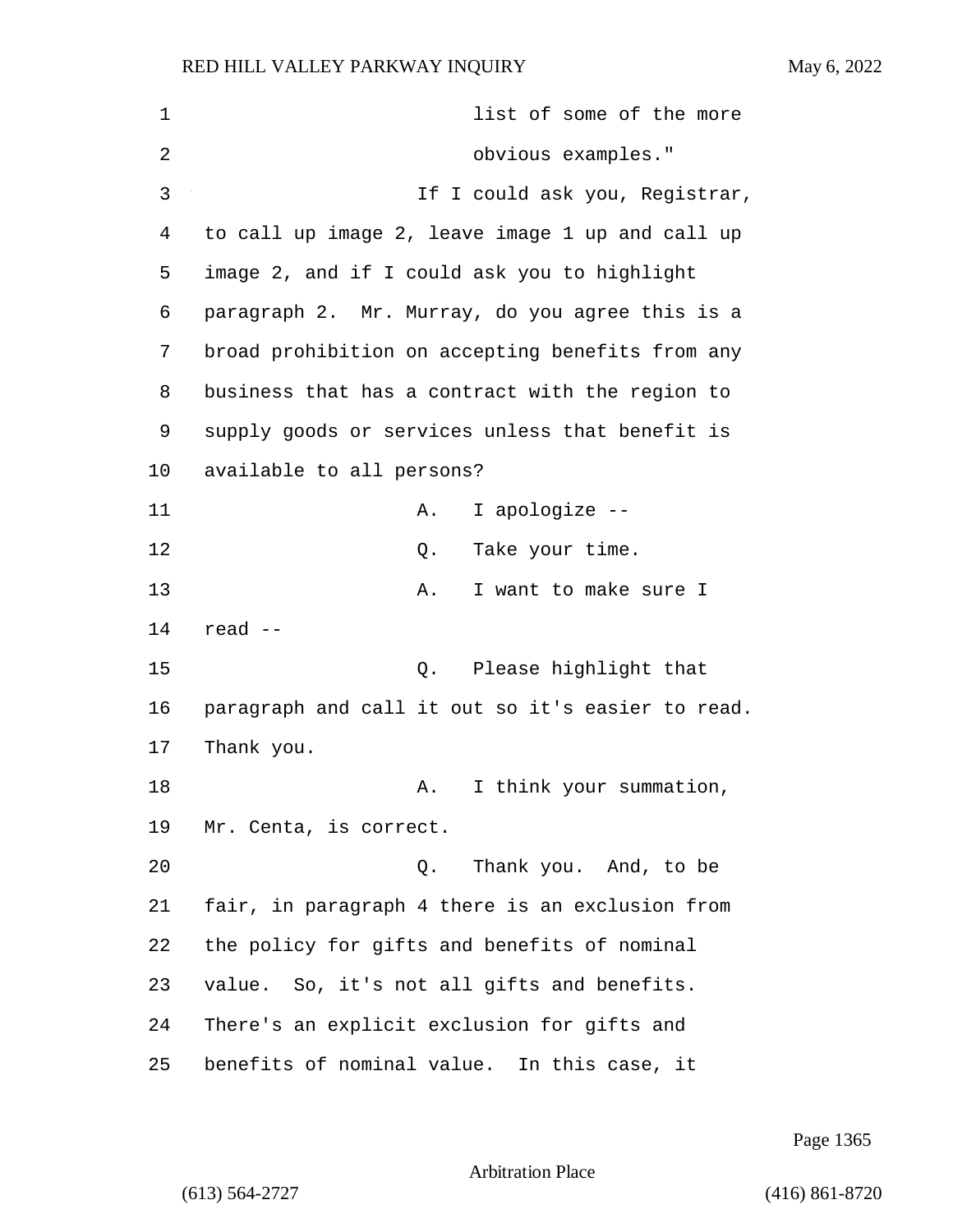| 1  | appears that Golder Associates spent at least \$880 |
|----|-----------------------------------------------------|
| 2  | on the flights and hotel room, from the documents.  |
| 3  | Would \$880, Mr. Murray, have                       |
| 4  | exceeded your definition of nominal value in 2009?  |
| 5  | Yes.<br>Α.                                          |
| 6  | Q. Registrar, if you could                          |
| 7  | please call up image 3 of this document and if you  |
| 8  | could call out just the last paragraph. It begins   |
| 9  | "Caution." Yes. It says:                            |
| 10 | "Caution is always the                              |
| 11 | best guide to behaviour                             |
| 12 | in this area. Employees                             |
| 13 | are encouraged to discuss                           |
| 14 | any circumstance about                              |
| 15 | when they have the lease                            |
| 16 | doubts $--$ "                                       |
| 17 | I think that should say                             |
| 18 | "least" doubts:                                     |
| 19 | " -- with their                                     |
| 20 | supervisor or department                            |
| 21 | head."                                              |
| 22 | And I think you told me                             |
| 23 | earlier that Mr. Moore did not discuss whether or   |
| 24 | not he should accept this offer with you?           |
| 25 | Correct.<br>Α.                                      |

Page 1366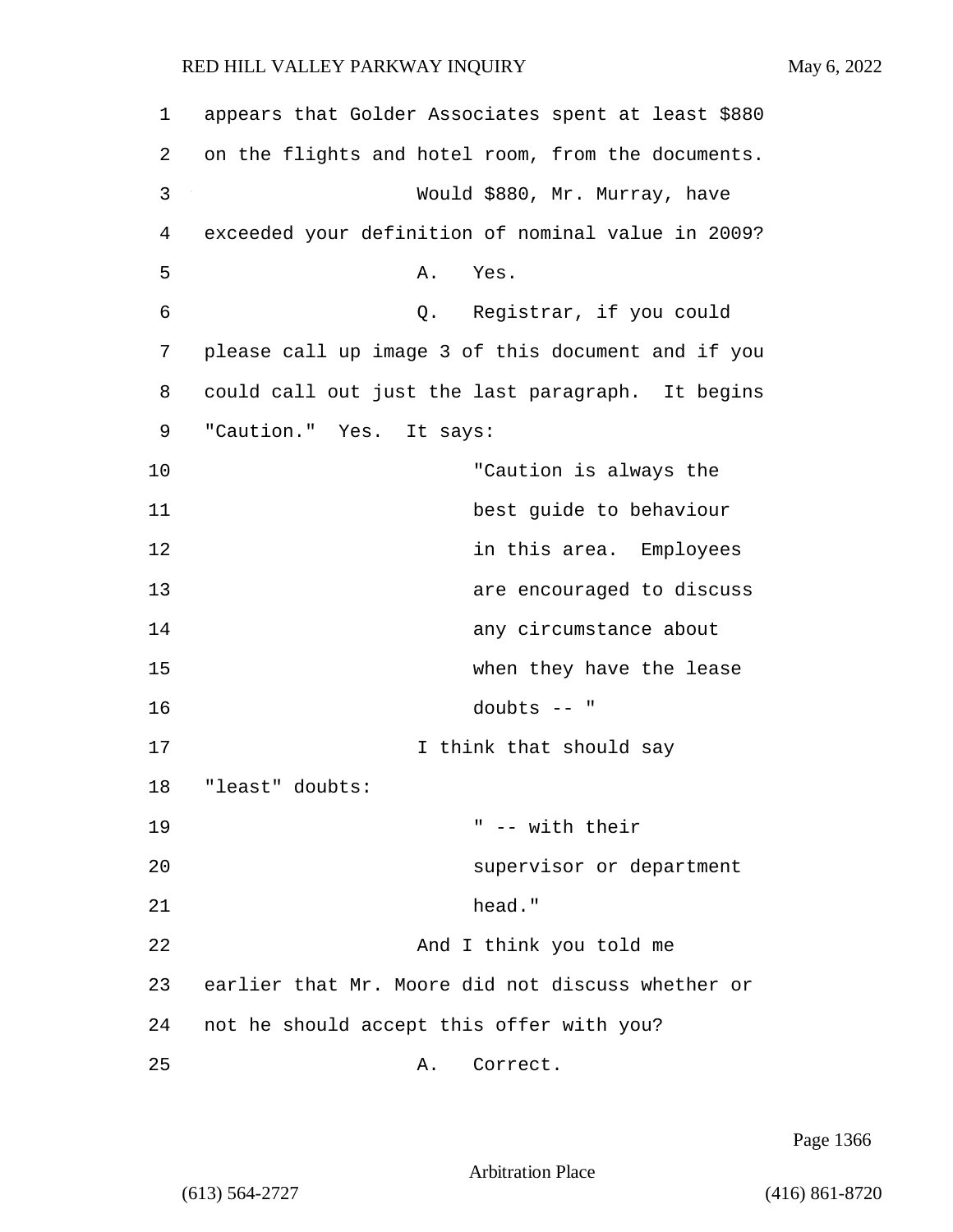1 and 1 Q. If Mr. Moore had discussed Golder's offer with you, what would your advice to him have been as city manager in 2009? 4 A. I think this sentence allows us an opportunity as an organization to decide whether we would provide that support. So, again, I look at it on the face value that you're presenting it and I think if it would have been presented to me, I would have found another way, one that doesn't create the situation that I think this creates, meaning, you know, I would have entertained, you know, the idea of potentially sending Mr. Moore. But, again, it's -- I would have considered it. It's not necessary -- it doesn't necessarily mean I would have done it, but I would have considered it. 17 Q. When you say you would have considered it, you would have considered finding another way of getting Mr. Moore to attend the event without having Golder pay the costs of the flight and the hotel? 22 A. Correct. I would have considered another option, not necessarily agreed to do it but just I would have considered it at least.

Page 1367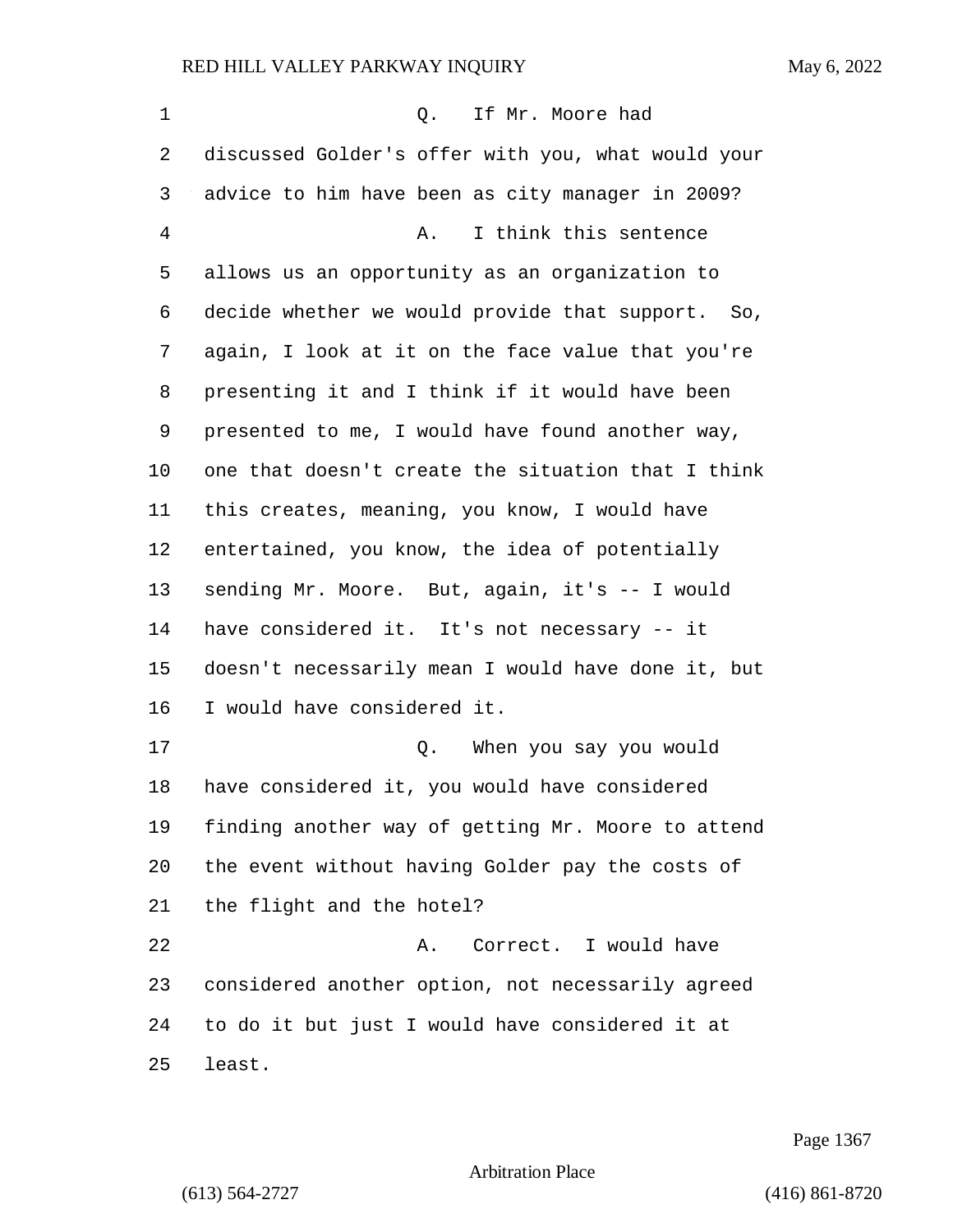1 and of the policies of the understand. Would you have considered just approving Mr. Moore to accept the benefit? 4 A. No. 5 Q. Mr. Murray, I would like to ask you some questions about some consultants' reports about the Red Hill Valley Parkway that were prepared in 2013 and 2014, so we're moving ahead in time from where we have been. 10 In 2013, if you're able to situate yourself at that point in time, were you aware that City staff had received complaints from citizens and the police about perceived slippery conditions on the Red Hill Valley Parkway, especially during wet weather? 16 A. I don't recall, no. 17 Q. In fall 2013, did you know that Mr. Moore had requested that Golder Associates conduct friction testing on the Red Hill Valley Parkway? 21 A. No. 22 Q. To be fair, given your span of control as city manager, is that the sort of thing you would have expected someone to tell 25 you?

Page 1368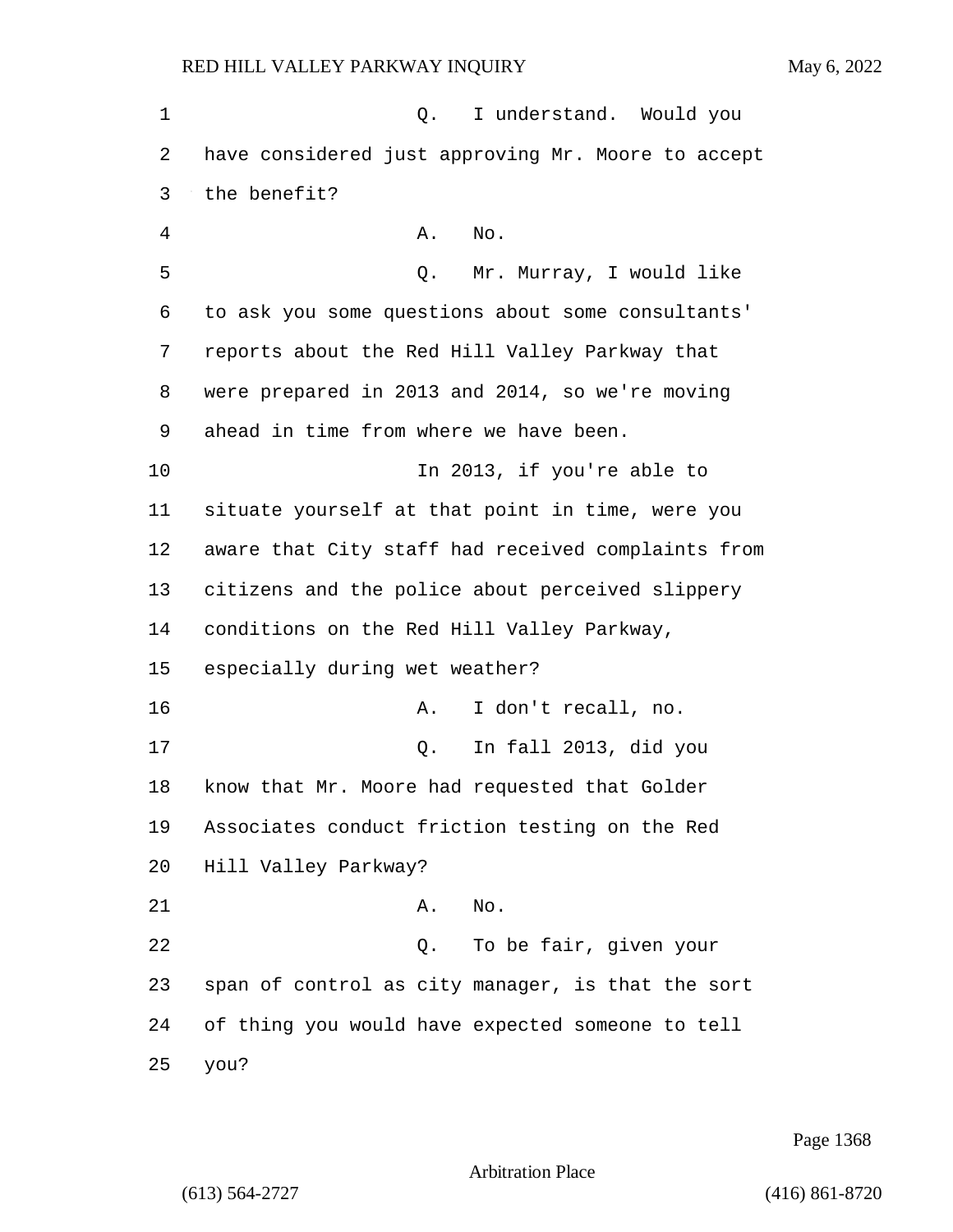| 1  | No.<br>Α.                                           |
|----|-----------------------------------------------------|
| 2  | Okay. In 2014, did you<br>Q.                        |
| 3  | ever see a copy of the Tradewind report, which was  |
| 4  | the friction testing that was done on the Red Hill  |
| 5  | Valley Parkway?                                     |
| 6  | No.<br>Α.                                           |
| 7  | Did anyone talk to you<br>Q.                        |
| 8  | about that report?                                  |
| 9  | Α.<br>No.                                           |
| 10 | In 2014, did you see or<br>Q.                       |
| 11 | otherwise learn about the Golder Associates report  |
| 12 | on the state of the Red Hill Valley Parkway?<br>And |
| 13 | that was the overarching report to which the        |
| 14 | Tradewind report became an appendix and was         |
| 15 | discussed, but the bigger report was Golder         |
| 16 | Associates. Did you ever see that?                  |
| 17 | No, I didn't.<br>Α.                                 |
| 18 | And similar question.<br>Q.                         |
| 19 | Did anyone talk to you about the existence of the   |
| 20 | Golder report?                                      |
| 21 | No. And to your earlier<br>Α.                       |
| 22 | comment, I wouldn't expect them to provide me       |
| 23 | those kinds of fine details, if you will.           |
| 24 | Sure. As a general rule,<br>Q.                      |
| 25 | if a report from a consultant identified matters    |

Page 1369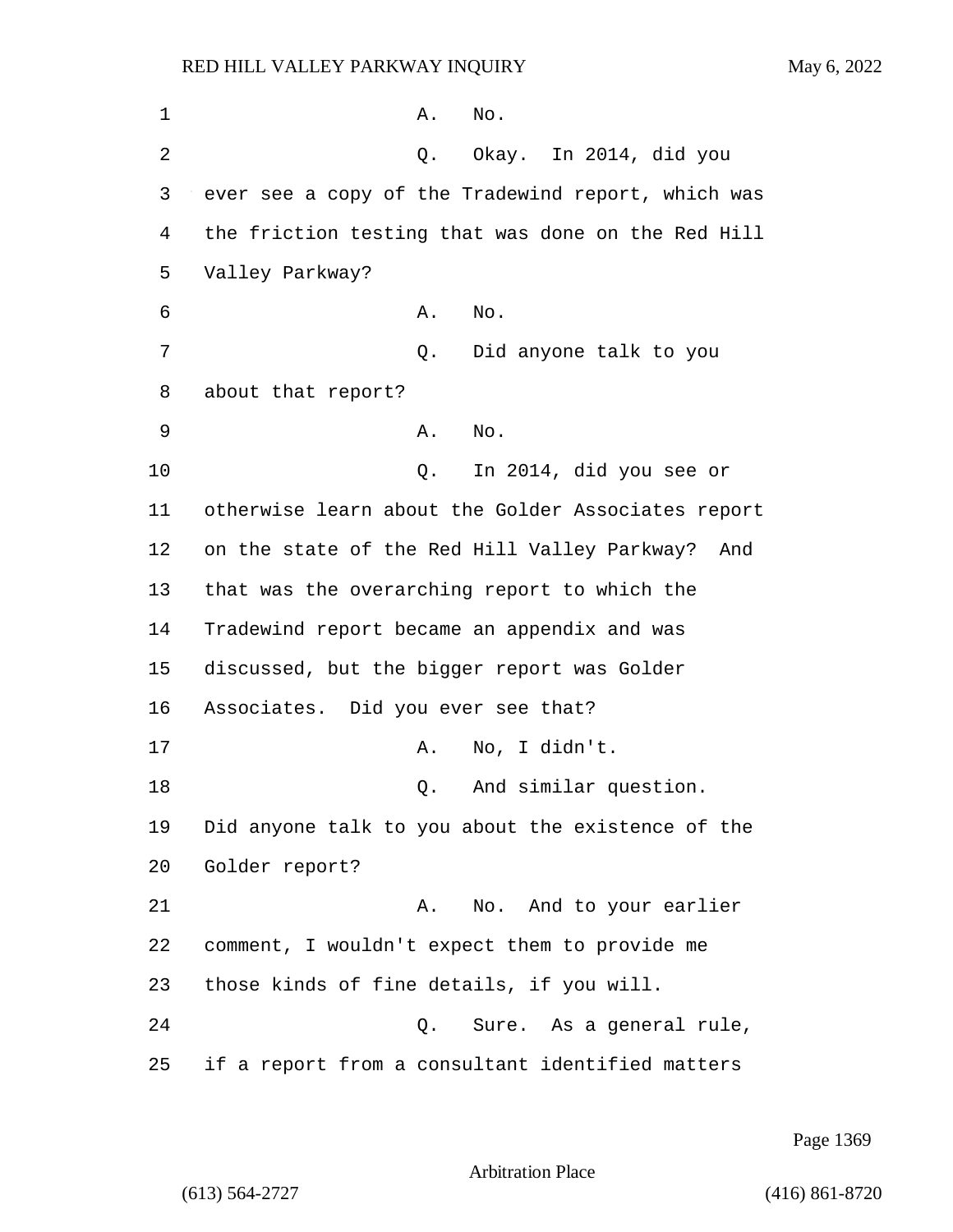| 1  | of concern to public safety, what was your         |
|----|----------------------------------------------------|
| 2  | expectation about what a City staff member who     |
| 3  | receives that report should do next?               |
| 4  | Well, we retain<br>Α.                              |
| 5  | consultants for a variety of reasons, one of which |
| 6  | is to rely on their expertise. I think one has to  |
| 7  | treat public safety as high on our list as any     |
| 8  | consideration that we're ever going to give        |
| 9  | anything, so I would expect that it would be, you  |
| 10 | know, taken seriously and dealt with accordingly.  |
| 11 | Now, I just want to provide a                      |
| 12 | little bit more context to what I just said.       |
| 13 | Q. Please.                                         |
| 14 | As you point out, not<br>Α.                        |
| 15 | aware of the reports, not aware of what's in the   |
| 16 | reports, so I have answered the question, I think, |
| 17 | in a very kind of generic way.                     |
| 18 | No, and that's very fair.<br>Q.                    |
| 19 | These questions are not in any way designed to     |
| 20 | suggest that you had actual knowledge of the       |
| 21 | existence of the report. I think that the          |
| 22 | documentary evidence suggests otherwise.           |
| 23 | My question was more general                       |
| 24 | and it goes to your expectations as the city       |
| 25 | manager, recognizing that you can't and don't      |

Page 1370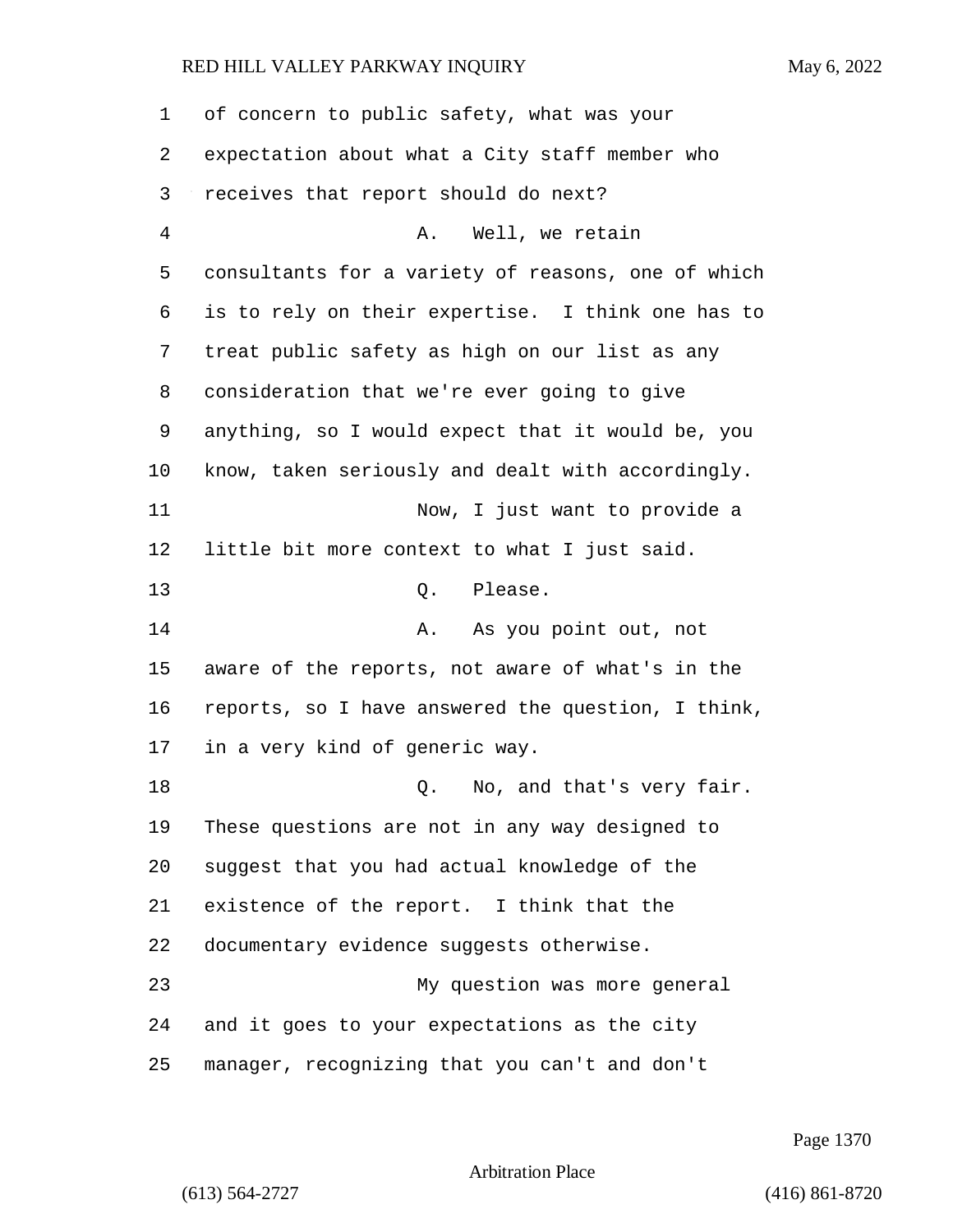expect to see all of the reports that are being generated by all of the departments under your span of control? 4 A. That's correct. 5 Q. My question was: When a staff person gets one of those reports that suggests that there may be an issue related to public safety about your expectations about what they do next, and what I took from your answer was you expected to take it seriously because of the priority that's placed on public safety. 12 If a staff member receives such a report, is it your expectation that the staff person would escalate the report and share it to receive input from others about what to do next? 17 A. Again, in this particular case, I think context is everything, so that would be an option certainly. But, again, I don't know what's in the report, I don't know how -- 21 0. Sure. 22 A. I don't know what the consultant would be recommending, how it's said. You want emphasis, so we're talking in very generic terms right now, so I would -- but I think

Page 1371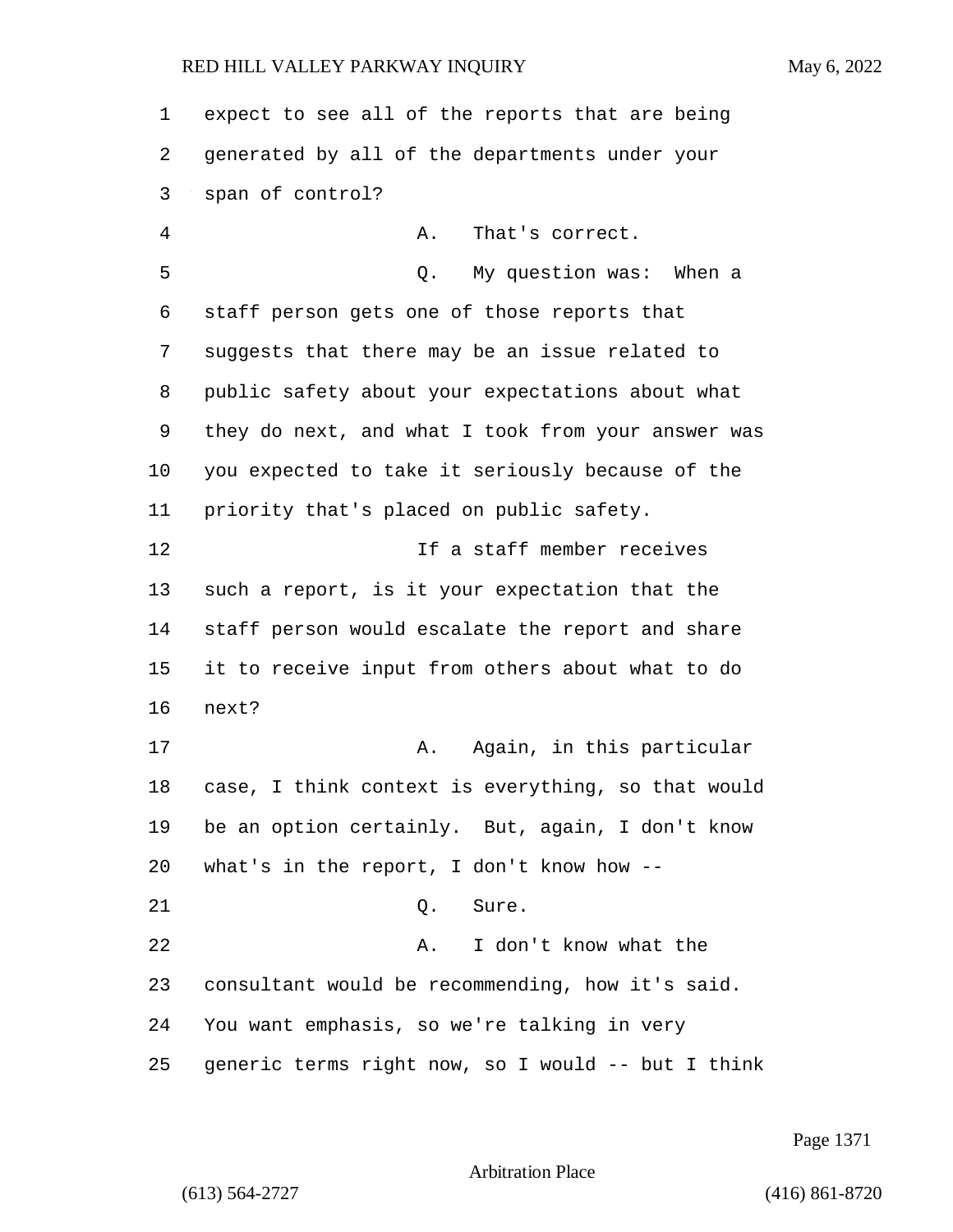| $\mathbf 1$ | that what you described is an option certainly,    |
|-------------|----------------------------------------------------|
| 2           | you know, and again I don't know. I don't know     |
| 3           | enough about the report to say one way or another  |
| 4           | it should be X or Y.                               |
| 5           | And I'm not asking about<br>Q.                     |
| 6           | a particular report. I'm, rather, asking about     |
| 7           | the expectations that you had of your staff and    |
| 8           | the expectations that you set for the              |
| 9           | organization.                                      |
| 10          | So, starting with a more                           |
| 11          | general question than the specifics of this        |
| 12          | report, I'm trying to understand, as a municipal   |
| 13          | leader at the time, how you would have expected    |
| 14          | your staff to respond. And it is admittedly, in a  |
| 15          | generic situation, somewhat removed from this      |
| 16          | report?                                            |
| 17          | Well, again, given the,<br>Α.                      |
| 18          | you know, serious or the risk that's being         |
| 19          | communicated by the consultant --                  |
| 20          | Right.<br>Q.                                       |
| 21          | A. -- you know, making a                           |
| 22          | determination as to the magnitude of that risk and |
| 23          | the likelihood of that risk becoming something     |
| 24          | that needs to be addressed, the chain of command   |
| 25          | that does exist and even as an organization        |

Page 1372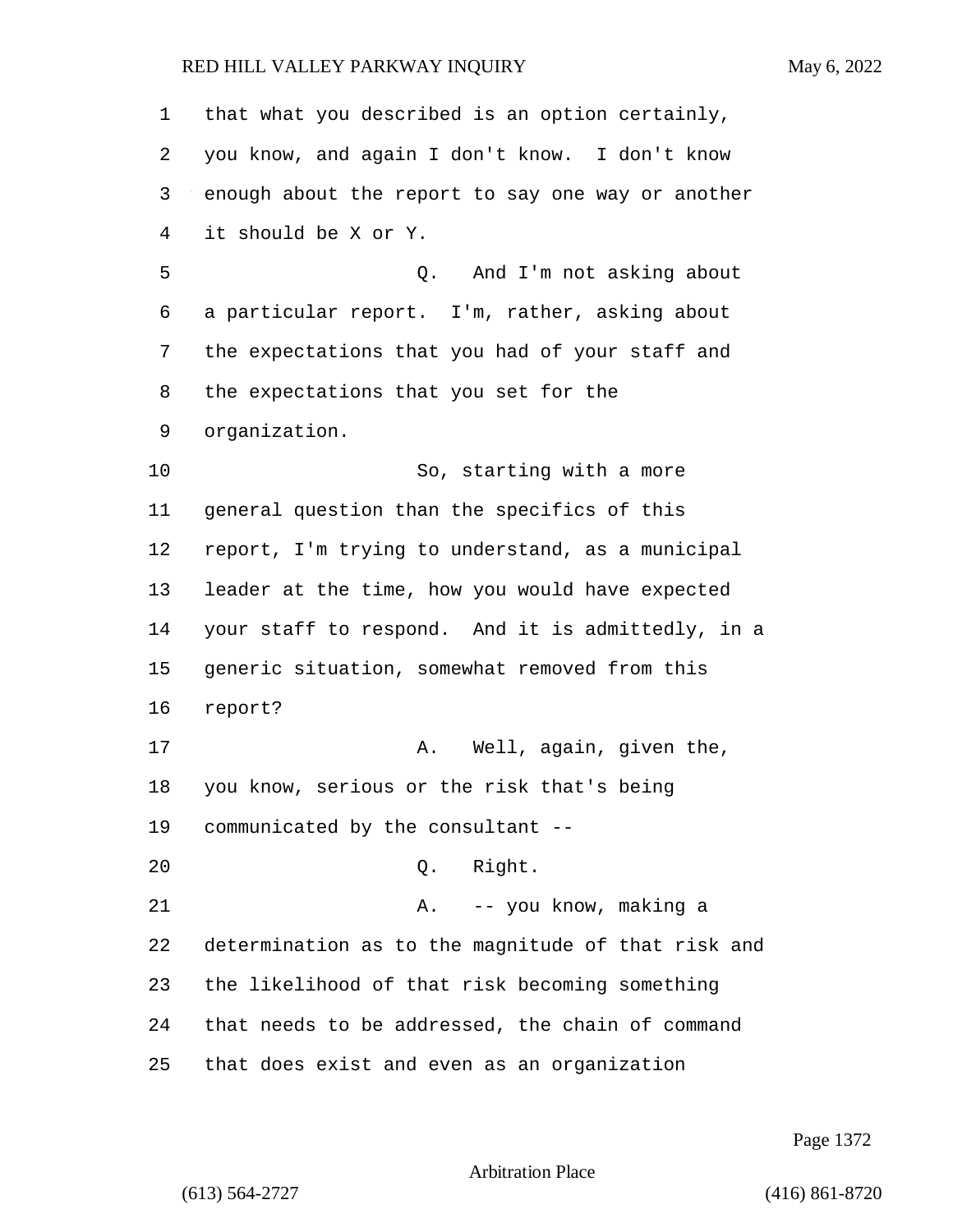| 1  | certainly is there for a reason and I would expect |
|----|----------------------------------------------------|
| 2  | that if the nature of the risk is such that it's   |
| 3  | material, then certainly, you know, whoever that   |
| 4  | individual is directly accountable to, that person |
| 5  | should be given the courtesy of what's being said  |
| 6  | and the importance of that.                        |
| 7  | Thank you. I want to ask<br>Q.                     |
| 8  | you about interactions between councillors and     |
| 9  | staff in the context of consultant reports. If a   |
| 10 | councillor asks a staff person for a copy of a     |
| 11 | consultant's report, how would you expect the      |
| 12 | staff person to respond to that request?           |
| 13 | I mean, generally<br>Α.                            |
| 14 | speaking, we like to share information with all    |
| 15 | members of council, including the mayor, and I     |
| 16 | think that's how we're expected to treat, you      |
| 17 | know, council and the mayor fairly. So, in this    |
| 18 | particular case, you know, for a councillor to ask |
| 19 | for a copy of a consultant's report, it's not a    |
| 20 | daily occurrence. I can say that.                  |
| 21 | 0. Mm-hmm. If a staff                              |
| 22 | person does not want to provide the report to the  |
| 23 | councillor, for whatever reason, how should the    |
| 24 | staff member proceed? Should they discuss it with  |
| 25 | their supervisor? Is this a topic of conversation  |

Page 1373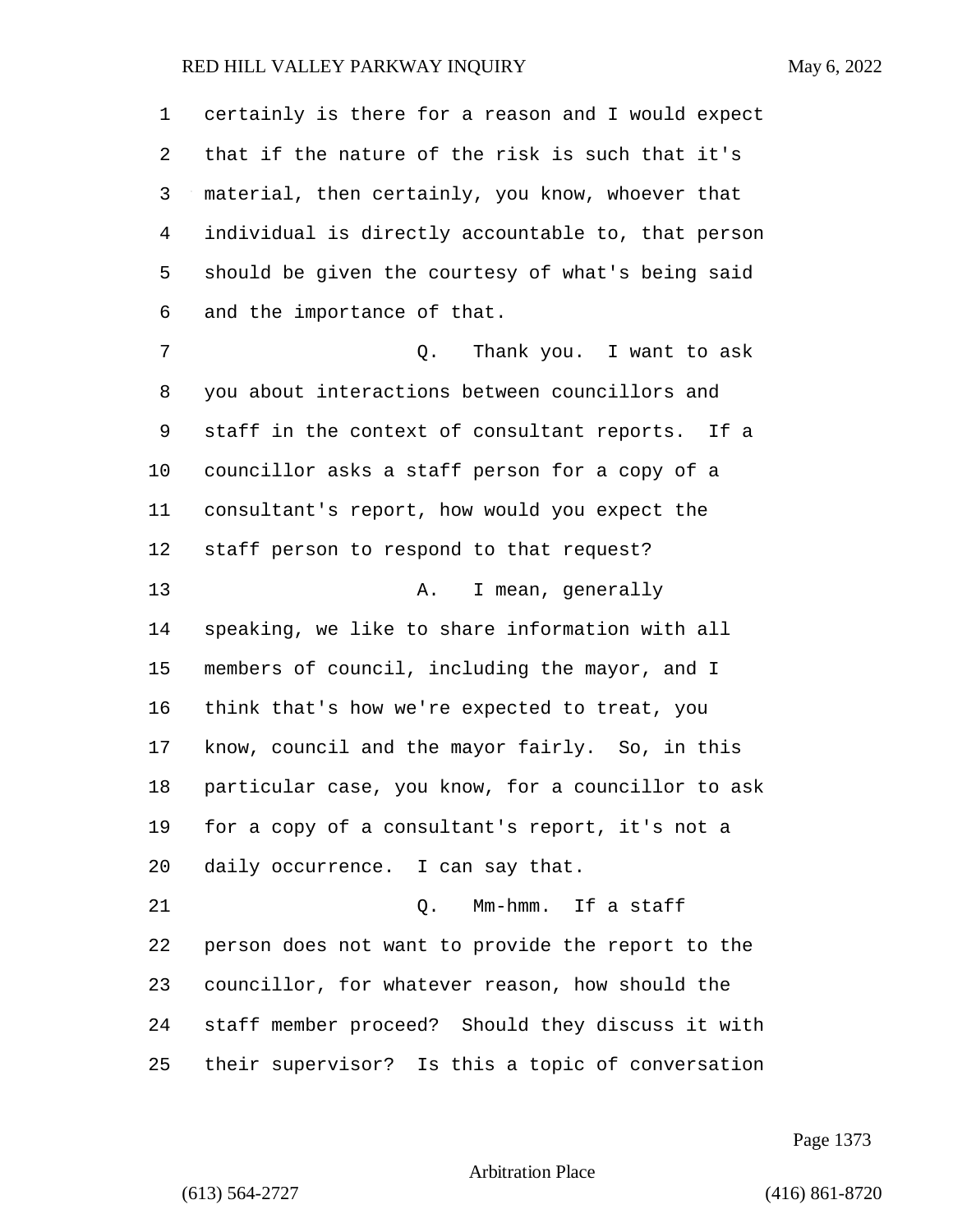or is it a decision that is left to the individual staff member? 3 A. Usually we're aware of issues that are being raised be members of council, you know, in these kinds of one-on-one situations that you're describing, and so I don't think it would be unusual to communicate, you know, a particular councillor is looking for a report and what decision the individual may have made. 11 That said, being a member of council can, through a standing committee and ultimately council, request any information that they want from us. 15 Q. You've mentioned in one of your earlier answers that -- I think the way you put it was you wanted to facilitate information sharing? 19 A. Mm-hmm. 20 Q. If a staff person in a different city department asks for a copy of a consultant's report because they felt the report contained information that was useful to them to do their job, what would you have expected the custodian, staff person who had custody of the

Page 1374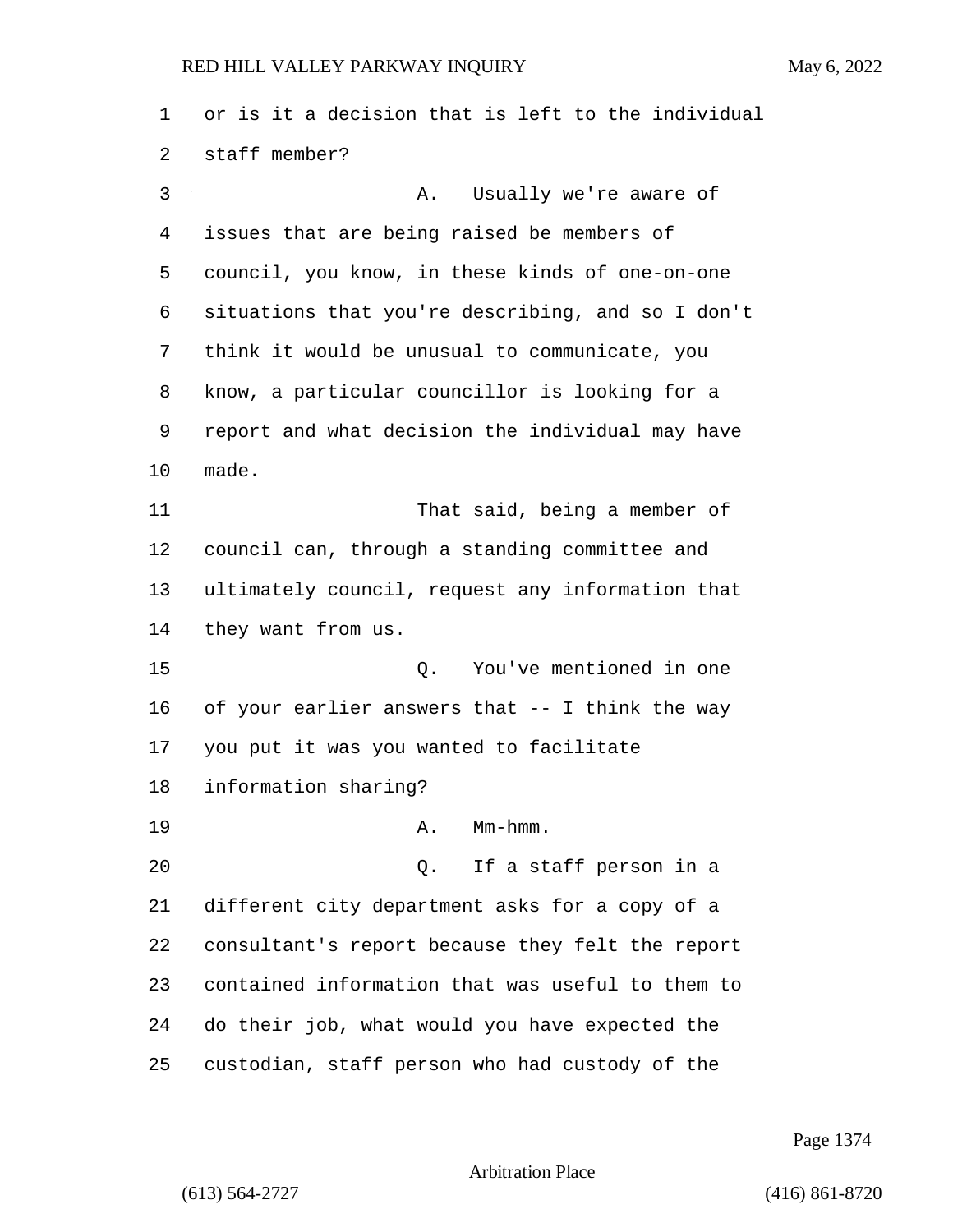report, to do when asked for a copy of it? 2 A. I mean, given the nature of municipalities, I mean, we are responsible for delivery of a variety of services, we find ourselves more often than not working in collaboration with each other, so the idea of sharing information, you know, with other members of staff that have a direct, even a tangential interest or need for information, it should be something that is encouraged and acted upon. 11 Q. And if the person who had requested the report could not obtain it from the other staff member who had the report, in general, what should they do next? 15 A. I would expect that they would raise the matter with a superior and then, you know, ensure that the extra effort is made to obtain what is necessary. 19 Q. In 2013, the consulting company CIMA was retained to conduct the Red Hill Valley Parkway safety review. Did you have any involvement in that project? 23 A. No. 24 Q. Did you have any involvement in drafting or editing the staff

Page 1375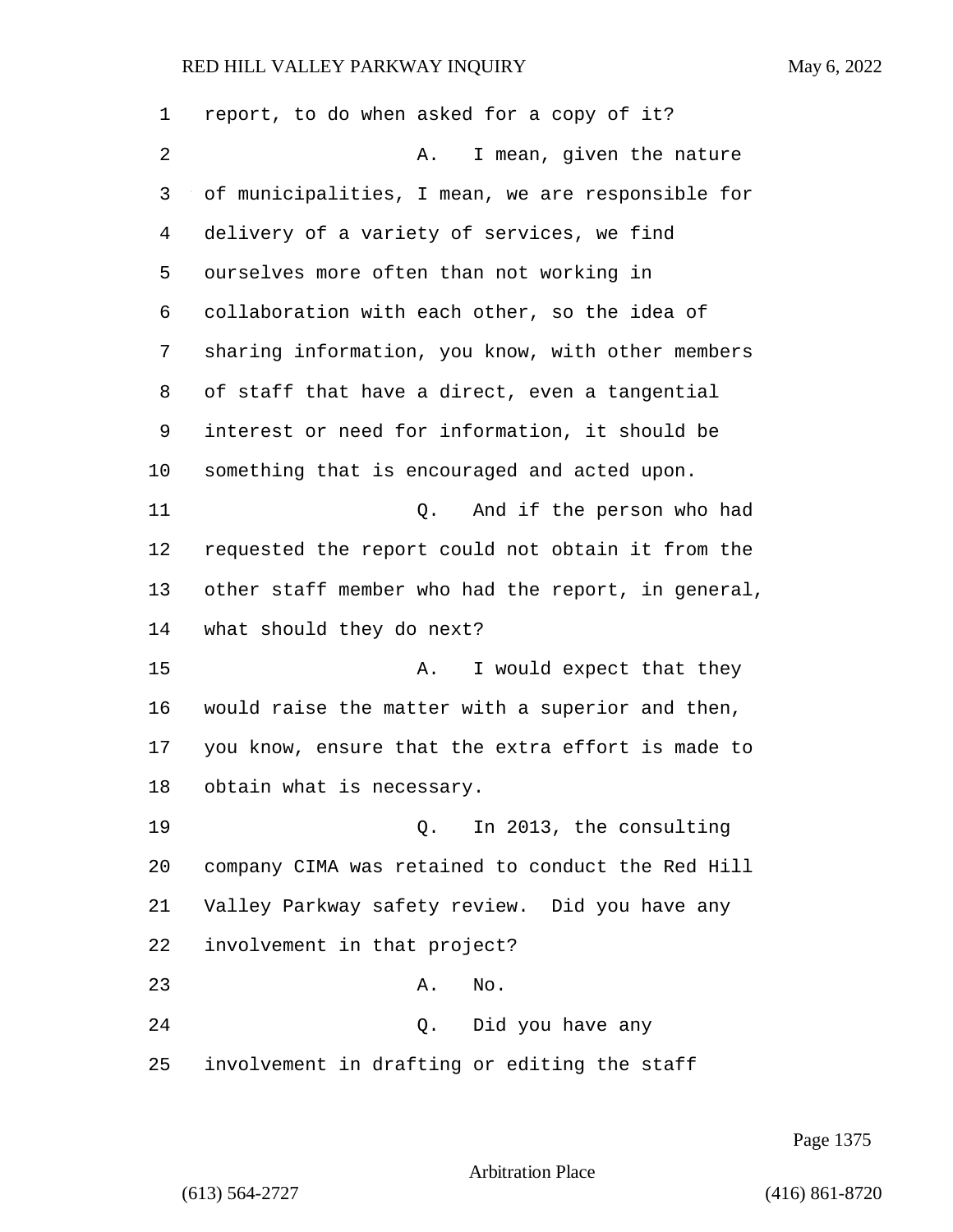report that went to Public Works Committee and city council about that report? 3 A. No. 4 Q. Given the amount of reports that are generated at the City, was it your practice at the time to review all reports that were going to a committee of council? 8 A. No. What is the practice, though, is to have at least an understanding of, you know, the types of information that are going to the various standing committees and, you know, to have some sense of that. That would be about the level of involvement that I would generally have, unless something is brought to my attention causing me to have to focus on something. And if that occurs, then there's a different level of consideration that I have to give it. 19 Q. And I take it you would rely on the directors that were reporting to you to flag for you issues of particular concern or where they wanted your input or advice on a matter? 24 A. The general managers, yes, and those general managers, I would meet with

Page 1376

Arbitration Place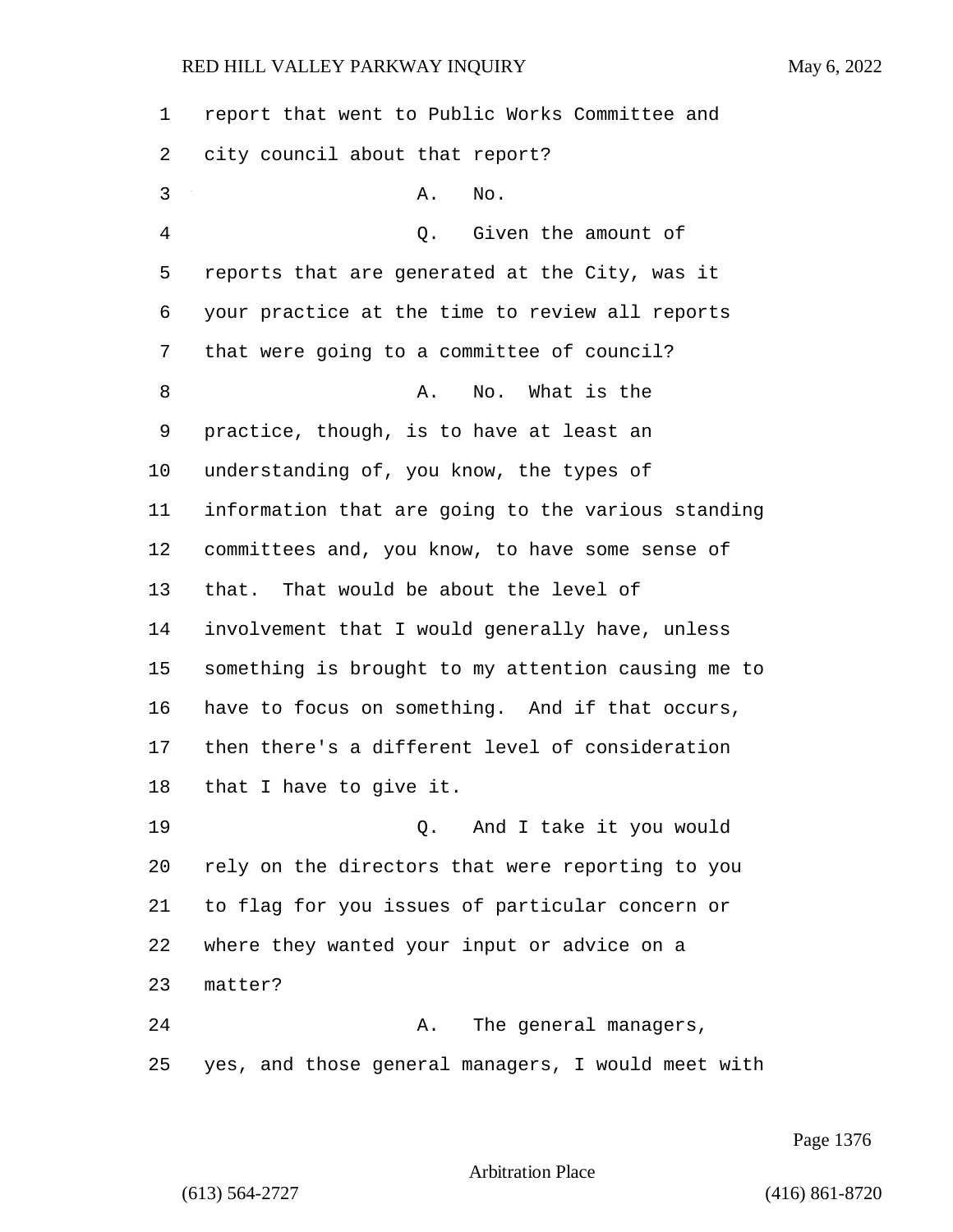| 1  | regularly as a senior leadership team, yeah.       |
|----|----------------------------------------------------|
| 2  | On November 18, 2013,<br>Q.                        |
| 3  | report PW-130-81 went to the Public Works          |
| 4  | Committee and it was an information report about   |
| 5  | the 2013 CIMA report. That information report      |
| 6  | that was prepared by staff did not attach a copy   |
| 7  | of the consultant's report. It was just the staff  |
| 8  | summary of it.                                     |
| 9  | Did you have a view in your                        |
| 10 | role about whether or not consultants' reports     |
| 11 | should be included alongside the staff report that |
| 12 | went to the committee?                             |
| 13 | Could you maybe rephrase<br>Α.                     |
| 14 | the question? Are you suggesting that              |
| 15 | consultants' reports be attached to all reports of |
| 16 | staff to committee and council?                    |
| 17 | I'm asking if you have a<br>Q.                     |
| 18 | view as to whether or not consultants' reports     |
| 19 | should always be attached to staff reports that go |
| 20 | to committee?                                      |
| 21 | Well, I mean, that would<br>Α.                     |
| 22 | be a lot of information and, you know, in fairness |
| 23 | to our elected officials, for them to have to go   |
| 24 | through what could be in a given standing          |
| 25 | committee meeting, ultimately council meeting, an  |

Page 1377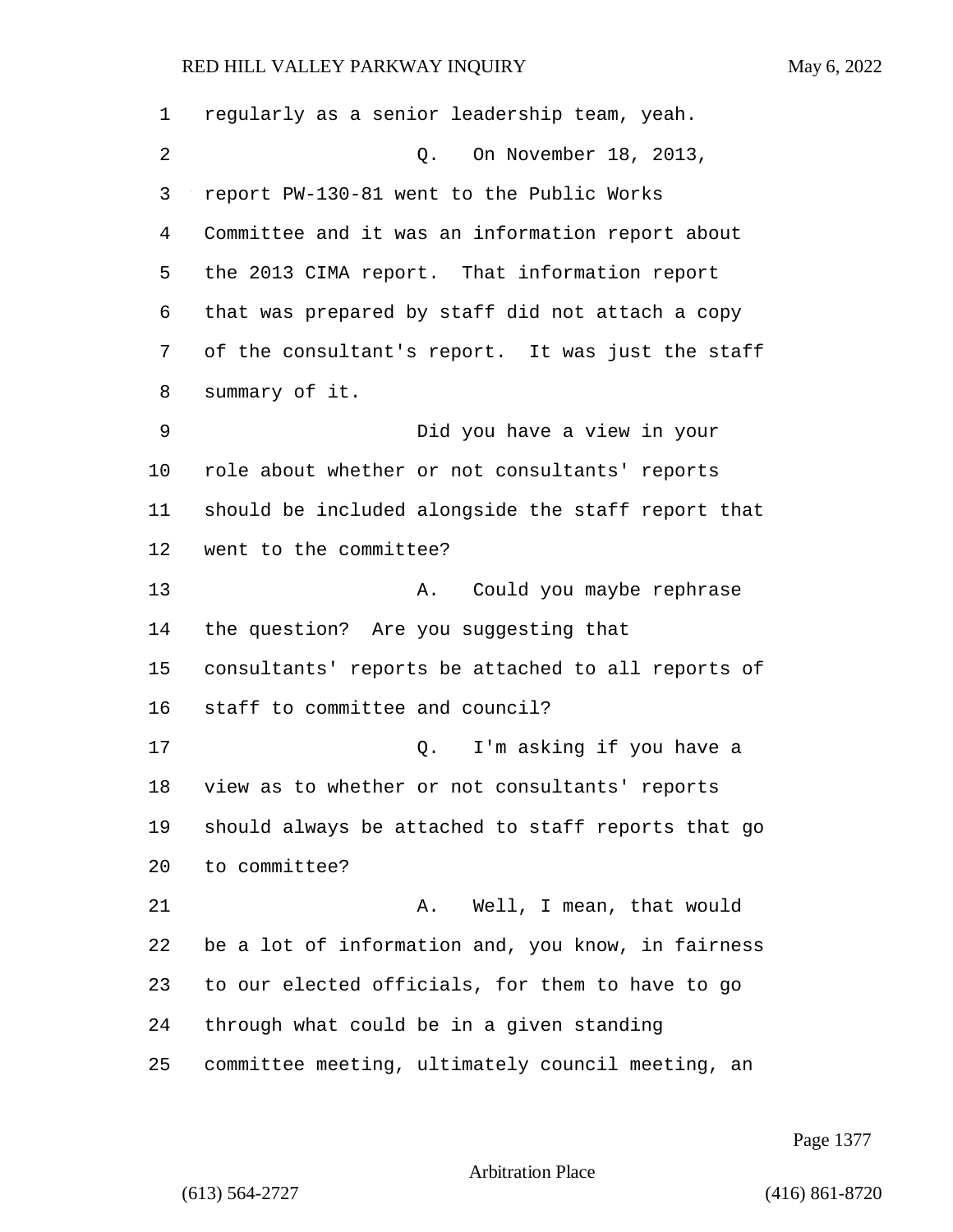awful lot of information, so I don't know how practical that really is. 3 Q. What factors should staff bear in mind when deciding whether or not to include a consultant's report alongside a staff report? 7 A. Well, again, I use the word "risk" and I think if there's, you know, something that's material in that sense, that would be potentially one reason. But, again, you know, you're asking in general and, again, everything that we do, you know, needs to be looked at on a case-by-case basis. I have to be, you know, cognizant of, I think, your question, but, you know, and, again, as a report author, I would, you know, ask myself the question, what is it that is going to be important for, you know, representatives of the public to understand and communicate it accordingly. 20 Q. If the consultant's report is not attached to the staff report or the staff report is going to committee on its own, does that increase the importance that the staff report accurately and completely describe the consultant's report that is not attached?

Page 1378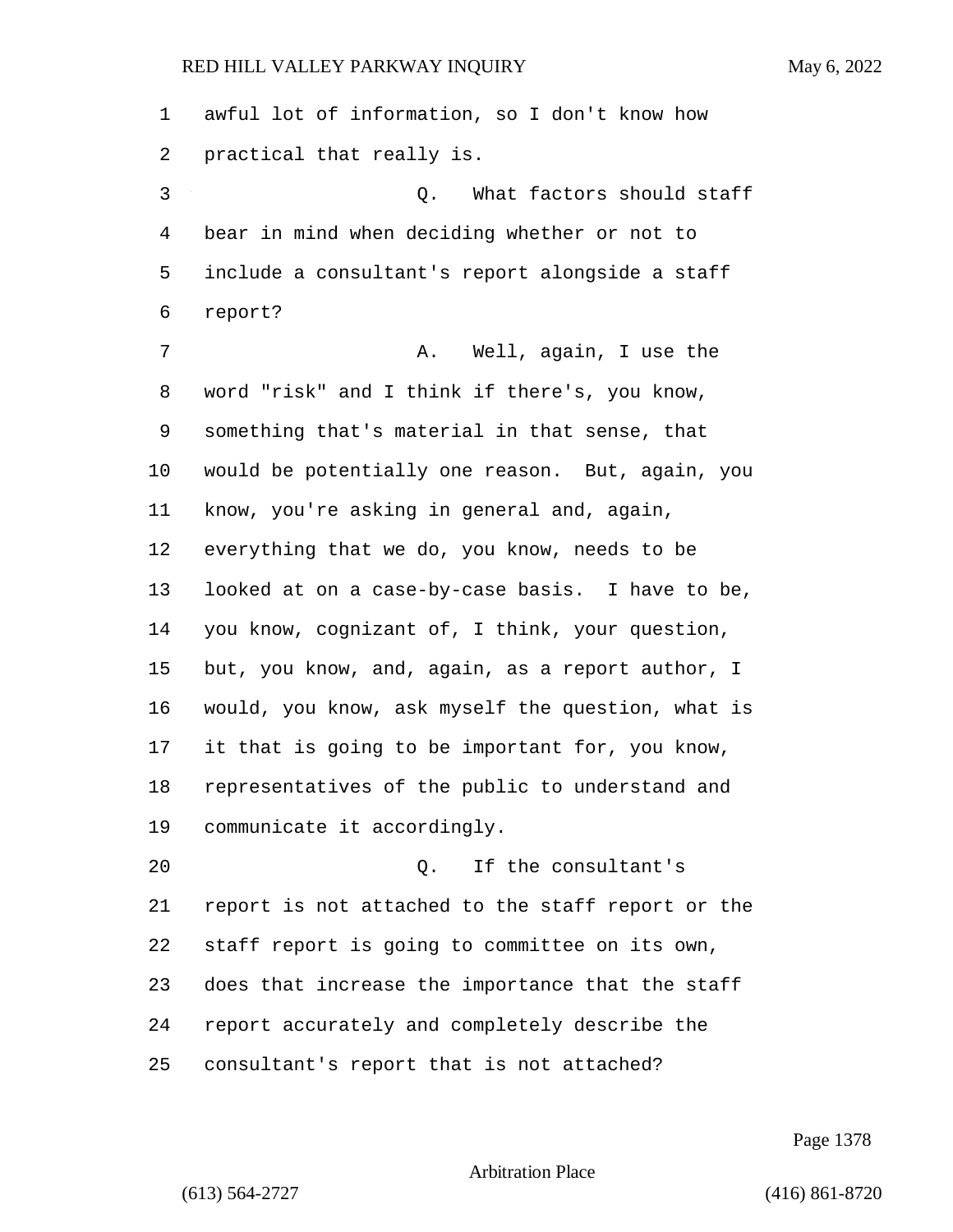| $\mathbf 1$ | Again, you're asking me<br>Α.                     |
|-------------|---------------------------------------------------|
| 2           | generally speaking?                               |
| 3           | $Mm-hmm$ .<br>Q.                                  |
| 4           | I would expect there<br>Α.                        |
| 5           | would be some reference to the consultant report. |
| 6           | I would expect that it would summarize, you know, |
| 7           | the salient details that are important from a     |
| 8           | decision-making standpoint. So, you know, I       |
| 9           | think, you know, in capturing really what the     |
| 10          | consultant is saying would be an important        |
| 11          | consideration in anything staff would put forward |
| 12          | to a standing committee or council.               |
| 13          | In your view, is it<br>О.                         |
| 14          | appropriate for staff to share a draft of a       |
| 15          | consultant's report with some but not all members |
| 16          | of the committee?                                 |
| 17          | A standing committee of<br>Α.                     |
| 18          | council?                                          |
| 19          | A standing committee of<br>Q.                     |
| 20          | council.                                          |
| 21          | That is not a typical<br>Α.                       |
| 22          | practice.                                         |
| 23          | Do you see any dangers<br>Q.                      |
| 24          | with that practice?                               |
| 25          | Well, I mean, I won't say<br>Α.                   |

Page 1379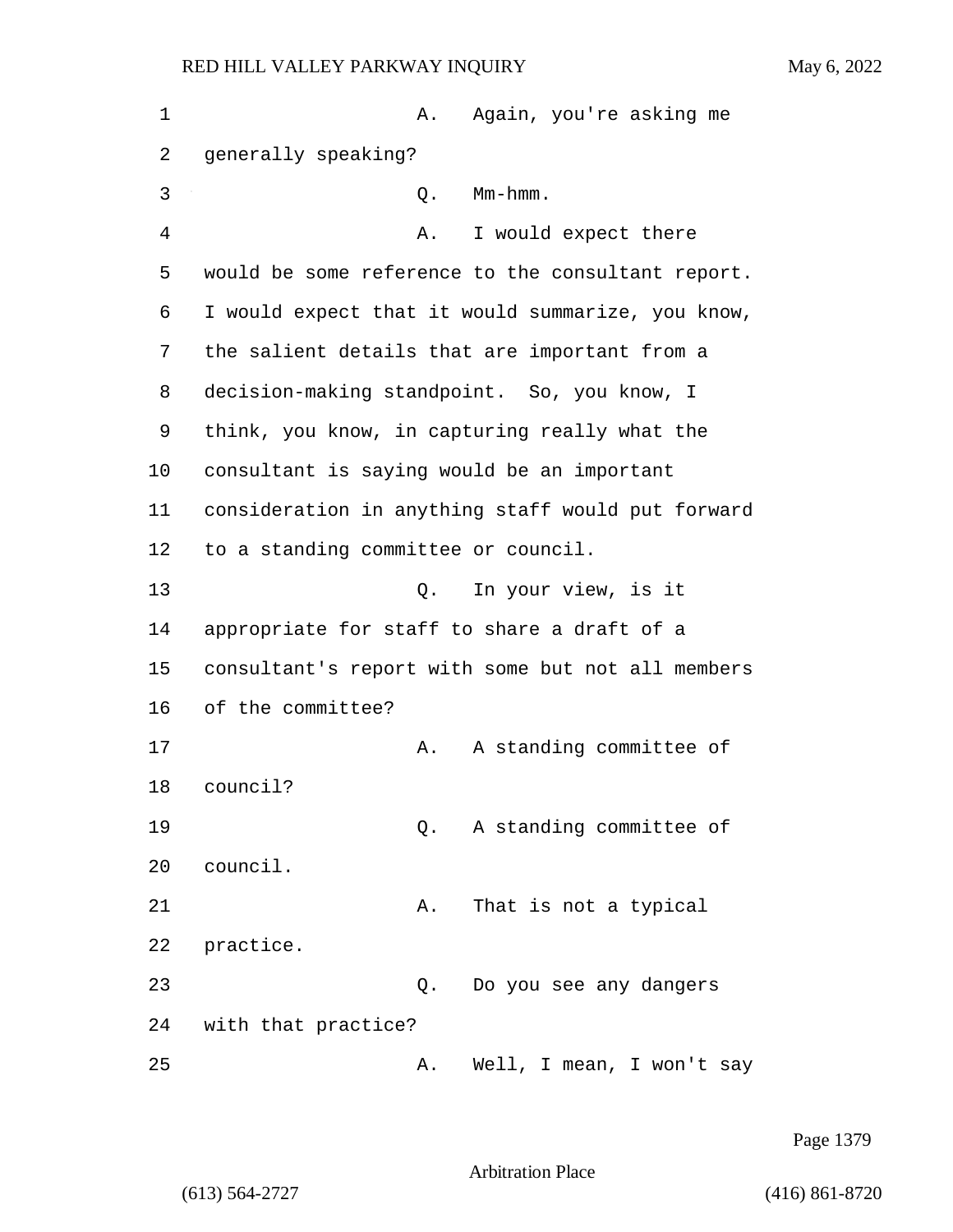I've read every single page of the Collingwood inquiry, but I would say it starts to call into question some of those findings in terms of the relationship between the administration and council. 6 Q. And is one of those dangers that you then have members of the committee operating with different levels of information about the topic at hand? 10 A. Yeah. I think as I said before, Mr. Centa, that is a concern. As well, though, you know, the role that we play is in the administration in terms of, you know, helping an elected group make an informed decision, so, you know, it's our job to give our best advice and that advice sometimes is informed by consultants and capturing the essence of what the consultant report is saying in a report that we would give, as I said, noting that we're basing some of what we're writing on a consultant's report, you know, those would be, I think, reasonable and a reasonable approach to informing council. 23 Q. In your experience, how much input should City staff have into the text of a consultant's report?

Page 1380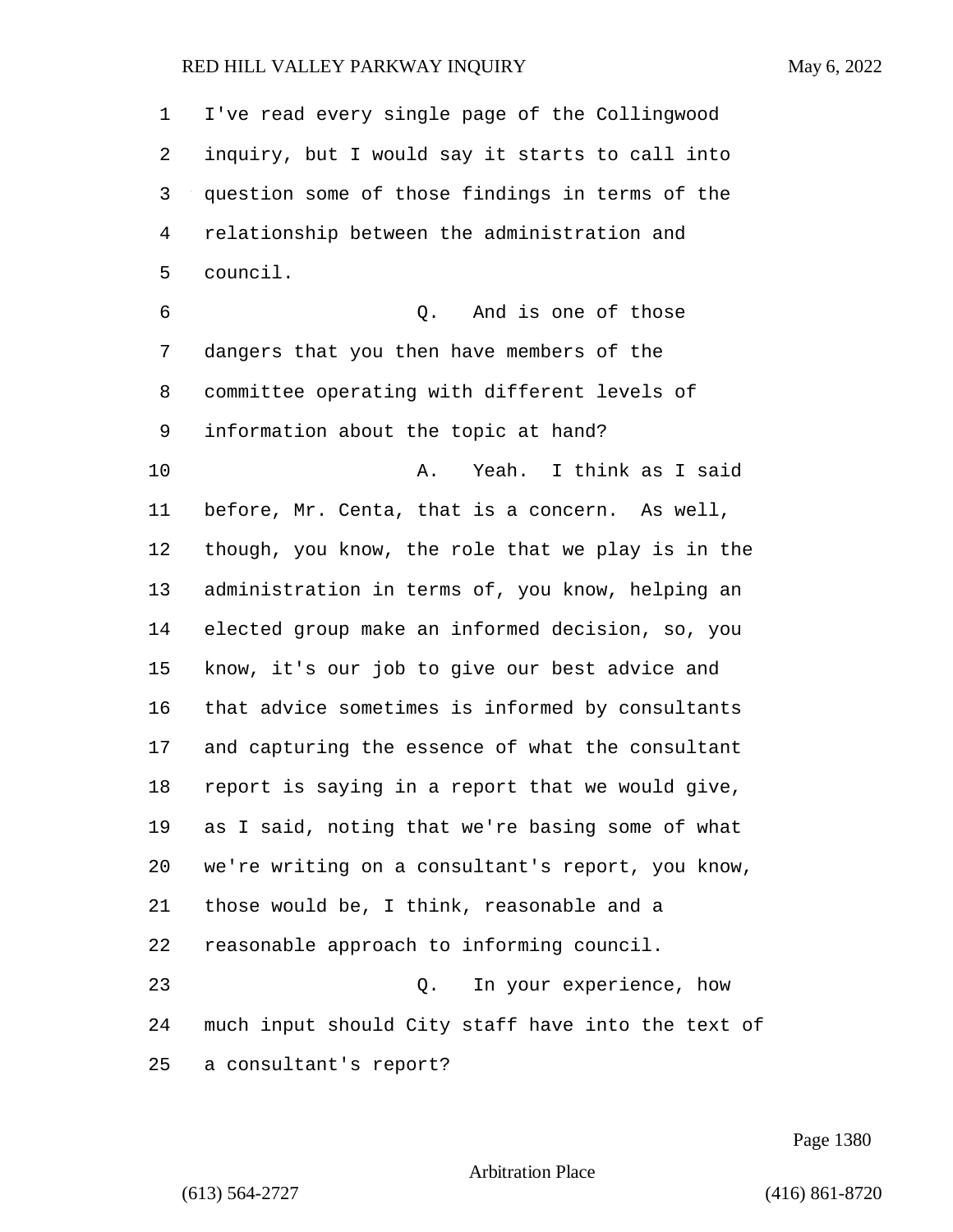1 A. If there's factual errors, those need to be pointed out. But, again, you know, again, typically when we're working with specialists, you know, we are purchasing their expertise. 6 Q. And, as you said, correcting factual errors is important so the consultant's report proceeds on a sound factual footing. Beyond that, do you see dangers in staff taking on a role editing and revising consultant's reports? 12 A. It's a -- again, I need context. And I apologize for repeating myself here, but context is everything. And factual errors, there could be other circumstances where we might advise or suggest. But I think, if I understand the basis of your question, you know, I'm not -- when we retain and compensate, you know, a specialist firm to provide advice, it's, you know, assuming that, you know, the facts are facts and that there's no other, you know, concerning matter, that we should be accepting their advice as it's been stated. 24 Q. Thank you. In May of 2015, there was an accident on the Red Hill Valley

Page 1381

Arbitration Place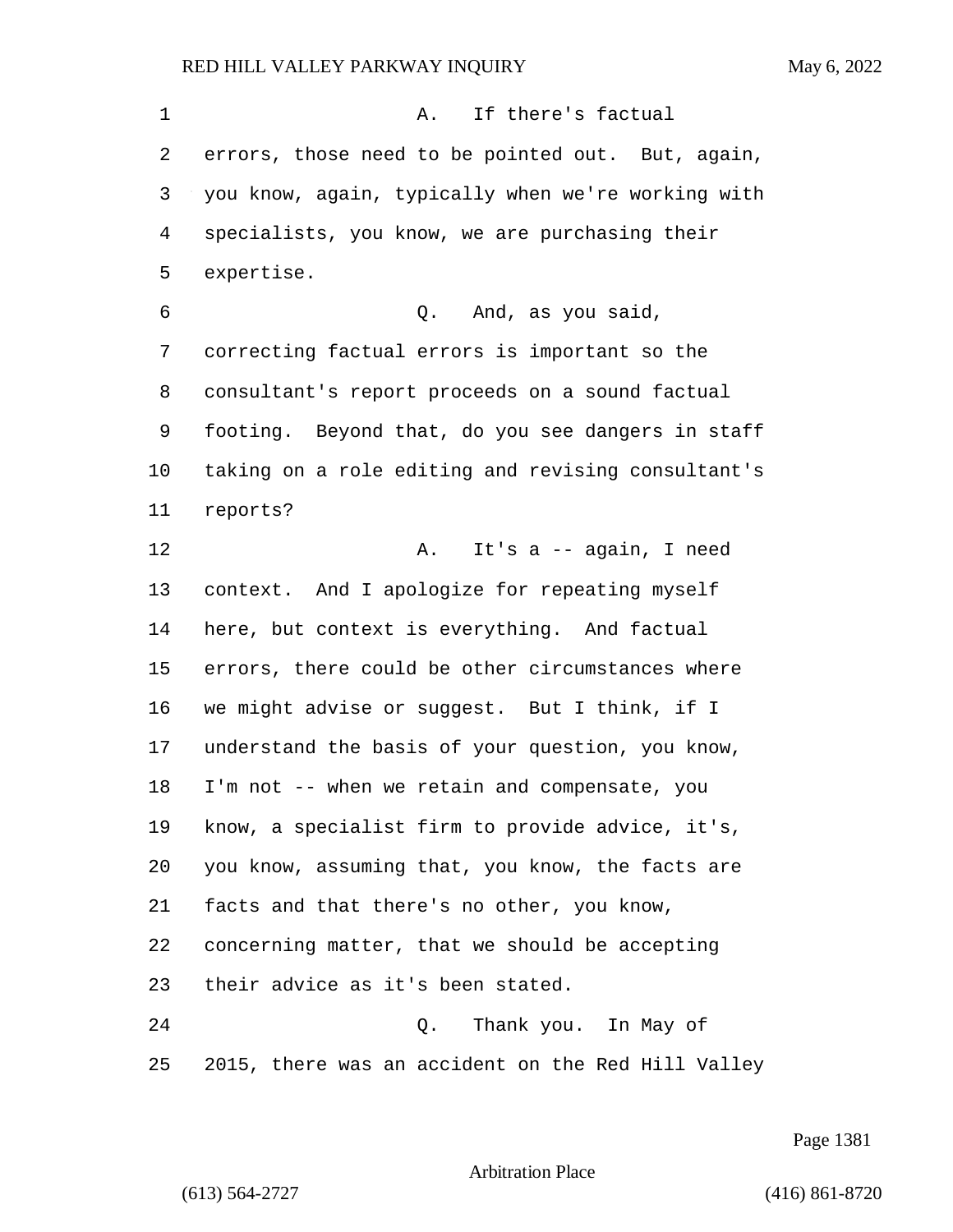| 1  | Parkway that killed two young women, Olivia          |
|----|------------------------------------------------------|
| 2  | Smosarski and Jordyn Hastings, the fairly high       |
| 3  | profile collision resulting in two fatalities.<br>Do |
| 4  | you recall that accident?                            |
| 5  | I do.<br>Α.                                          |
| 6  | Q. Registrar, if I could ask                         |
| 7  | you to call up HAM58622. And, Mr. Murray, this is    |
| 8  | an e-mail chain that you exchanged with someone      |
| 9  | named Darlene Barber. Who is Darlene Barber?         |
| 10 | My executive assistant.<br>Α.                        |
| 11 | And in the second e-mail<br>Q.                       |
| 12 | from the top, which you sent at 9:47 p.m., you       |
| 13 | wrote:                                               |
| 14 | "The fact that it was on                             |
| 15 | the Red Hill makes what                              |
| 16 | is unimaginably sad even                             |
| 17 | worse."                                              |
| 18 | Can you explain what you meant                       |
| 19 | when you wrote that?                                 |
| 20 | Yes. You know, as<br>Α.                              |
| 21 | pointed out at the very beginning of today's         |
| 22 | testimony, this project has had a very long          |
| 23 | difficult history, and, you know, even after it's    |
| 24 | completed, as evident of this hearing, it            |
| 25 | continues to be challenged in different ways.        |

Page 1382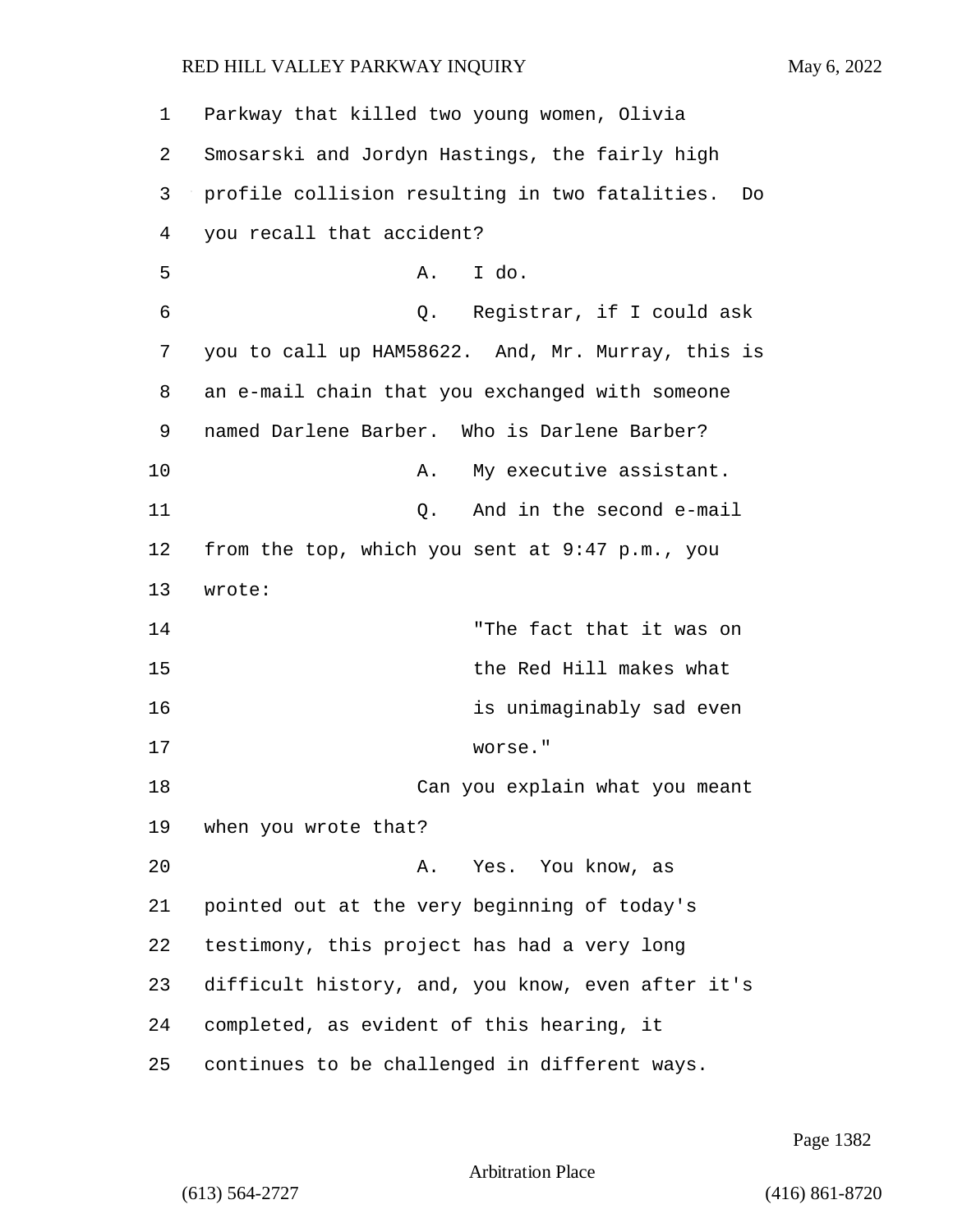1 And so, in this particular situation, as you go further down the e-mail chain, you see that this is one of the young women that was killed mom worked for the City of Hamilton. That obviously, when we look at our staff and what we try to do is support our staff, it's very difficult. 8 And there's actually a third reason why my e-mail is -- and my daughter would have been around their age. 11 Q. At this time, May of 2015, did you have any concerns about the safety record of the Red Hill Valley Parkway? 14 A. I didn't, none that were brought to my attention. 16 Q. That was going to be my next question. Had you heard anything, anecdotally or otherwise, that raised concerns about the slipperiness of the parkway or its safety record in May of 2015? 21 A. No. And there was nothing that was brought to my attention that -- I mean, all roadways, as you know, no matter how straight or not that they are, whatever their grade may be, you know, will present challenges.

Page 1383

Arbitration Place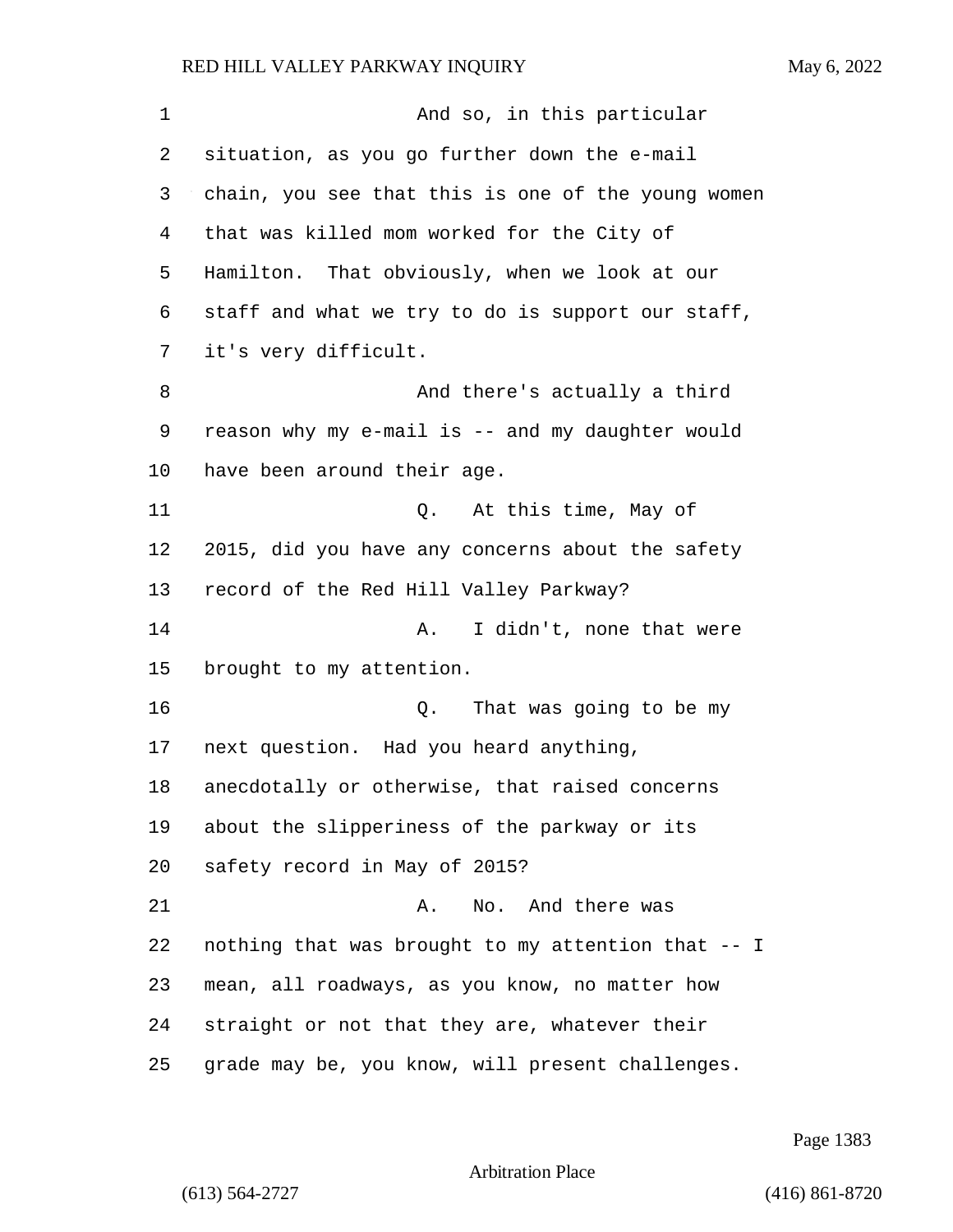| 1  | I mean, that's -- so, I don't have or was given    |
|----|----------------------------------------------------|
| 2  | anything that, you know, in my capacity as city    |
| 3  | manager, to cause me to start to seriously         |
| 4  | question the safety of that road.                  |
| 5  | Q. Following the accident in                       |
| 6  | May of 2015, and we'll come to this, CIMA is       |
| 7  | retained to do a further investigation of the      |
| 8  | safety of the Red Hill. In the discussions that    |
| 9  | followed this accident, did anyone bring to your   |
| 10 | attention the friction test results from Tradewind |
| 11 | or the Golder report that was prepared and         |
| 12 | delivered in draft in January of 2014?             |
| 13 | No. And I wouldn't have<br>Α.                      |
| 14 | expected it, I mean, as pointed out earlier.       |
| 15 | Q. Registrar, if I could ask                       |
| 16 | you to call up HAM47. I'm sorry. Just before we    |
| 17 | move off that -- thank you, Ms. Leclair -- this    |
| 18 | document we were just looking at at HAM58622       |
| 19 | should be marked as the next exhibit.              |
| 20 | THE REGISTRAR: Noted,                              |
| 21 | counsel. Exhibit 36.                               |
| 22 | EXHIBIT NO. 36: E-mail                             |
| 23 | chain between Mr. Murray                           |
| 24 | and Darlene Barber,                                |
| 25 | HAM58622.                                          |

Page 1384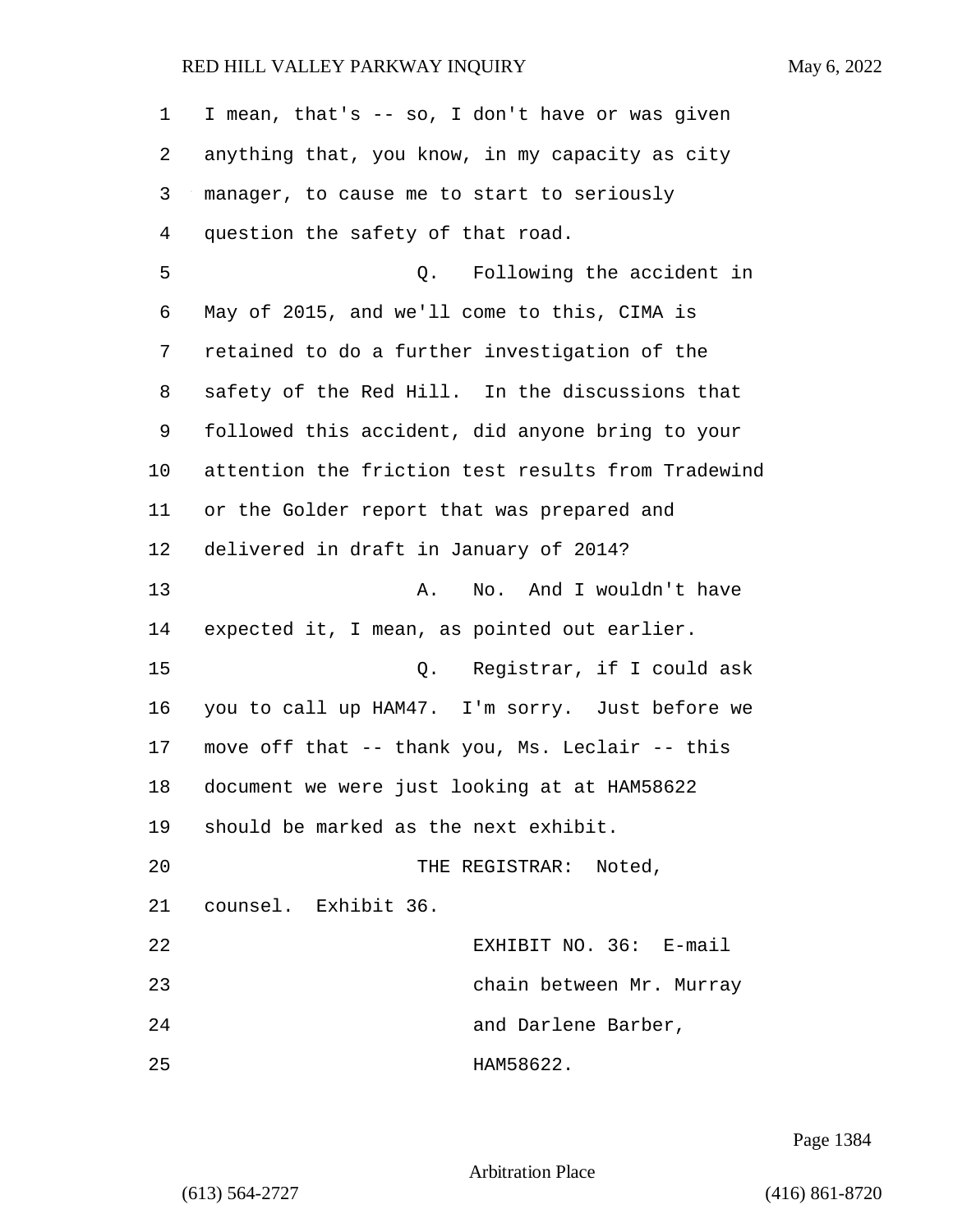| 1       | BY MR. CENTA:                                       |
|---------|-----------------------------------------------------|
| 2       | Q. Registrar, if I could ask                        |
| 3       | you to take us to HAM4779.                          |
| 4       | THE REGISTRAR: Sorry,                               |
| 5       | counsel, do you mind repeating that?                |
| 6       | MR. CENTA: HAM4779.                                 |
| 7       | THE REGISTRAR: Thank you.                           |
| 8       | BY MR. CENTA:                                       |
| 9       | And if I could ask you to<br>0.                     |
| $10 \,$ | go to the second image. Mr. Murray, this is an      |
| 11      | e-mail you received from a member of the public in  |
| 12      | October of 2015 and she's asking you some           |
| 13      | questions about the timing of delivery of certain   |
| 14      | reports, including the report that we're going to   |
| 15      | talk about, which is the 2015 CIMA report.          |
| 16      | You respond to her and copy in                      |
| 17      | Dave Ferguson and, you know, passed the issue       |
| 18      | along to Mr. Ferguson to ask him to respond.<br>And |
| 19      | that is your last involvement in the e-mail chain.  |
| 20      | You're not copied on any of the e-mails that        |
| 21      | happen later, but I want to ask you a question      |
| 22      | because you're mentioned in it.                     |
| 23      | So, Registrar, if we could go                       |
| 24      | back to the first image and if you could call out,  |
| 25      | Registrar, the first substantive e-mail from        |

Page 1385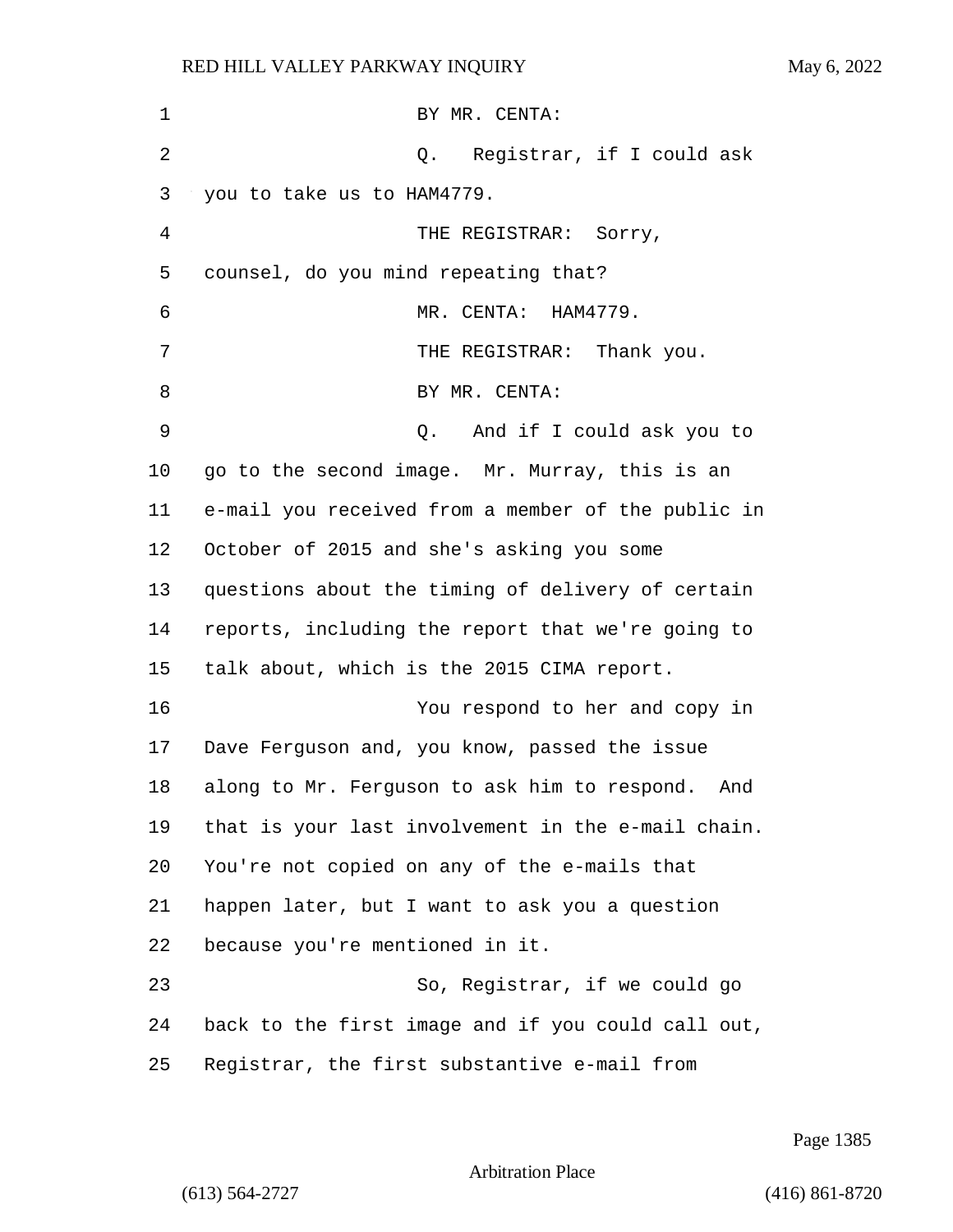Mr. White that was sent at 2:14, if you could call out the text beginning, "Geoff, we already had a draft written," and include the paragraph that begins, "Frankly."

5 Mr. Murray, this is an e-mail discussion among Martin White, Geoff Lupton and Dave Ferguson and, again you're not copied into this message. And Mr. White is talking about the draft report and raises some concerns that the report is recommending guide rail and lighting review and asphalt testing, all the things Gary argues against. And I believe in context that's a reference to Mr. Moore?

14 "Despite that, I believe 15 them to be prudent and 16 required that we do this 17 ethically and technically 18 **responsibly.** We can talk 19 after Dave sends it to 20 us. Thanks." 21 He concludes: 22 "Frankly, I think Chris 23 Murray should be included 24 on the discussions. He 25 built the roadways. We

Page 1386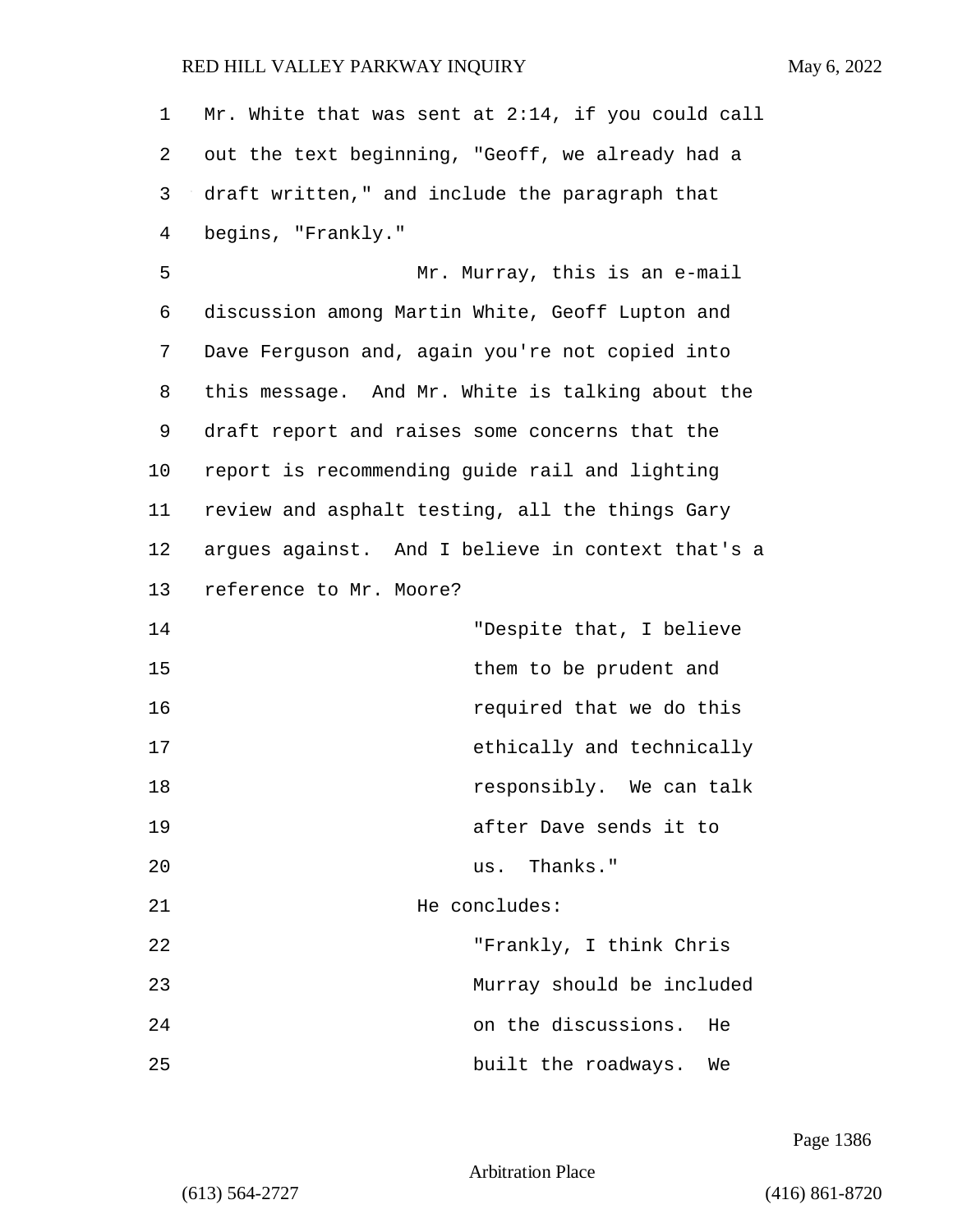| $\mathbf 1$ | can prevent some of these                          |
|-------------|----------------------------------------------------|
| 2           | accidents from occurring                           |
| 3           | and we should take                                 |
| 4           | action."                                           |
| 5           | Do you recall after October 30                     |
| 6           | whether or not you were involved in any            |
| 7           | discussions about the content of the 2015 CIMA     |
| 8           | report or the staff report to council about that   |
| 9           | report?                                            |
| 10          | No, I don't.<br>Α.                                 |
| 11          | Q. Do you remember ever                            |
| 12          | discussing the draft 2015 CIMA report with         |
| 13          | Mr. Ferguson or Mr. White?                         |
| 14          | I did not.<br>A.,                                  |
| 15          | In the fall of 2015, did<br>Q.                     |
| 16          | you know whether or not Mr. Moore had any opinions |
| 17          | regarding the certain recommendations made by      |
| 18          | CIMA?                                              |
| 19          | No.<br>Α.                                          |
| 20          | Registrar, if I could ask<br>Q.                    |
| 21          | you to please call up overview document 2,         |
| 22          | page 13. And, actually, if we could go back to     |
| 23          | image 12. There we go. Thank you. Perfect.         |
| 24          | On March 30, 2015, city                            |
| 25          | counsel directed the city manager to review the    |

Page 1387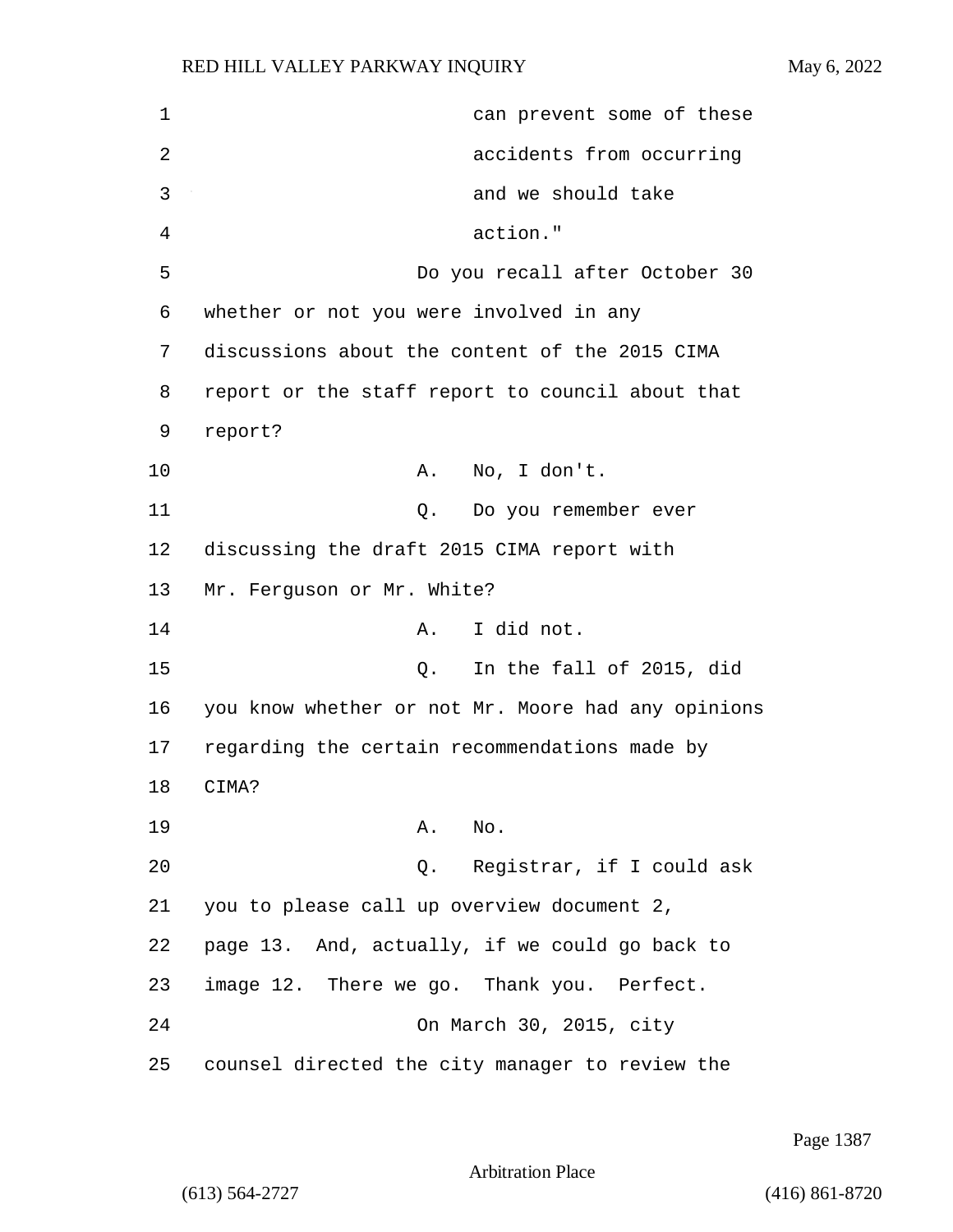1 size and scope of the Public Works department. Do 2 you remember that exercise? 3 A. I do. 4 Q. What prompted this 5 review? 6 A. A comment made by the 7 general manager. 8 a set of  $Q$ . The general manager of? 9 A. Of the Public Works. 10 Sorry. 11 Q. And what was that 12 comment? 13 A. That he felt that it was 14 too much to have to manage. I'm paraphrasing. 15 Those aren't the exact words, but that's what my 16 memory -- 17 and the contract of the contract and who controlled a model and who controlled a model of the contract of the contract of the contract of the contract of the contract of the contract of the contract of the contract of t 18 was the manager of Public Works at that time? 19 A. Gerry Davis. 20 Q. And did Mr. Davis 21 describe how his concerns about the department 22 being too large to be managed, how that problem 23 was manifesting itself on a day-to-day basis at 24 the City? 25 A. I don't recall that

Page 1388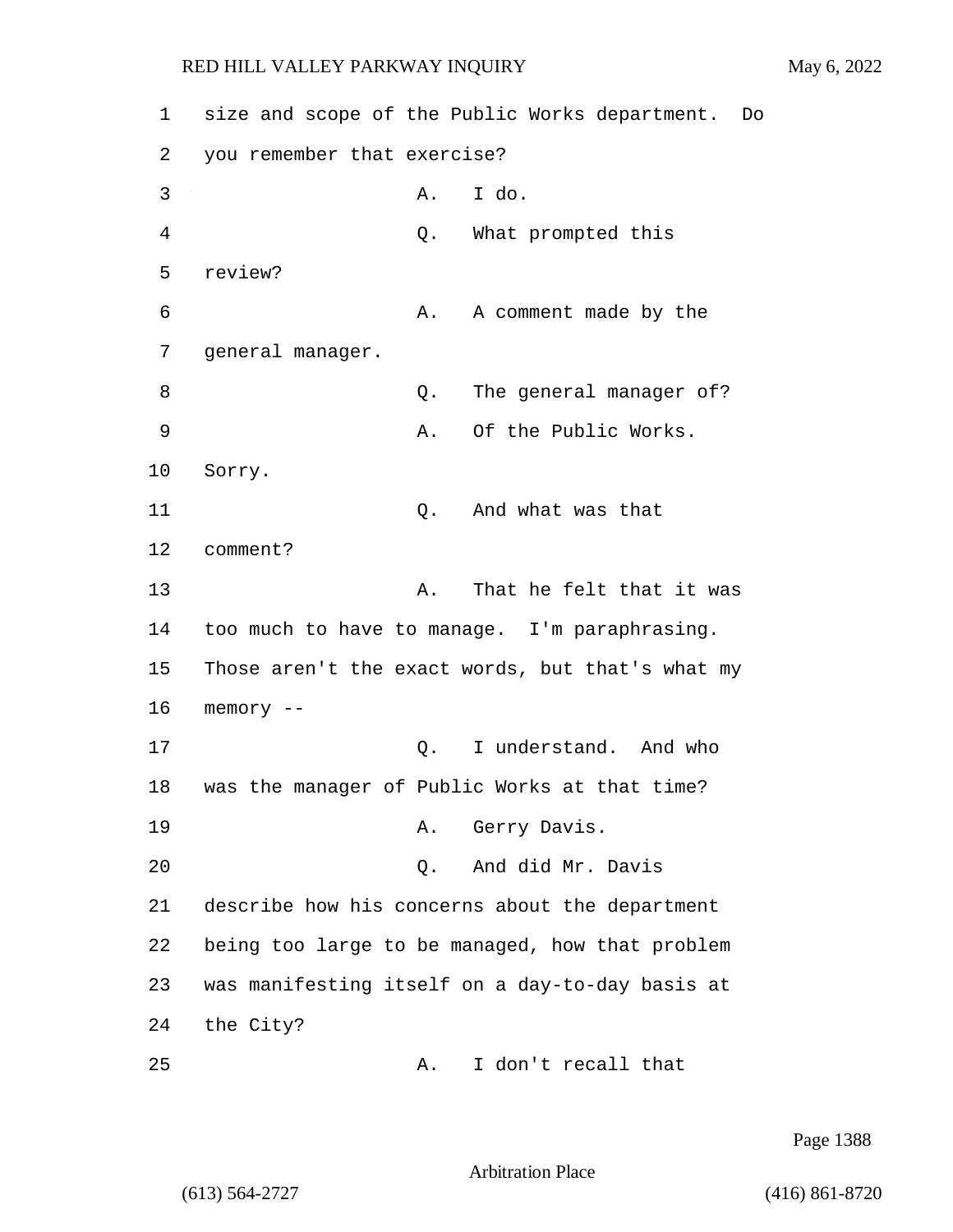exactly the way you put it. You know, I do recall talking to Gerry or Mr. Davis, sorry, about, you know, what's occupying his, you know, day-to-day responsibilities. And this is a general statement, you know. 6 From time to time, even as you, you know, move up an organizational chart, you always have to be thinking about am I doing the work that is necessary at this level of the organization. So, if you find yourself getting into the weeds, you know, then you have to ask yourself, am I allocating responsibility the way I should be? 14 And so, at the time, and I don't have total recall as to all the things that were on Gerry's plate, which were, you know, as with any general manager there's always things that you're, you know, having to manage, the day-to-day things but also the direction that your department is moving in. I think it was probably as a result of just that plate being full that led to his comment that he made at -- I believe it was council. I could be wrong. But I think that's what triggered the request of council to direct me to go look into it, and that's what I did.

Page 1389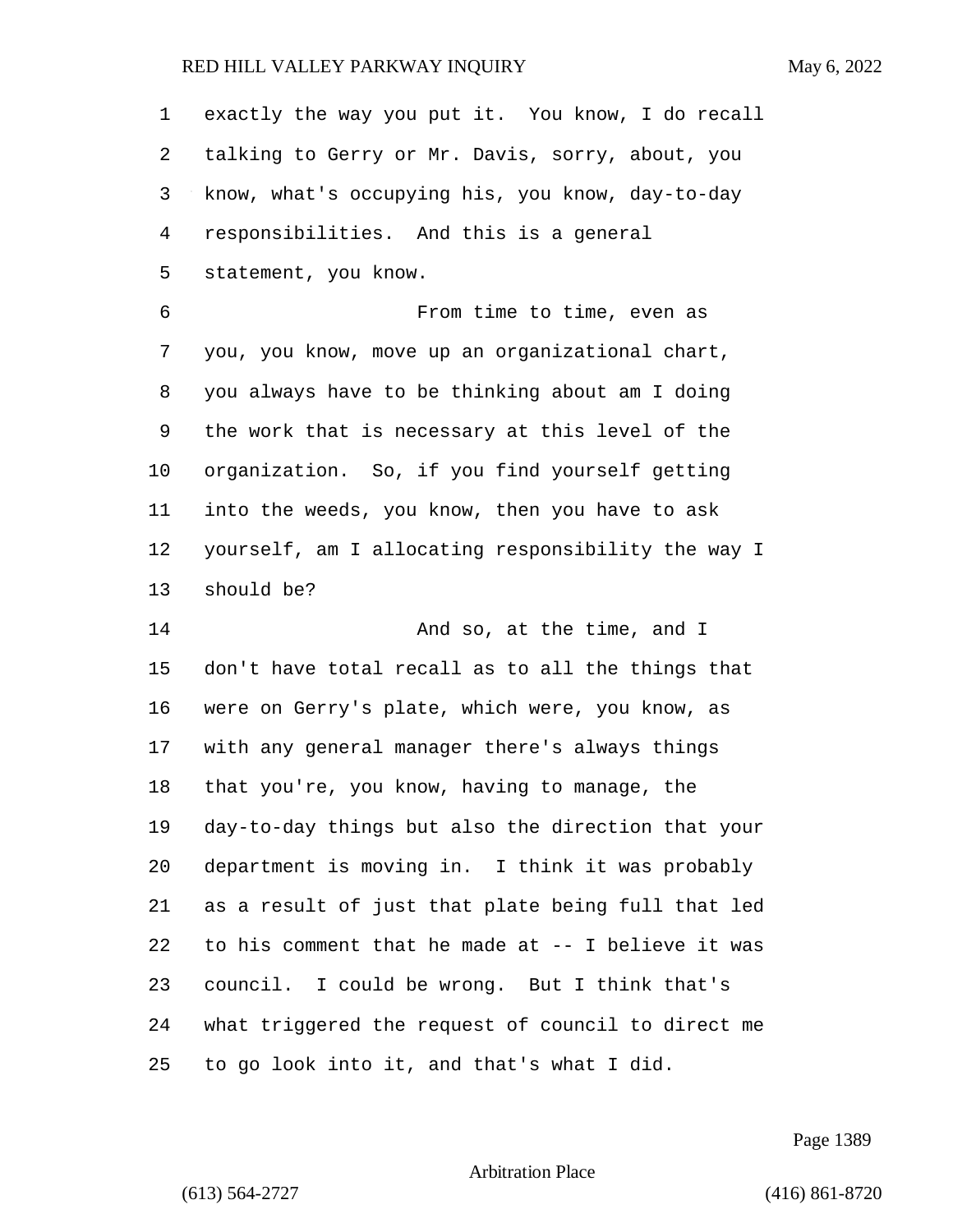| $\mathbf 1$    | And do you recall whether<br>Q.                    |
|----------------|----------------------------------------------------|
| 2              | or not Mr. Davis expressed any concerns about      |
| 3              | information sharing or information overload as     |
| $\overline{4}$ | being concerns that he had as the general manager? |
| 5              | No, not information<br>Α.                          |
| 6              | sharing. I think in the context of the way you've  |
| 7              | presented it here today, no, that was not -- and   |
| 8              | information overload, I mean, we are, you can      |
| 9              | imagine, I think, as a city manager, just the      |
| 10             | broad array of what goes on in an organization,    |
| 11             | what it is that you have to focus on and those     |
| 12             | things that you're going to have to rely on others |
| 13             | to take care of.                                   |
| 14             | So, I don't recall                                 |
| 15             | specifically those words from Gerry, information   |
| 16             | overload, but I can certainly appreciate, you      |
| 17             | know, the challenges of being a general manager in |
| 18             | general, whether it's Public Works or planning     |
| 19             | economic development or whatever. There's a lot    |
| 20             | of demands put on you, you know, in your day to    |
| 21             | day, including, you know, the work that you do     |
| 22             | with council, et cetera.                           |
| 23             | You described the dangers<br>Q.                    |
| 24             | of a general manager being too, I think you put    |
| 25             | it, in the weeds and needing to ensure that        |

Page 1390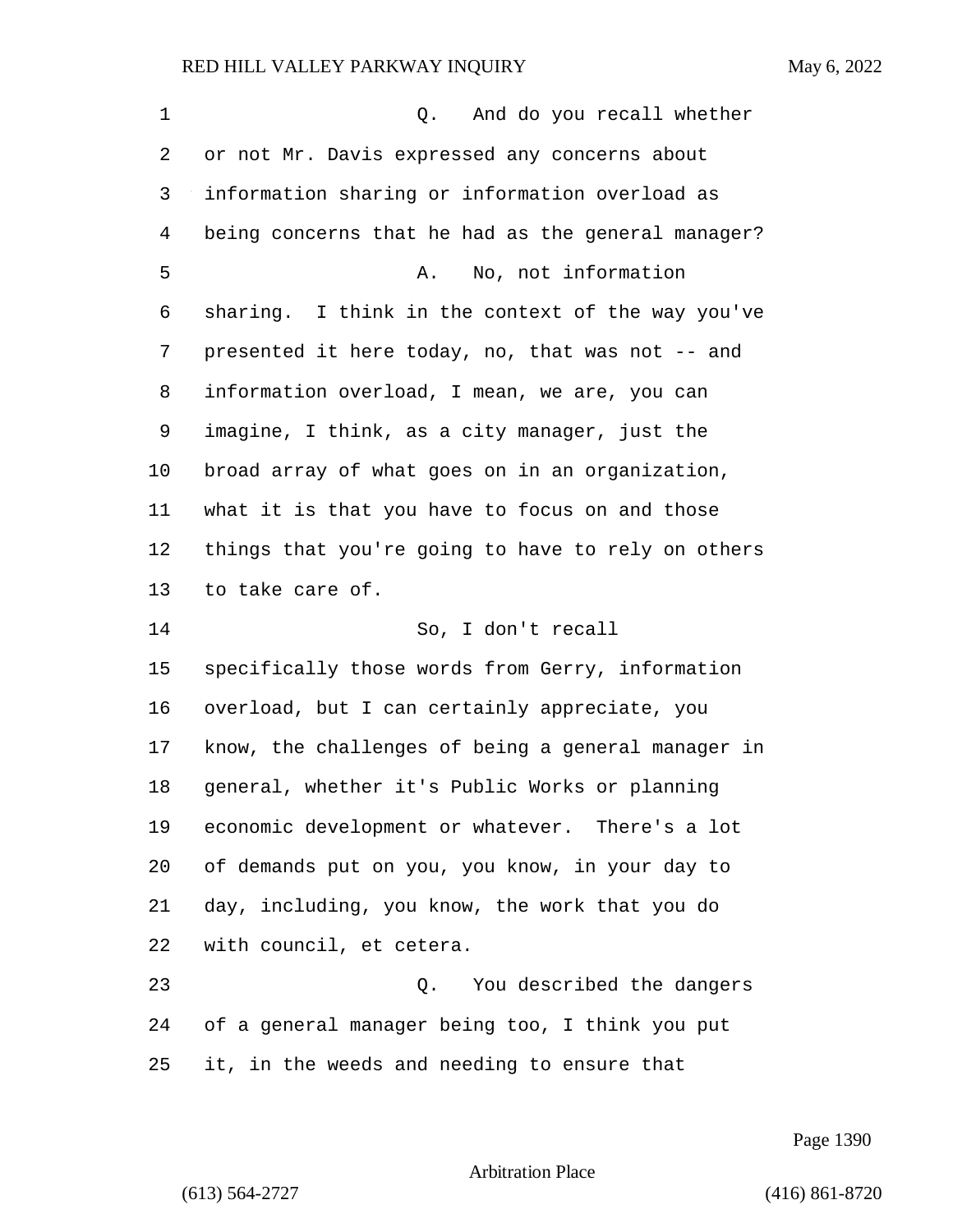decisions are being made at the appropriate level of the organization. 3 Given the range of responsibilities at that city manager level and the general manager level, from your perspective, how important is the ability to delegate effectively to others to achieve the goals of senior staff? 9 A. I think it's quite important. In fact, if you go back to the charter, that's exactly what that document was intended to do, was to make clear who the project sponsor was and make clear what my role was, to make clear what others in the office roles. That setting out of roles and responsibilities, even in a project, is important, not just for those that are there but others that may join that office to understand what that office does. 19 But take that example and think about it from the standpoint of a department and how that department relates to the city manager and that should give you some idea of how you would delineate roles and responsibilities and ultimately accountabilities. 25 Q. What was the answer to

Page 1391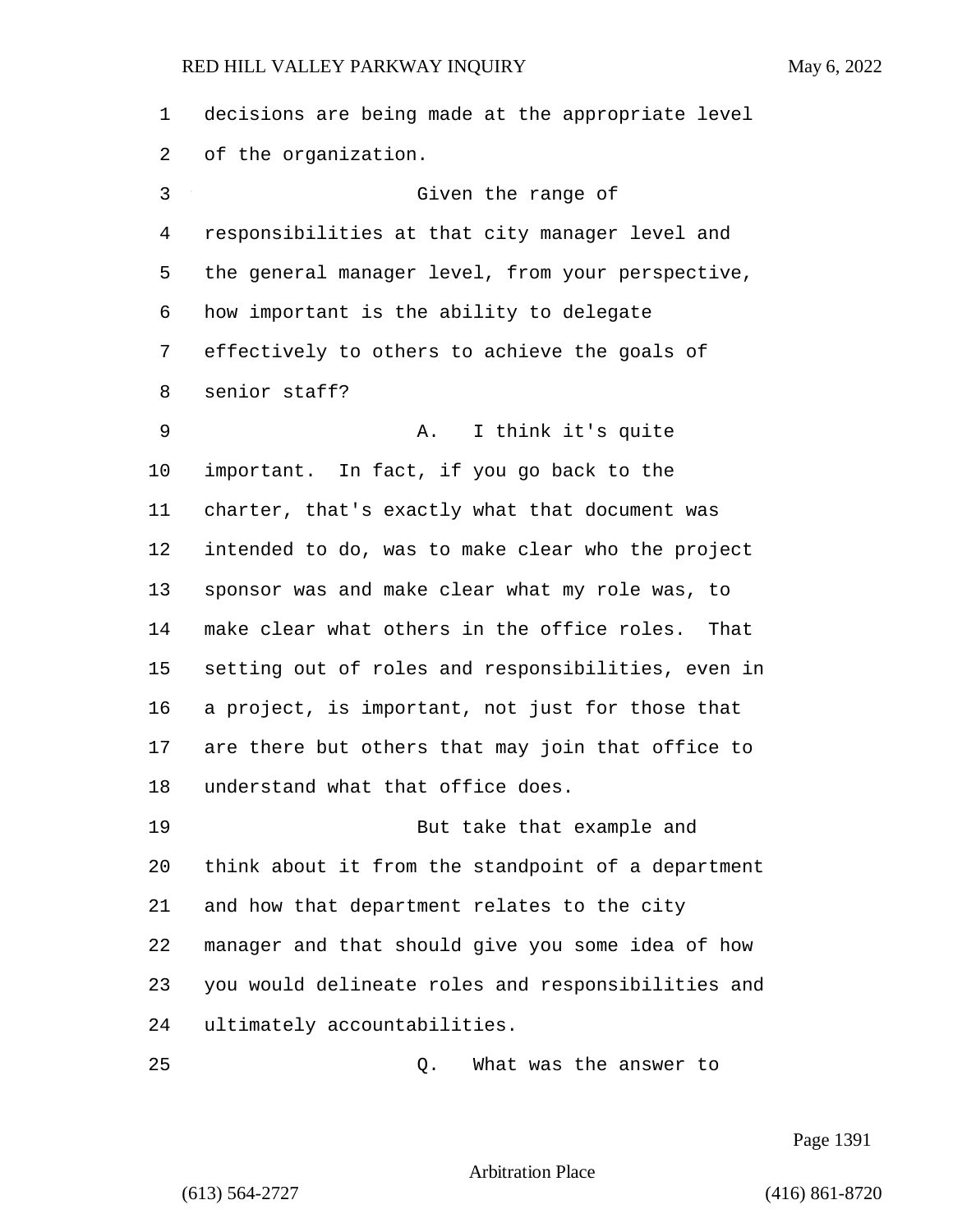the question: Is the Public Works department too large? 3 A. It wasn't. 4 Q. When you were -- thinking back in time and I want to ask you some questions about working with Mr. Moore. When you were the acting director for the Red Hill project, Mr. Moore reported to you. Was that the first time you had worked with him? 10 A. No. 11 Q. What was your previous experience working with him? 13 A. When I joined Hamilton-Wentworth in 1995, I was part of the special projects office and Gary was a member of that office. In fact, I think he was a manager at the time. And its responsibilities were, in part, you know, the Lincoln Alexander/Red Hill, but also we were doing road EAs in general and as well as cycling. And so I came in as, you know, a front line unionized planner, and so that's when I first met Gary. 23 Q. Over the years in working with him, I take it you had the opportunity to observe his skills as an engineer?

Page 1392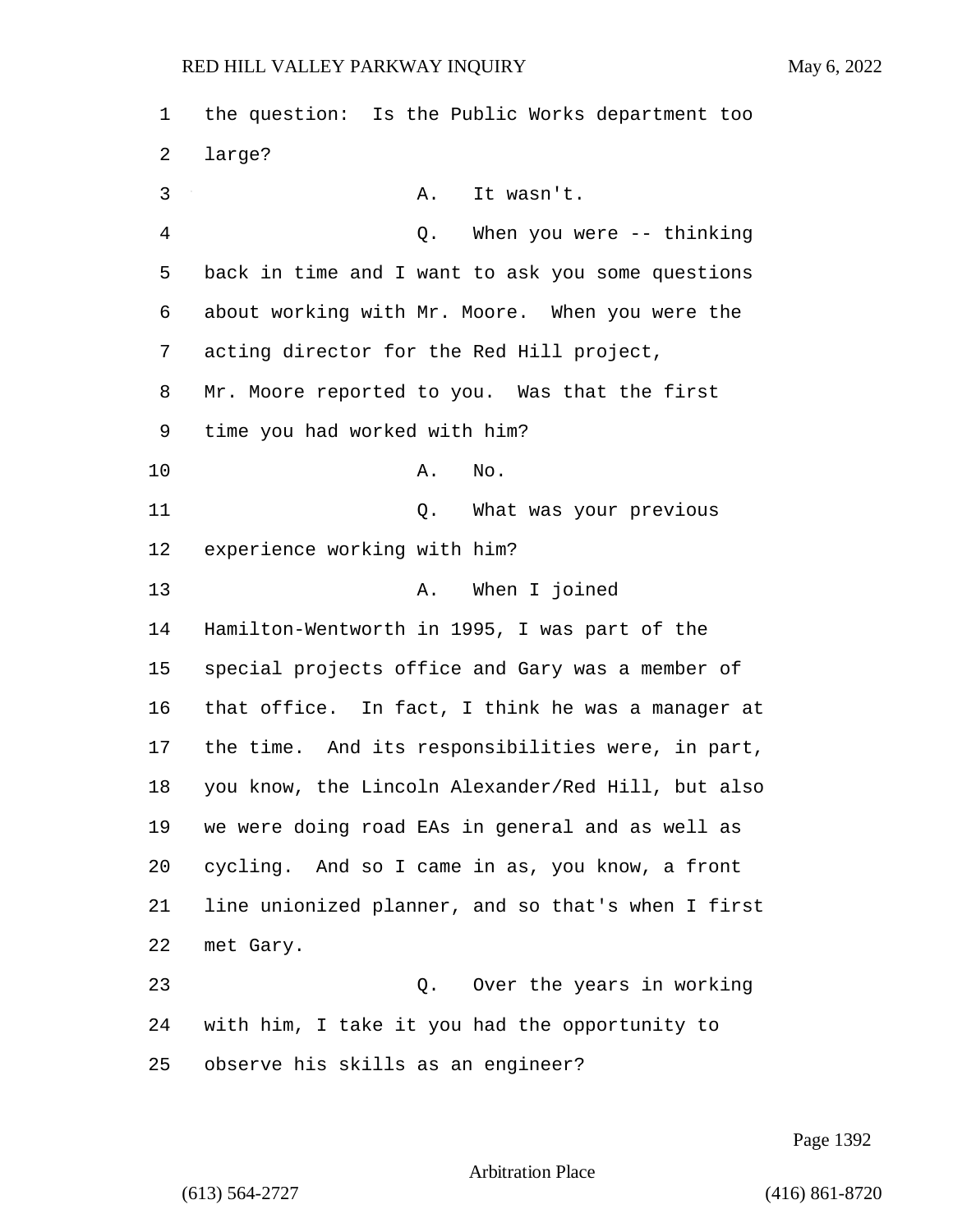| 1  | Α.<br>Correct.                                     |
|----|----------------------------------------------------|
| 2  | Recognizing that you're<br>Q.                      |
| 3  | not an engineer, what was your opinion of his      |
| 4  | engineering skills?                                |
| 5  | I had worked before<br>Α.                          |
| 6  | joining the Region of Hamilton-Wentworth for a     |
| 7  | consulting firm that specialized in engineering    |
| 8  | planning and architecture, and so most of my       |
| 9  | career has been spent working with engineers up    |
| 10 | until, you know, I started to do housing and then  |
| 11 | the pursuits that I'm involved with now, so        |
| 12 | certainly exposed to a number of different         |
| 13 | engineers and, you know, I felt Gary was talented  |
| 14 | and, in comparison to many that I've worked with   |
| 15 | directly, I thought him to be quite a good         |
| 16 | engineer, as well as Marco, Mr. Oddi.              |
| 17 | Mr. Oddi. And from your<br>Q.                      |
| 18 | perspective and based on what you knew at the      |
| 19 | time, did you feel he made a positive contribution |
| 20 | to the work of the Red Hill Valley project?        |
| 21 | Yes.<br>Α.                                         |
| 22 | Given his length of<br>Q.                          |
| 23 | involvement with the project, how would you        |
| 24 | describe his importance to completing the project  |
| 25 | and getting the roadway open?                      |

Page 1393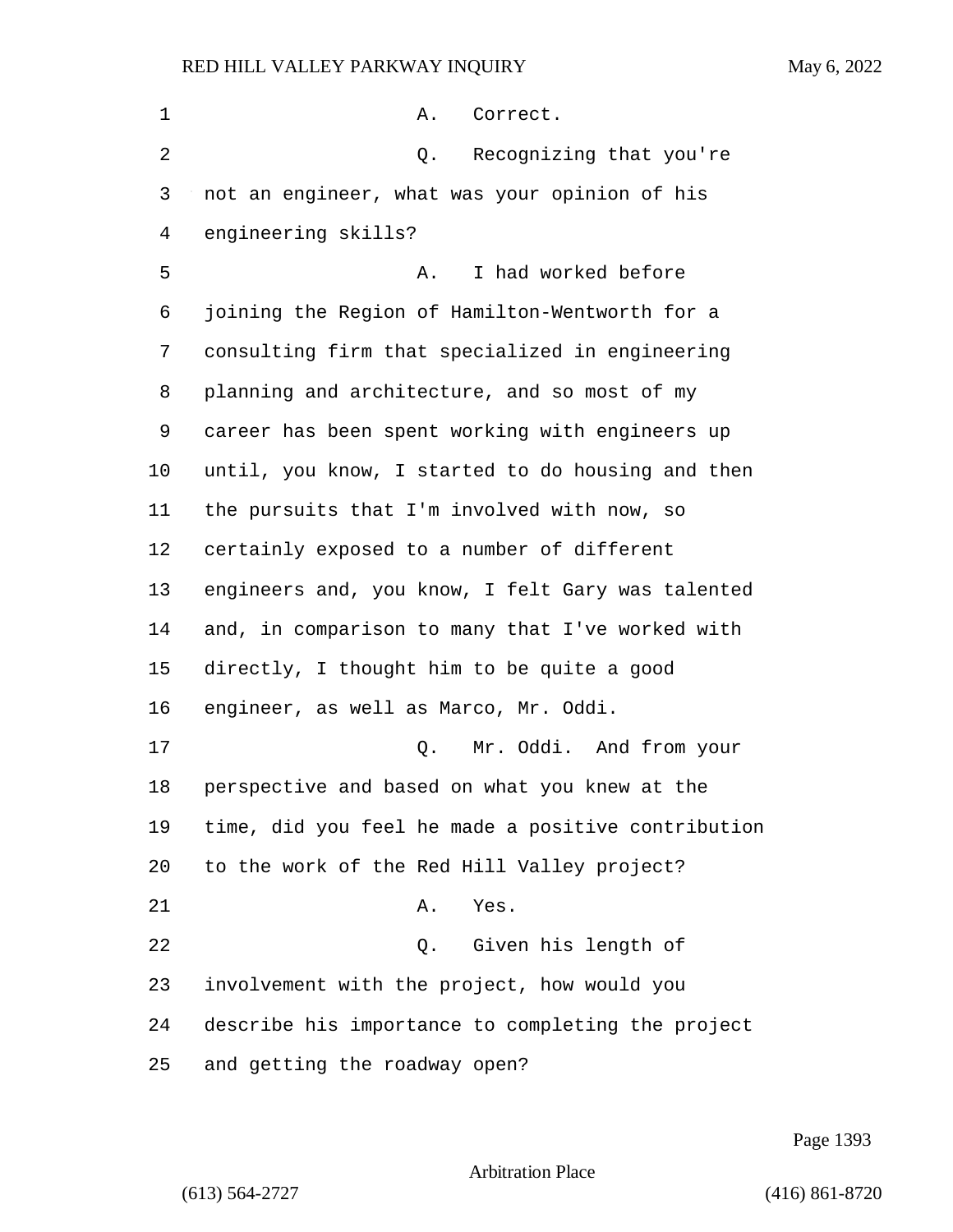| 1  | Well, Gary was certainly<br>Α.                     |
|----|----------------------------------------------------|
| 2  | a key, you know, individual responsible for the    |
| 3  | Lincoln Alexander roadway as well as the           |
| 4  | completion of the Red Hill, so not just, you know, |
| 5  | some historical knowledge or understanding but     |
| 6  | also, you know, played a critically important role |
| 7  | certainly in the project office that I had joined  |
| 8  | back in 1995 and had worked under John Vandermark, |
| 9  | who reported to Dale Turvey as Commissioner. So,   |
| 10 | certainly historical knowledge was considerable    |
| 11 | and as well as engineering knowledge was           |
| 12 | considerable.                                      |
| 13 | Registrar, if I could ask<br>Q.                    |
| 14 | you to turn up HAM58739. This is a document        |
| 15 | titled "City of Hamilton Performance               |
| 16 | Accountability and Development Form." Are you      |
| 17 | familiar with these kinds of forms?                |
| 18 | Yes.<br>Α.                                         |
| 19 | What is its purpose?<br>Q.                         |
| 20 | To evaluate the<br>Α.                              |
| 21 | performance of a senior official within the        |
| 22 | organization.                                      |
| 23 | This one is for Mr. Moore<br>Q.                    |
| 24 | in 2017 and you are listed at the top as the       |
| 25 | reviewer in your position as city manager. What    |

Page 1394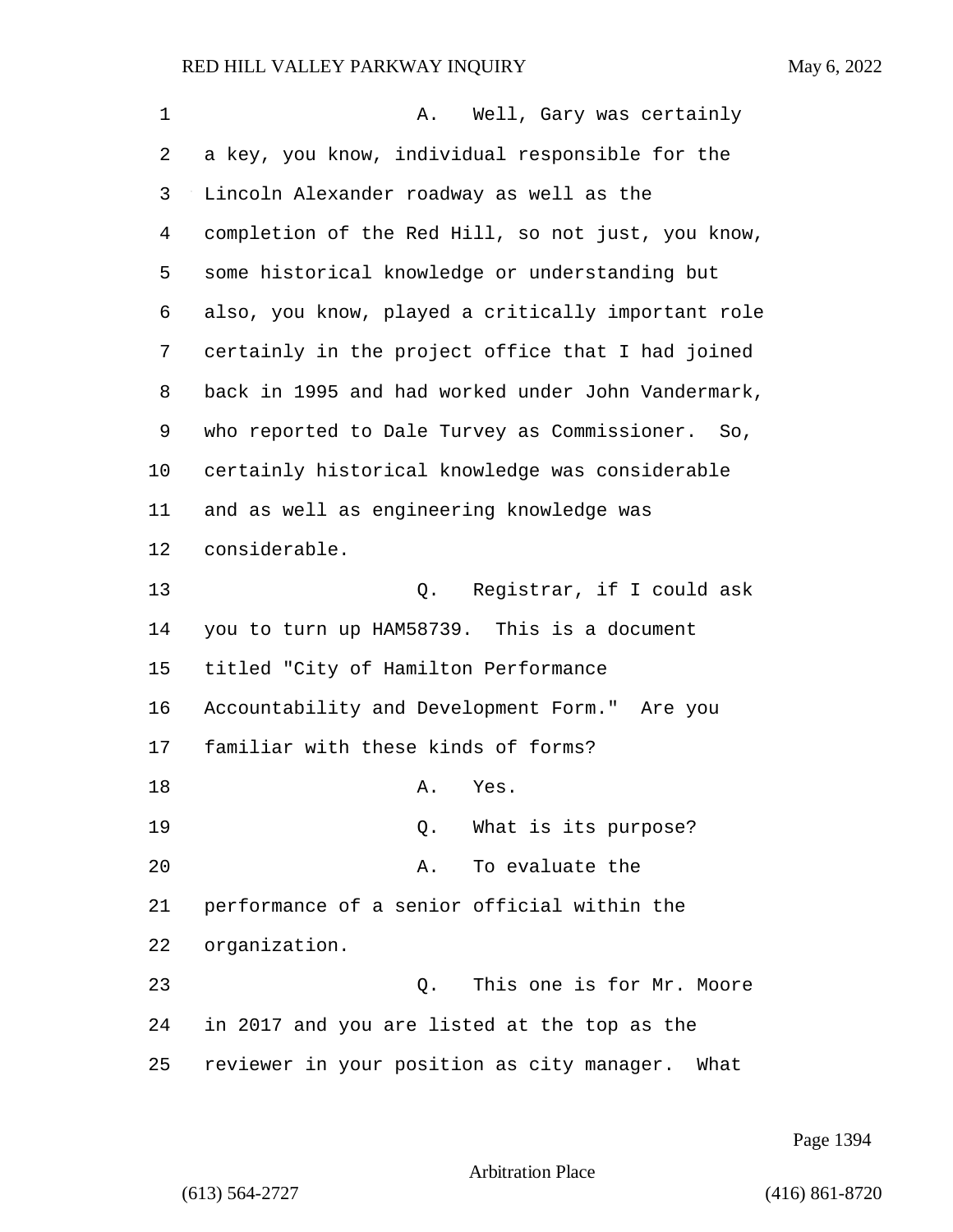does that mean?

2 A. Well, it's, you know, I obviously would assess the performance of those that report to me directly and obviously I want to know how those -- that report to the general managers, how they're performing, so it gives me a line of sight not just to the immediate reports but to the more indirect reports to understand how their teams are functioning. And so, reviewer in the sense that, you know, I have an opportunity to see whether or not there are -- you know, how the work is getting done, and so it gives me that kind of line of sight into that level of the organization, so reviewer in that context. 15 Q. Thank you. And this is the form for Mr. Moore, who was then the director of engineering services. Just below his title, there's the leader, Daniel McKinnon, the GM of Public Works, so that's Mr. Moore who reports to Mr. McKinnon and Mr. McKinnon reports to you, so you become the reviewer of Mr. McKinnon's assessment of Mr. Moore. Is that fair? 23 A. That's fair. 24 Q. Okay. And, Registrar, could we go to image 5, please. This is not the

Page 1395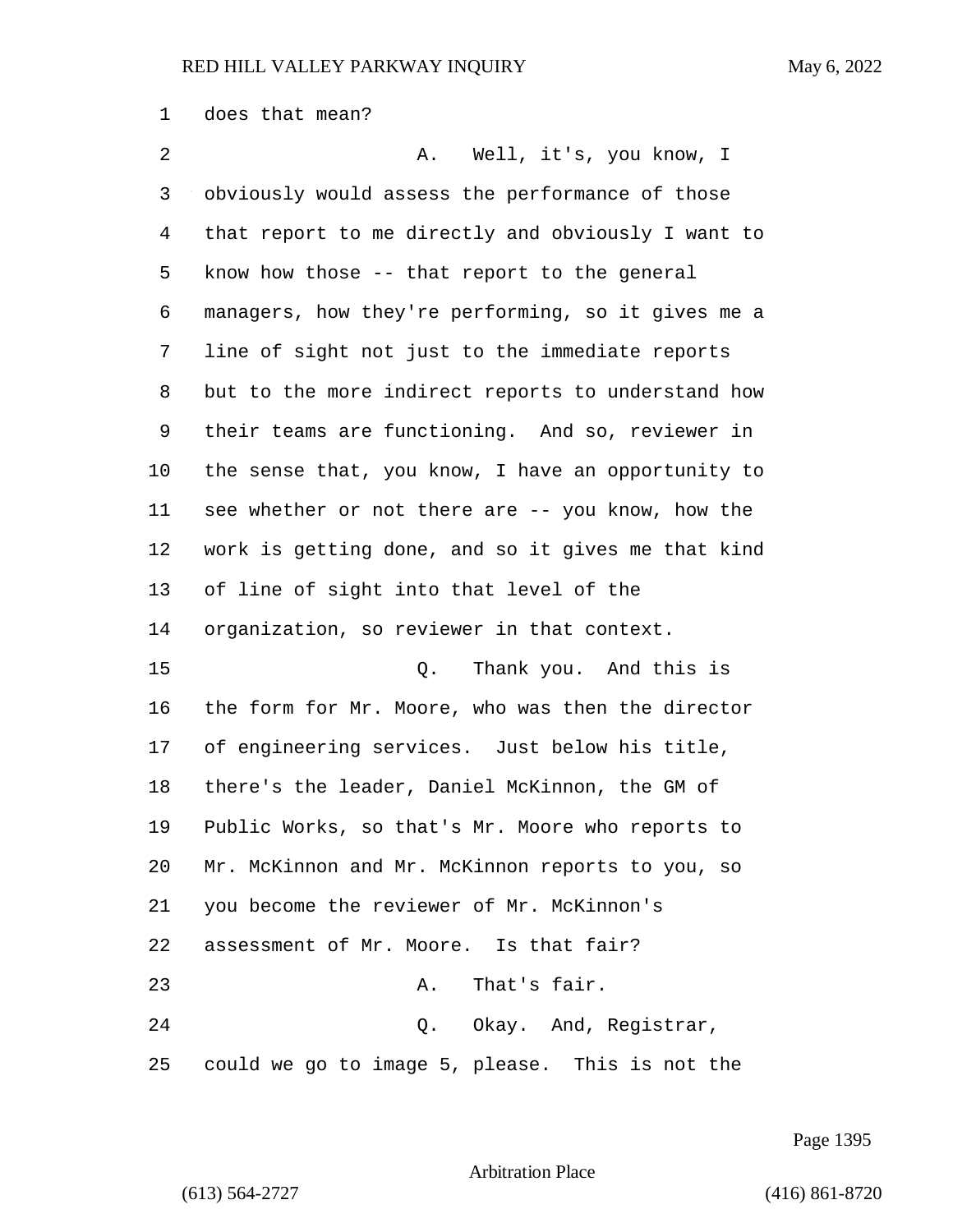| 1  | best copy of a document we have looked at today,   |
|----|----------------------------------------------------|
| 2  | so let me see if I can make it a little bit        |
| 3  | bigger. Registrar, if you could please call out    |
| 4  | the block of small text that begins, "Gary has had |
| 5  | another." Thank you. That's better.                |
| 6  | Can you see that okay or would                     |
| 7  | you prefer to resize the text box?                 |
| 8  | Just shrink it a little<br>Α.                      |
| 9  | bit more. That would be much appreciated.          |
| 10 | Sure.<br>Q.                                        |
| 11 | Yeah.<br>Α.                                        |
| 12 | At the end of that<br>Q.                           |
| 13 | comment box, the last couple of sentences read:    |
| 14 | "Gary's career is marked                           |
| 15 | by the delivery of                                 |
| 16 | significant city shaping                           |
| 17 | capital projects as well                           |
| 18 | as a capital program that                          |
| 19 | was successfully                                   |
| 20 | delivered year after                               |
| 21 | year. Gary and I                                   |
| 22 | continue to have                                   |
| 23 | fundamental differences                            |
| 24 | around leadership style,                           |
| 25 | but having said that, I                            |

Page 1396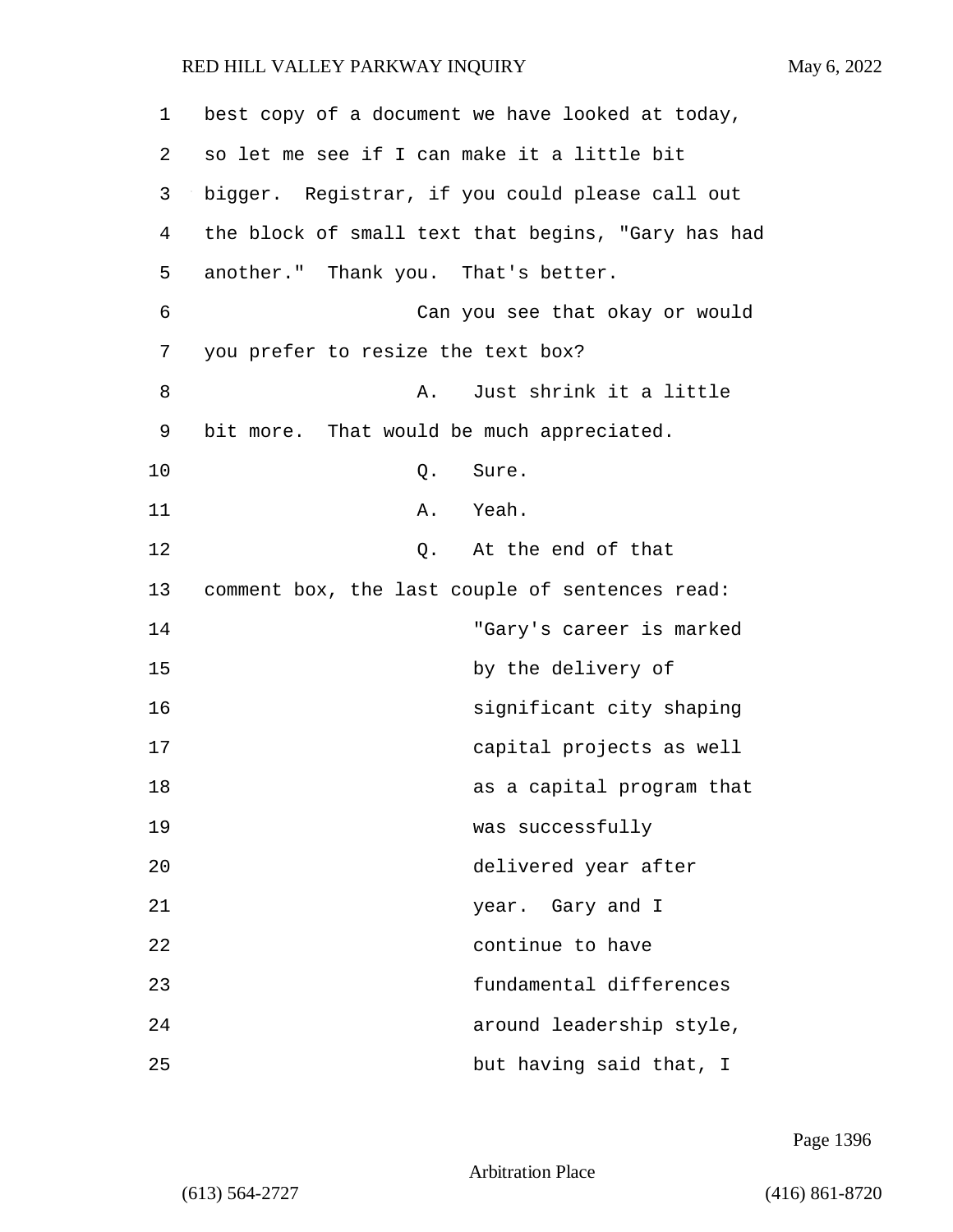1 feel Gary and I agree on 2 and the fundamentals of many 3 issues and I always 4 appreciate our spirited 5 conversations. I wish 6 Gary all the best going 7 forward." 8 and if we could also call out, 9 Registrar, the handwritten comments below the 10 Reviewer box that begin -- yes, that part of the 11 document. 12 Mr. Murray, I think that's 13 your handwriting? 14 A. Correct. 15 Q. If you could read what 16 you wrote into the record for us? 17 A. I wrote: 18 The Contract Tully appreciate the state of the Tully appreciate the state of the state of the state of the state of the state of the state of the state of the state of the state of the state of the state of the state of 19 use of the term 20 Separated.'" 21 122 In quotation marks: 22 TWhen done the right way, 23 it's great. 24 Otherwise -- " 25 I can't see the rest of it.

Page 1397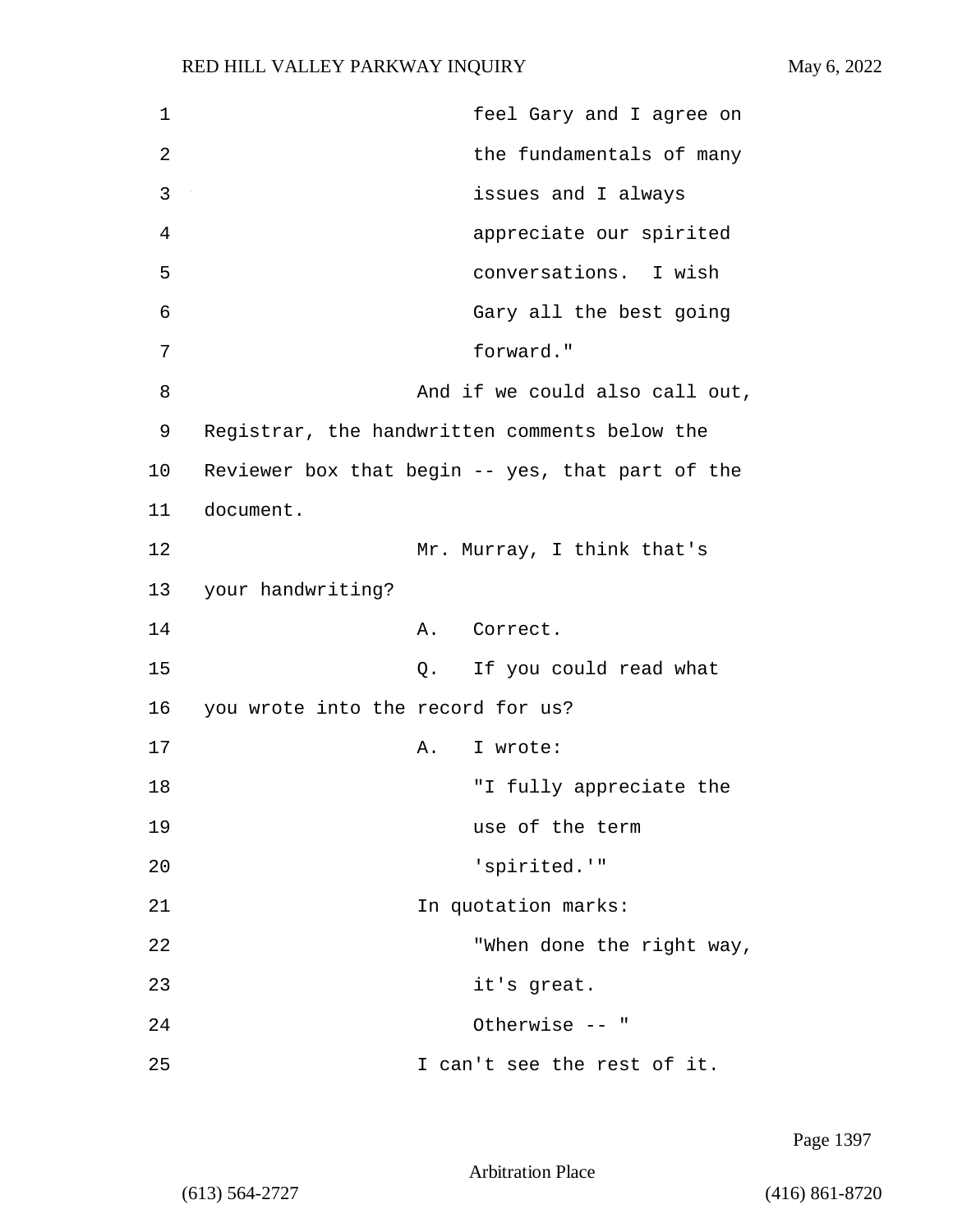| 1  | Sorry. I just need the bottom part:                |
|----|----------------------------------------------------|
| 2  | "Otherwise, problematic."                          |
| 3  | Okay. Thank you. What<br>Q.                        |
| 4  | did you mean by that?                              |
| 5  | Gary is very direct and,<br>Α.                     |
| 6  | you know, not everyone is direct in their comments |
| 7  | and their style, so he's a challenger. And I've    |
| 8  | worked with a number of challengers, not just in   |
| 9  | that engineering field but in your field and many  |
| 10 | other fields, and I know for some people, people   |
| 11 | who tend to ask a lot of questions and do so in a  |
| 12 | very straightforward, direct way, you know, it can |
| 13 | create, you know, some problems, you know. So,     |
| 14 | just in terms of relationships, that's what I mean |
| 15 | by that.                                           |
| 16 | But, you know, as I think I've                     |
| 17 | said in my submission to this process, you know,   |
| 18 | prior to joining the Region and then the City      |
| 19 | obviously, you know, I've worked with very direct  |
| 20 | people who challenge my statements and I find, you |
| 21 | know, working in that environment to be, you know, |
| 22 | very straightforward and helpful. So, he is        |
| 23 | spirited and, you know, he's not one to leave you  |
| 24 | reading between the lines, so there's value in     |
| 25 | that.                                              |

Page 1398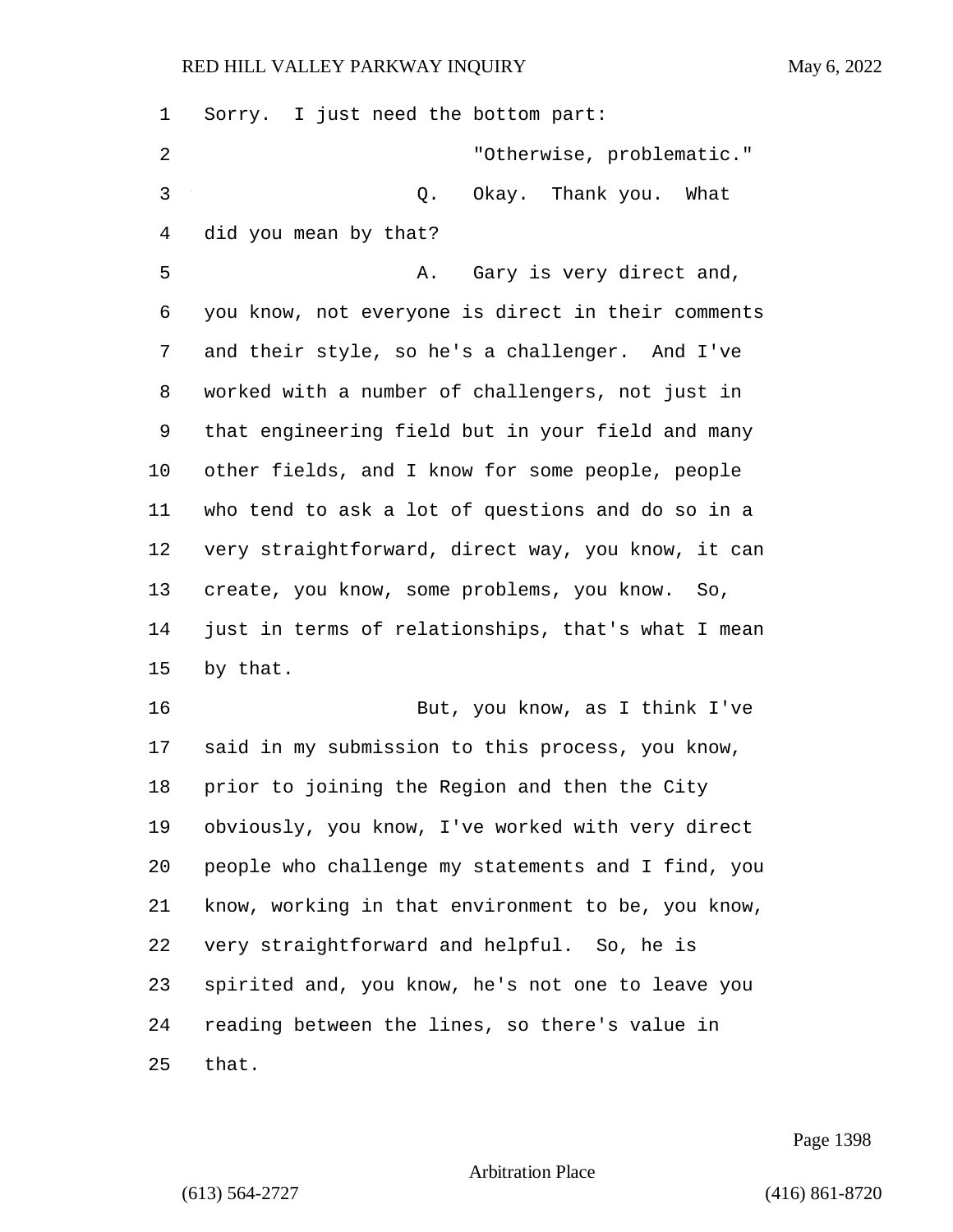1 Q. In your experience with Mr. Moore, was he spirited the right way or in the problematic way? 4 A. Well, the right way with me. 6 Q. Were you ever made aware of any complaints about Mr. Moore being spirited in the problematic way? 9 MR. LEDERMAN: I'm sorry just to interrupt Mr. Centa during the course of his questions. I just want to make sure I understand the relevance of Mr. Murray's assessments of Mr. Moore. We're raising some question as to what extent are we pinning down the direction of trying to understand what is meant by spirited in the right way and spirited in the wrong way. 17 MR. CENTA: Sure. Thank you, Mr. Lederman. 19 Commissioner, term of reference number 3 for the inquiry is: Why was the information in the Tradewind report or the information or recommendations contained therein not provided to council or the public once the report was submitted to the department of engineering services in 2014? Term of reference

Page 1399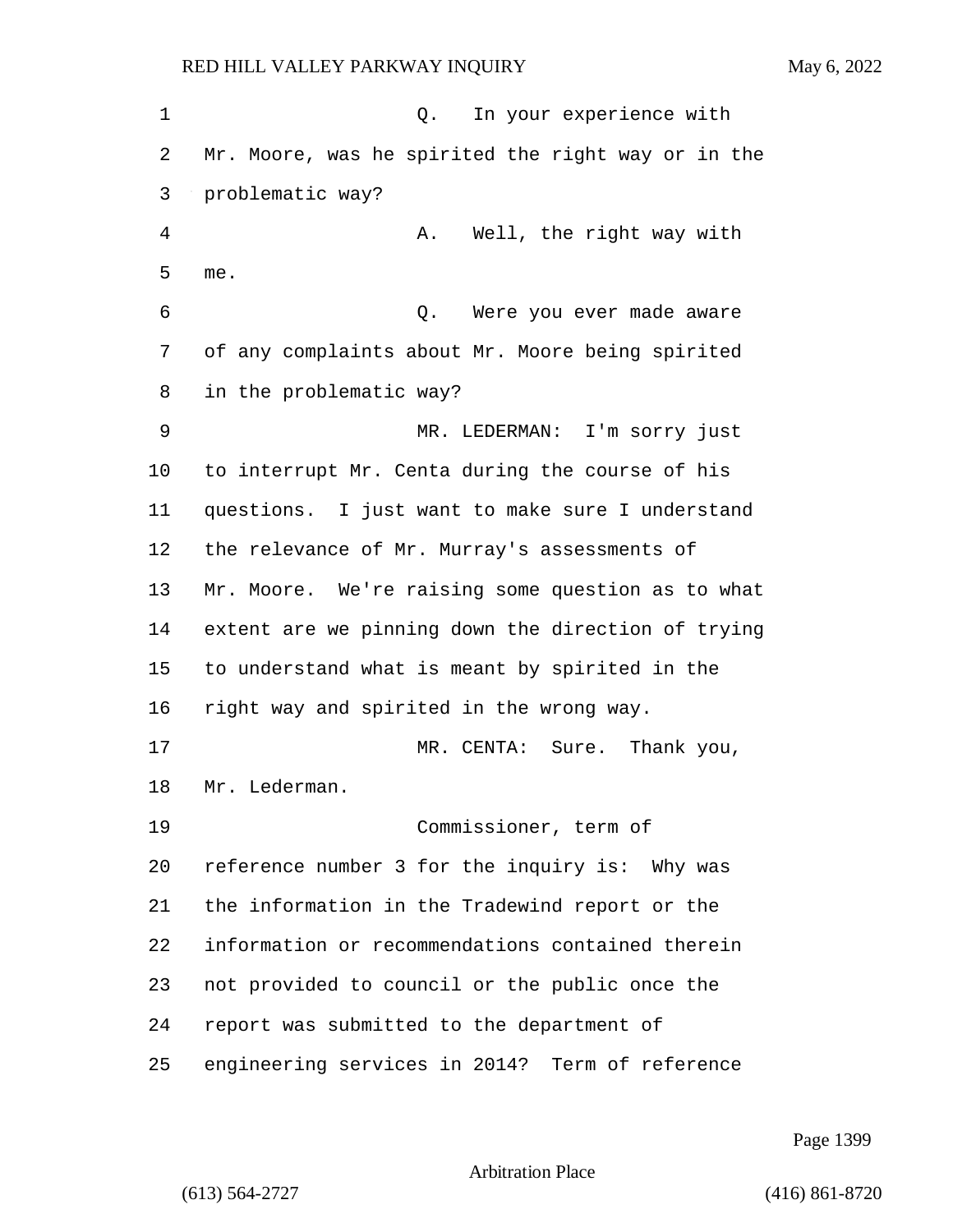number 5 is: Was there any negligence, malfeasance or misconduct in failing to provide the report or the information and recommendations contained therein to council and the public? And in term of reference number 15, you're asked to identify any changes to the City's by-laws, policies and procedures to prevent any such future incidents of non-disclosure of significant information. And we have, in the overview documents, documentary evidence that suggests that City employees were aware and would joke that Mr. Moore would, from time to time, get angry with other City employees. 14 Registrar, if you could please call up overview document 8, pages 33 and 34.

16 MR. LEDERMAN: Sorry, if I could just ask a question before we get to that. 18 MR. CENTA: Sure. 19 MR. LEDERMAN: I understood Mr. Centa to be connecting this line of questioning to the terms of reference he just identified. Before we start looking at other documents contained in the overview document, I guess what I'm struggling with is understanding the connection between asking Mr. Murray for his

Page 1400

Arbitration Place

(613) 564-2727 (416) 861-8720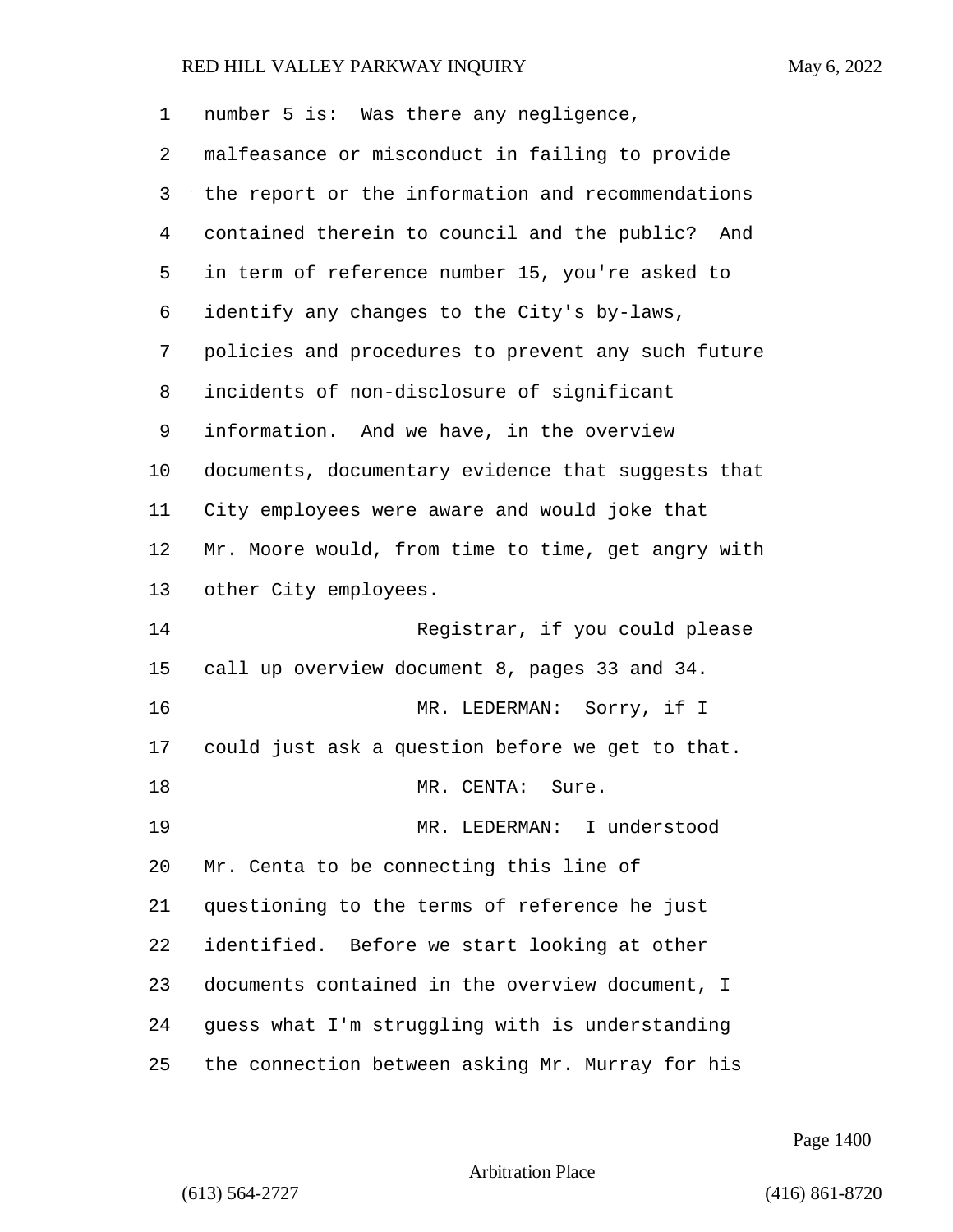| 1  | assessment about being spirited in the right way  |
|----|---------------------------------------------------|
| 2  | and spirited in the wrong way in relation to the  |
| 3  | specific terms of reference Mr. Centa identified. |
| 4  | I don't think by looking at these documents that  |
| 5  | that really addresses that question of relevance. |
| 6  | That's the point that I'm trying to understand.   |
| 7  | MR. CENTA: One of the                             |
| 8  | questions at the heart of the inquiry is why was  |
| 9  | the Tradewind report not shared with other        |
| 10 | employees, and we will be hearing some evidence   |
| 11 | from employees as to their understanding of why   |
| 12 | that happened. Trying to understand and answer    |
| 13 | that question of why is crucial to answering term |
| 14 | of reference 3 and term of reference 5.           |
| 15 | It may also be necessary for                      |
| 16 | the Commissioner to address additional policies   |
| 17 | and procedures, among other things, to include    |
| 18 | ensuring that steps are taken to improve the      |
| 19 | information flow among employees. But trying to   |
| 20 | get at the heart of why this report was not       |
| 21 | shared, in my view it is appropriate and relevant |
| 22 | for us to put before you, Commissioner, evidence  |
| 23 | that sheds light on Mr. Moore's interpersonal     |
| 24 | relations with other employees, in some ways his  |
| 25 | managerial skills, not because conclusions had    |

Page 1401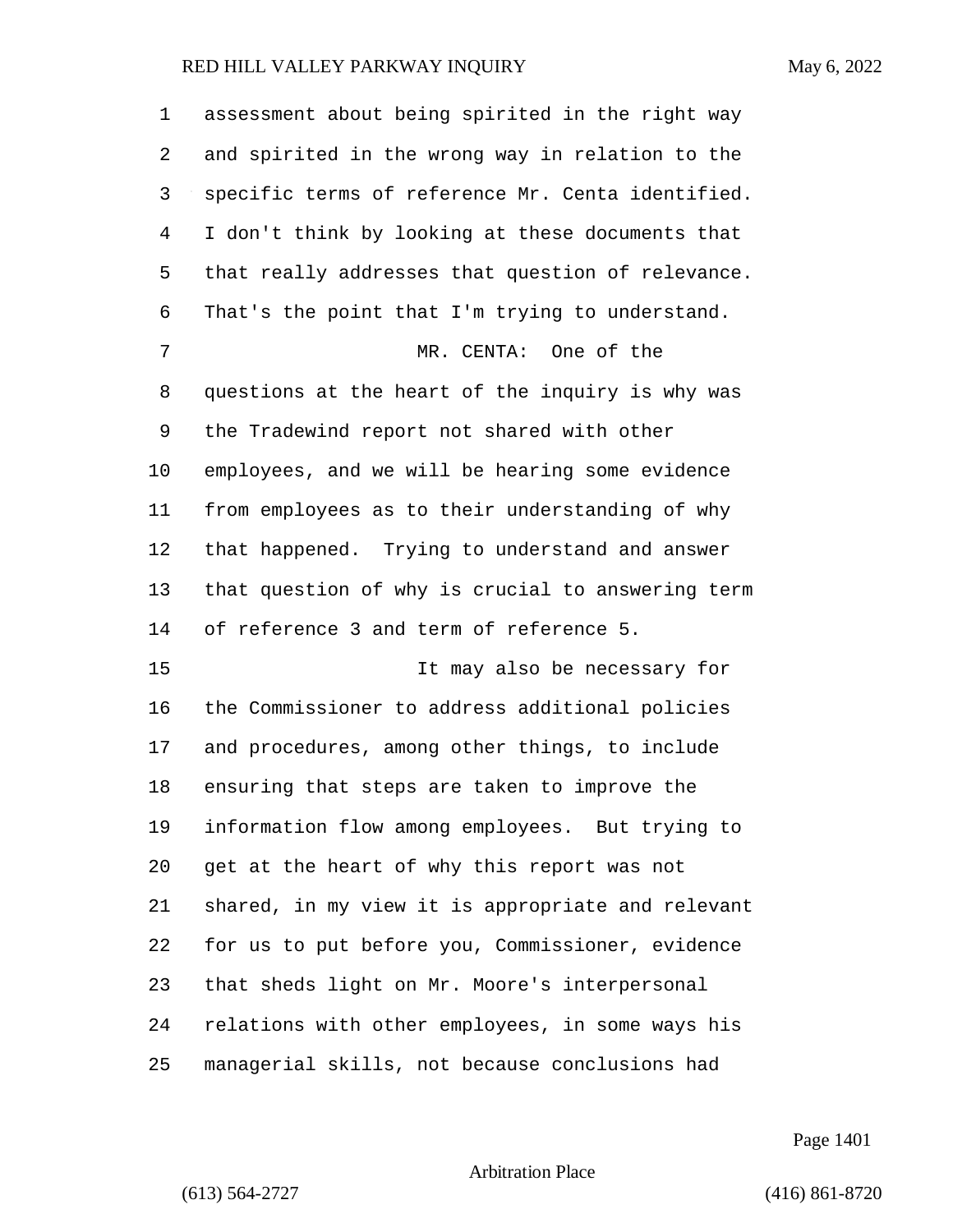| $\mathbf 1$ | been drawn already but because it is evidence that |
|-------------|----------------------------------------------------|
| 2           | we think will help understand, help you            |
| 3           | understand, the dynamics at play in the department |
| 4           | and ultimately answer the question of why this     |
| 5           | report was not shared.                             |
| 6           | And we are attempting to be                        |
| 7           | fair to all participants when we ask questions     |
| 8           | about why that report was not shared and utilized  |
| 9           | by members of the traffic department, among        |
| 10          | others, and that's the relevance that we see       |
| 11          | between these questions and some of the evidence   |
| 12          | that's already been placed in the overview         |
| 13          | documents.                                         |
| 14          | MR. LEDERMAN: If I could just                      |
| 15          | reply to that. I appreciate that that is the       |
| 16          | exercise that is intended, but indeed if there is  |
| 17          | specific evidence that relates to those terms of   |
| 18          | reference that shows that there was a connection   |
| 19          | between that and any issue around the disclosure   |
| 20          | of the Tradewind report, that obviously we want to |
| 21          | hear that evidence.                                |
| 22          | What I'm concerned about are,                      |
| 23          | in particular, when we're talking about any term   |
| 24          | of reference dealing with a suggestion of          |
| 25          | misconduct, that if we're talking about personal   |

Page 1402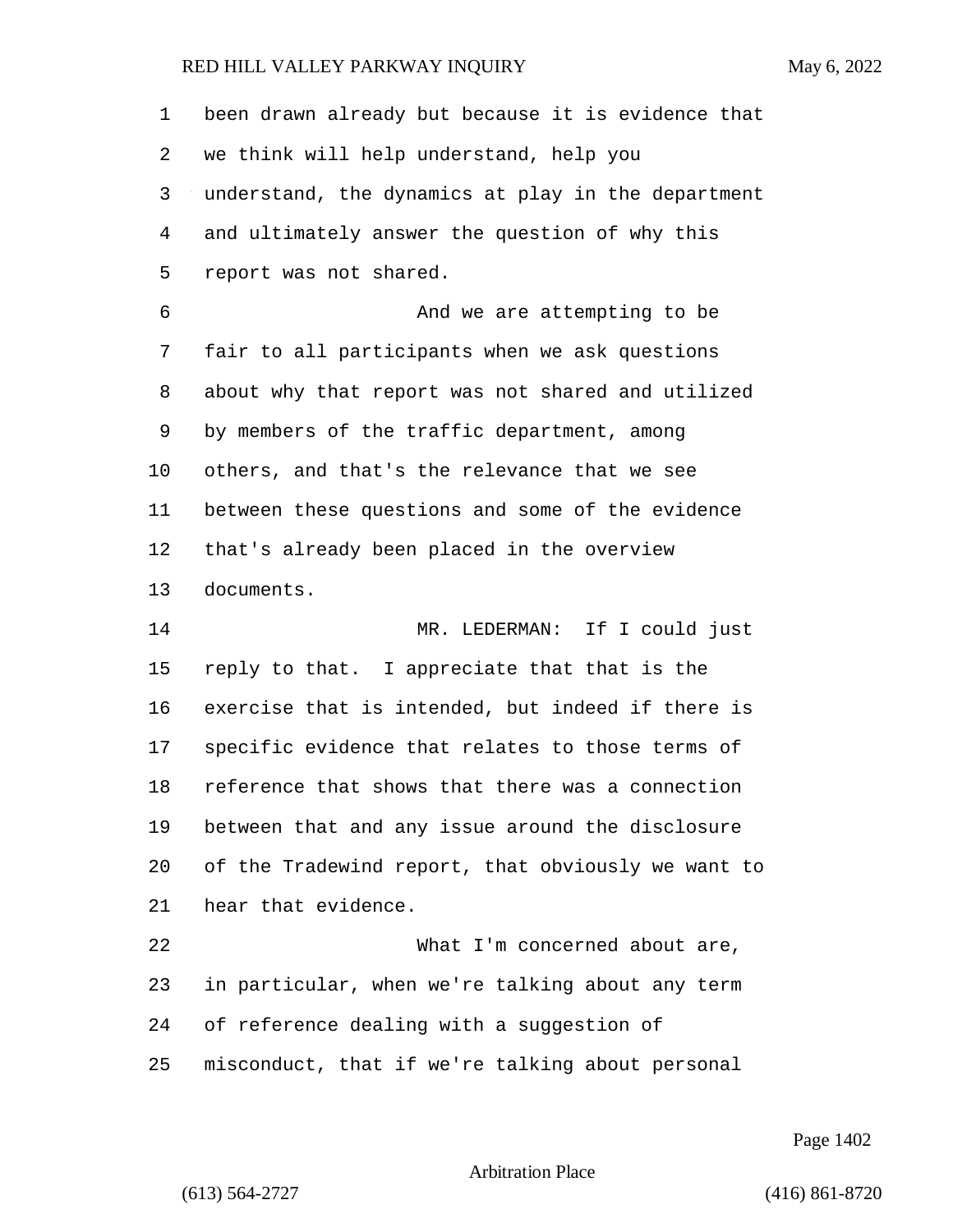reputations, then character evidence at large about people's assessment as to how they act is not the correct way to get to relevant evidence that would assist this inquiry in answering questions and specifically those terms of reference. 7 So, that's the concern that I

 have, is that we don't want to turn this inquiry into witnesses being called upon to express their views or their opinions about individual character traits at large. If there's obviously a specific piece of evidence or a connection to one's behaviour, one's attitude, to the terms of reference, then absolutely those questions should be asked and answered during the course of this inquiry. **JUSTICE WILTON-SIEGEL:**  Mr. Centa, anything further? 19 MR. CENTA: No, except to say that I don't think that the evidence that I described or was eliciting from Mr. Murray is properly described as character evidence. It is evidence of how Mr. Moore interacted with his supervisor, to whom he may or may not have shared

the Tradewind report, and I think that that is

Page 1403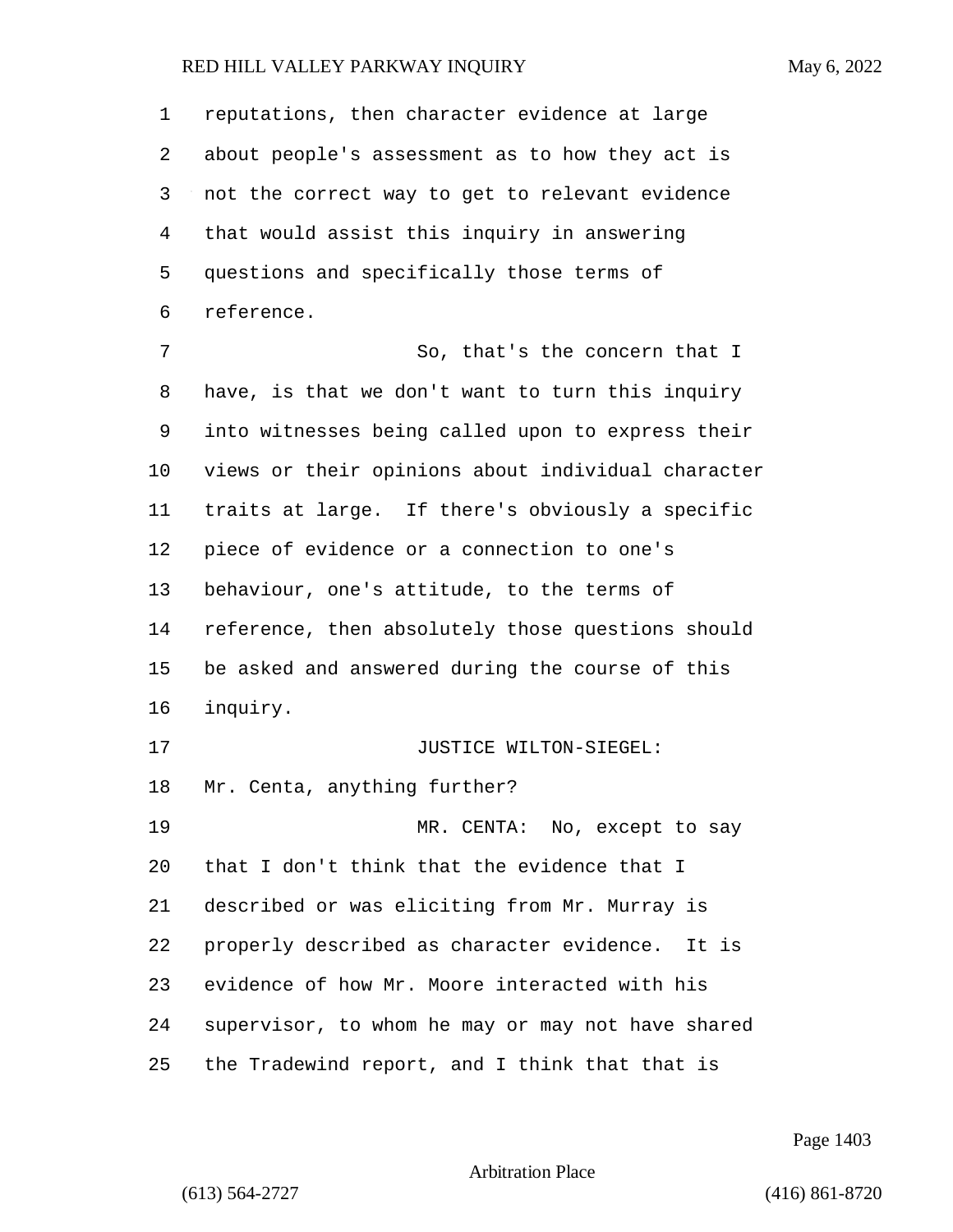right at the centre bull's eye of the terms of reference that you have been asked to address. Nothing further. 4 JUSTICE WILTON-SIEGEL: So, it may be that the issue really arises as a result of the rather general words "spirited rightly or wrongly." I'm going to suggest that the substantive issue is clear. It goes beyond simply Mr. Moore's interaction with respect to this one particular matter, the Tradewind report, and questions along that line are certainly appropriate. 13 With respect to his character, I think we have to stay away from general questions about his character and concentrate more on his relationships with other people, both in his department and with other members of the Public Works department. 19 So, perhaps I might ask you to rephrase the question, avoiding the language of "spirited" and focusing on the dynamic questions of his relationships. 23 MR. CENTA: That's fine. Thank you, Commissioner. 25 MR. LEDERMAN: Thank you.

Page 1404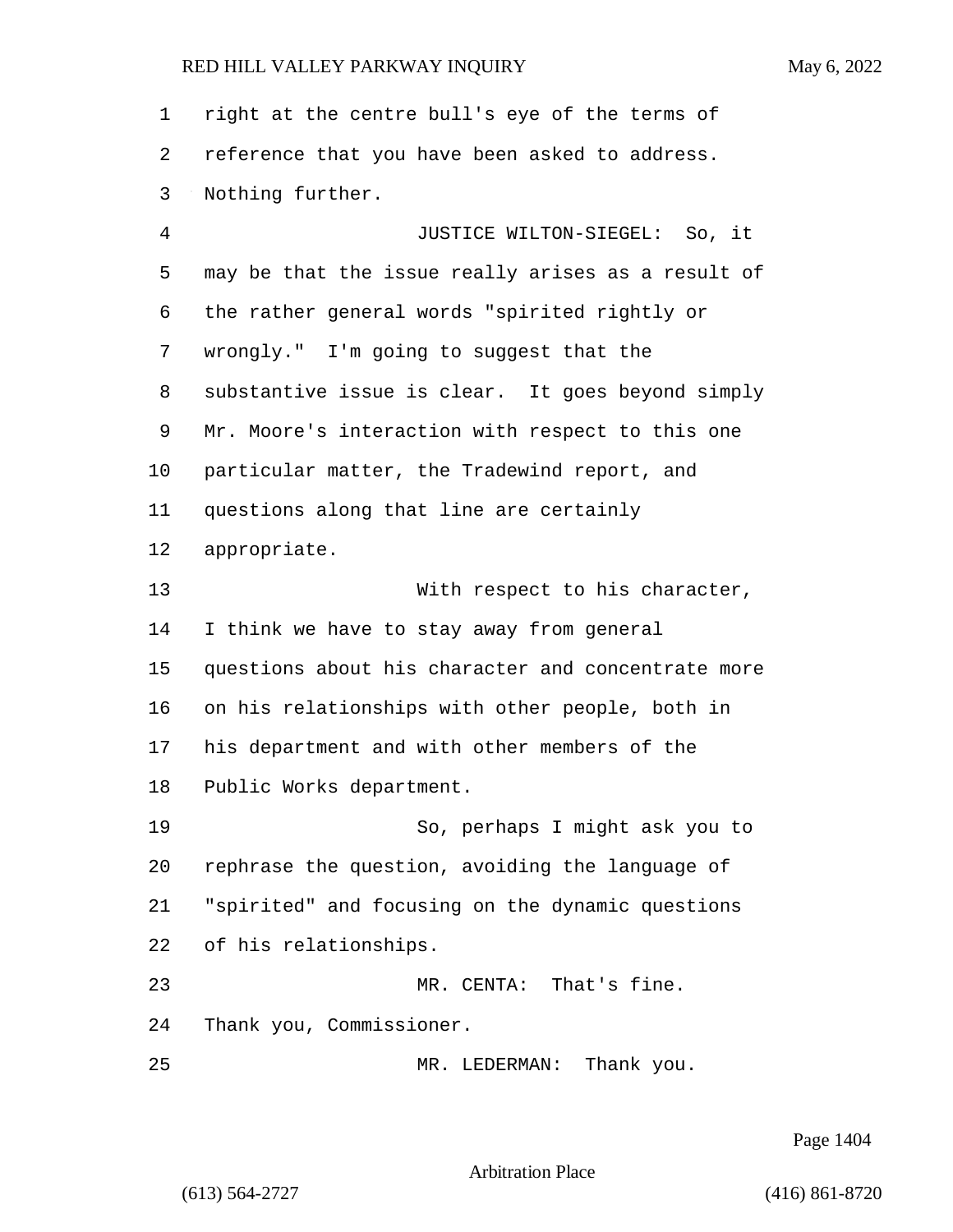| 1       | BY MR. CENTA:                                     |
|---------|---------------------------------------------------|
| 2       | Turn, then, to -- I note<br>Q.                    |
| 3       | that it is 11:30, Commissioner. I don't           |
| 4       | anticipate that I will need more than about 15 or |
| 5       | 20 minutes following the break, but this might be |
| 6       | an appropriate time to take the break so that I   |
| 7       | can canvass with counsel their expected time for  |
| 8       | cross-examination. And then if we could come back |
| 9       | at, let's say, if it would be okay with you,      |
| $10 \,$ | 11:50, we can, I'm sure, give you a road map for  |
| 11      | the rest of the day.                              |
| 12      | JUSTICE WILTON-SIEGEL: Sure,                      |
| 13      | that would be fine. Let's take a break. We stand  |
| 14      | adjourned, then, until 11:50.                     |
| 15      | --- Recess taken at 11:33 a.m.                    |
| 16      | --- Upon resuming at 11:51 a.m.                   |
| 17      | MR. CENTA: Thank you,                             |
| 18      | Commissioner. Thank you, Mr. Murray.              |
| 19      | BY MR. CENTA:                                     |
| 20      | Registrar, if I could ask<br>Q.                   |
| 21      | you to call up RHV890. Mr. Murray, this is an     |
| 22      | anonymous letter that was delivered to the City's |
| 23      | internal auditor and copies were sent to the      |
| 24      | mayor's office and also to representatives of the |
| 25      | media. Are you the author of this letter?         |

Page 1405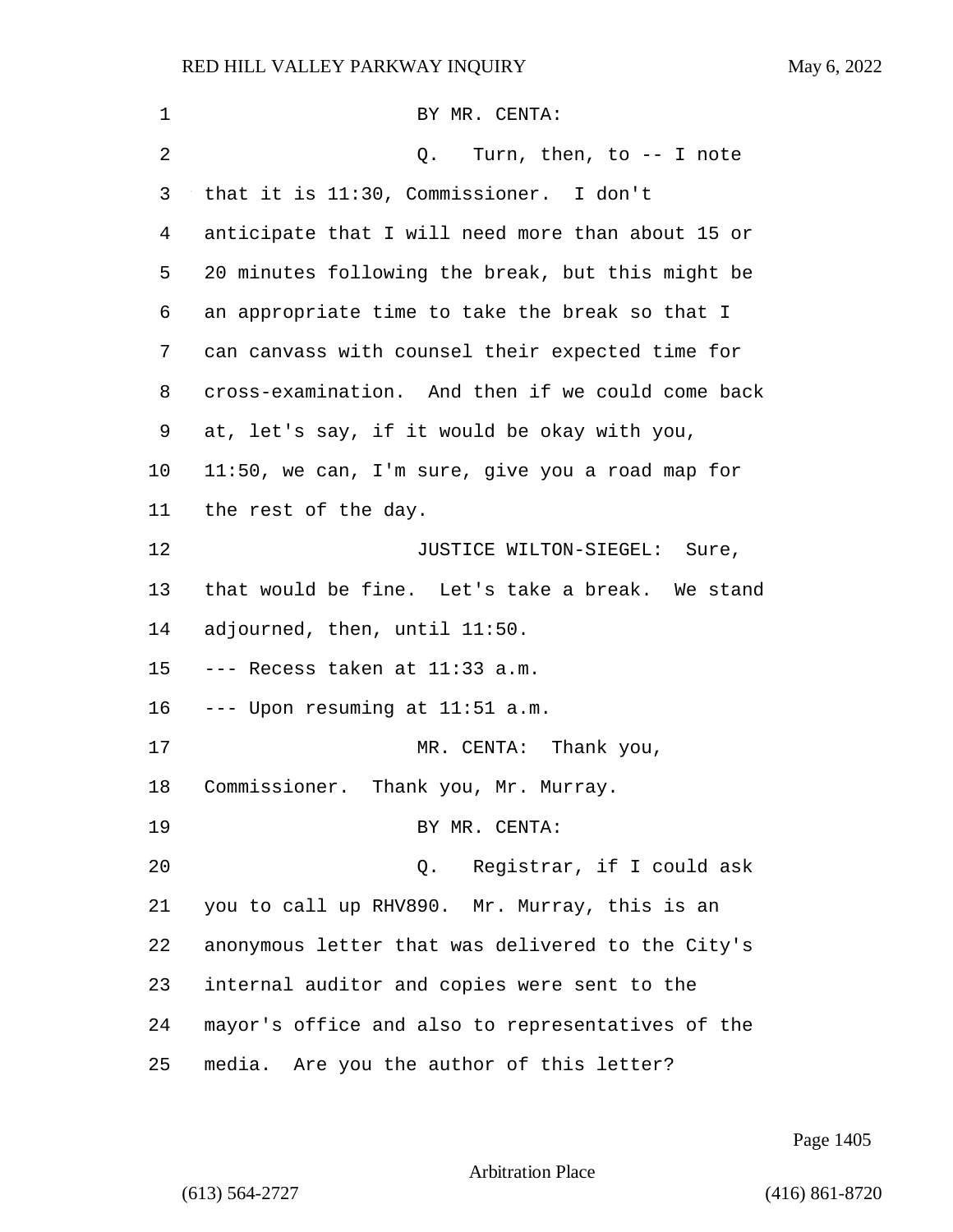1 A. No. 2 Q. Do you know who wrote it? 3 A. Do not. 4 Q. Registrar, could you 5 please call out the first bullet. Mr. Murray, 6 would you say that you have a personal interest in 7 the parkway? 8 A. No. 9 Q. Did you ever take steps 10 to avoid exposing flaws in the parkway? 11 A. Exposing flaws? 12 Did you ever take steps 13 to avoid exposing flaws in the parkway? 14 A. Never to avoid exposing 15 flaws, no. 16 Q. Thank you. To the best 17 of your knowledge, did the name change Red Hill 18 Valley Parkway, to Red Hill Valley Parkway, have 19 anything to do with the design standards used on 20 the roadway? 21 A. No, it did not. 22 Q. Thank you. Registrar, if 23 you could stop that call-out and go to image 2, 24 and please call out the first full paragraph below 25 the bulleted paragraph.

Page 1406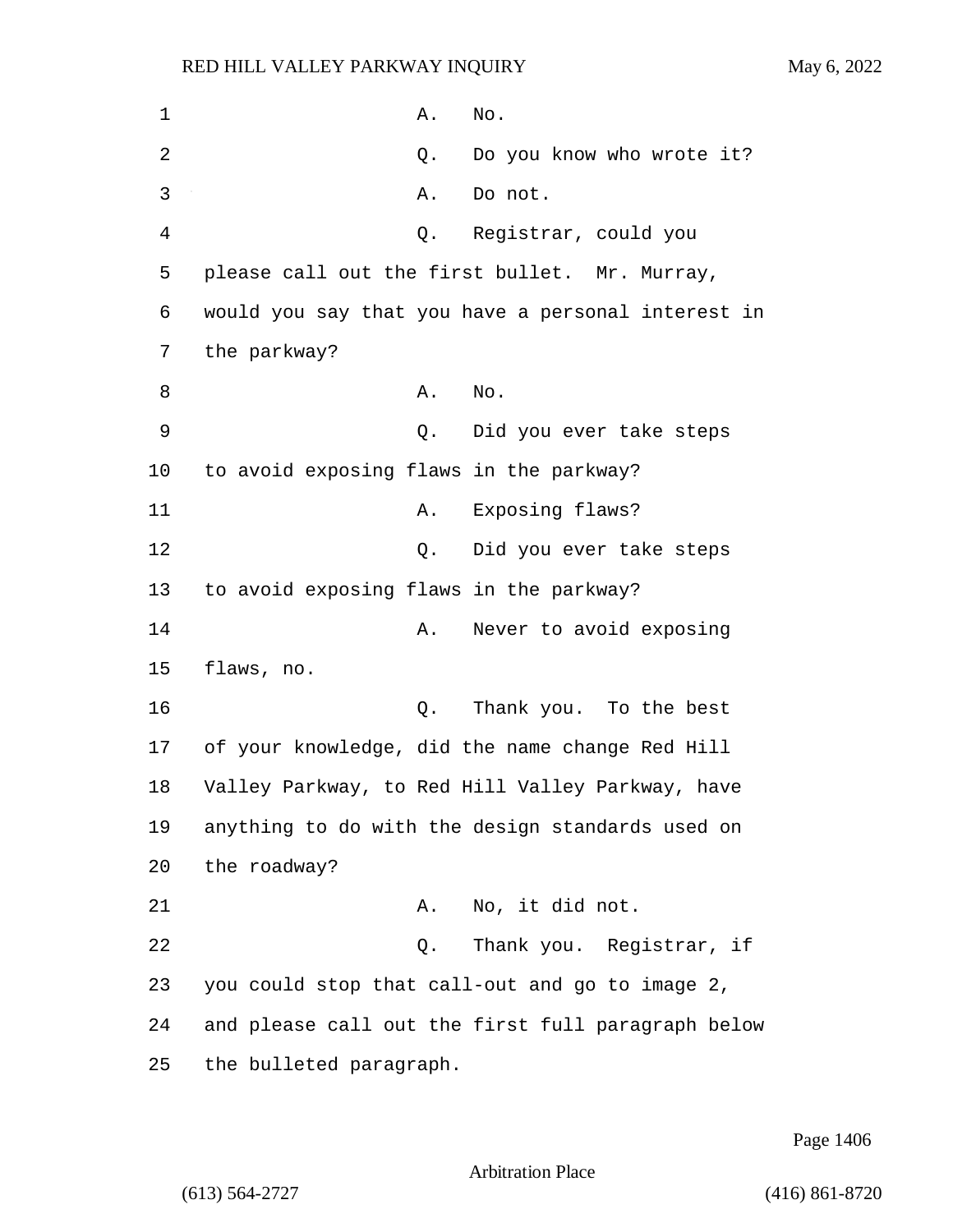| 1  | Mr. Murray, please describe                        |
|----|----------------------------------------------------|
| 2  | how Mr. Moore came to retire from the City and     |
| 3  | then go to work on the LRT project?                |
| 4  | You know, I think he had<br>Α.                     |
| 5  | reached his number of years and was eligible to    |
| 6  | retire. I can't speak to whether or not it was     |
| 7  | with or without any penalty. I don't know, nor     |
| 8  | have I looked into those details. But certainly,   |
| 9  | you know, the reason for involving him in the LRT  |
| 10 | was, given the nature of the LRT project affecting |
| 11 | both surface and subsurface infrastructure, Gary's |
| 12 | job is being responsible for capital and           |
| 13 | engineering, it would be hard to find anyone that  |
| 14 | has a more complete knowledge of the City's        |
| 15 | infrastructure than Gary.                          |
| 16 | Did you recommend him for<br>Q.                    |
| 17 | the job with the LRT?                              |
| 18 | I did.<br>Α.                                       |
| 19 | And did you do so for the<br>Q.                    |
| 20 | reasons that you just described?                   |
| 21 | Correct.<br>Α.                                     |
| 22 | Did you have any concerns<br>Q.                    |
| 23 | about Mr. Moore's work at the City that prompted   |
| 24 | you to want him to retire?                         |
| 25 | No.<br>Α.                                          |

Page 1407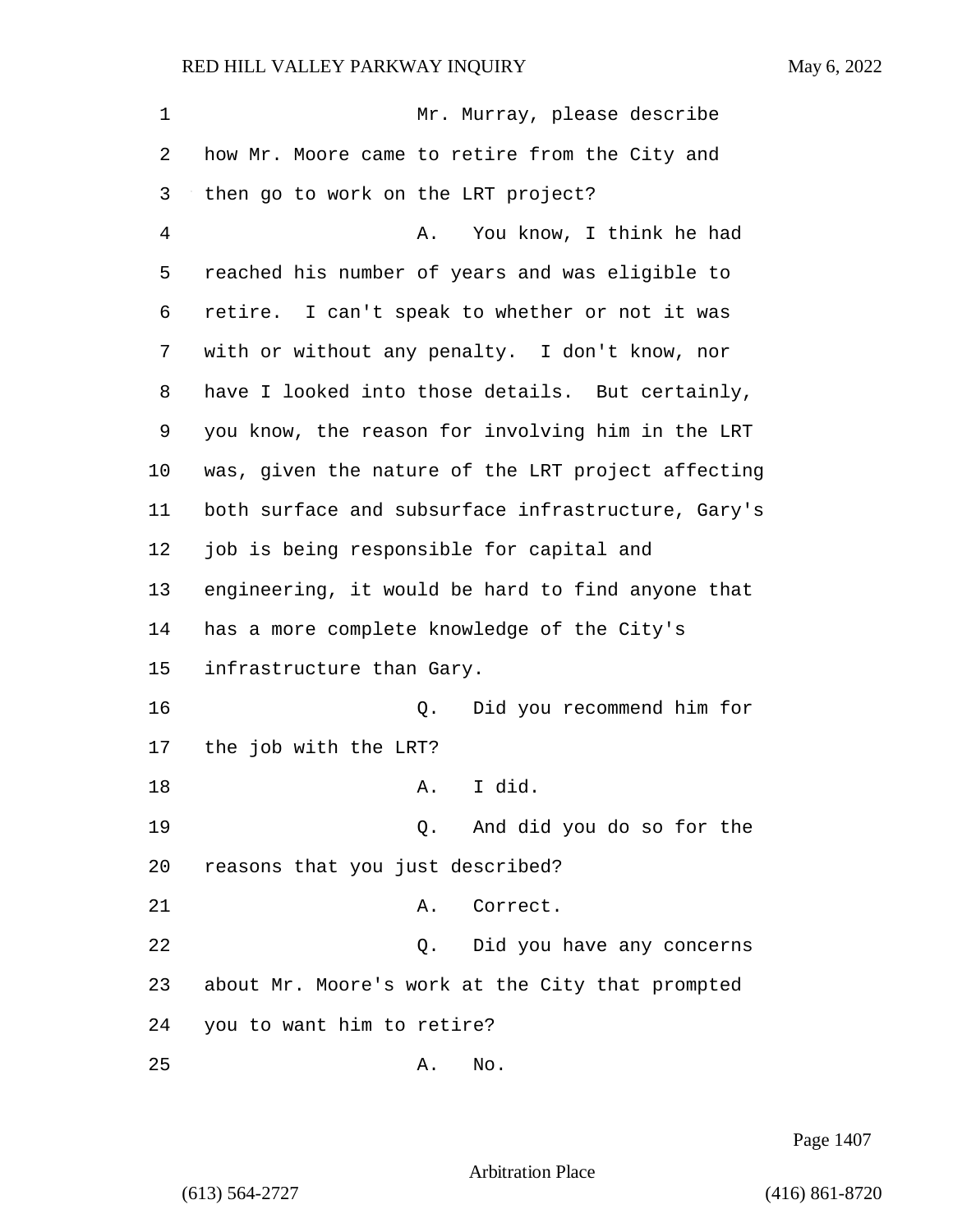1 and 1 Q. Thank you. If we could end that call-out, please, and if you could call out the italicized, eight italicized sentences, in the lower part of the page. 5 Mr. Murray, the letter contains eight examples of statements the author attributes to Mr. Moore. To the best of your knowledge, did Mr. Moore ever speak in this manner? 10 A. Not in this manner at all. 12 Q. Did you ever observe Mr. Moore to be quick to anger with fellow co-workers? 15 A. Not anger at all. I mean, opinion, yeah, absolutely, and direct in the manner which I said earlier. So, yeah, I don't -- when I look at this, you know, it's unfortunate. Let's just say that. 20 Q. And, finally, did you ever see any signs of Mr. Moore bullying other City staff to get his way on a particular decision? 24 A. Again, you know, Mr. Centa, I think, you know, Gary has, you know,

Page 1408

### Arbitration Place

(613) 564-2727 (416) 861-8720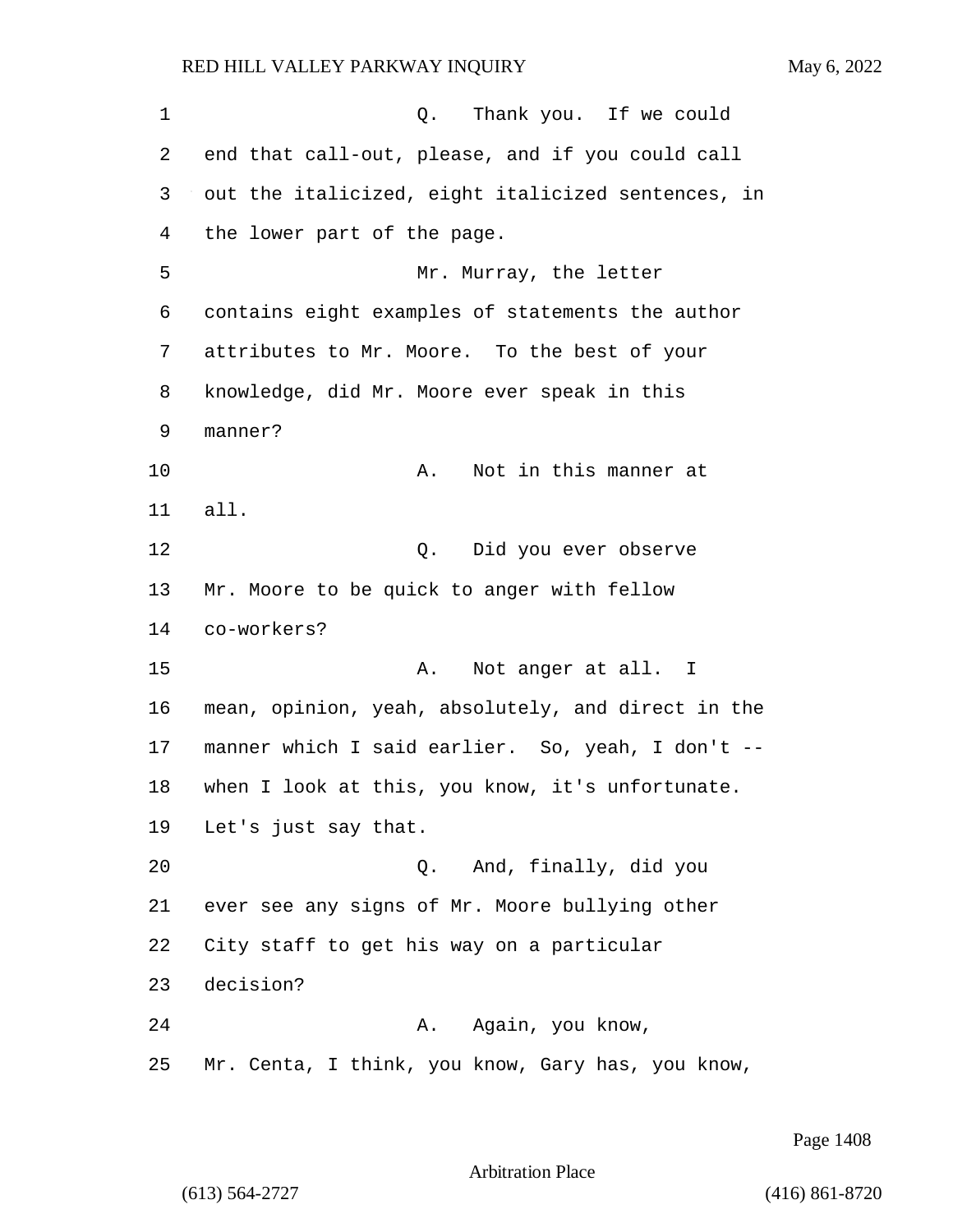| 1              | an ability to get to the point and to make his     |
|----------------|----------------------------------------------------|
| 2              | opinions known and to challenge people. And I      |
| 3              | want to be accurate in answering your question, so |
| $\overline{4}$ | if you could just restate your question so that    |
| 5              | I'm accurate.                                      |
| 6              | Q. Sure. My question was:                          |
| 7              | Did you ever see Mr. Moore, any signs of           |
| 8              | Mr. Moore, bullying other City staff in order to   |
| 9              | get his way on a particular decision?              |
| 10             | No.<br>Α.                                          |
| 11             | Thank you. Commissioner,<br>Q.                     |
| 12             | those are my questions for Mr. Murray and I        |
| 13             | anticipate that we will be able to complete the    |
| 14             | cross-examinations by the lunch break. We have     |
| 15             | spoken to counsel and got their time estimates.    |
| 16             | If it is agreeable to counsel, I might suggest     |
| 17             | that we start with the Ministry of Transportation  |
| 18             | of Ontario. I don't believe that Dufferin or       |
| 19             | Golder have any questions, but if that's changed   |
| 20             | over the break, counsel, please just let me know.  |
| 21             | And then we can turn to the City for their         |
| 22             | questions.                                         |
| 23             | MR. LEDERMAN: Excuse the                           |
| 24             | witness. I do want to express a concern just       |
| 25             | about that last document that was raised with      |

Page 1409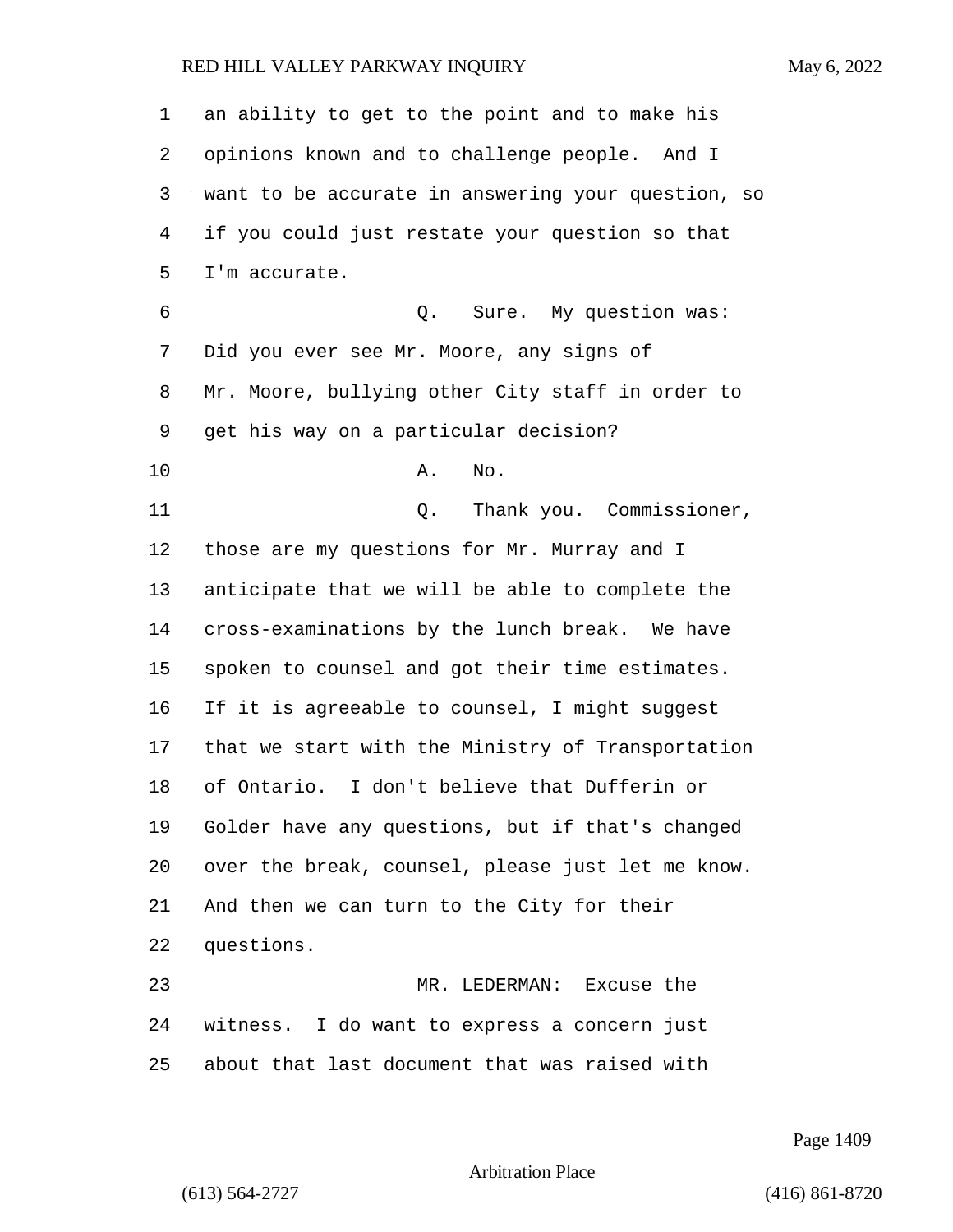| 1              | respect to questions of admissibility and          |
|----------------|----------------------------------------------------|
| 2              | questions as to weight associated with an          |
| 3              | anonymous document. Obviously as you know,         |
| $\overline{4}$ | Commissioner, an anonymous piece of correspondence |
| 5              | can't be tested in any way. We don't know          |
| 6              | anything about the author of a document such as    |
| 7              | that and, as a result, I think there are two ways  |
| 8              | in which the courts have looked at treatment of    |
| 9              | anonymous documents. One is to render something    |
| 10             | like that to be inadmissible and the other, from   |
| 11             | my view of the legal principles, are that any      |
| 12             | weight that would be ascribed to such a letter is  |
| 13             | typically either zero or next to zero.             |
| 14             | So, I raise that because I'm a                     |
| 15             | bit concerned that the document that was put       |
| 16             | before the witness, and there's real questions as  |
| 17             | to admissibility, whether it's an administrative   |
| 18             | proceeding, civil proceeding or judicial inquiry,  |
| 19             | such as what weight can be given to such evidence. |
| 20             | MR. CENTA: And, certainly at                       |
| 21             | this point in time, Commissioner, commission       |
| 22             | counsel is not suggesting that any weight be       |
| 23             | given. That will be a matter at the end of the     |
| 24             | day after all the evidence is heard. And in our    |
| 25             | view, in fairness, it's important to explore these |

Page 1410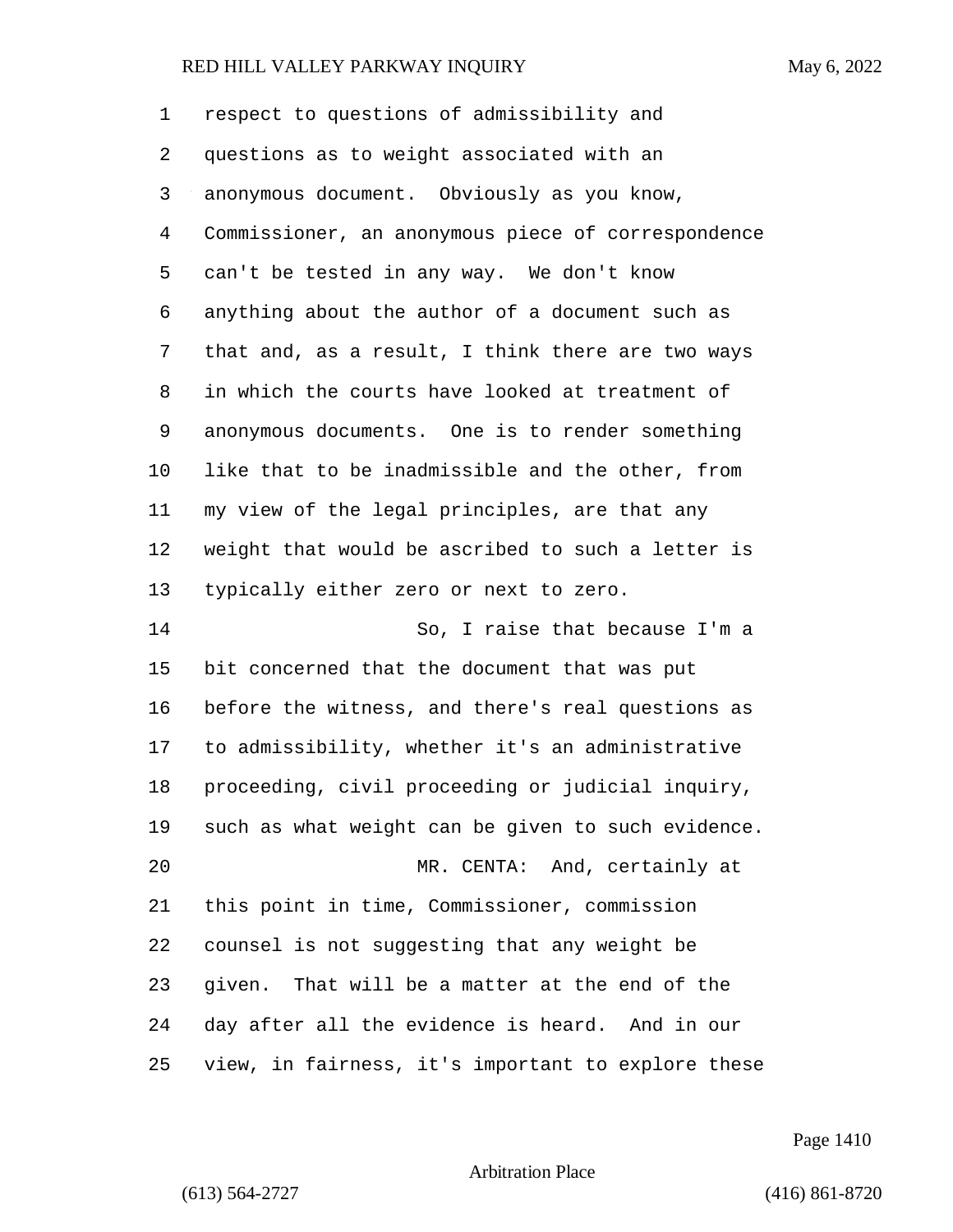| 1       | issues and give Mr. Murray, for example, an        |
|---------|----------------------------------------------------|
| 2       | opportunity to expressly deny the allegations that |
| 3       | are made in this letter and he has done so. And    |
| 4       | exploring these issues, again, where someone has   |
| 5       | provided this letter to the City, one of the       |
| 6       | purposes of the inquiry is to explore the facts    |
| 7       | around allegations like this.                      |
| 8       | Ultimately, it will be for you                     |
| 9       | to draw the conclusions at the end of the day as   |
| $10 \,$ | to whether any weight should be ascribed to this   |
| 11      | letter or none at all, but at this point those     |
| 12      | are, in our view, important issues to be aired and |
| 13      | questions to be asked and answered. And,           |
| 14      | Mr. Murray, you heard his evidence, unequivocal    |
| 15      | evidence, on those points.                         |
| 16      | MR. LEDERMAN: I would just                         |
| 17      | say in reply to that, absolutely, Mr. Centa and    |
| 18      | all participants can question Mr. Murray and other |
| 19      | witnesses who are going to testify as to the       |
| 20      | issues in this proceeding that are set out by the  |
| 21      | terms of reference. That can be achieved without   |
| 22      | putting forward material that does not have any    |
| 23      | ability to be tested in the form of anonymous      |
| 24      | correspondence or other types of --                |
| 25      | JUSTICE WILTON-SIEGEL: Right.                      |

Page 1411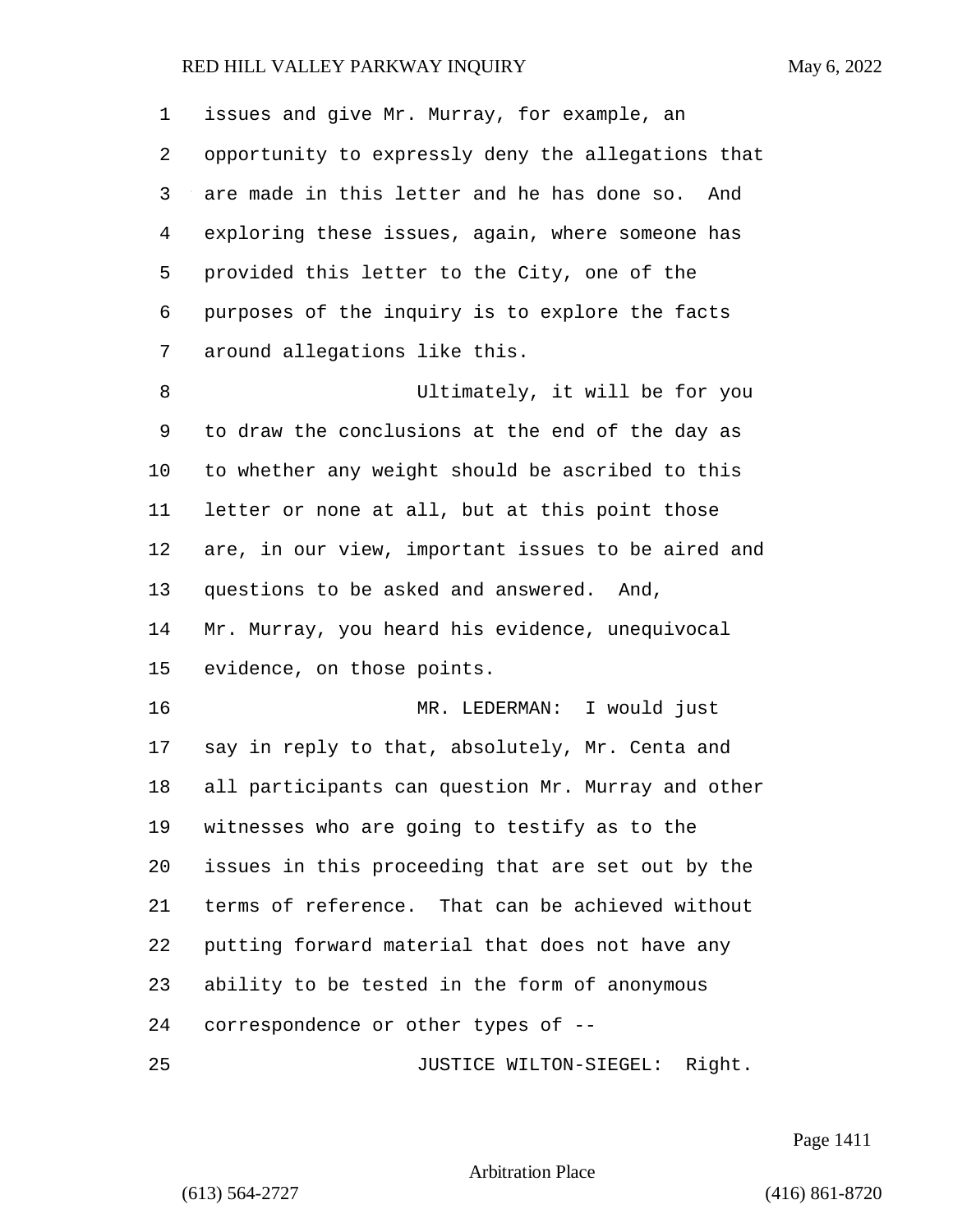So, let me, if I may, just cut this short by a couple of comments. 3 I said earlier when we had another question, this is an inquiry. The strict rules of evidence that apply in a trial, I think we all agree, do not necessarily apply here. There's a certain flexibility that is accommodated in a public inquiry. For that reason, I see no reason why the letter wouldn't be taken and received as an exhibit. 11 But on the substantive point, based on where we are today, there is no weight that I would give to this particular document. I think I would give some weight to Mr. Murray's denials in respect to the questions put to him, but no weight to this particular document. 17 If, in the course of this trial, something arises that requires that we revisit that assessment of the probative value of this document, then we'll address it at that point, and obviously you'll have every opportunity to make submissions then and/or at the end of the procedure after all the evidence is in. But I can assure you that I don't make determinations on the basis of an untested anonymous document, the

Page 1412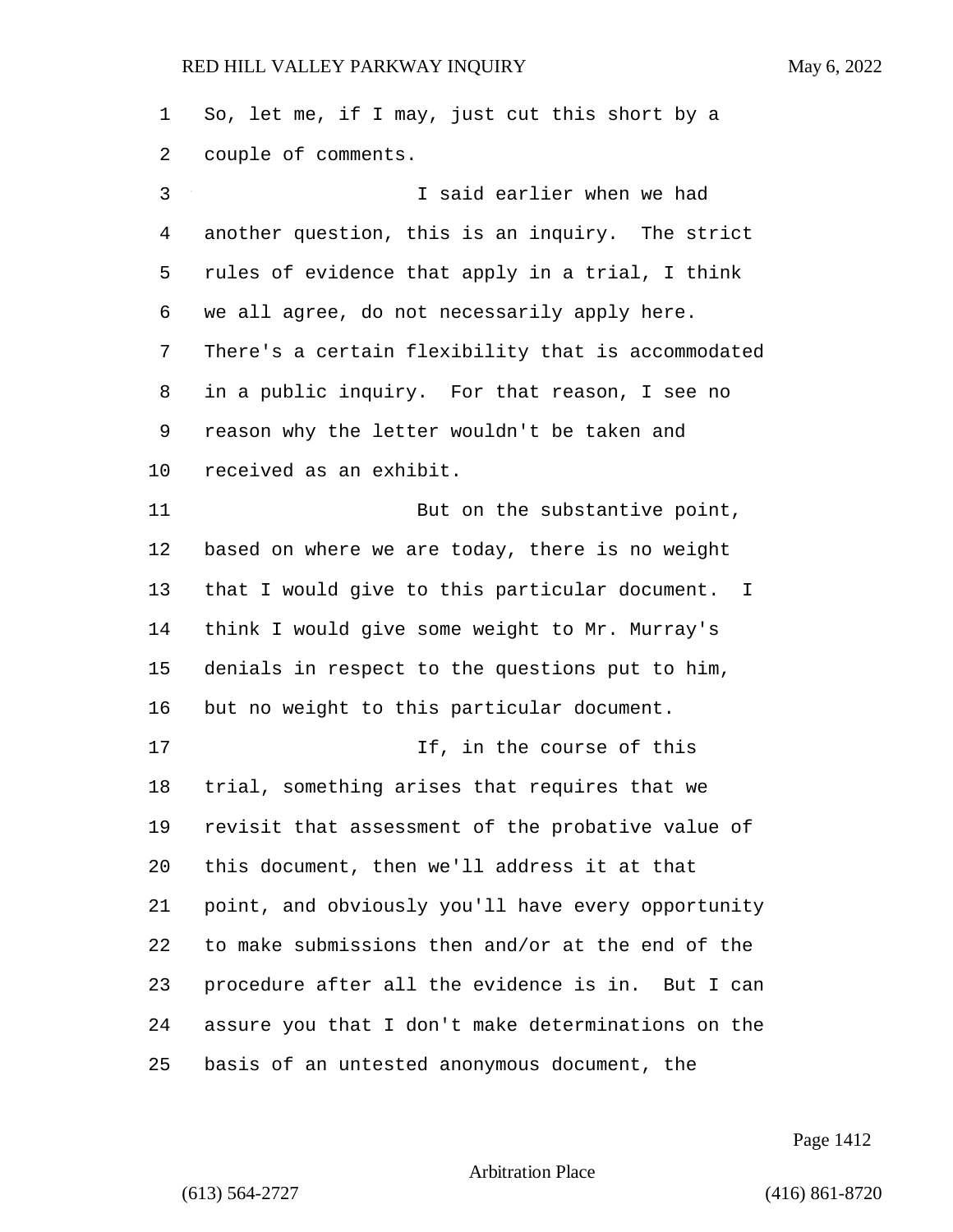contents of which are denied by the only witness who is asked to speak to them. 3 MR. LEDERMAN: And I appreciate that, Commissioner, and that's satisfactory. Thank you. 6 MR. CENTA: Is counsel for the Ministry of Transportation prepared to proceed? 8 MS. MCIVOR: I am, Commissioner. EXAMINATION BY MS. MCIVOR: 11 Q. Hello, Mr. Murray. My name is Heather McIvor and I'm counsel for the MTO. I'm just going to ask a few questions and I don't expect I'll be very long. 15 Earlier today Mr. Centa asked you whether you had any conversations regarding friction testing on the Red Hill Valley Parkway before you left your position on the project, and you mentioned that there was a document that spoke to maintenance of the parkway and you said that that it was intended to provide guidelines to other parts of the organization to look after maintenance. 24 Is the document you're referring to the pavement sustainability plan that

Page 1413

Arbitration Place

(613) 564-2727 (416) 861-8720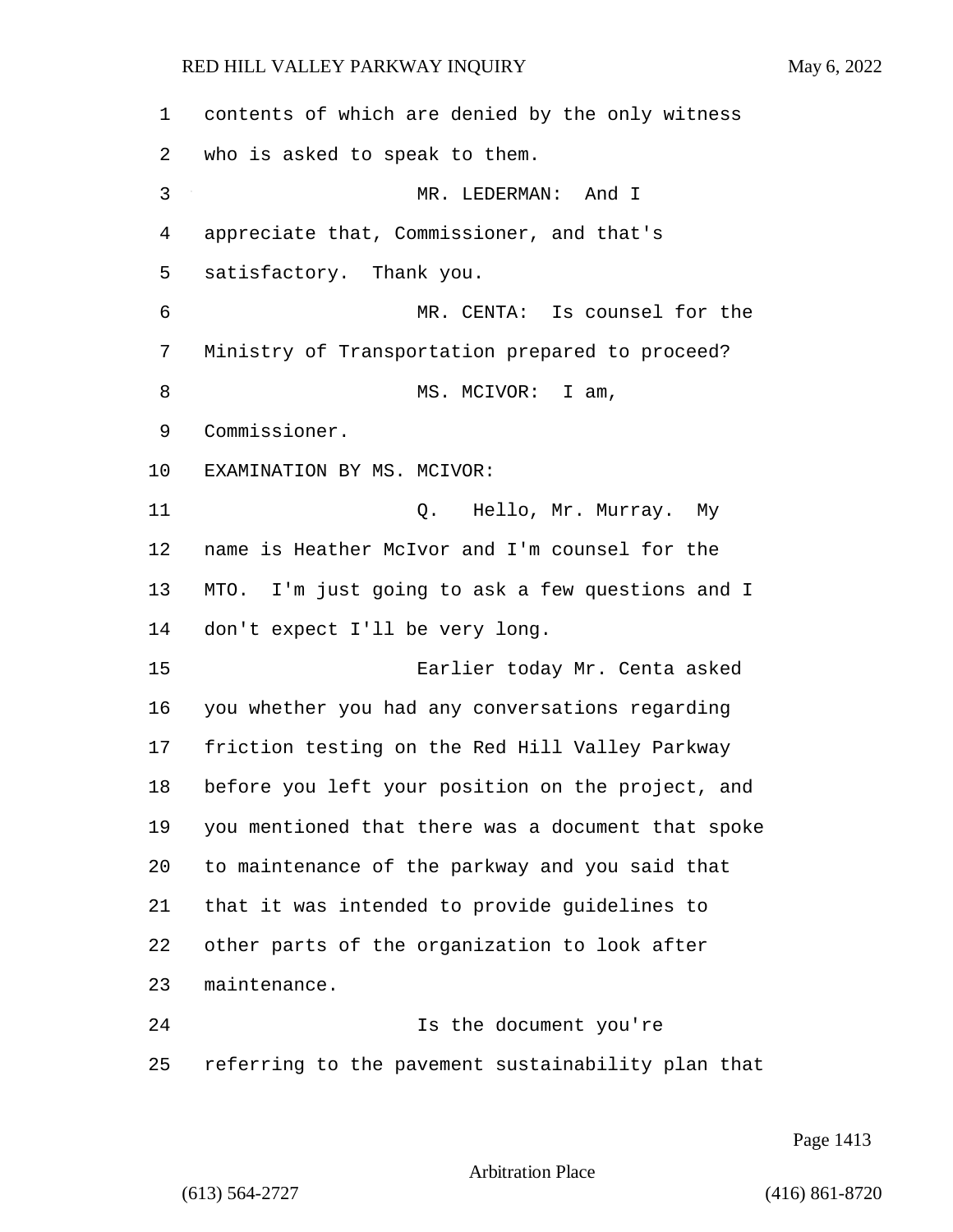Stantec was assisting with? 2 A. No, it's not. 3 Q. Okay. And you recall specifically a document that recommended friction testing after the parkway was constructed. Is that  $-$ 7 A. No. Prior to the completion of the project, we had undertaken some work to make sure that the maintenance and operations people, when they inherit the project, you know, when it's operational, that they were clear on what it was they were inheriting. And the title of that escapes me right now, but the purpose of that document was to highlight some of the unique features that are a part of this project. So, for example, the natural channel design, there were commitments made to the federal government under the Fisheries Act that allowed us to build one of the longest urban natural channel designs in certainly Canada, I think it goes beyond that. 22 But it was important in receiving information from the federal government and, for that matter, the provincial government that we honour the certificates or the approvals

Page 1414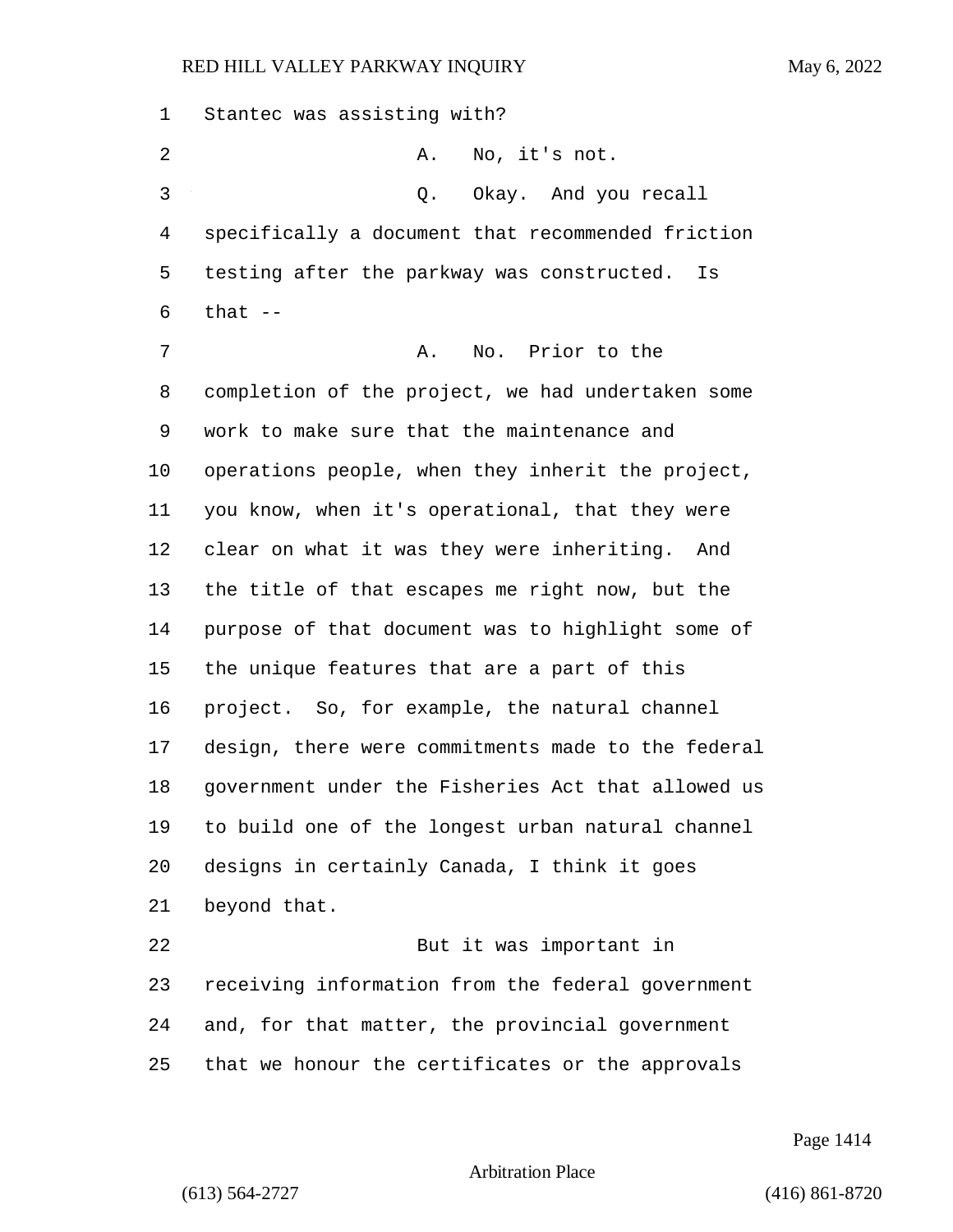that we were given, and it was important that we have a document that not only specifies that but lays out some of the things that, you know, people within our organization should be cognizant of and maintaining so that we don't find ourselves out of compliance with those approvals. 7 and so, it also afforded us an opportunity to, as a project office, you know, give justification for others in the organization if they needed resources in order to manage whether what is a fairly unique project to at least point to a document that says these are some of the unique characteristics of this project. So, it was not just the environmental components, I believe. I believe it covered civil engineering components as well, so that's what my recollection is referring to. 18 Q. Okay. And to your recollection, that also covered friction on the parkway in some respect? 21 A. I believe so and I hesitated to speculate on anything. 23 O. Of course. 24 A. But I believe so. 25 Q. Okay. Thank you.

Page 1415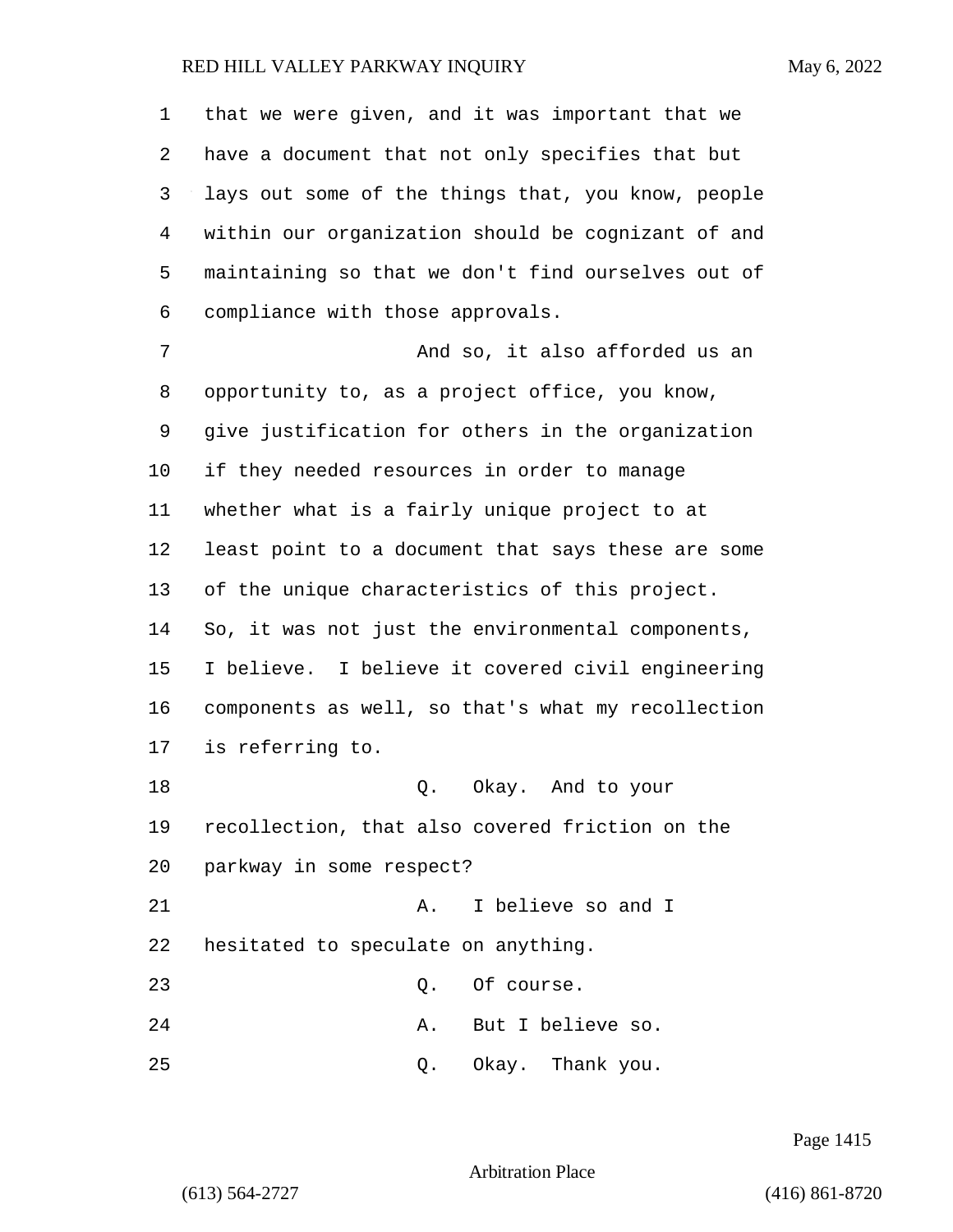| 1  | Mr. Centa also asked you about meetings to discuss |
|----|----------------------------------------------------|
| 2  | the QEW interchange, coordinate construction       |
| 3  | between the interchange and the parkway. You       |
| 4  | indicated that you did attend some of those high   |
| 5  | level meetings and those would have been meetings  |
| 6  | with MTO staff. Is that your evidence?             |
| 7  | They would have been, I<br>Α.                      |
| 8  | believe, with Roger Hamner and the individual who  |
| 9  | I think took over for Roger when he left, so       |
| 10 | Okay. And those would be<br>Q.                     |
| 11 | the only two individuals that you were meeting     |
| 12 | with or $-$                                        |
| 13 | I can't be 100 percent<br>Α.                       |
| 14 | certain.                                           |
| 15 | Q. Okay. And now, Mr. Oddi                         |
| 16 | spoke to attending meetings about the interchange  |
| 17 | as well. Would you and him both attend the same    |
| 18 | meetings or are those different meetings?          |
| 19 | No. Mine would be, you<br>Α.                       |
| 20 | know, more with the regional director at that kind |
| 21 | of level. Specifics in terms of what I could       |
| 22 | describe as day-to-day-type activities would be    |
| 23 | mostly in the hands of our engineering staff.      |
| 24 | And Mr. Centa also asked<br>Q.                     |
| 25 | whether friction or friction matters ever came up  |

Page 1416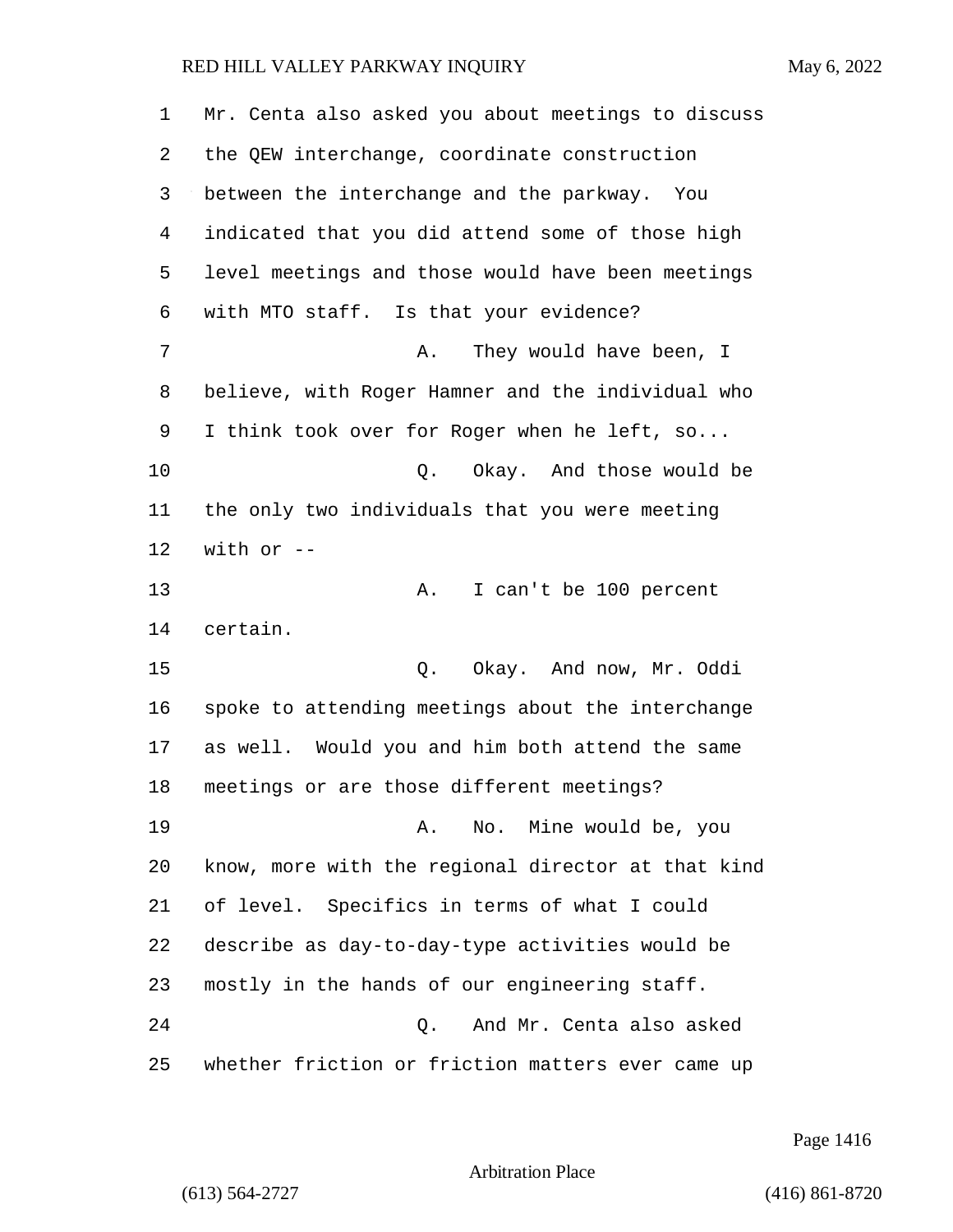| 1              | at those meetings. You said, "I believe." You      |
|----------------|----------------------------------------------------|
| 2              | said, "I don't recall." I just want to clarify.    |
| 3              | Are you certain that they didn't occur or you just |
| $\overline{4}$ | can't recollect that far back?                     |
| 5              | Well, you know, and<br>Α.                          |
| 6              | again, I think we got to be careful we're not      |
| 7              | blurring timelines here, because there is the work |
| 8              | prior to the opening of the parkway and then       |
| 9              | there's the work after. I have no recollection of  |
| 10             | any conversations with the provincial government   |
| 11             | about friction testing or anything because I had   |
| 12             | moved on to be housing director and city manager.  |
| 13             | I don't recall, you know, that                     |
| 14             | friction was an issue prior to the project being   |
| 15             | opened and I don't recall having those kinds of    |
| 16             | conversations prior to my departure.               |
| 17             | Okay. MTO's evidence<br>Q.                         |
| 18             | will be prior to your departure, so into the       |
| 19             | spring of 2007, there were ongoing MTO industry    |
| 20             | discussions about changing from SMA on MTO         |
| 21             | contracts to Superpave, and certainly individuals  |
| 22             | such as Mr. Hamner were kept apprised of these     |
| 23             | developments and whatnot. Is it possible that you  |
| 24             | discussed these issues with him?                   |
| 25             | Well, the first I've ever<br>Α.                    |

Page 1417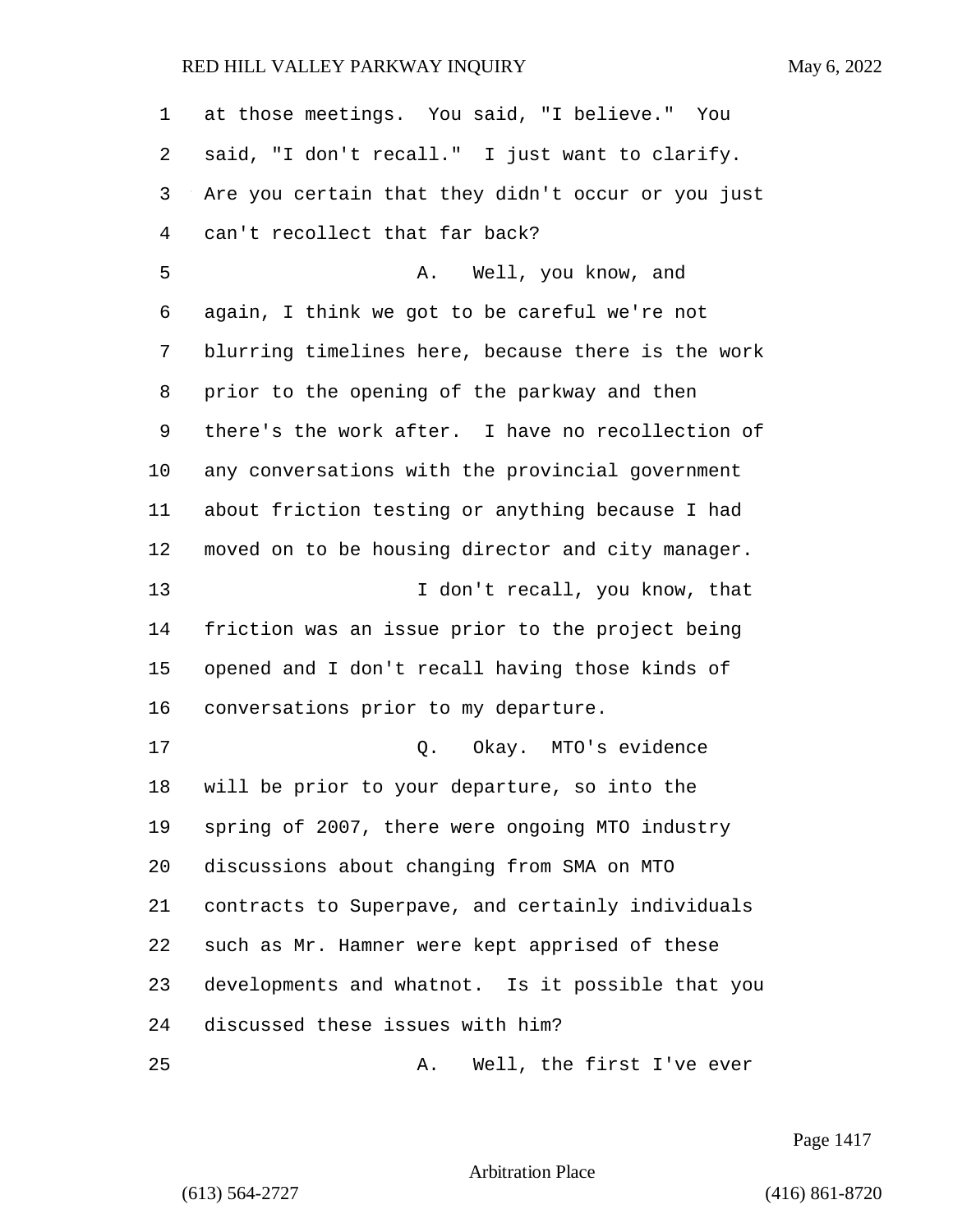| $\mathbf 1$ | heard of Superpave was about three seconds ago, so |
|-------------|----------------------------------------------------|
| 2           | it's not a term I'm used to.                       |
| 3           | Q. Okay. And you had no                            |
| 4           | discussions about SMA in general at those          |
| 5           | meetings?                                          |
| 6           | I don't recall that at<br>Α.                       |
| 7           | all.                                               |
| 8           | Q. Okay. Mr. Murray, we                            |
| 9           | heard that during your time on the project -- or   |
| 10          | why don't I ask you. I'm not sure if this was      |
| 11          | your testimony. During your time on the project,   |
| 12          | did you form any safety concerns about issues on   |
| 13          | the parkway in terms of construction or any        |
| 14          | related matters?                                   |
| 15          | Not roadway safety. I<br>A.                        |
| 16          | mean, we had a role in our office to ensure that   |
| 17          | our environmental commitments that we had made     |
| 18          | vis-ã-vis the approvals and certificates, that we  |
| 19          | build the project in a way that was compliant with |
| 20          | those approvals. So, I think that's a very         |
| 21          | different answer to the question that you asked.   |
| 22          | Q. Okay. And so, I take it                         |
| 23          | if we're talking about friction concerns or        |
| 24          | friction-related safety concerns, that's not       |
| 25          | something that you would have reached out to       |

Page 1418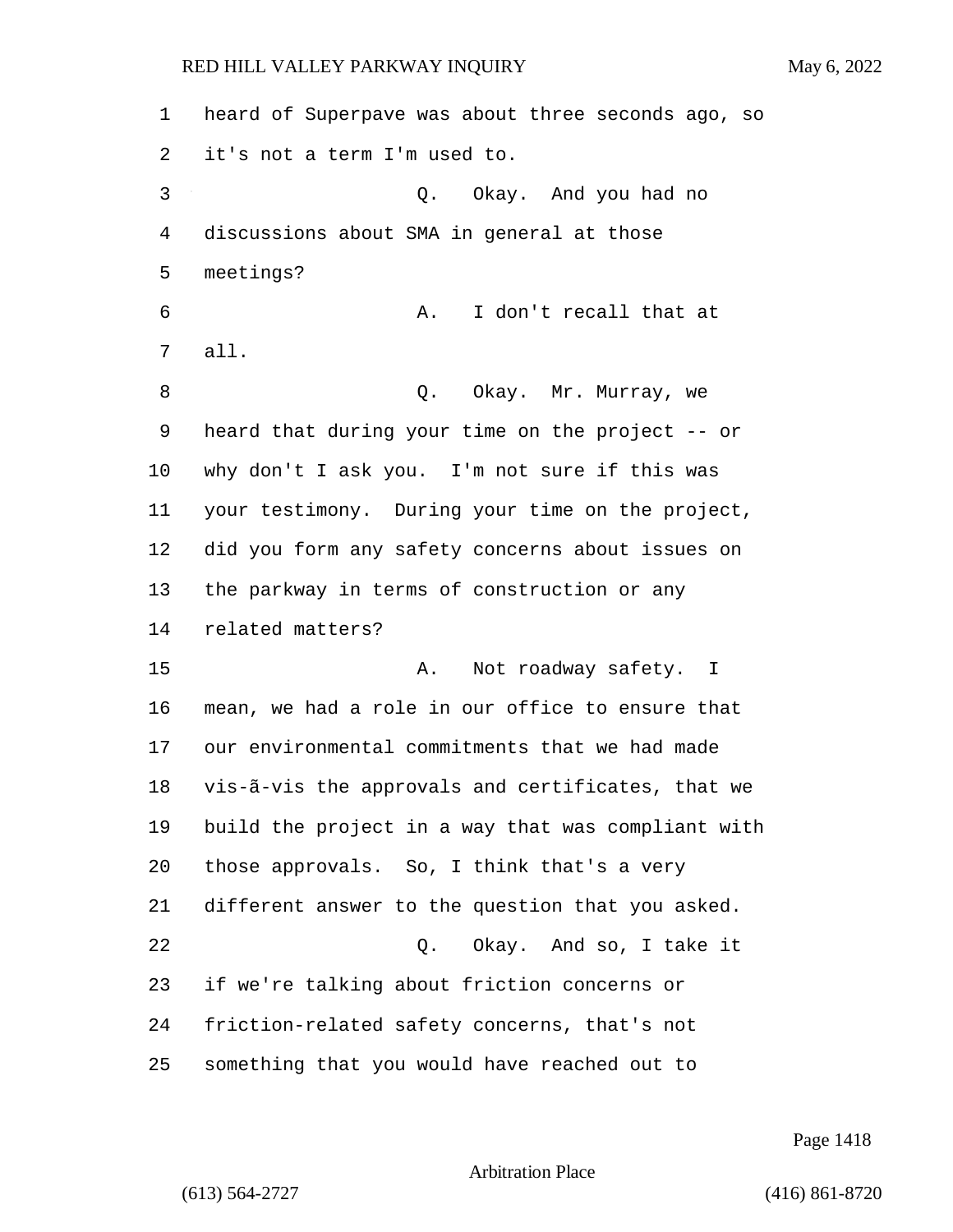| 1  | individuals at MTO to discuss?                     |
|----|----------------------------------------------------|
| 2  | Correct.<br>Α.                                     |
| 3  | Okay. And what about in<br>Q.                      |
| 4  | your subsequent positions for the City of          |
| 5  | Hamilton, either as director of housing or city    |
| 6  | manager? Did you have any contact with MTO to      |
| 7  | flag any concerns about friction on the Red Hill?  |
| 8  | Α.<br>No.                                          |
| 9  | Now, I appreciate of<br>Q.                         |
| 10 | course you were in a different position by the     |
| 11 | time the parkway opened. We heard that you had     |
| 12 | some interest in SMA because it was known to       |
| 13 | generate lesser noise and that was, from your      |
| 14 | environmental perspective, seen as quite a         |
| 15 | benefit.                                           |
| 16 | Did you ever follow up or make                     |
| 17 | any enquiries to assess whether the SMA            |
| 18 | effectively achieved that?                         |
| 19 | I'm trying to recall<br>A.                         |
| 20 | whether we had post-construction noise monitoring  |
| 21 | and that may be something in that document I       |
| 22 | referred to earlier as something that we may have  |
| 23 | monitored for, but I can't be 100 percent certain, |
| 24 | so sorry about that.                               |
| 25 | Okay. And in the<br>Q.                             |

Page 1419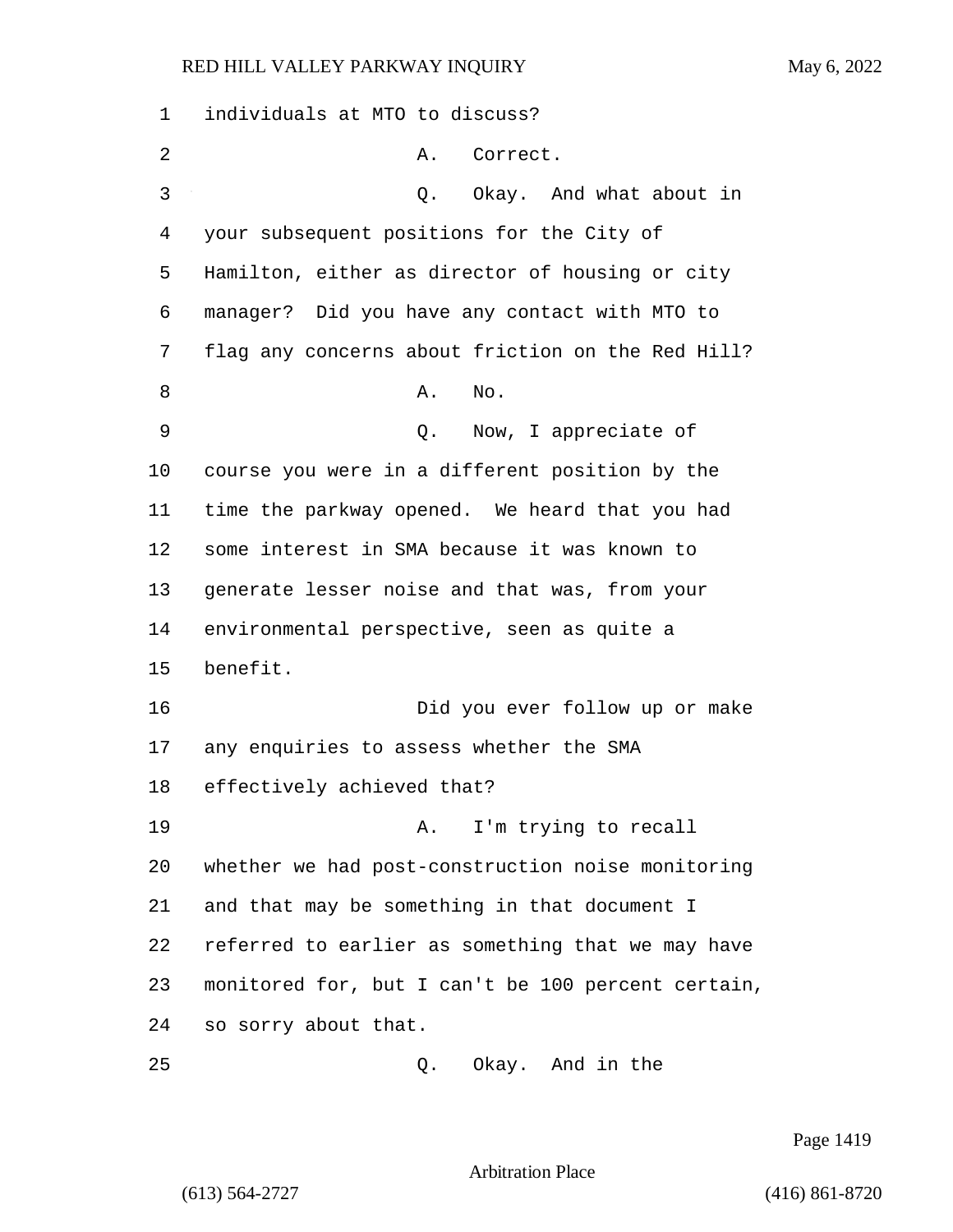| 1  | documents we saw earlier, along with the potential  |
|----|-----------------------------------------------------|
| 2  | for reduced noise there was the potential for       |
| 3  | increased skid resistance, so I take it there were  |
| 4  | no sort of post-construction enquiries on your end  |
| 5  | regarding the skid resistance quality of the        |
| 6  | highway?                                            |
| 7  | No. I think to your<br>Α.                           |
| 8  | earlier comment, when I left the project office     |
| 9  | and took on other responsibilities, my direct       |
| 10 | day-to-day interest ended.                          |
| 11 | Q. Fair enough. Thank you,                          |
| 12 | Mr. Murray. Those are my questions.                 |
| 13 | MR. CENTA: I'm not seeing                           |
| 14 | counsel for Golder or Dufferin turning on their     |
| 15 | cameras to ask questions. I believe that leaves     |
| 16 | City of Hamilton to conduct their examination.      |
| 17 | MS. JENENE ROBERTS:<br>Thank                        |
| 18 | you, Mr. Centa.                                     |
| 19 | EXAMINATION BY MS. JENENE ROBERTS:                  |
| 20 | Mr. Murray, I just have a<br>Q.                     |
| 21 | few questions following up on some of the           |
| 22 | testimony that you have given this morning.         |
| 23 | First, you had a discussion                         |
| 24 | earlier with commission counsel about the City's    |
| 25 | use of consultants and I wanted to ask you:<br>When |

Page 1420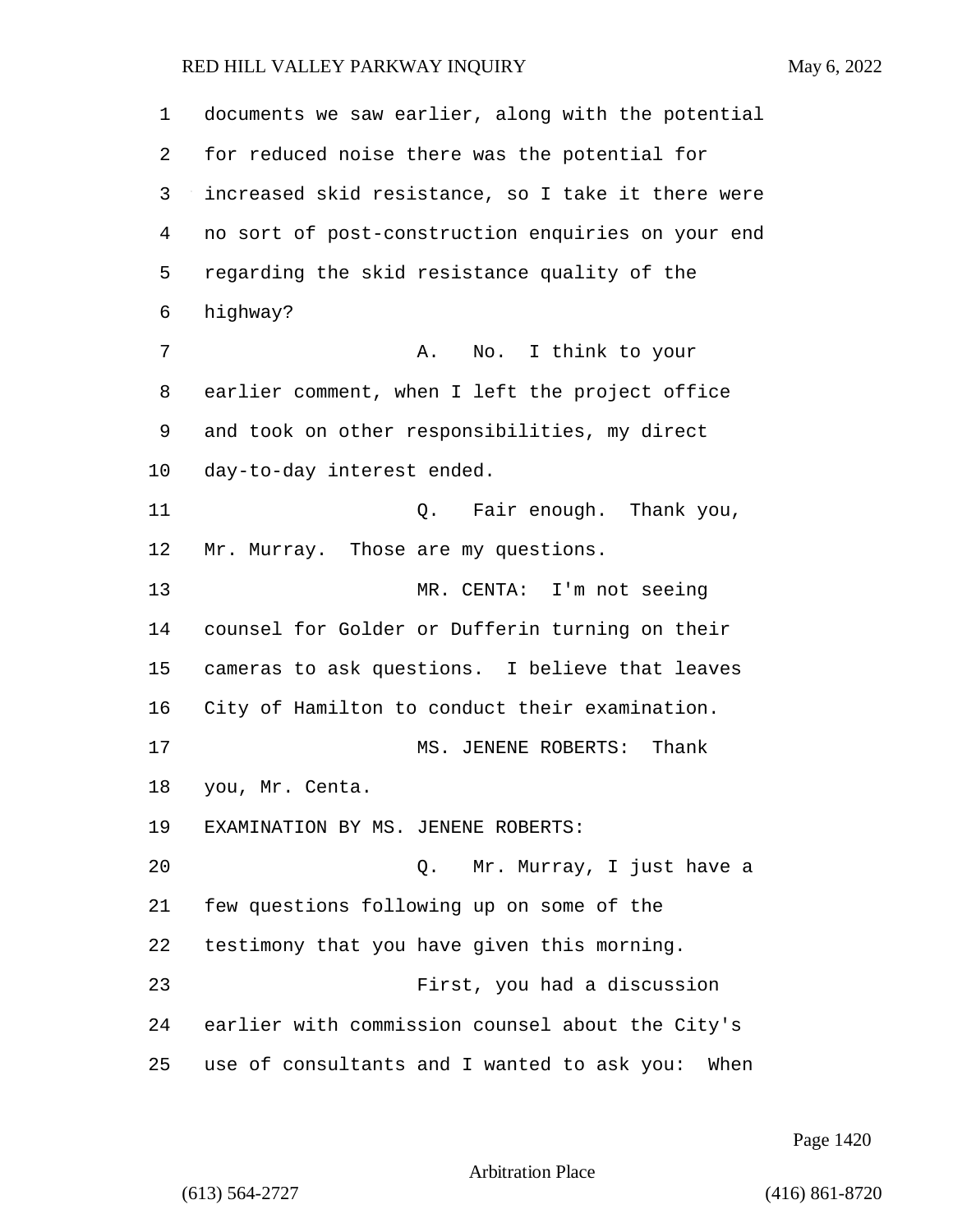City staff asks for advice from a consultant, do the City staff then rely on the consultant's expertise? 4 A. Generally, yes. 5 Q. But am I right that City staff also sometimes have technical expertise, depending on their position? 8 A. Yes, that's true. 9 Q. So, is it the expectation that staff will rely on their own judgment in conjunction with the advice that's provided by consultants when they're making decisions? 13 A. Yes. I think there are going to be instances where their own advice will be taken into consideration in informing, you know, a decision or making known matters to a standing committee or to council. I mean, generally speaking, that's not beyond the realm of possibility. 20 Q. Okay. And does City staff sometimes have knowledge of additional factors that should be considered that a consultant might not be aware of? 24 A. That is possible. 25 Q. And would those

Page 1421

Arbitration Place

(613) 564-2727 (416) 861-8720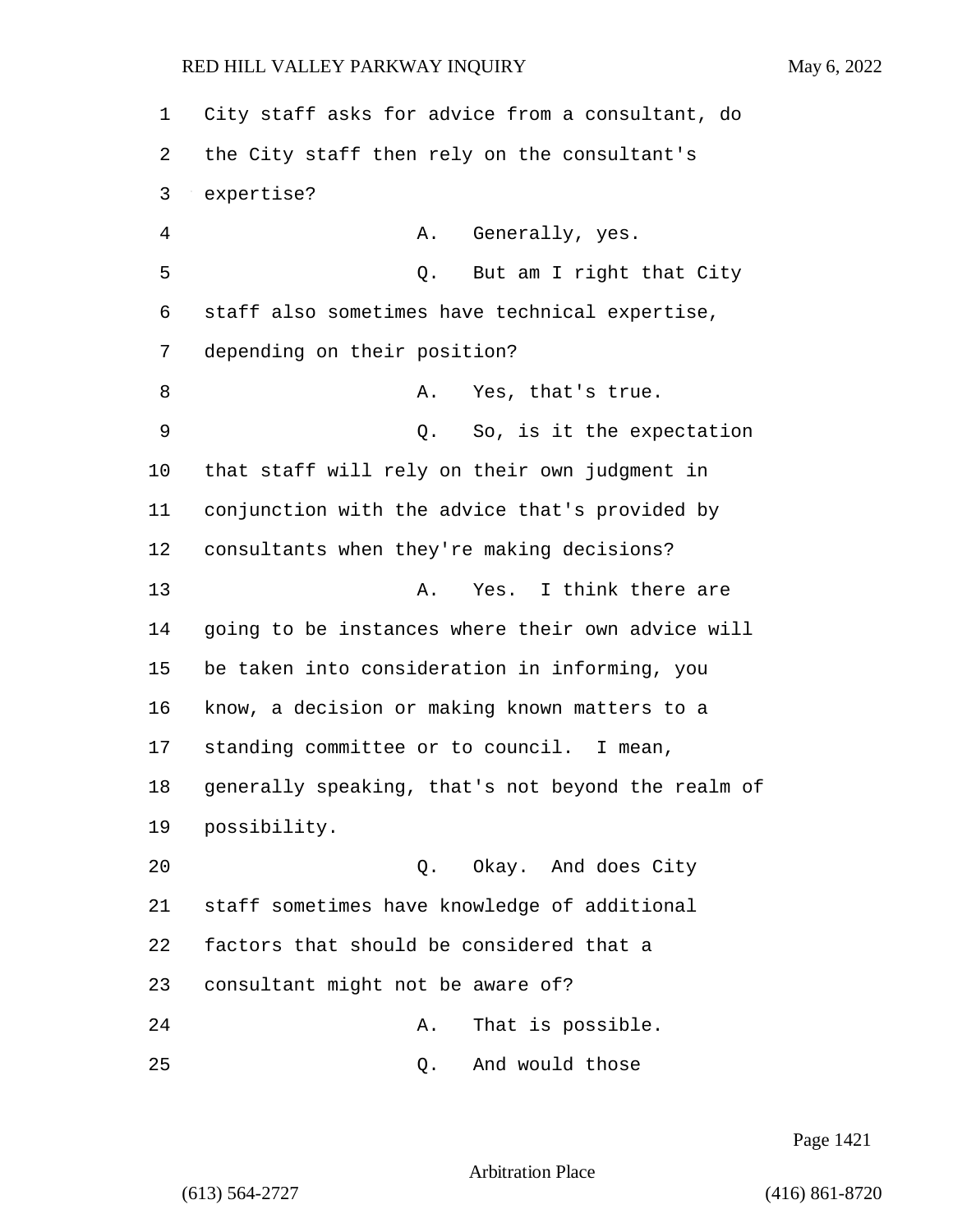considerations include things such as resource limitations or prioritization of issues by the City? 4 A. I think we're getting into something very generic here, so if you could maybe be more specific. I think just a generic question will yield a -- I don't know if it will be a useful response. 9 Q. Sure. That's fine. What I was asking you is are there occasions where a consultant might not be aware of all of the details that City staff would be aware of that would go into city council, for example, making decisions, such as resource limitations or how the City is prioritizing certain issues? 16 A. Yeah. I mean, all those kinds of other details aren't necessarily going to be germane to what the consultant is being hired to do. But again, you know, through the course of retaining a consultant to give specialist's advice, you know, there's usually a sharing of information, and so I think it's -- whether that has any effect whatsoever on the consultant's work, I guess it really depends on specifics.

But, you know, there are going to be things that

Page 1422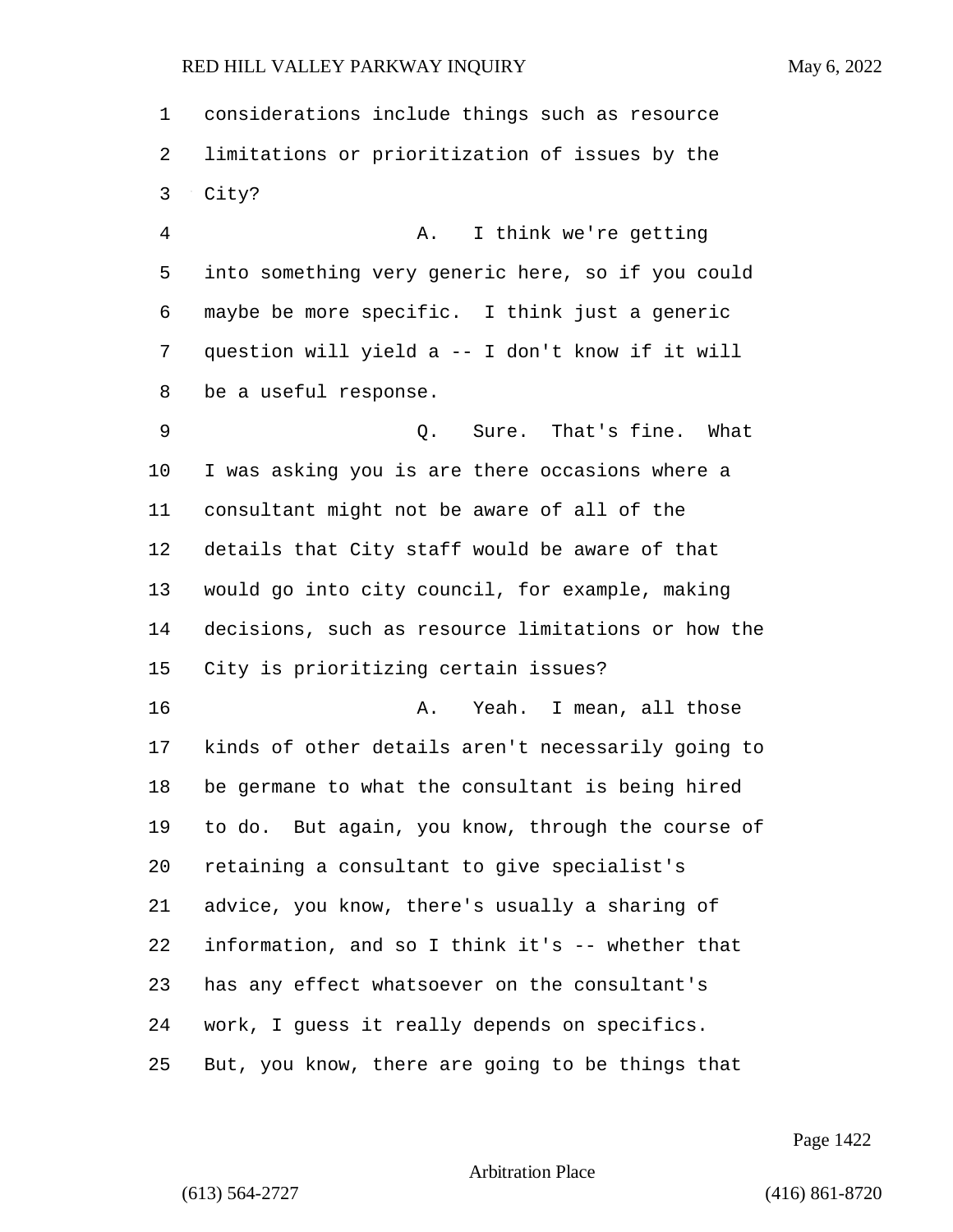are separate and different from what the consultant's been asked to do for us, if that answers your question. 4 Q. Yes. Yes, it does. And would you expect that City staff and particularly staff in leadership positions would use their judgment in applying the advice that's contained in a consultant's report? 9 A. To a point. It really depends on the nature of the consultant's advice. 11 Q. Okay. I want to ask you now about consultants' reports. You had a discussion earlier with commission counsel about consultants' reports that are sometimes prepared for the City of Hamilton. Was there a policy about whether City staff were required to provide consultant reports to city council? 18 A. I'm not aware of a specific policy that mandates or requires all consultant reports to be provided to council, no. 21 Q. Okay. So, does that mean it was left up to City staff's judgment as to whether council would need a copy of a specific consultant's report? 25 A. Yes, it certainly could

Page 1423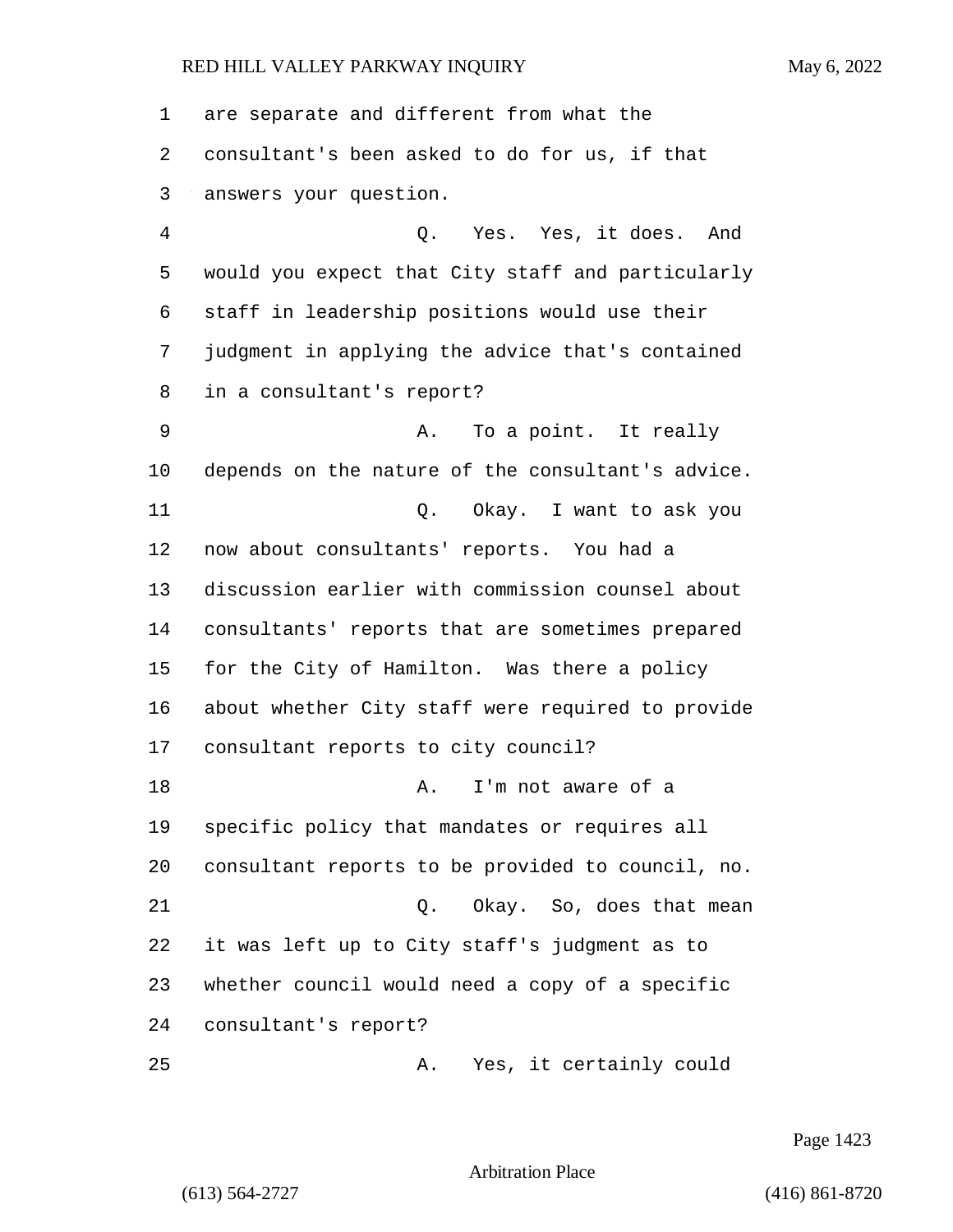| 1  | be left up to the staff person's judgment. But,    |
|----|----------------------------------------------------|
| 2  | again, I think in answering the question that I    |
| 3  | was asked previously, you know, it's not           |
| 4  | unreasonable to expect that reference to a         |
| 5  | consultant's work would be made in such a report   |
| 6  | that we would be providing a standing committee or |
| 7  | council.                                           |
| 8  | Q. Okay. And then this                             |
| 9  | might flow from your previous answer, but was      |
| 10 | there a policy about whether staff could provide   |
| 11 | some council members with copies of reports if so  |
| 12 | requested by some councillors?                     |
| 13 | I'm not aware of that<br>Α.                        |
| 14 | policy.                                            |
| 15 | Q. Okay. And then in your                          |
| 16 | experience, was it unusual to provide a copy of a  |
| 17 | report to certain councillors if they had a -- if  |
| 18 | it was particularly relevant to their councillor,  |
| 19 | for example, because of their ward or their        |
| 20 | constituency?                                      |
| 21 | You know, again, I think<br>Α.                     |
| 22 | the reference earlier to was -- and I'll just      |
| 23 | split a hair here -- is that draft reports are,    |
| 24 | for that matter, reports. There are going to be    |
| 25 | conversations with members of council in terms of  |

Page 1424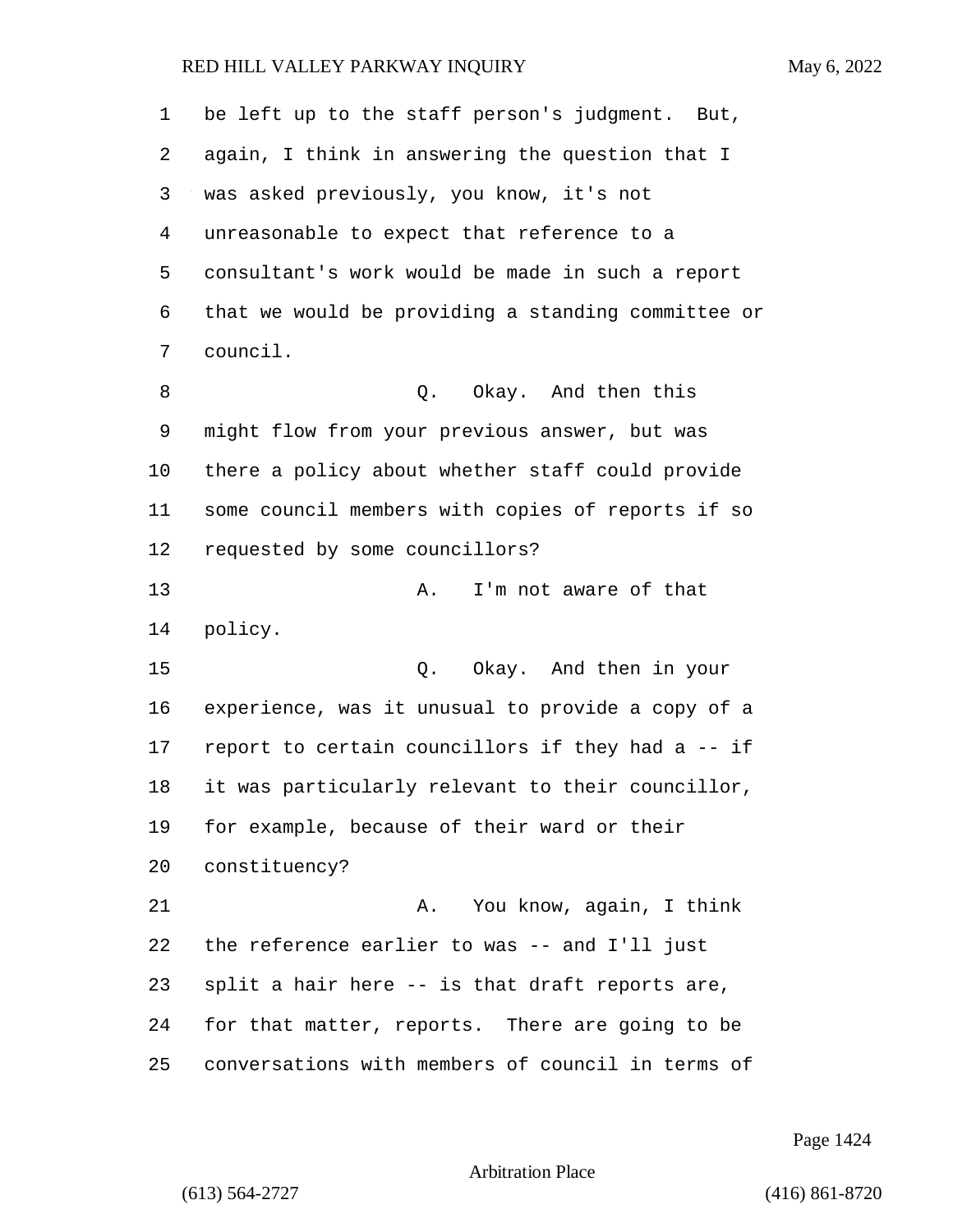things that affect their wards. You know, the sharing of that kind of information, I don't think we have -- I don't recall there ever being such a policy in Hamilton and I'm not aware of, you know, those kinds of policies elsewhere. 6 You know, and, again, maybe I'll just get you to, Ms. Roberts, rephrase your question again so I can answer it properly? 9 Q. Okay. I think you've answered my question, but I'll ask sort of a related one now. For reports to council that do discuss a consultant's report, as you mentioned, they often reference a report but don't actually attach the report. Can city council then request that staff provide a copy of the report? 16 A. Absolutely, yes. 17 Q. Okay. And given such a request from council, staff would then be required to provide a copy. Is that right? 20 A. That would be my expectation, yes. 22 Q. Okay. A slightly different topic. You were asked about Mr. Moore's acceptance of a trip to Ottawa for a 2009 Consulting Engineer Awards in recognition of

Page 1425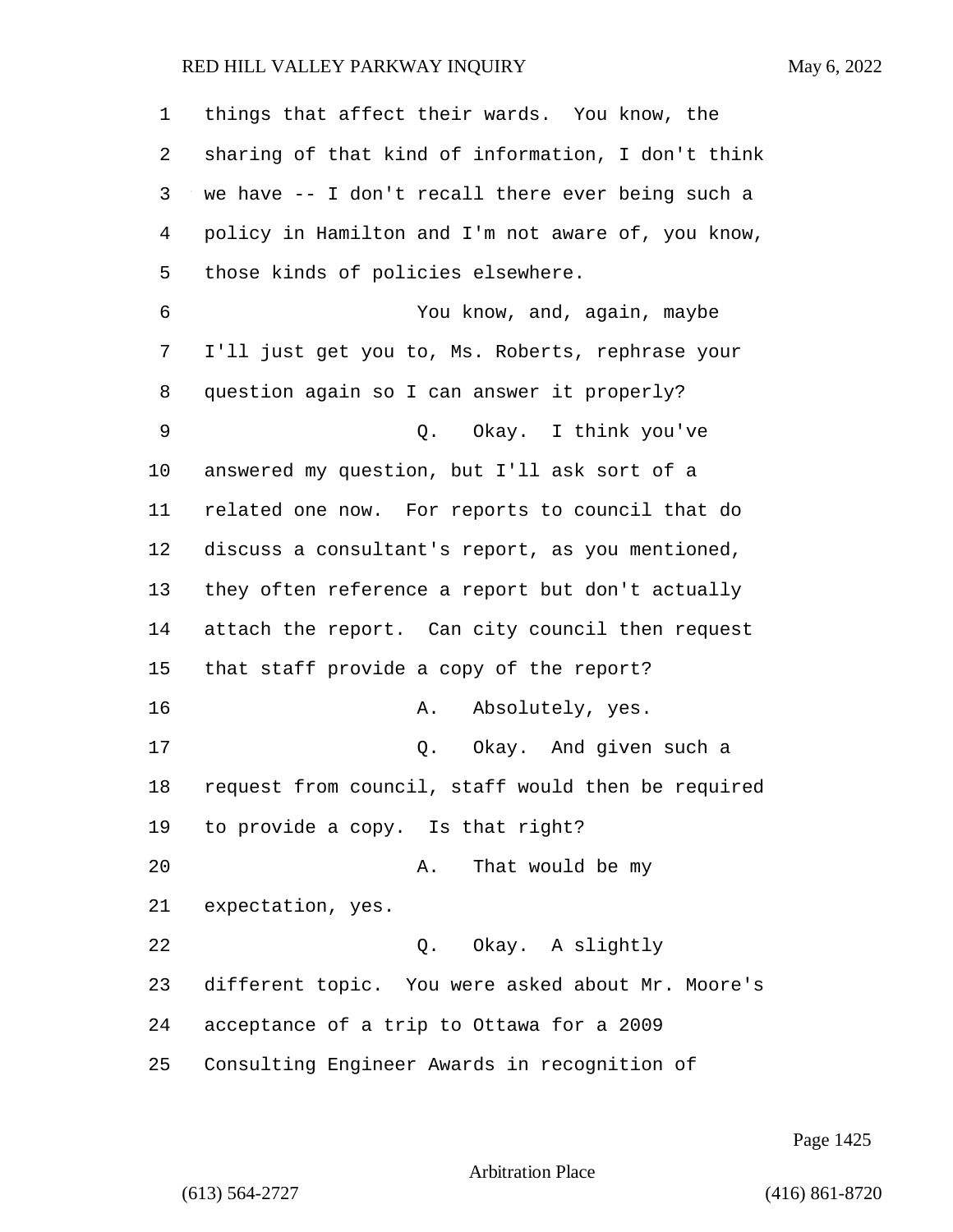| 1  | Golder's work on the RHVP, and you told us that if |
|----|----------------------------------------------------|
| 2  | the issue of accepting that trip was raised to you |
| 3  | at the time, you would have entertained a          |
| 4  | different option that could have allowed Mr. Moore |
| 5  | to attend the award ceremony.                      |
| 6  | And I wanted to ask you in                         |
| 7  | your view, what impact, if any, did Mr. Moore's    |
| 8  | acceptance of that trip have on Mr. Moore's work   |
| 9  | on the Red Hill Valley Parkway?                    |
| 10 | Yeah. I think Mr. Moore,<br>Α.                     |
| 11 | you know, in the time that I've worked with him on |
| 12 | the project, had always, as I had said earlier,    |
| 13 | demonstrated, you know, a good engineering         |
| 14 | ability. As I pointed out, I think he's one of     |
| 15 | the, you know, engineers that, when I look back on |
| 16 | all that I've worked with, has been, you know,     |
| 17 | quite good at his job. And so, a gift of that,     |
| 18 | although I think I've answered the question in     |
| 19 | light of our Code of Conduct, the acceptance of    |
| 20 | such a gift not being a great choice, I do not     |
| 21 | think it would influence his expertise or his      |
| 22 | recommendations as an engineer. I think he would   |
| 23 | still give us, you know, his best advice.          |
| 24 | Q. Okay. And then just a                           |
| 25 | slightly different question. What impact, if any,  |

Page 1426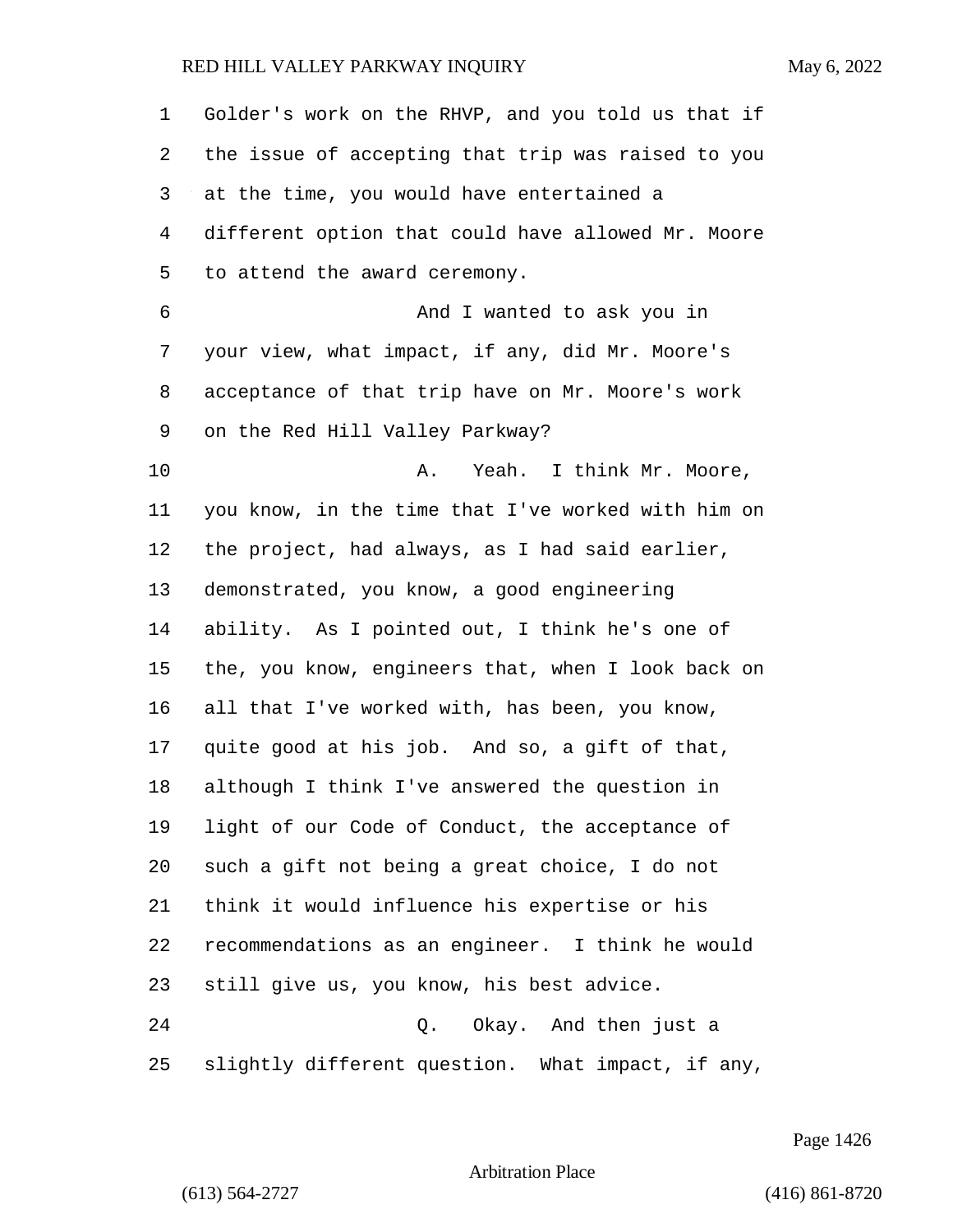did Mr. Moore's acceptance of that trip have specifically on any safety issues with respect to the Red Hill Valley Parkway? 4 A. I don't see a connection. 5 Q. Okay. And then another related question. What impact, if any, did you see that Mr. Moore's acceptance of this trip to Ottawa would have had specifically on the disclosure of any friction reports to council or to the public? 11 A. Again, you know, the judgment to accept a gift, I've already commented on, but I still think connecting that to, you know, his decisions about a report, that one that's in question here, I think those are two very separate matters. 17 and there's one of the original control of the control of the control of the control of the control of the control of the control of the control of the control of the control of the control of the control of the control more question about the anonymous letter that commission counsel asked you about earlier. You confirmed that, contrary to the statement that was contained in there, you did not take steps to avoid exposing any flaws on the Red Hill Valley Parkway. 24 Did you have any concern that Mr. Moore took any steps to avoid exposing flaws

Page 1427

Arbitration Place

(613) 564-2727 (416) 861-8720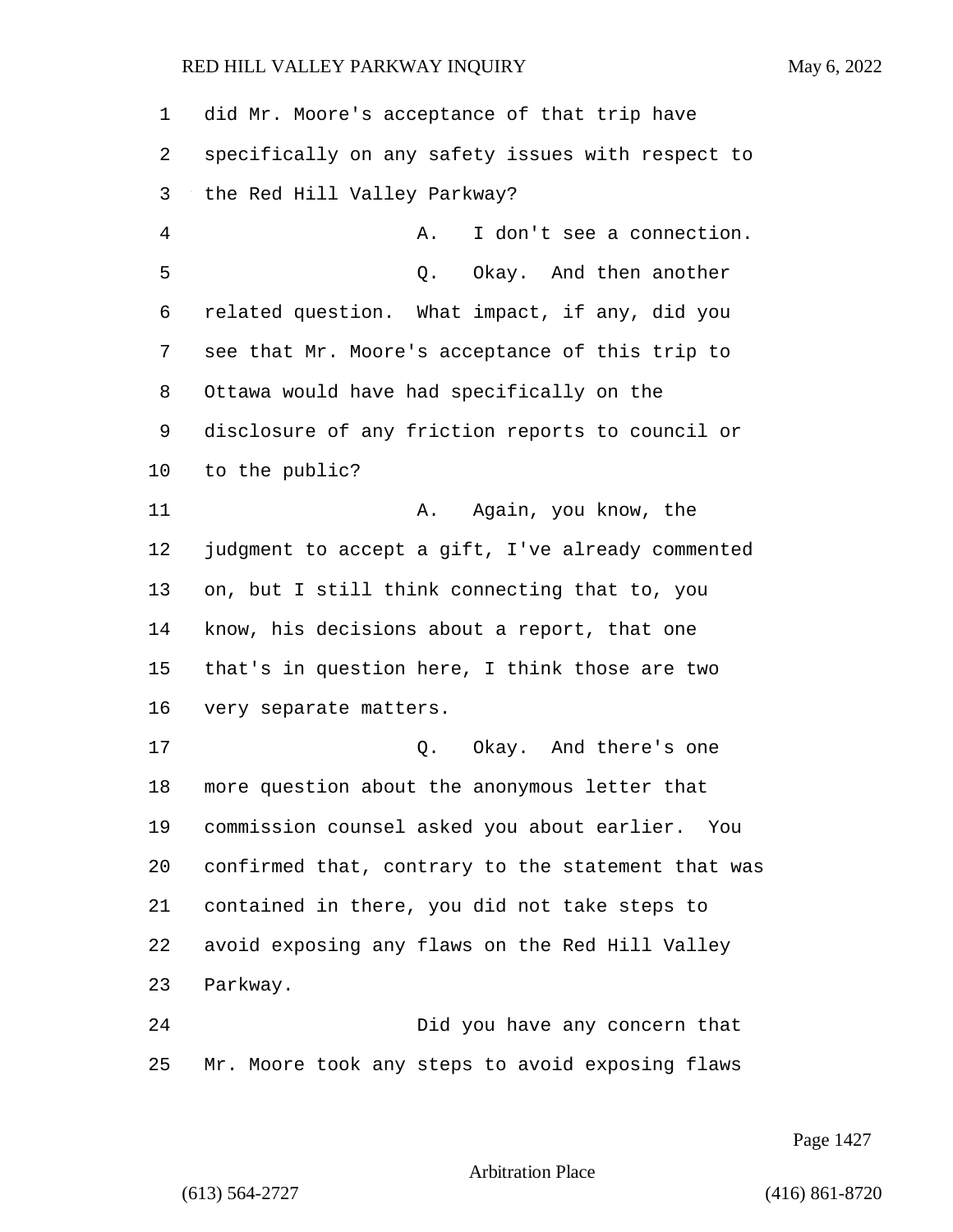on the Red Hill Valley Parkway? 2 A. No, I don't believe he took any steps to avoid flaws. And I will just add, you know, the use of the term "parkway" had more to do with the road's location in a park-type area, so it wasn't to avoid a standard or anything of that nature. 8 and Sulley 2. Thank you, Mr. Murray. Mr. Commissioner, those are all my questions. 10 MR. CENTA: Nothing further from commission counsel. **JUSTICE WILTON-SIEGEL:** Okay. Well, then I think we're done. I want to thank Mr. Murray for attending and giving his evidence today. You're excused, if you want to sign off, Mr. Murray. 17 And I think we're done for the day, the intention being that counsel and the Commissioner certainly can use Fridays, to the extent they're available, for reviewing the evidence and I intend to do that. I think that's reflected in our schedule thus far. 23 So, unless there's anything else, Mr. Centa, that we have to do today -- 25 MR. CENTA: No, Commissioner.

Page 1428

Arbitration Place

(613) 564-2727 (416) 861-8720